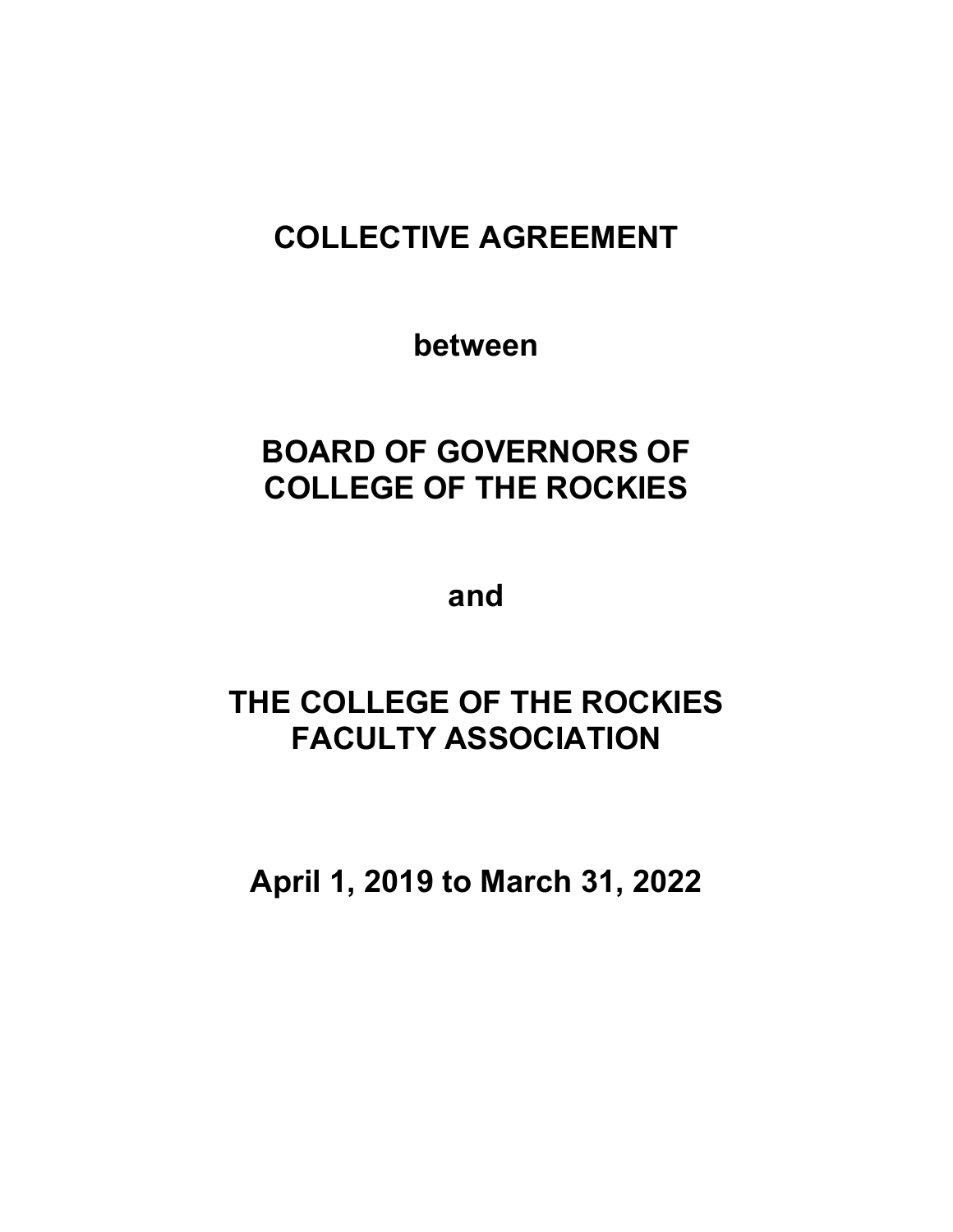# **TABLE OF CONTENTS**

| Article          | Title                                                                         | Page |
|------------------|-------------------------------------------------------------------------------|------|
| 1                |                                                                               |      |
| $\boldsymbol{2}$ |                                                                               |      |
| 2.2              |                                                                               |      |
| 2.2.1            |                                                                               |      |
| 2.2.2            |                                                                               |      |
| 2.2.3            |                                                                               |      |
| 2.2.4            |                                                                               |      |
| 2.2.5            |                                                                               |      |
| 2.2.6            |                                                                               |      |
| 2.2.7            |                                                                               |      |
| 2.2.8            |                                                                               |      |
| 2.3              | Applicability of Articles/Clauses per the Aforementioned Defined Employees  5 |      |
| 3                |                                                                               |      |
| 3.1              |                                                                               |      |
| 3.1.1            |                                                                               |      |
| 3.1.2            |                                                                               |      |
| 3.1.3            |                                                                               |      |
| 3.1.4            |                                                                               |      |
| 3.2              |                                                                               |      |
| 3.3              |                                                                               |      |
| 4                |                                                                               |      |
| 5                |                                                                               |      |
| 5.1              |                                                                               |      |
| 5.2              |                                                                               |      |
| 5.2.3            |                                                                               |      |
| 5.2.3.2          |                                                                               |      |
| 5.3              |                                                                               |      |
| 5.4              |                                                                               |      |
| 5.4.1            |                                                                               |      |
| 5.4.1.1          |                                                                               |      |
| 5.4.2            |                                                                               |      |
| 5.4.3            |                                                                               |      |
| 5.5              | University Studies and Career/Technology - Program/Course/Instructional       |      |
|                  |                                                                               |      |
| 5.5.1            |                                                                               |      |
| 5.5.2            |                                                                               |      |
| 5.5.3            |                                                                               |      |
| 5.5.4            | Preparation Hours Per Week for University Studies and/or Career Technology    |      |
|                  |                                                                               |      |
| 5.5.5            |                                                                               |      |
| 5.6              |                                                                               |      |
| 5.7              |                                                                               |      |
| 5.8              | Contact Hours re Melded (University Studies and Career/Technology, and        |      |
|                  | Vocational Programs/Courses) Instructional Assignments 19                     |      |
| 5.9              |                                                                               |      |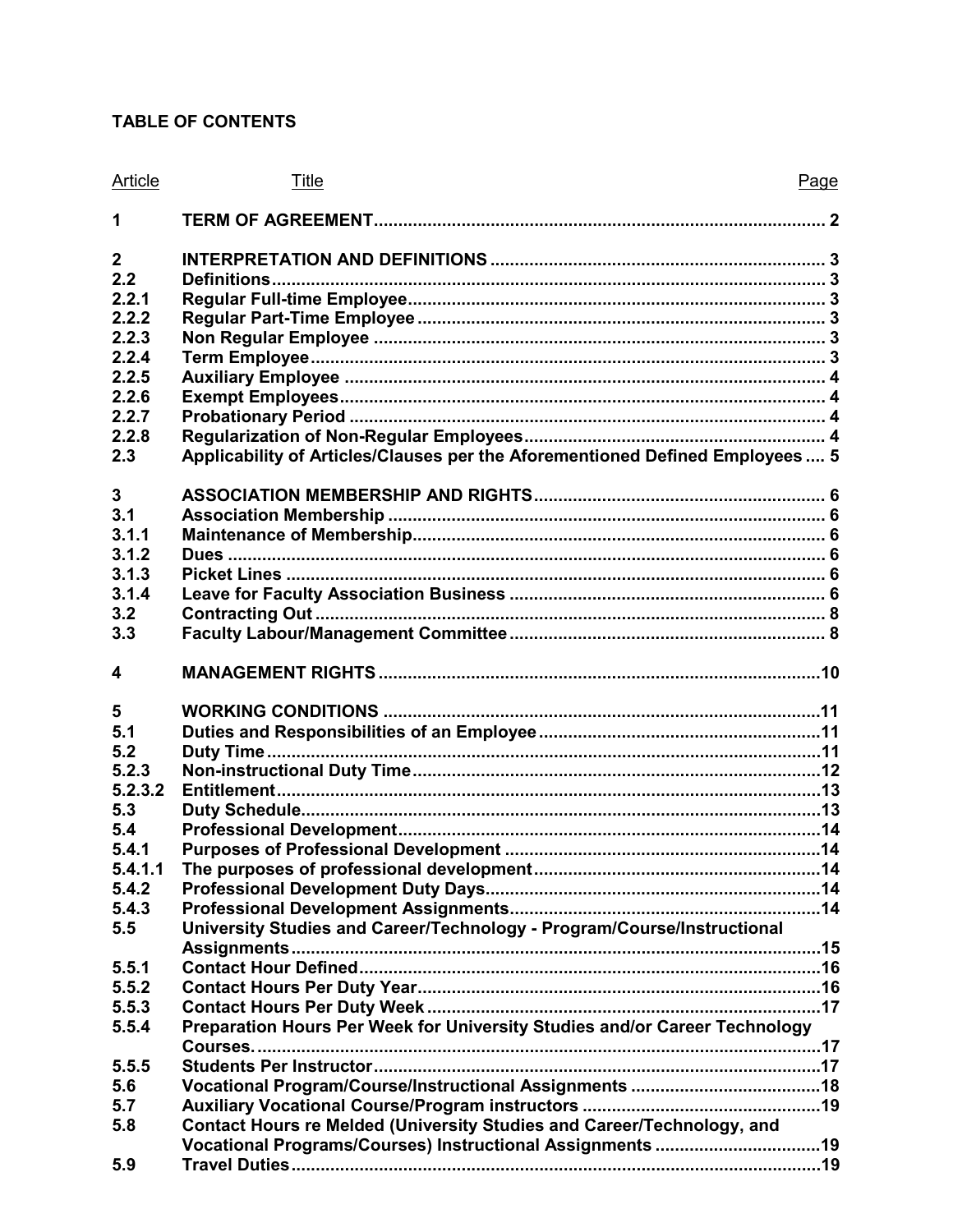| 5.10<br>5.11   |                                                                |  |
|----------------|----------------------------------------------------------------|--|
| 6              |                                                                |  |
| 6.1            |                                                                |  |
| 6.1.2.3        |                                                                |  |
| 6.1.3          |                                                                |  |
| 6.2            |                                                                |  |
| 6.2.2          |                                                                |  |
| 6.3            |                                                                |  |
| 6.3.2          |                                                                |  |
| 6.4            |                                                                |  |
|                |                                                                |  |
| $\overline{7}$ |                                                                |  |
| 7.1            |                                                                |  |
| 7.2            |                                                                |  |
| 7.3            |                                                                |  |
| 7.4            |                                                                |  |
| 7.5            |                                                                |  |
| 7.6            |                                                                |  |
|                |                                                                |  |
| 8              |                                                                |  |
| 8.1            |                                                                |  |
| 9              |                                                                |  |
| 9.1            |                                                                |  |
|                |                                                                |  |
| 9.2            |                                                                |  |
| 9.2.2          |                                                                |  |
| 9.3            |                                                                |  |
| 9.4<br>9.5     |                                                                |  |
| 9.6            |                                                                |  |
| 9.7            | Group Life Insurance/Accidental Death and Dismemberment. 34    |  |
| 9.8            |                                                                |  |
|                |                                                                |  |
| 9.9<br>9.10    |                                                                |  |
|                |                                                                |  |
| 10             |                                                                |  |
| 10.2           |                                                                |  |
| 10.3           |                                                                |  |
| 10.4           |                                                                |  |
| 10.5           |                                                                |  |
|                |                                                                |  |
| 11             |                                                                |  |
| 11.1           |                                                                |  |
| 11.2           |                                                                |  |
| 11.3           |                                                                |  |
| 11.4           |                                                                |  |
| 11.5           |                                                                |  |
| 11.6           | General Leave of Absence Without Pay for a Regular Employee 39 |  |
| 11.7           |                                                                |  |
| 11.8           |                                                                |  |
| 12             |                                                                |  |
|                |                                                                |  |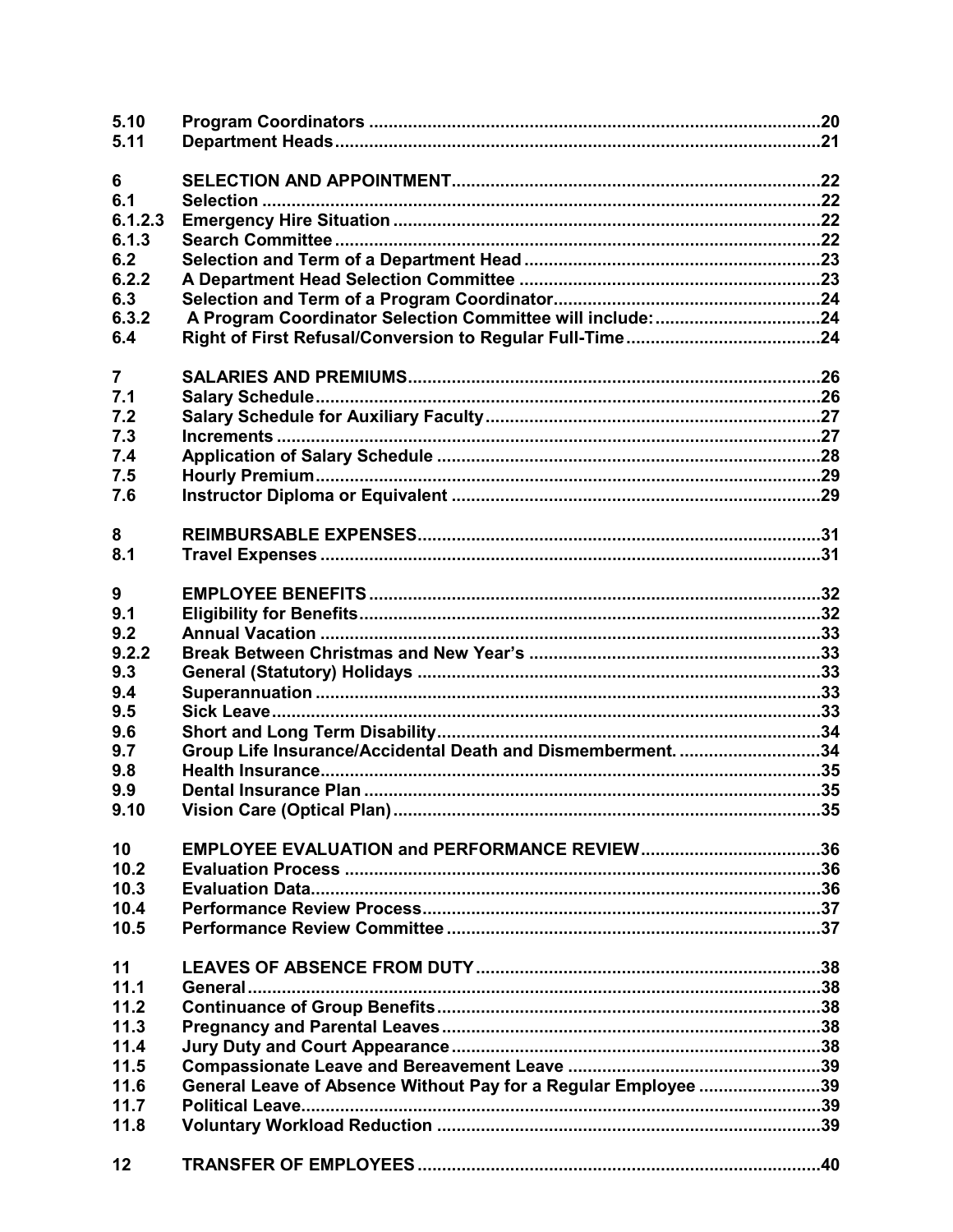| 12.1<br>12.2      |                                                                                    |  |
|-------------------|------------------------------------------------------------------------------------|--|
| 13<br>13.1        | EMPLOYEE LAYOFF AND RECALL AND TECHNOLOGICAL CHANGE41                              |  |
| 13.1.1            |                                                                                    |  |
| 13.1.3<br>13.1.4  |                                                                                    |  |
| 13.1.5            |                                                                                    |  |
| 13.1.6            |                                                                                    |  |
| 13.1.7            |                                                                                    |  |
| 13.1.8            |                                                                                    |  |
| 13.1.9<br>13.1.10 |                                                                                    |  |
| 13.1.11           |                                                                                    |  |
|                   |                                                                                    |  |
| 14                |                                                                                    |  |
| 15                |                                                                                    |  |
| 16.               |                                                                                    |  |
| 17                |                                                                                    |  |
| 18                |                                                                                    |  |
| 19                |                                                                                    |  |
| 20                |                                                                                    |  |
| 21                |                                                                                    |  |
| 22                |                                                                                    |  |
| 23                | PROFESSIONAL DEVELOPMENT FUNDING AND SCHOLARLY ACTIVITIES 59                       |  |
| 23.1<br>23.5      |                                                                                    |  |
| 23.6              |                                                                                    |  |
| 24                |                                                                                    |  |
| 24.1              |                                                                                    |  |
|                   | 1. Letter of Understanding re: Early Retirement Incentive Program 65               |  |
|                   | 2. Letter of Understanding re: University Studies and Career Technical Preparation |  |
|                   |                                                                                    |  |
|                   |                                                                                    |  |
|                   | 5. Letter of Understanding re: Courses Offered Through Institutes or Community     |  |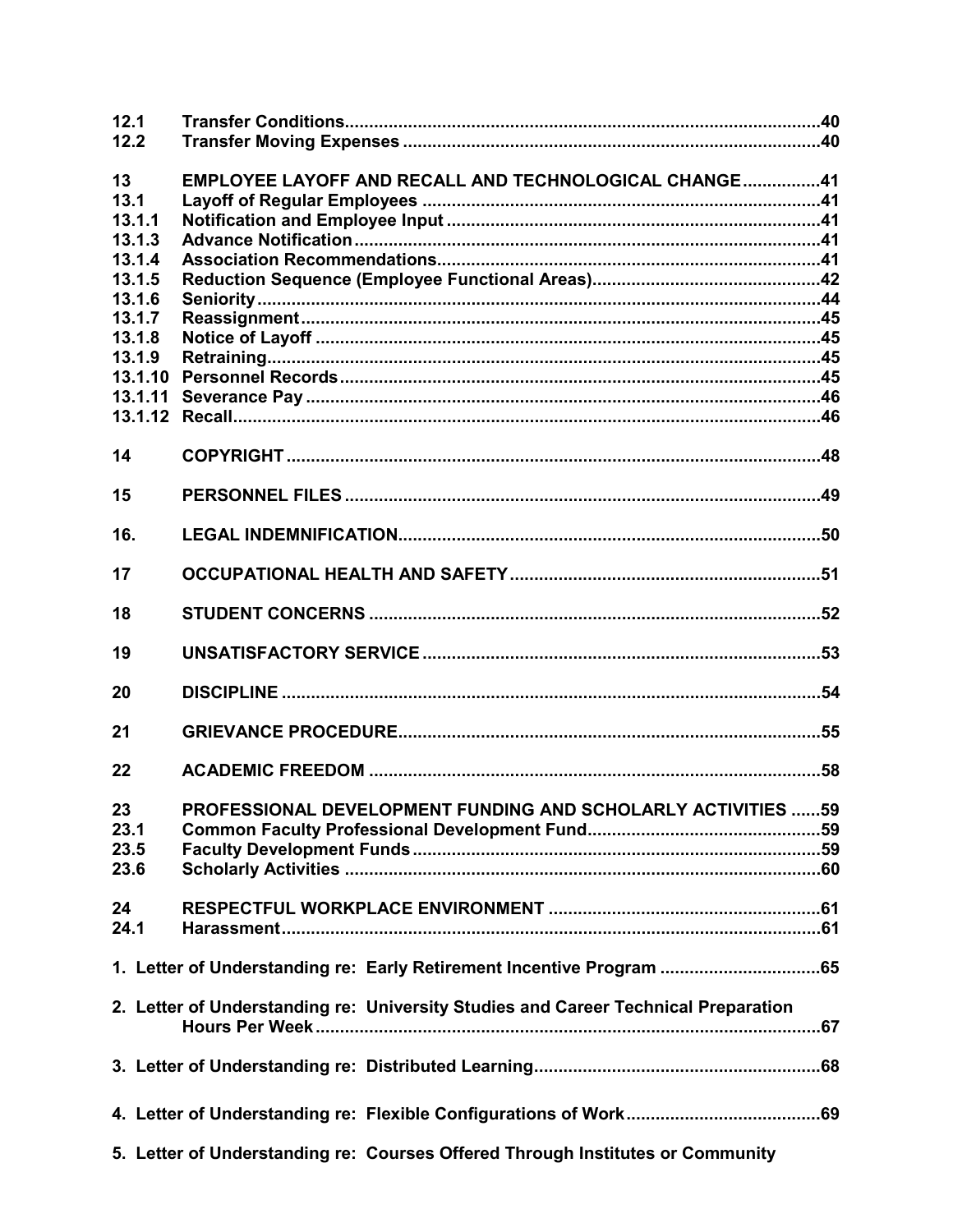| 8. Letter of Understanding: Evaluation and Performance Review Criteria 74           |
|-------------------------------------------------------------------------------------|
|                                                                                     |
| 10. Letter of Understanding re: Regular Sessional and Regular Sessional Part-time   |
| 11. Letter of Understanding re: Interpretation of Article 13 of the Local Faculty   |
|                                                                                     |
|                                                                                     |
| 14. Letter of Understanding: Local Government Management Courses81                  |
| 15. Letter of Understanding: Joint Committee on Employee Evaluation and Performance |
|                                                                                     |
|                                                                                     |
|                                                                                     |
|                                                                                     |
|                                                                                     |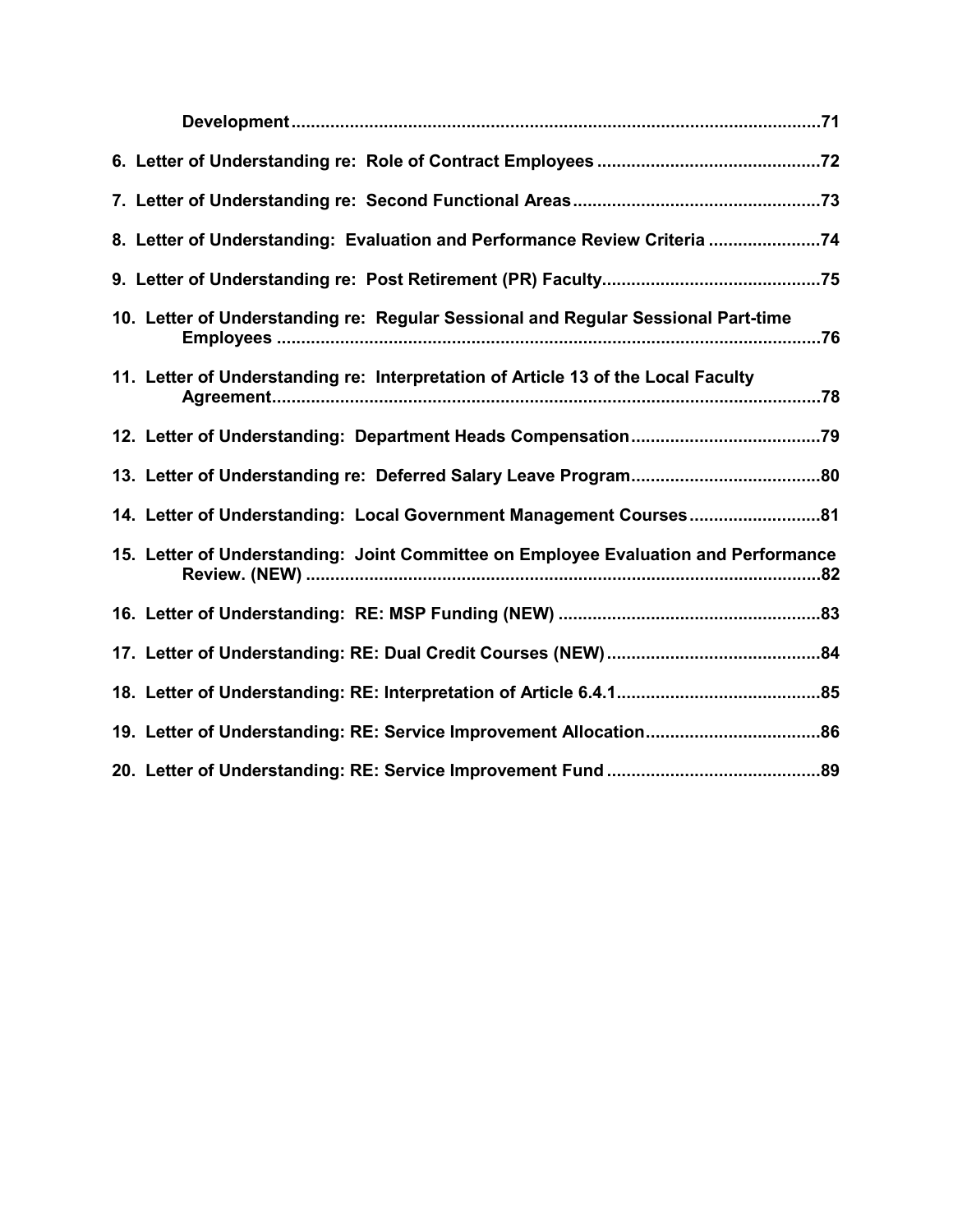THIS AGREEMENT is effective as of 201**9** April 01.

BETWEEN: The College of the Rockies, of the City of Cranbrook, in the Province of British Columbia,

(hereinafter called "the College")

OF THE FIRST PART;

AND: The College of the Rockies Faculty Association, of the City of Cranbrook, in the Province of British Columbia,

(hereinafter called "the Association" or CORFA)

OF THE SECOND PART.

WHEREAS the College is an employer within the meaning of the Labour Relations Code:

AND WHEREAS the Faculty Association is a trade union within the meaning of the Labour Relations Code and is the bargaining agent for that group of college employees engaged as Regular Full-Time, Regular Part-Time, Term and Auxiliary faculty as defined herein.

NOW THIS AGREEMENT WITNESSETH that the parties hereto agree each with the other as follows: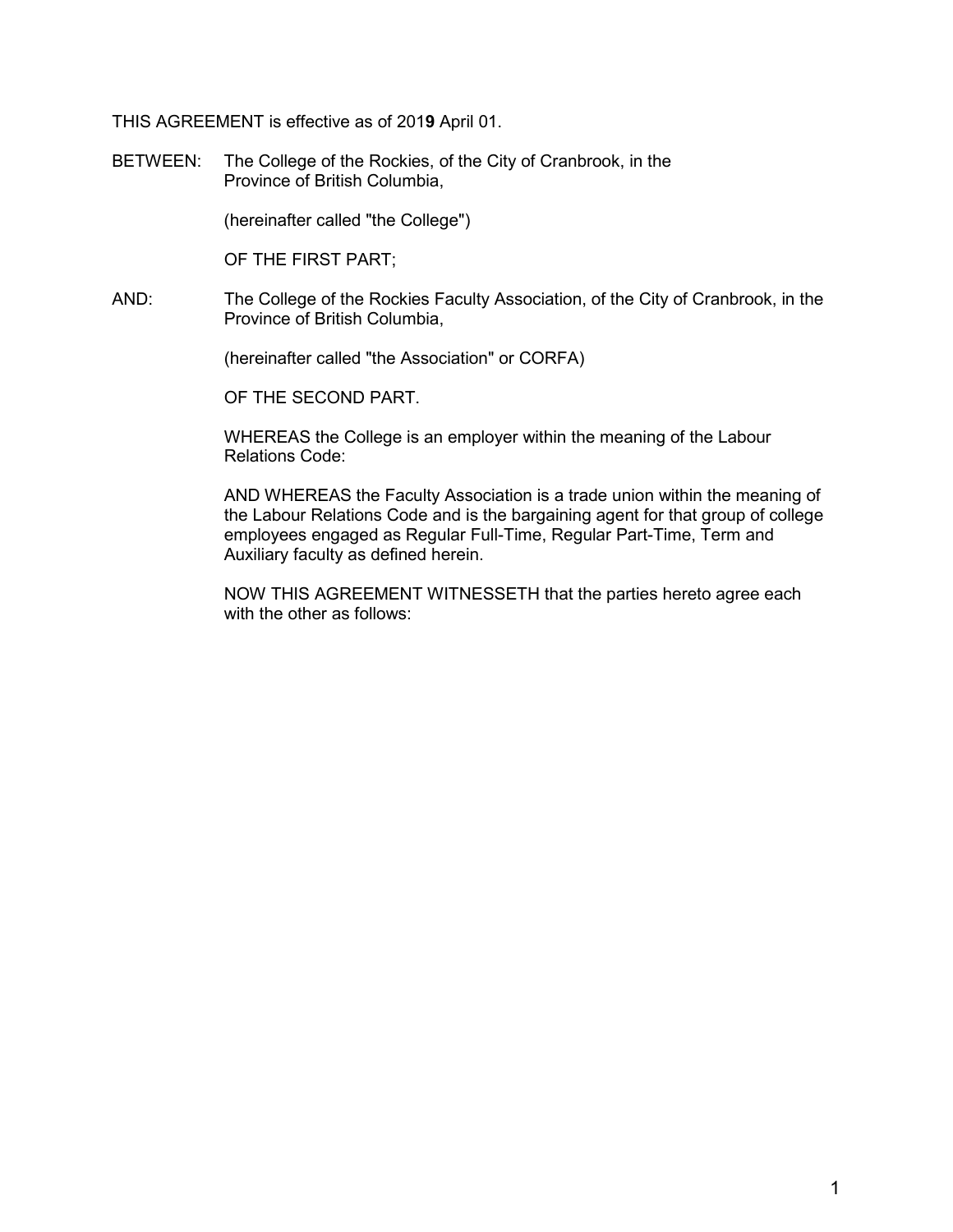# <span id="page-6-0"></span>1 TERM OF AGREEMENT

- 1.1 This Agreement shall be for the period commencing **2019** April 01, and terminating **2022** March 31.
- 1.2 In the event that either or both parties have given notice to commence collective bargaining according to the procedures specified in the Labour Relations Code, and collective bargaining extends beyond the anniversary date of this Agreement, this Agreement shall remain in effect during the period of collective bargaining.
- 1.3 Both parties to this agreement shall to the best of their ability ensure that the Terms herein agreed to are not contravened.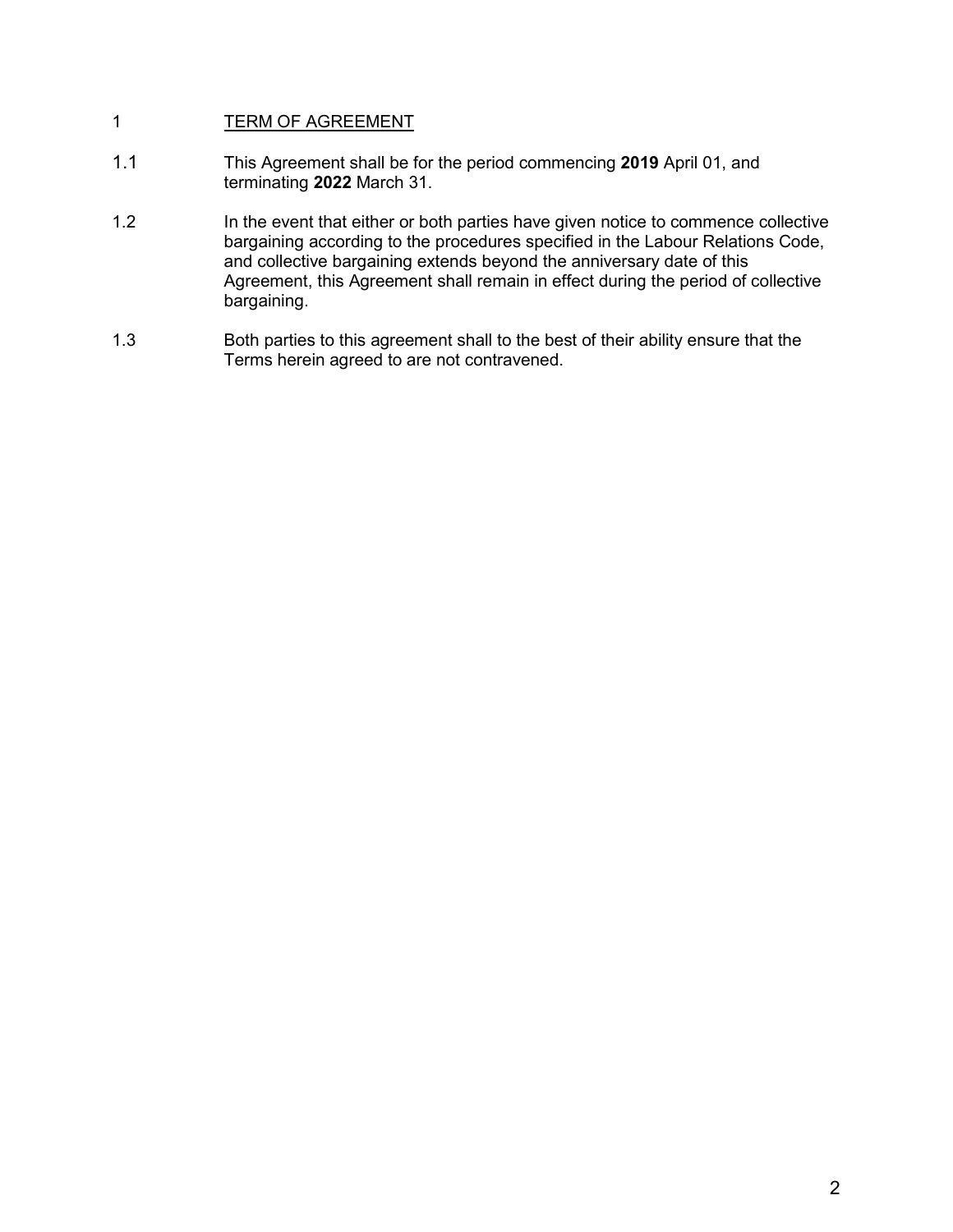# <span id="page-7-0"></span>2 INTERPRETATION AND DEFINITIONS

### 2.1 Singular/Plural

- 2.1.1 In this Agreement, unless context otherwise requires, words importing the singular number shall include the plural number; and vice versa.
- <span id="page-7-1"></span>2.2 Definitions

Upon the first working day of the month following ratification of this Agreement, the categories of employees are defined as follows:

<span id="page-7-2"></span>2.2.1 Regular Full-time Employee

An employee who has full-time equivalent duty [i.e.,an average of thirty-five (35) duty hours/week] as per Article 5.2, and is employed twelve (12) consecutive months per year, every year.

An employee becomes a Regular Full-time employee by:

being assigned full-time equivalent duty with the expectation by the College of such duty being continuous from year to year,

OR

through the provisions of Article 6.4.1, working as a Regular Part-time employee at full-time equivalent duty for twenty-four (24) continuous months.

<span id="page-7-3"></span>2.2.2 Regular Part-Time Employee

An employee who has minimum duty of at least (50%) fifty percent [i.e., an average of seventeen and a half (17.5) duty hours/week] of an equivalent fulltime workload, but no more than one hundred percent (100%) of an equivalent full-time duty as per Article 5.2, and is employed twelve consecutive months per year, every year.

An employee becomes a Regular Part-time employee by:

being assigned a workload of at least (50%) fifty percent [i.e., an average of seventeen and a half (17.5) duty hours/week] of an equivalent full-time workload, but less than (100%) one hundred percent of equivalent full-time duty as per Article 5.2, with the expectation by the College of such duty being continuous from year to year

OR

being regularized through the provisions of Article 2.2.8.

<span id="page-7-4"></span>2.2.3 Non-Regular Employee

A non-regular employee is either a Term or an Auxiliary employee.

<span id="page-7-5"></span>2.2.4 Term Employee

An employee hired at fifty percent (50%) up to one hundred percent (100%) of a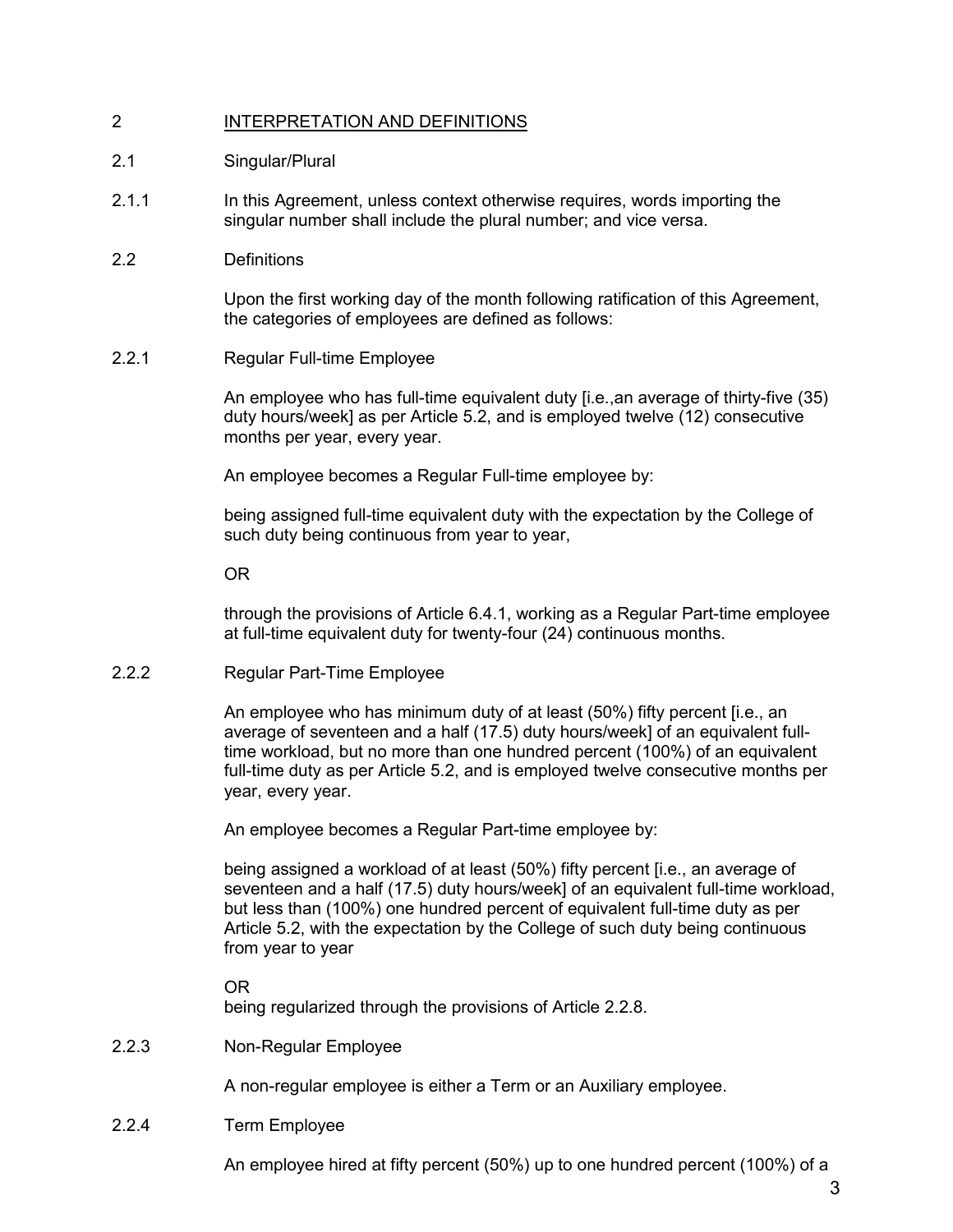full-time equivalent workload for a minimum of three consecutive months to a maximum of ten consecutive months. A term employee will have a specific term of employment with a start and end date.

<span id="page-8-0"></span>2.2.5 Auxiliary Employee

An employee in the bargaining unit who does not meet the definitions for Regular or Term Employees.

<span id="page-8-1"></span>2.2.6 Exempt Employees

General interest instructors, **Chair, Academic Innovation and Applied Research,** contract instructors, program assistants, tutors and markers are not included in the bargaining unit.

<span id="page-8-2"></span>2.2.7 Probationary Period

All employees shall serve one twelve month probationary period in the bargaining unit. An employee who has a break in bargaining unit service of thirty-six (36) months or greater may be required by the College to serve a further twelve month probationary period.

<span id="page-8-3"></span>2.2.8 Regularization of Non-Regular Employees

On or about May 15 of each year, the College will review the workload of all Non-Regular employees and convert to Regular status, effective July 1 of that year, those employees who meet either of the following criteria:

- i) the employee has worked at least (50%) fifty percent of a full-time workload for each of two consecutive appointment years and there is a reasonable expectation of ongoing work for which the employee has the right of first refusal and which the employee is qualified to perform, at a workload of at least (50%) fifty percent for two semesters in the next appointment year,
- OR
- ii) the employee has worked at least one hundred and twenty percent (120%) of an annualized workload over two consecutive appointment years and there is a reasonable expectation of ongoing work for which the employee has the right of first refusal and which the employee is qualified to perform, at a workload of at least fifty percent (50%) on an annualized basis over the next appointment year.

An employee who does not meet the reasonable expectation clause by July 1 may request **their** situation be reviewed on or before September 15. If the above criteria is met, the employee will be regularized.

The following definitions apply for the purposes of this article only:

- 1. An appointment year is the period from July 1 of one year to June 30 of the next year.
- 2. When considering the current appointment year the workload review shall include anticipated workload beyond May 15 up to June 30.
- 3. To qualify as workload, the employee's work must be all at one campus of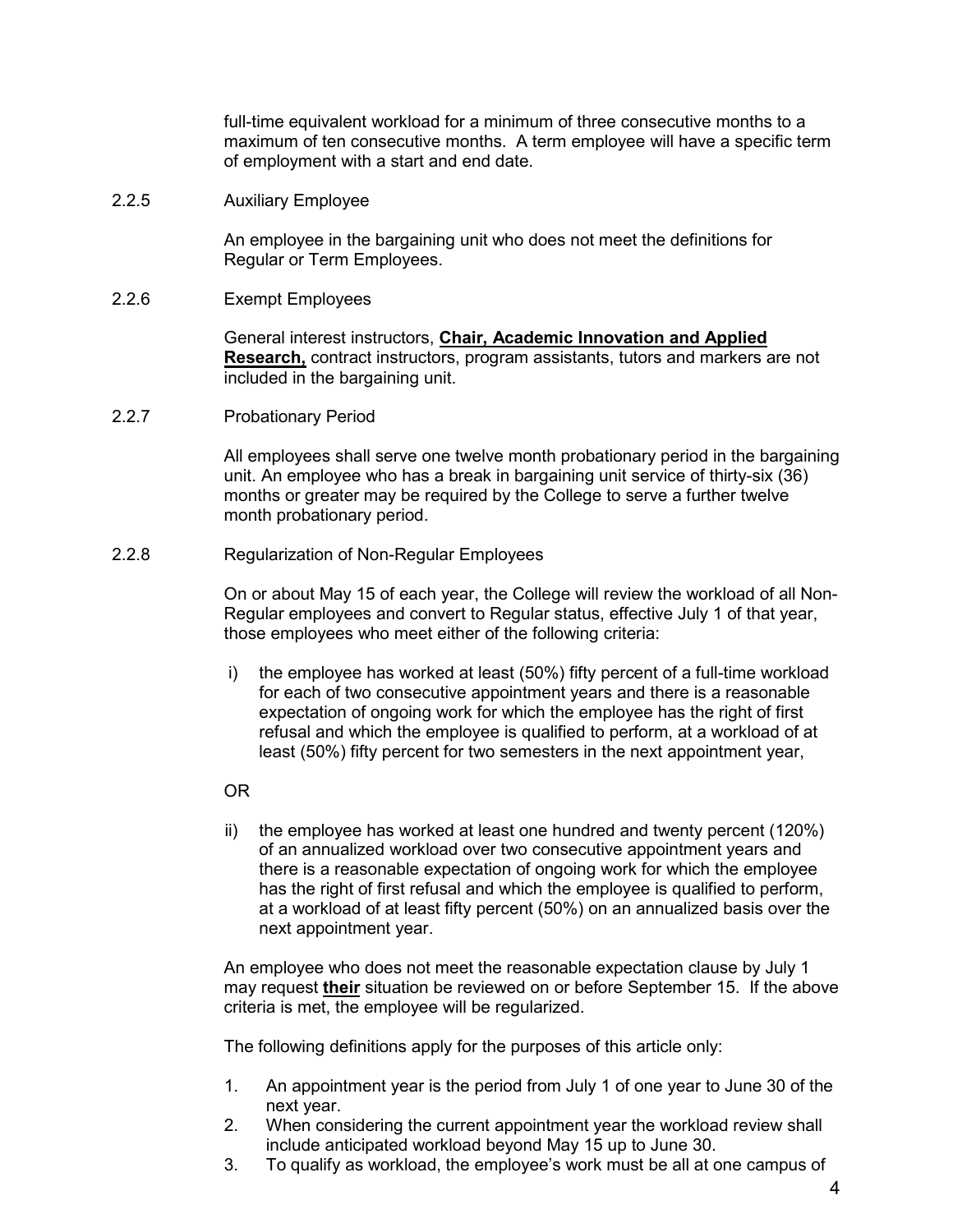the College.

- <span id="page-9-0"></span>2.3 Applicability of Articles/Clauses per the Aforementioned Defined Employees
- 2.3.1 The articles in this Agreement only apply to those aforementioned defined employees (Regular Full-Time, Regular Part-Time, Term, Auxiliary) which are specifically mentioned in said article(s)/ clause(s).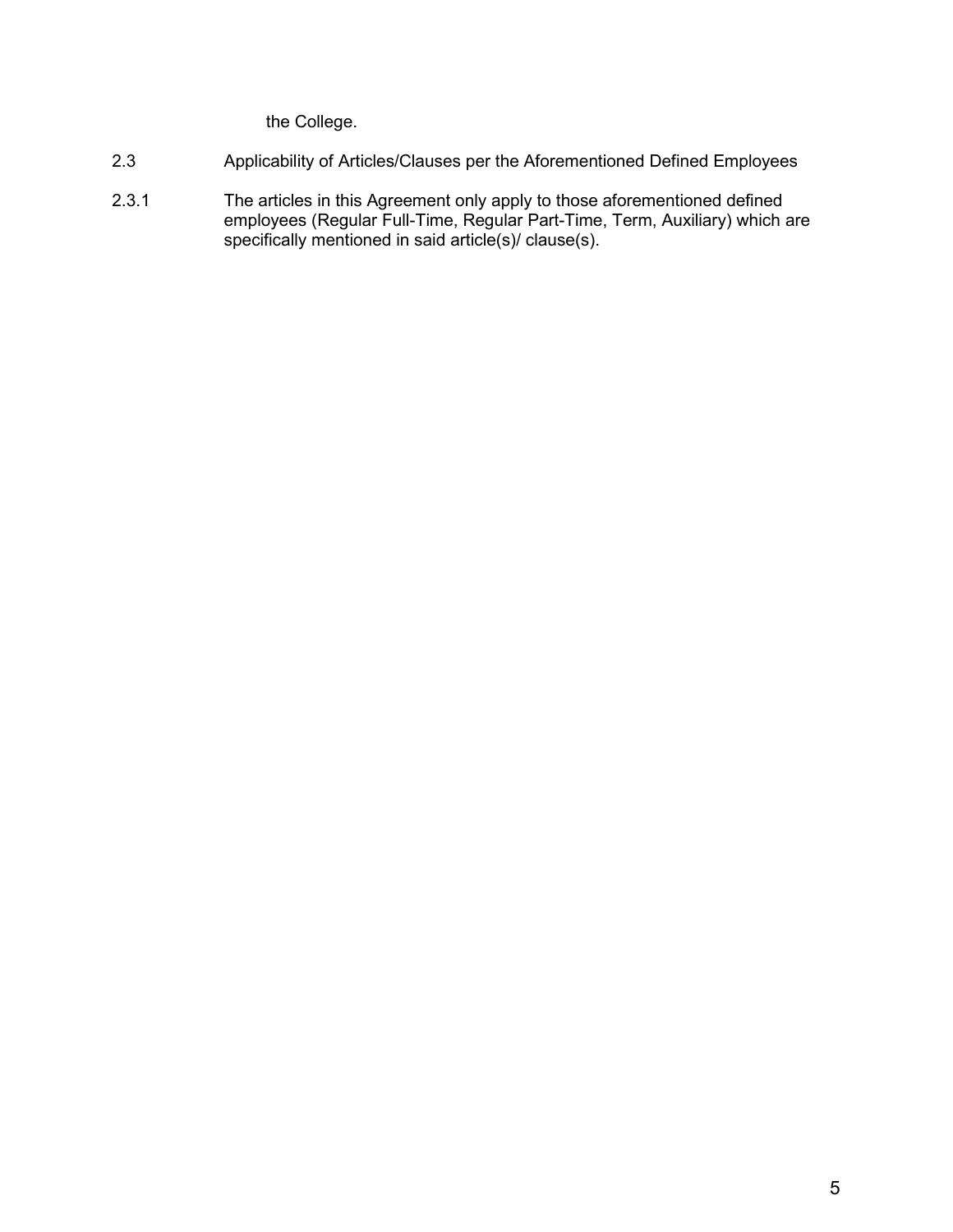# <span id="page-10-0"></span>3 ASSOCIATION MEMBERSHIP AND RIGHTS

## <span id="page-10-1"></span>3.1 Association Membership

The College recognizes the Association as the exclusive bargaining agent for all Instructors, Librarians, Counsellors, **Indigenous** Education Coordinator, Coordinator Learning Resources, Learning Specialist, **Accessibility Services** Coordinator, **Curriculum** Designer, **Instructional Specialist,** Literacy Capacity Coordinator, Department Heads, and Educational Advisors employed by the College except those specifically excluded from the bargaining unit as per clause 2.2.6.

- <span id="page-10-2"></span>3.1.1 Maintenance of Membership
- 3.1.1.1 Faculty members covered by the certification who, at the date of ratification, were members of CORFA shall maintain their membership in good standing as a condition of continuing employment.

New faculty members covered by the certification shall become members of CORFA on the first day of the calendar month following the commencement of their employment and shall maintain membership in good standing in CORFA as a condition of continuing employment.

- a) The Faculty Association agrees to provide the College with a dues authorization form on CORFA letterhead.
- b) The CORFA undertakes to provide the Payroll Department with thirty (30) calendar days advance notice of any change to the amount of dues/assessments.

## <span id="page-10-3"></span>3.1.2 Dues

3.1.2.1 The College agrees to deduct from the salary of an employee covered by this Agreement the amount of the Faculty Association's dues determined in accordance with the Faculty Association's bylaws. This sum will be transmitted to the Faculty Association without delay, along with a list of the names of those employees from whose wages the dues have been deducted, their employment status, and the amount of dues currently being deducted from each employee.

## <span id="page-10-4"></span>3.1.3 Picket Lines

- 3.1.3.1 An employee who chooses not to cross a legal picket line, as outlined by the Labour Relations Code, shall not be subject to disciplinary action by the College. However, the employee shall forfeit pay and benefits for the length of time absent from duty.
- <span id="page-10-5"></span>3.1.4 Leave for Faculty Association Business
- 3.1.4.1 Designated representatives of the Association shall report to and make arrangements with their respective supervisors when it becomes necessary for them to be absent from duty, with pay, for the purpose of carrying on negotiations with the College and/or attending any mutually agreed upon meeting and/or proceeding connected with management-employee relations. Reasonable efforts shall be made to schedule such negotiations and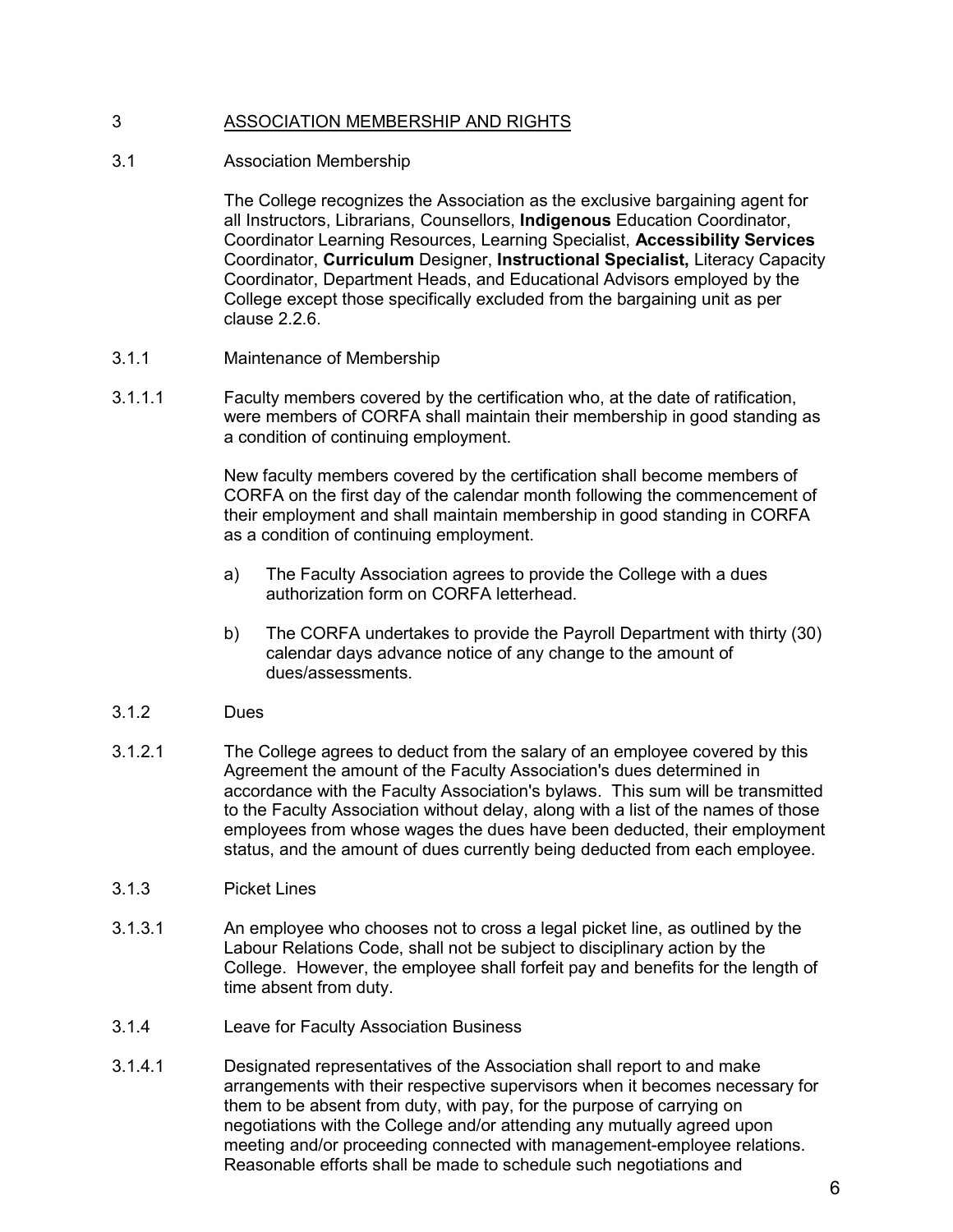labour/management meetings or proceedings at a time that does not conflict with the teaching duties of the designated representative.

- 3.1.4.2 With the approval of the VP Academic, designated representatives of the Association may be granted leaves of absence without pay, to fill a Federation of Post Secondary Educators **(**FPSE**)** position, to attend conventions, conferences and meetings in connection with Association affairs. It is understood that such leaves of absence shall be mutually agreed upon by the VP Academic and the Association.
- 3.1.4.3 An employee elected or appointed to fill a full-time position in the Federation of Post-Secondary Educators, or any successor organization, may be granted a leave of absence, with pay. Such leaves will not be unreasonably withheld. The employee will remain on the payroll of the College without loss of salary, benefits, or seniority, and shall return to a comparable position at the end of **their** leave. FPSE shall reimburse the College for the cost of replacing the employee.
- 3.1.4.4 Release time for one (1) member of the Faculty Association Executive will be provided on the following basis:
	- (a) The College will provide release time to one (1) employee named by the Association, normally the President, for the conduct of Association business. Said release time shall be fifty percent (50%) of the regular weekly hours of work, i.e., the equivalent of two and one half (2.5) days per week, from September to June.

The release time shall be scheduled/taken at times mutually arranged by and agreeable to the Association and the College.

- (b) The employee designated for release time shall continue to receive full salary and benefits from the College subject to the approvals of the carriers of the College's benefit plans. The College will provide 25% release time (1/4 FTE as per the Common Agreement). The Association will purchase the additional release time at replacement cost.
- (c) To facilitate the administration of the aforementioned, the College shall continue to provide applicable salary and benefits to the employee as per 3.1.4.4 (b) and will invoice the Association three times a year on April 30, August 31, and December 31.
- (d) The hiring, scheduling and training of the replacement employee will be the responsibility of the College.
- (e) Where a replacement is required, for the purpose of invoicing, prior to the assignment of replacement, the Association President and Dean, or their designates, will identify the work being replaced. Then, the Manager, Payroll & Benefits and the Association will calculate the replacement costs based on the following criteria:
	- 1. Auxiliary replacements will be charged at the hourly rate plus eight percent (8%) in lieu of vacation and benefits.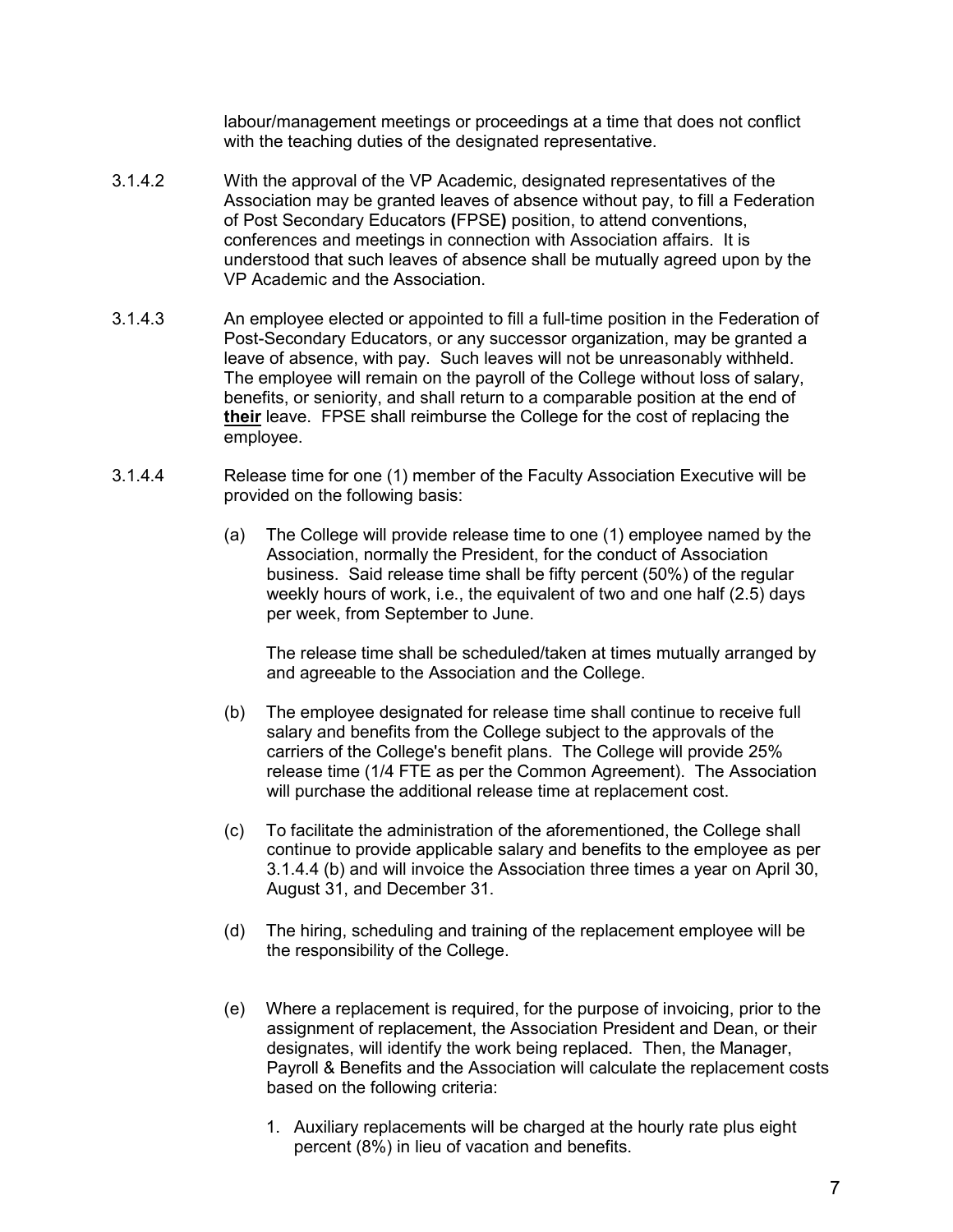- 2. Term replacements will be charged at the pro-rated salary, sixteen percent (16%) in lieu of vacation, and pro-rated benefit premiums. The Association recognizes a Term appointment includes fifteen percent (15%) non-instructional duty time which may exceed the actual release period.
- 3. If a Part-time Regular employee takes on replacement work resulting from an employee taking Leave for Faculty Association Business, then the Part-time Regular employee's additional workload will be charged at **their** pro-rated salary rate. The Association will also be charged the pro-rated costs of benefit premiums, vacation, PD, and NI accruals resulting from taking on the additional work.
- 4. If there is no Part-time Regular, Term or Auxiliary employee available to take the replacement work, then Full-time Regular employees may take on the replacement work resulting from a Leave for Faculty Association Business. This additional work will result in an overload for that employee. When **the employee** is able to take the compensatory release time, then the cost for the Auxiliary or Part-time Regular replacing the full time employee will be as above. This reduction will take place within two subsequent semesters. The Association will be invoiced as a liability for the replacement costs as calculated based on the full-time regular employee's salary, benefit premiums, vacation, PD, and NI accruals. An adjustment will be made on actual costs when the full-time employee is released.
- <span id="page-12-0"></span>3.2 Contracting Out

Subject to clause 2.2.6, the work normally performed by bargaining unit members, as outlined in clause 5.1, shall not be contracted out unless prior written agreement is reached between the Employer and the Association.

- <span id="page-12-1"></span>3.3 Faculty Labour/Management Committee
- 3.3.1 Pursuant to Section 53 of the *Labour Relations Code*, the College and the Association agree to participate in regular Faculty Labour/Management Committee meetings. These meetings will attempt to resolve problems informally; clarify Collective Agreement language; and to work to find acceptable solutions to other matters mutually agreed to be in the domain of this Committee. The Committee's mandate does not include agreement to alter the terms and conditions of the Collective Agreement.
- 3.3.2 **The Faculty Association and Management shall e**ach appoint three (3) members to this Committee. Faculty Association membership will consist of the President, at least one Vice President, and another member of the Association Executive. Management membership will consist of the HR Department Executive Director, one Dean, and a**n Executive** member.

The Chair of the Committee shall rotate between the Faculty Association and Management.

3.3.3 Meetings will be scheduled at times mutually agreeable to the parties**, not less than six (6) times per calendar year**. Reasonable efforts will be made to hold such meetings at times not conflicting with assigned duties. Meetings will not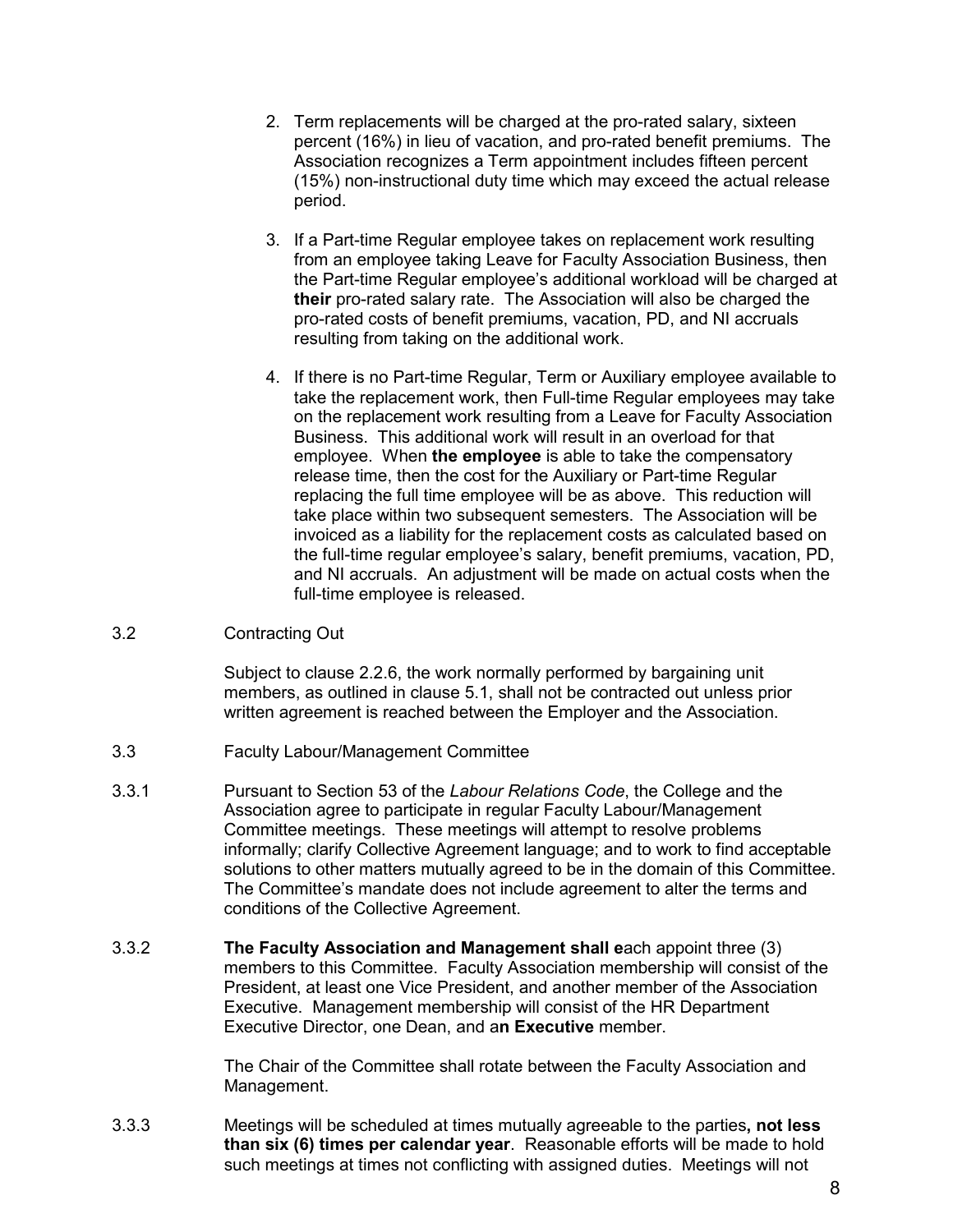normally be held in July or August.

3.3.4 Minutes of Committee meetings will be circulated to Committee members as soon as possible after a meeting in accordance with *Freedom of Information/Protection of Privacy Act* legislation.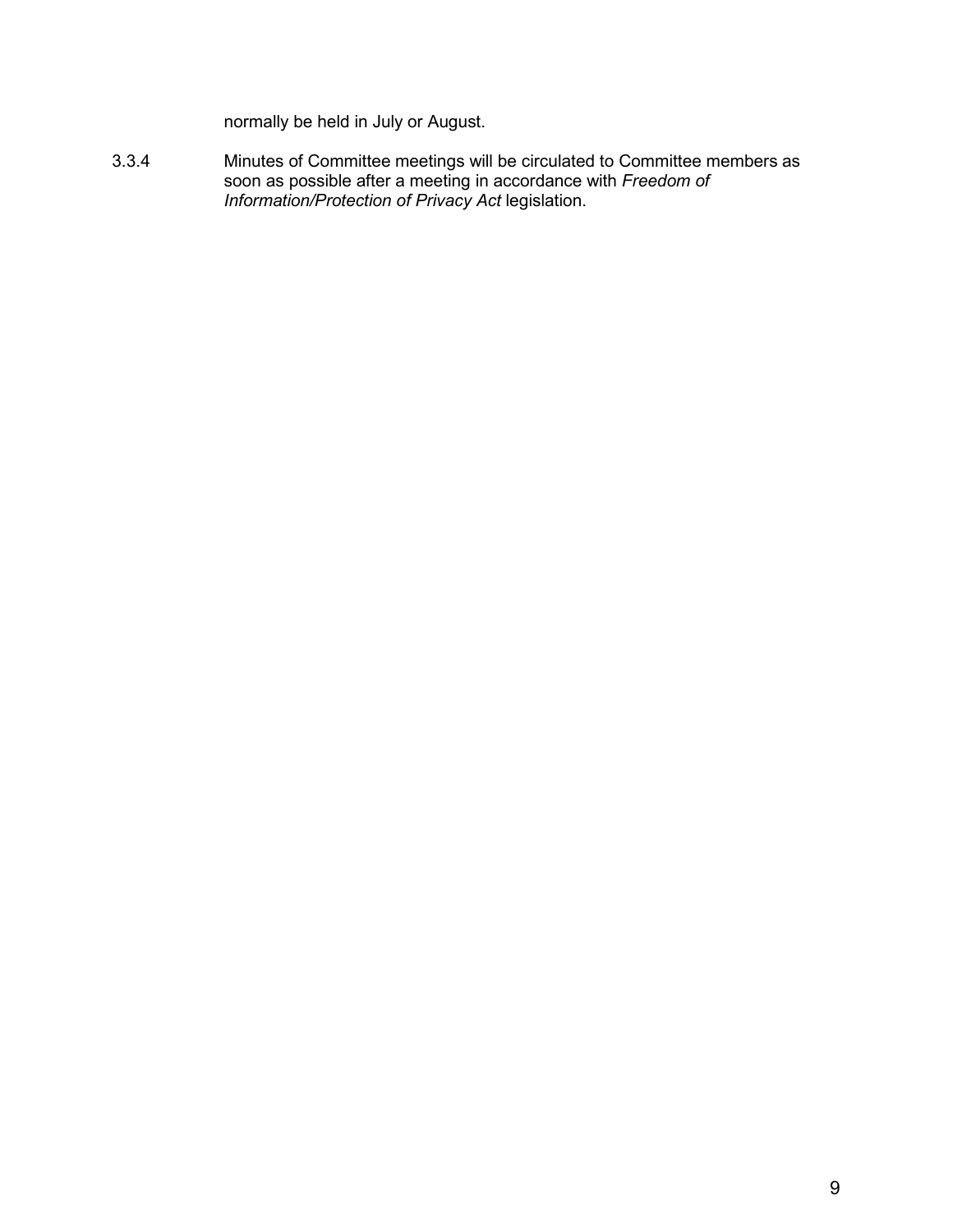# <span id="page-14-0"></span>4 MANAGEMENT RIGHTS

4.1 Except as otherwise provided in this Agreement, the College or its delegated officers have exclusive control over the management, supervision and administration of the College and the direction of the employees covered by this Agreement.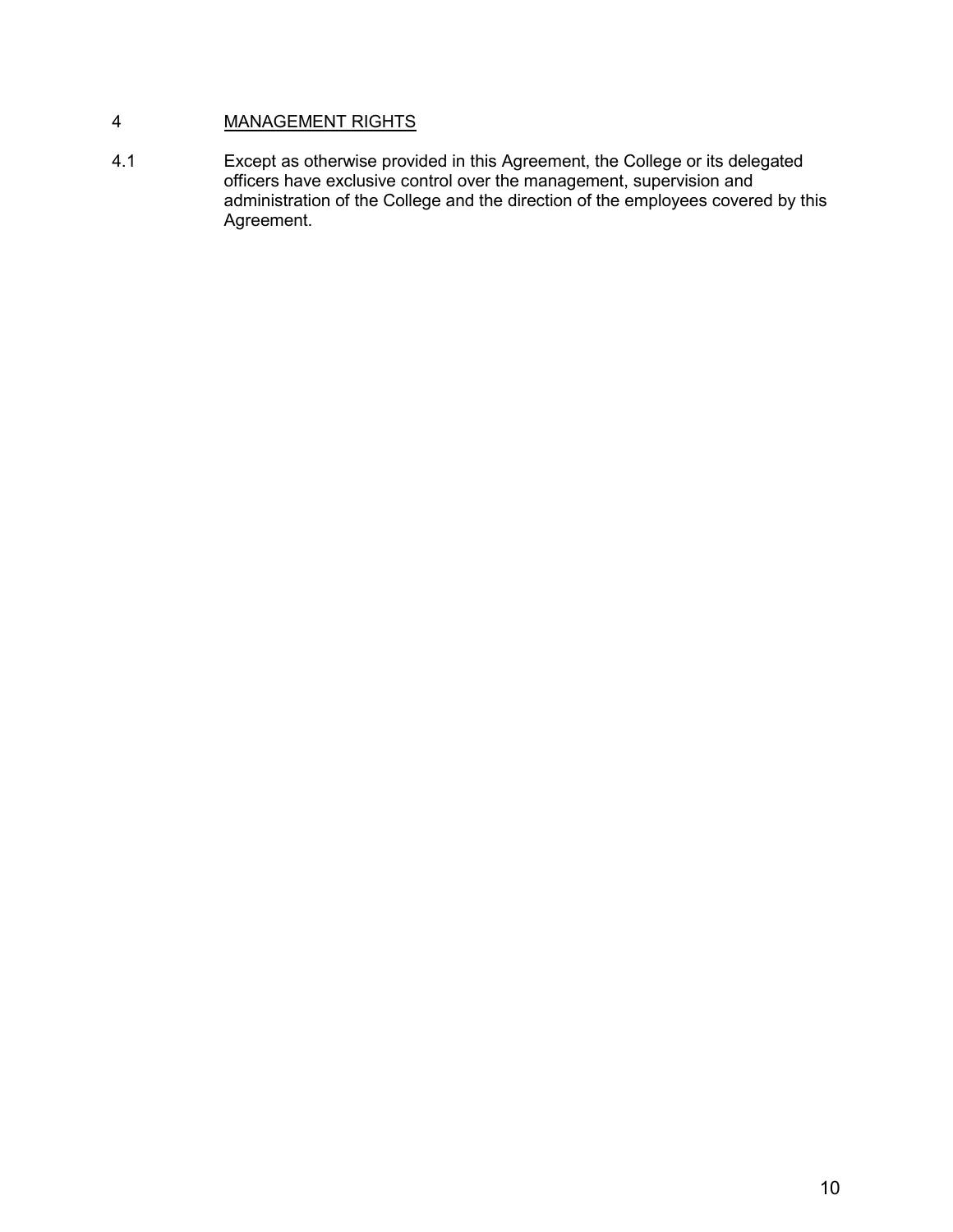## <span id="page-15-0"></span>5 WORKING CONDITIONS

By **February 28**, each Regular employee shall submit for approval an annual proposed schedule on a form provided by the College.

If there are changes requested to the approved plan by either the College or the employee, these changes will be discussed and the plan may be amended.

It is acknowledged faculty work takes place in a variety of settings.

An employee is required to report all planned or unplanned absences to the person designated by their immediate supervisor.

#### <span id="page-15-1"></span>5.1 Duties and Responsibilities of an Employee

An employee's commitment to the College may encompass either instructional or non-instructional duties and responsibilities.

Duties and responsibilities are assigned to an employee by the Dean/ delegate. The work normally performed by employees, may include, as applicable:

- instructional assignments all modes;
- course program and curriculum preparation;
- curriculum development and revision;
- review and assessment of courses, programs and curricula;
- student contact:
- marking;
- assessing;
- development of teaching aids and instructional materials;
- student screening;
- educational advising;
- clinical or practicum placement, supervision, and instruction;
- field studies/trips;
- librarian services:
- orientation as necessary by program/course/service requirements;
- participation in in-service activities;
- acceptance of special assignments related to the specialty(ies) of the employee or to the efficient organization and operation of the College;
- office hours/availability for student assistance;
- participation on committees; availability to attend Departmental/College meetings;
- travel for College duty and responsibilities;
- professional counselling;
- other functions and responsibilities ancillary to the employee's position with the College;

all specified herein without limiting the generality of "duty" and "responsibility".

#### <span id="page-15-2"></span>5.2 Duty Time

- 5.2.1 The duty year for an employee is that portion of a calendar year during which duties shall be assigned.
- 5.2.1.1 The duty year for a Regular Full-Time or a Regular Part-Time employee is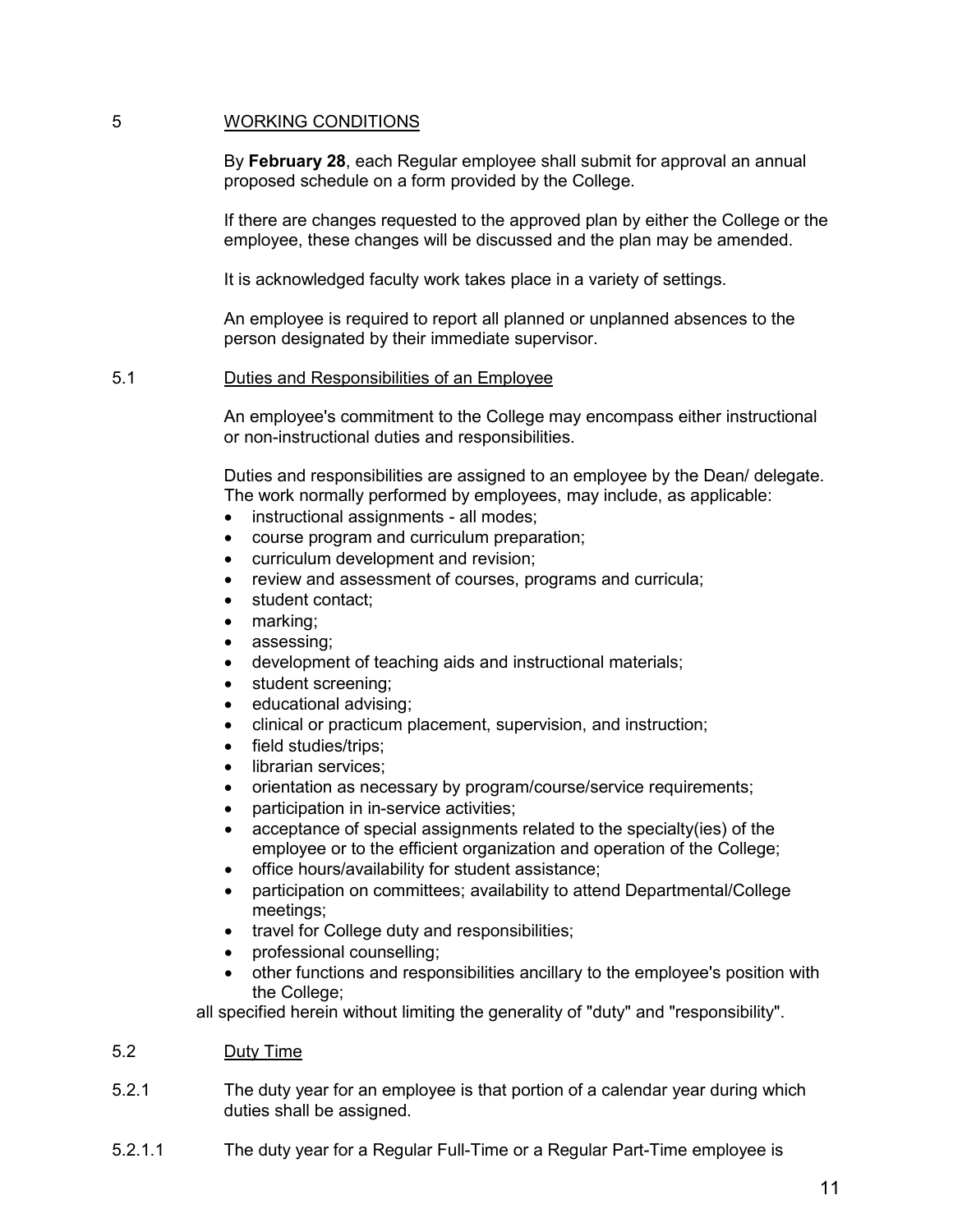numerically equal to two hundred and five (205) duty days (261 days minus the sum of vacation and general statutory holiday entitlement).

- 5.2.2 For a Regular Full-Time employee, there shall normally be an average of (averaged over the duty year) thirty-five (35) hours of duty per week.
- 5.2.2.1 For a Regular Part-Time employee, there shall normally be an average of (averaged over the duty year), a minimum of seventeen and one-half (17-1/2) duty hours but no more than thirty-five (35) duty hours per week.

Upon mutual agreement, the Regular Part-Time employee may be assigned to work over one hundred percent (100%) if:

- (i) the workload average over the entire duty year is less than or equal to one hundred percent (100%); and
- (ii) the available work cannot reasonably be split to give the employee exactly one hundred percent (100%) without a detrimental effect on students.

There is no onus on the College to amend course or program schedules to facilitate the request of a Regular Part-Time Instructor for additional work.

5.2.2.2 In exceptional circumstances, an employee may request or be assigned a work overload in one semester of an Academic year.

> An employee who works an overload will have **their** workload decreased accordingly within one calendar year. If that is not practical, the faculty member will be able to bank the overload for release time within a three (3) year period.

> The Faculty Association will be notified, in writing, of all overloads when they are requested or assigned.

- 5.2.2.3 This duty week normally consists of five (5) consecutive duty days, each of which shall constitute an average of seven (7) hours of duty (exclusive of meal breaks).Where practical with respect to facility utilization, administration, and educational needs and outcomes, the College will consider requests from employees in trades programs for a four-day duty week.
- 5.2.2.4 For a regular employee, duties will normally be assigned Monday to Friday. **Where required,** a regular instructor may be assigned duties on both a Saturday and a Sunday. That instructor will then be given two consecutive days off with no assigned duties.

Unless mutually agreed, a regular employee shall not be assigned duties to either a Saturday or Sunday if another qualified employee is available.

- 5.2.2.5 A regular employee will normally be provided with twelve (12) consecutive hours off duty following an evening teaching assignment.
- <span id="page-16-0"></span>5.2.3 Non-instructional Duty Time
- 5.2.3.1 Non-instructional duty (NI) days are comprised of duty time where no regular student contact occurs. These days are separate and distinct from Professional Development Days.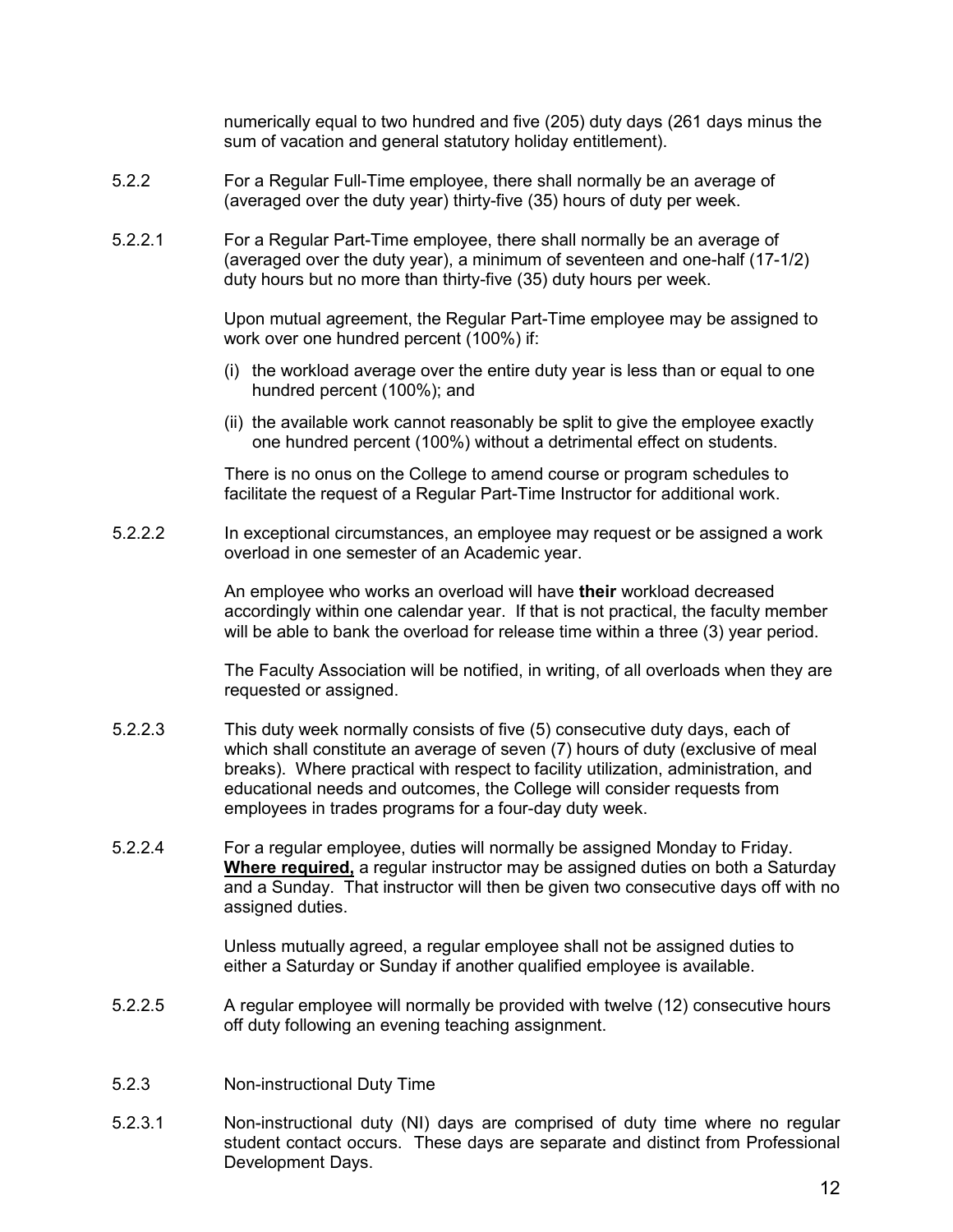## <span id="page-17-0"></span>5.2.3.2 Entitlement

a) Regular Employees

Regular employees in all programs, including Vocational programs, shall be entitled to at least ten (10) non-instructional (NI) duty days per year.

b) Term Employees

The contract of employment of a Term employee will include non-instructional duty days amounting to fifteen percent (15%) of contractual instructional (base) duty days. Non-instructional duty days may be scheduled at the beginning of, during, or at the end of the period covered by the contract.

#### <span id="page-17-1"></span>5.3 Duty Schedule

5.3.1 The appropriate supervisor shall, after consultation with the employee involved, determine the employee's schedule of assigned duty, as well as applicable vacation and other leave periods.

> The College is committed to a face-to-face consultative process for assigning annual faculty workloads. Consultation meetings are to be scheduled annually between the department head and each program subgroup, normally by May 31 of each year, in preparation for the following academic year, providing a forum for faculty discussion of course offerings, program issues, workload preferences, and other recommendations for consideration by the department head.

Approval of all such schedules is the responsibility of the Dean/delegate. In determining an employee's schedule, consideration will be given to the commitment of the College, the needs of the department(s), the expertise and desire of the individual and, if necessary, seniority. The schedule shall be posted and updated as required.

- 5.3.2 Members of the bargaining unit may be assigned to develop proposals and curriculum for, or to deliver, contract training courses or programs. The following employees may be so assigned:
	- 1) A regular full-time employee not assigned to full-time equivalent duty.
	- 2) A regular part-time employee not assigned up to **their** part-time workload assignment.
	- 3) A regular full-time employee with full-time equivalent duty. Such an assignment must be with the employee's consent and will involve backfilling the employee's position, if required.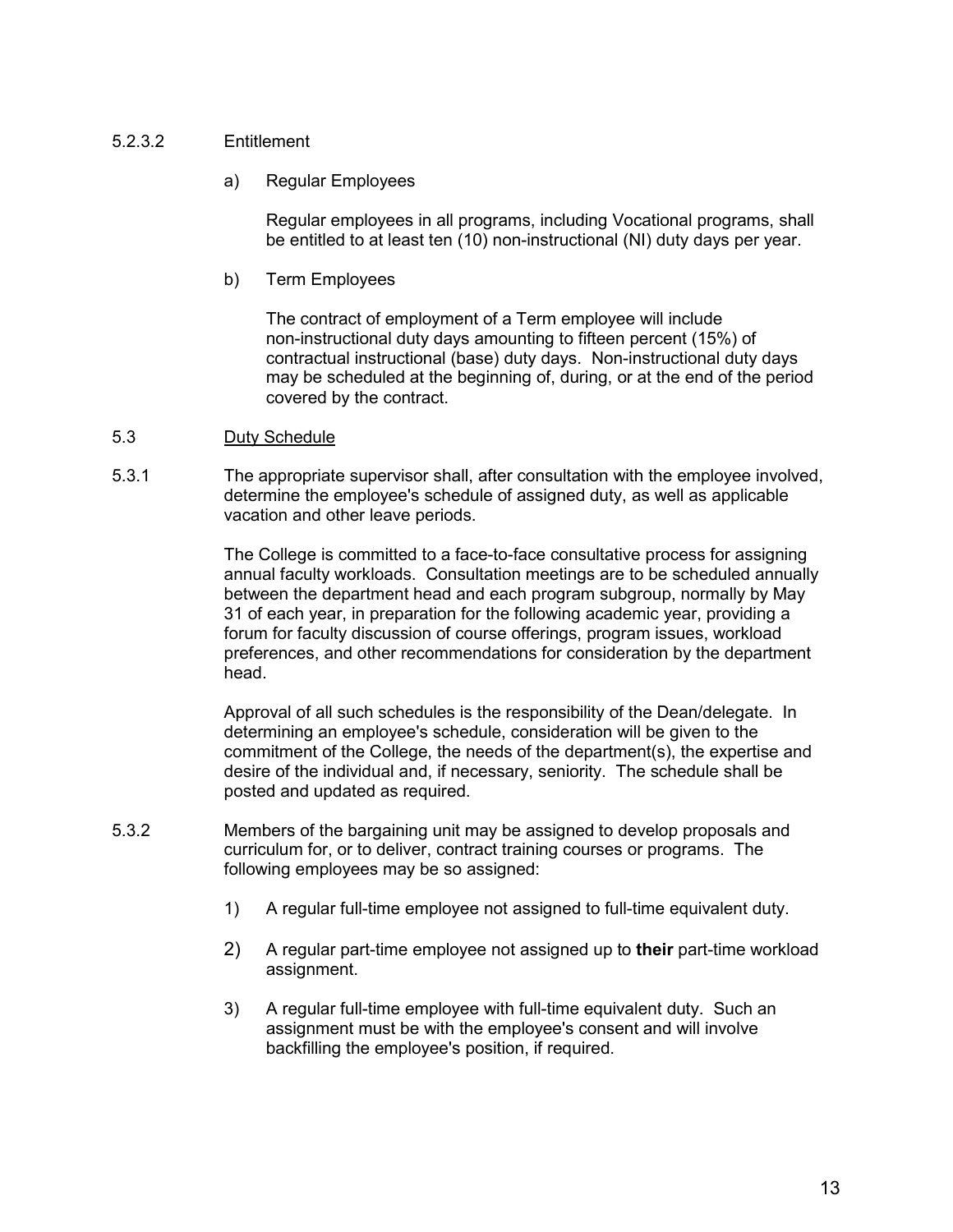# <span id="page-18-0"></span>5.4 Professional Development

- <span id="page-18-1"></span>5.4.1 Purposes of Professional Development
- <span id="page-18-2"></span>5.4.1.1 The purposes of professional development include but are not limited to:
	- building discipline expertise;
	- improving teaching abilities;
	- maintaining and expanding professional competence;
	- exploring alternative teaching methods and philosophies;
	- keeping up-to-date in subject matter;
	- keeping up-to-date in instructional processes and skills;
	- carrying out course, program and curriculum development;
	- maintaining and expanding effectiveness in course, program and curriculum development;
	- reviewing and developing instructional materials;
	- improving the quality, effectiveness and efficiency of the programs and services of the College.
- <span id="page-18-3"></span>5.4.2 Professional Development Duty Days
- 5.4.2.1 All Regular employees shall be granted the equivalent of twenty (20) days professional development duty time during the course of a duty year (pro-rata).
- 5.4.2.2 Whenever possible, professional development duty days will be assigned in groups of consecutive full days as applicable.
- <span id="page-18-4"></span>5.4.3 Professional Development Assignments
- 5.4.3.1 All Regular employees shall submit a written proposed professional development plan to their Dean. The planning process will be consultative and the PD proposal will be faculty driven.

At least one (1) month prior to the professional development duty days being approved and undertaken, the Regular employee and the Dean/delegate will meet in person and review the proposed schedule and discuss professional development objectives and priorities to be undertaken.

Amendments will be by mutual agreement. Approval is based on consistency with the purposes outlined in 5.4.1.1.

5.4.3.2 All Regular employees, within one (1) month of completion of professional development duty, shall submit to the Dean/delegate satisfactory evidence of having carried out the assignment and met the objectives for which the duty time was approved.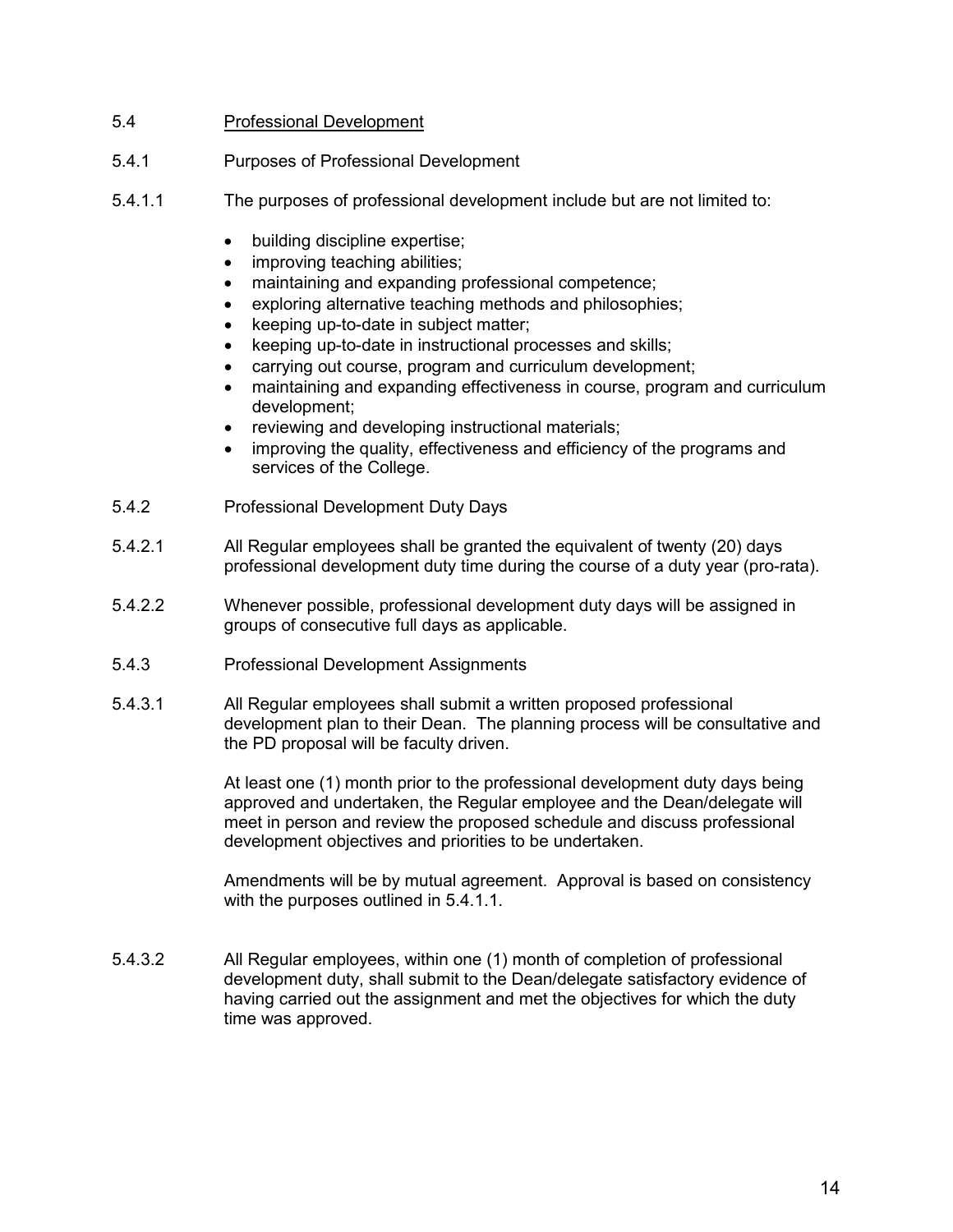- <span id="page-19-0"></span>5.5 University Studies and Career/Technology - Program/Course/Instructional **Assignments**
- 5.5.1 Instructional Modes and Activities

Instruction includes but is not limited to the following modes:

- **i.** Face-to-face: all students are physically present in the same physical learning environment as the faculty member;
- **ii.** Online: instruction and learning takes place in a web-based environment.
- **iii.** Blended: a blend of face-to-face and online instruction, allowing students to attend the entire course in person or take the entire course online. Blended courses may include elements of distributed learning, such as a course website, net-casting, and/or video-conferencing.
- **iv.** Hybrid: A combination of face-to-face and online instruction taken by all students in a course.

Instructional activities include but are not limited to the following examples:

a. Classroom Instruction

Faculty members meet with students in a semesterized classroom. Substantial preparation and/or marking time may be required outside of the classroom. Instructional methodologies include but are not limited to: lecture, problem based learning, co-operative learning, case studies, and classroom-based simulations. Examples include English courses and Practical Nursing theory courses.

b. Individually Paced Instruction

Faculty members provide monitoring and assistance for students who work on clearly designed learning units, or modules at an individual pace. Examples include Directed Studies (Continuous Intake) Adult Basic Education and Office Administration.

c. Lab Instruction

Faculty members provide direct supervision to students for hands-on activities in a lab, studio, shop, field activity that allows students to observe, practice, explore, solve problems, and develop mastery in the use of disciplinary tools and techniques. Examples include Welding Shop and Biology Lab.

d. Practice Supervision

Faculty members directly supervise students in an actual work setting to facilitate application of classroom, lab, and simulation-related instruction leading towards development of skills in a real life context. Examples include Nursing practicum and Dental Clinic.

e. Field Experience/Preceptorship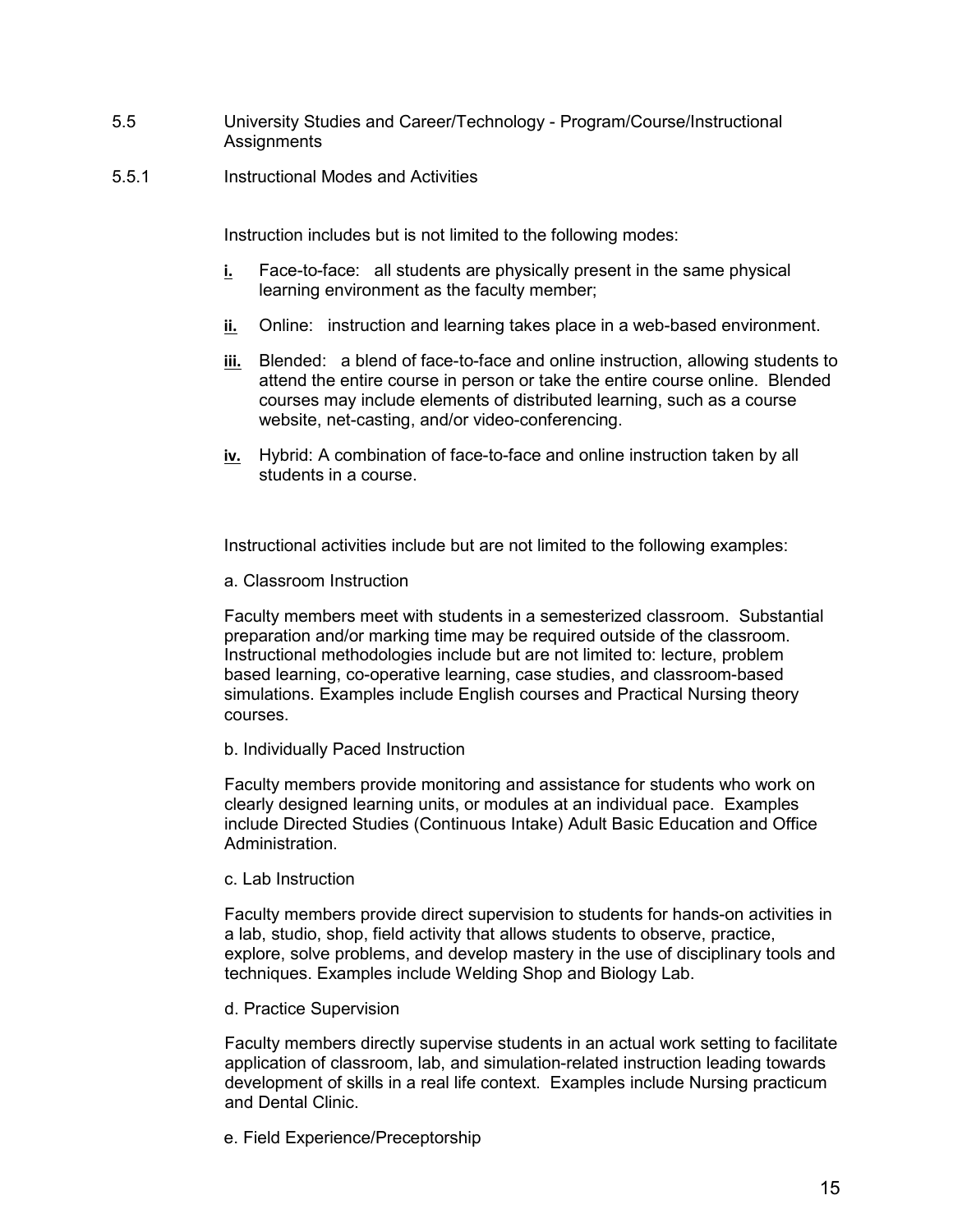Faculty members indirectly supervise students who are in the field with a workplace supervisor in on-the-job training. The primary role of the faculty member is to communicate with the student and the supervisor regarding the standard of performance for meeting learning outcomes for work competency. Examples include CYFS and Dental work placements.

f. Guided Studies

Faculty guide a small number of students through an existing articulated course that would not otherwise be offered by the college.

g. Special Projects

Faculty monitor and provide advice to a student undertaking a proposed and agreed-upon project which further develops and demonstrates an advanced understanding or skill set in a predetermined academic area. Example: Creative Writing 208 and the BBA Capstone courses.

H. Office Instruction

Assigned instruction with individual students in an office setting. Examples include ELP listening/speaking.

- <span id="page-20-0"></span>5.5.1 Contact Hour Defined
- 5.5.1.2 Contact Hours for University Transfer/Career Technology Programs

The contact hours for a course are the same regardless of delivery mode.

- (a) Classroom Instruction: One (1) clock hour = one (1) contact hour.
- (b) Lab Instruction: One and one-half (1.5) clock hours = one (1) contact hour.
- (c) Practice Supervision: One and one-half (1.5) clock hours = one (1) contact hour.
- (d) Guided Studies: Four and one-half (4.5) contact hours per student per three-credit course and pro-rata.
- (e) Special Projects (including Fine Arts and BBA capstone courses): Four and one-half (4.5) contact hours per student per three-credit course and pro-rata. A total of ten (10) or more students is equivalent to one course.
- 5.5.1.3 Guided Studies and Special Projects will normally occur as part of an employee's regular duty time, but may be assigned as additional duty. Hours assigned for individual students as Guided Studies and Special Projects are not considered prep hours as defined under Article 5.5.4.
- <span id="page-20-1"></span>5.5.2 Contact Hours Per Duty Year
- 5.5.2.1 The normal assigned number of contact hours per duty year in University Studies and Career/Technology program/courses is four hundred and fifty (450) and the maximum shall not normally exceed four hundred and eighty (480) contact hours per duty year.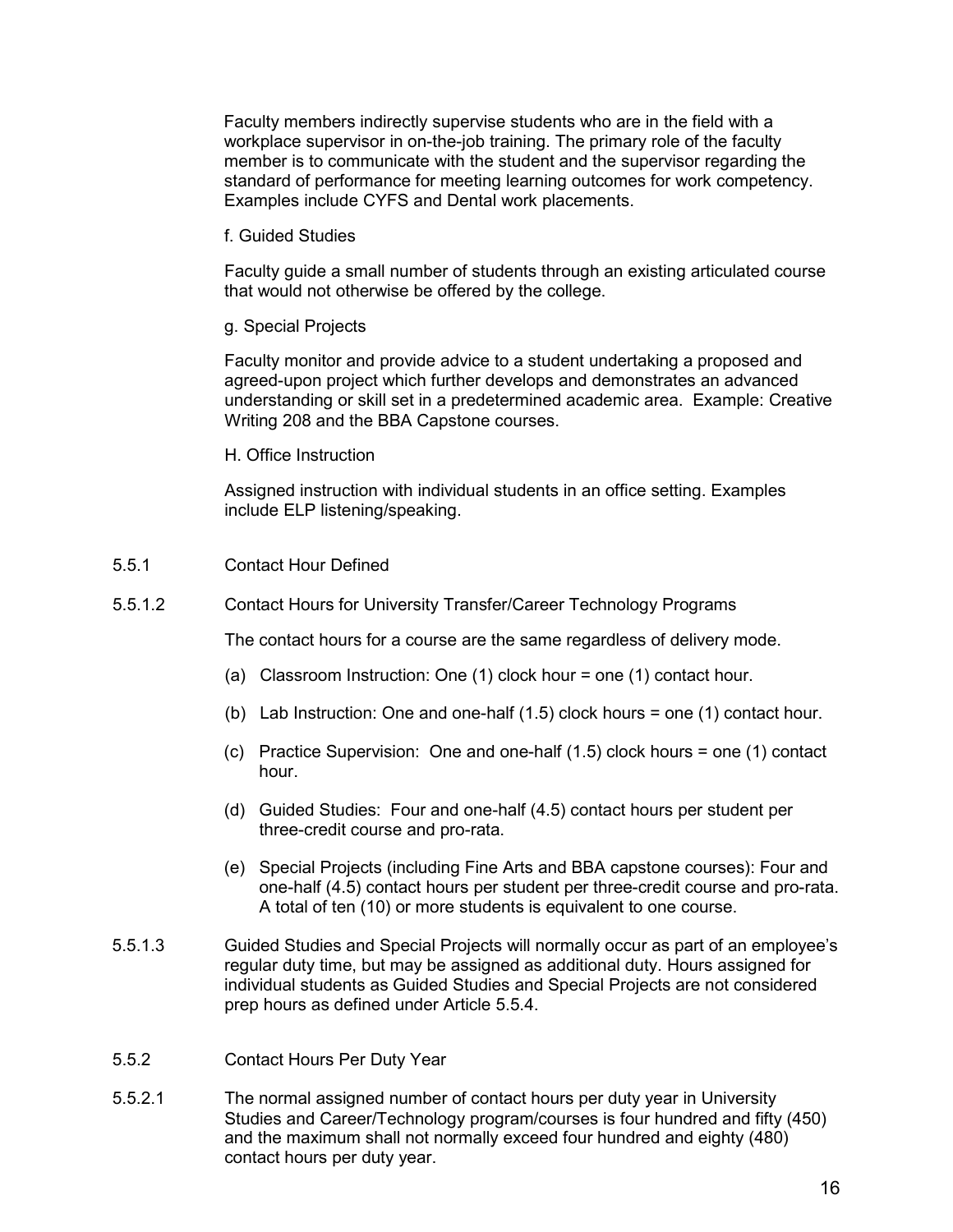- 5.5.2.2 Assigned contact hours greater than four hundred and fifty (450) hours will be considered an overload as per Article 5.2.2.2.
- <span id="page-21-0"></span>5.5.3 Contact Hours Per Duty Week
- 5.5.3.1 Assigned instruction in University Studies and Career/Technology programs/courses will not exceed an average of fifteen (15) contact hours per duty week, averaged over the duty year.
- 5.5.3.2 Assigned instruction in University Studies and Career/Technology programs/courses will not exceed eighteen (18) contact hours during any individual duty week.
- <span id="page-21-1"></span>5.5.4 Preparation Hours Per Week for University Studies and/or Career Technology Courses.
- 5.5.4.1 (a) An instructor will not be required to prepare more than nine (9) distinctly different lecture-form contact hours of instruction per week to a weekly maximum of fifteen (15) contact hours as per 5.5.3.1.

(b) An instructor may be required to prepare up to twelve (12) distinctly different lecture-form contact hours of instruction per week, to a weekly maximum of twelve (12) contact hours.

- 5.5.4.2 The calculation of part-time workloads shall be based on a pro-rata calculation of contact hours as defined in Article 5.5.2.
- <span id="page-21-2"></span>5.5.5 Students Per Instructor
- 5.5.5.1 An instructor of University Studies/Career Technology courses will not be assigned an average (as determined by the Registrar's data on the official final add/drop dates) of more than one hundred and sixty (160) students (registrants) per week averaged over the duty year.

In the event of a scheduled course being of a non-regular number of hours per week format (regular being 3 hours/week), the calculation will be pro-rated.

- 5.5.5.2 The number of registered students in COTR's English composition courses shall not exceed an average of twenty-five (25) students per section (as determined by the Registrar's data on the official final add/drop dates). Where an instructor teaches two or more sections of COTR's English composition courses per semester, the average shall not exceed twenty-five (25) students (as determined by the Registrar's data on the official final add/drop dates).
- 5.5.5.3 Auxiliary University Studies/Career Technology Course/Program instructors shall be employed for:
	- a) Ninety (90) duty hours for a forty-five (45) contact hour (see 5.5.1.**2**) scheduled course, and pro-rata; or
	- b) Sixty-seven and a half (67.5) duty hours for a forty-five (45) clock hour scheduled laboratory/practicum/workshop/field activity, etc. and pro-rata; or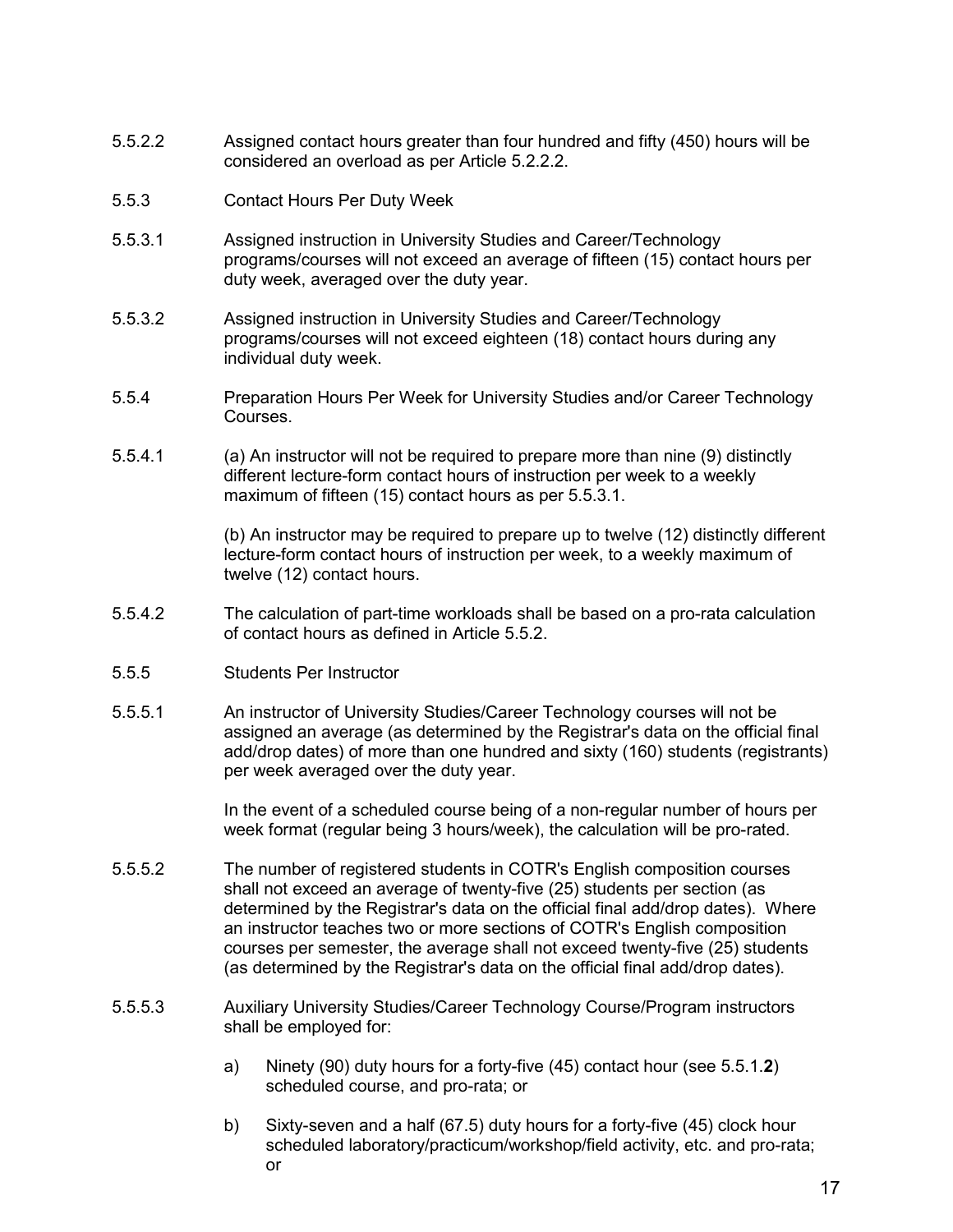- c) Forty-five (45) clock hours for scheduled seminar is equivalent to a fortyfive (45) contact hour.
- <span id="page-22-0"></span>5.6 Vocational Program/Course/Instructional Assignments
- 5.6.1 For the purposes of Article 5.6, the assigned duty period is 37 weeks including statutory holidays.
- 5.6.2 Contact Hours for Vocational Programs

The contact hours for a course are the same regardless of delivery mode.

- (a) Classroom Instruction: One (1) clock hour = one (1) contact hour.
- (b) Individually Paced Instruction: One (1) clock hour = one (1) contact hour.
- (c) Lab Instruction: One (1) clock hour = one (1) contact hour.
- (d) Practice Supervision: One (1) clock hour = one (1) contact hour.
- (e) Field Experience/Preceptorship: Between three and one-half (3.5) and five (5) contact hours per student per course.
- (f) Guided Studies: Four and one-half (4.5) contact hours per student per threecredit course and pro-rata.
- (g) Special Projects: Four and one-half (4.5) contact hours per student per three-credit course and pro-rata. A total of ten (10) or more students is equivalent to one course.
- (h) Office Instruction: One (1) clock hour = one (1) contact hour.
- (i) Other assigned activity for which release time from contact has been provided: One (1) clock hour = one (1) contact hour.
- 5.6.3 English Language Training Instructors will not be assigned more than twentytwo and a half (22.5) hours of instruction as defined in Article 5.6.2 (a) per week averaged over the assigned duty period.

Access Education Instructors will not be assigned more than eighteen (18) hours of instruction as defined in Article 5.6.2 (a) per week over the assigned duty period.

- 5.6.4 Recognizing the difference in instructional methodology and program need, the maximum vocational student contact hours will vary between vocational programs. The maximum vocational student contact hours per week, averaged over the assigned duty period, are as follows:
	- a) For Trades, Horticulture, and Culinary Arts twenty-eight (28) hours
	- b) For Office Administration, Directed-Study/Self-Paced Access Education, including Fundamental programs, and other vocational programs with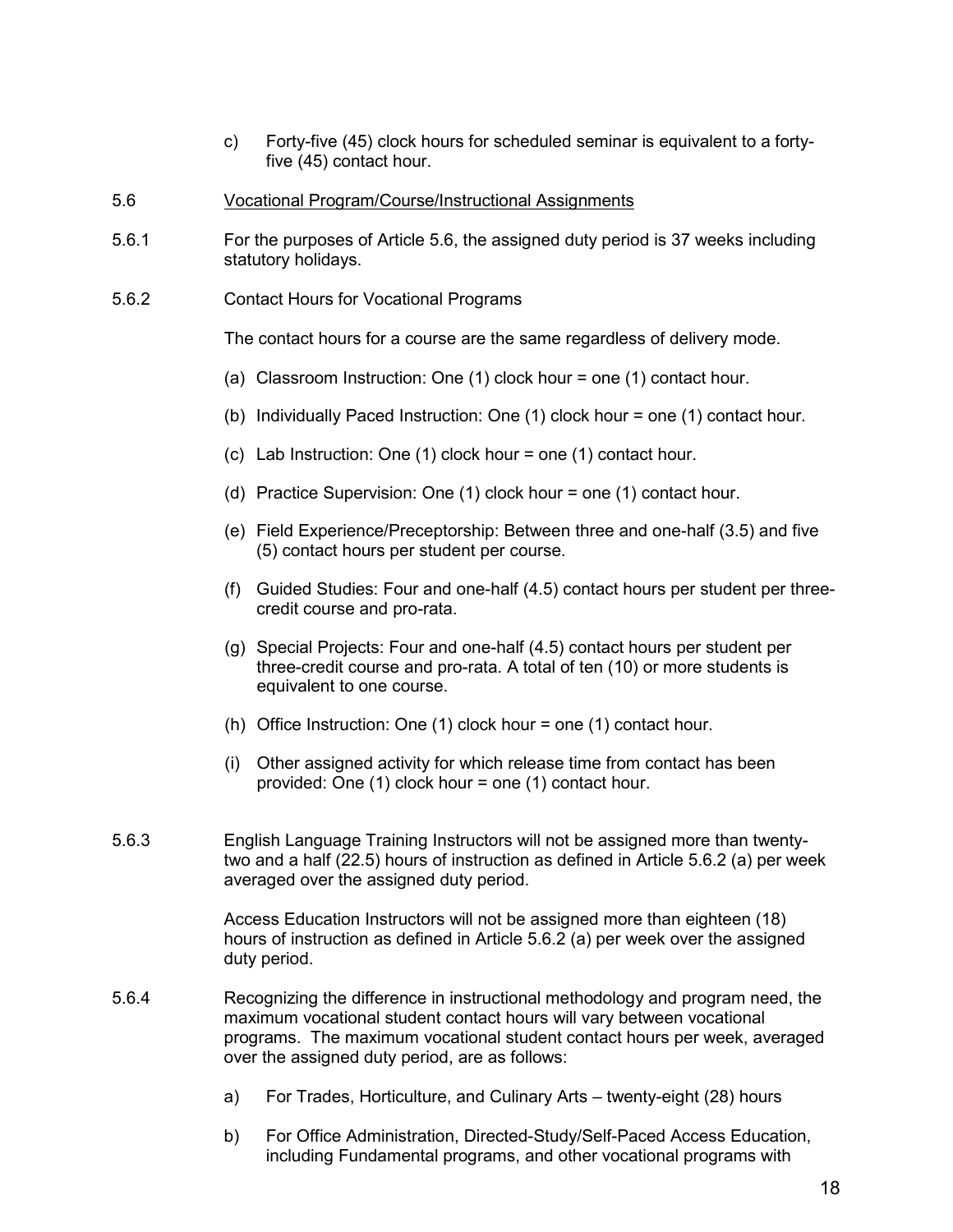similar instructional delivery– twenty-five (25) hours. Included within those twenty-five (25) hours will be a maximum of two and one-half (2.5) hours per week of vocational student contact hours as defined in Article 5.6.2 (e).

- c) For Semesterized Access Education and other vocational programs with similar instructional delivery, Health Care Assistant, Practical Nursing, Certified Dental Assistant, Access Education Transitions, English Language Training, Child, Youth, and Family Studies Program, Mountain Activity Skills Training, Adventure Tourism Business Operations, and Network Support Technician Programs – twenty-five (25) hours.
- 5.6.5 Should a Vocational Instructor be assigned Vocational Student Contact Hours that, averaged over the assigned duty period, are greater than the maximum hours defined in Article 5.6.4, the Instructor will receive compensatory time off on an hour for hour basis, e.g. if the Instructor's average Vocational Student Contact Hours should be no greater than twenty-five (25) and the Instructor works an average of thirty (30) such hours in the assigned duty period the Instructor will bank five (5) hours compensatory time off per duty week in that year.
- 5.6.6 In a laboratory or shop environment whenever, due to excessive numbers of students, learning or safety conditions deteriorate below an acceptable level in the professional judgment of the instructor, s/he shall bring the matter to the attention of the appropriate Campus Manager or Dean of Instruction in order to determine a feasible solution.
- <span id="page-23-0"></span>5.7 Auxiliary Vocational Course/Program instructors shall be employed for the lesser of:
	- a) double their assigned contact hours to a maximum of three (3) paid hours; or
	- b) a half day and be paid for 3.5 duty hours; or
	- c) a full day and be paid for 7.0 duty hours.
- 5.7.1 Auxiliary Vocational Course/Program Instructors employed to teach an entire course in semesterized Access Education or in English Language Training shall be employed for a minimum of one hundred and thirty-five (135) hours for a ninety (90) hour course, and pro-rata.
- <span id="page-23-1"></span>5.8 Contact Hours re Melded (University Studies and Career/Technology, and Vocational Programs/Courses) Instructional Assignments
- 5.8.1 An employee assigned both University Studies and Career/Technology and Vocational program/course responsibilities shall have **their** contact hours determined by pro-rating Articles 5.5 and 5.6.
- <span id="page-23-2"></span>5.9 Travel Duties
- 5.9.1 Standard Travel Time
- 5.9.1.1 Standard travel time between Cranbrook and satellite campuses/ regional communities shall be as follows:

Creston 3 Hours (return) Invermere 4 Hours (return)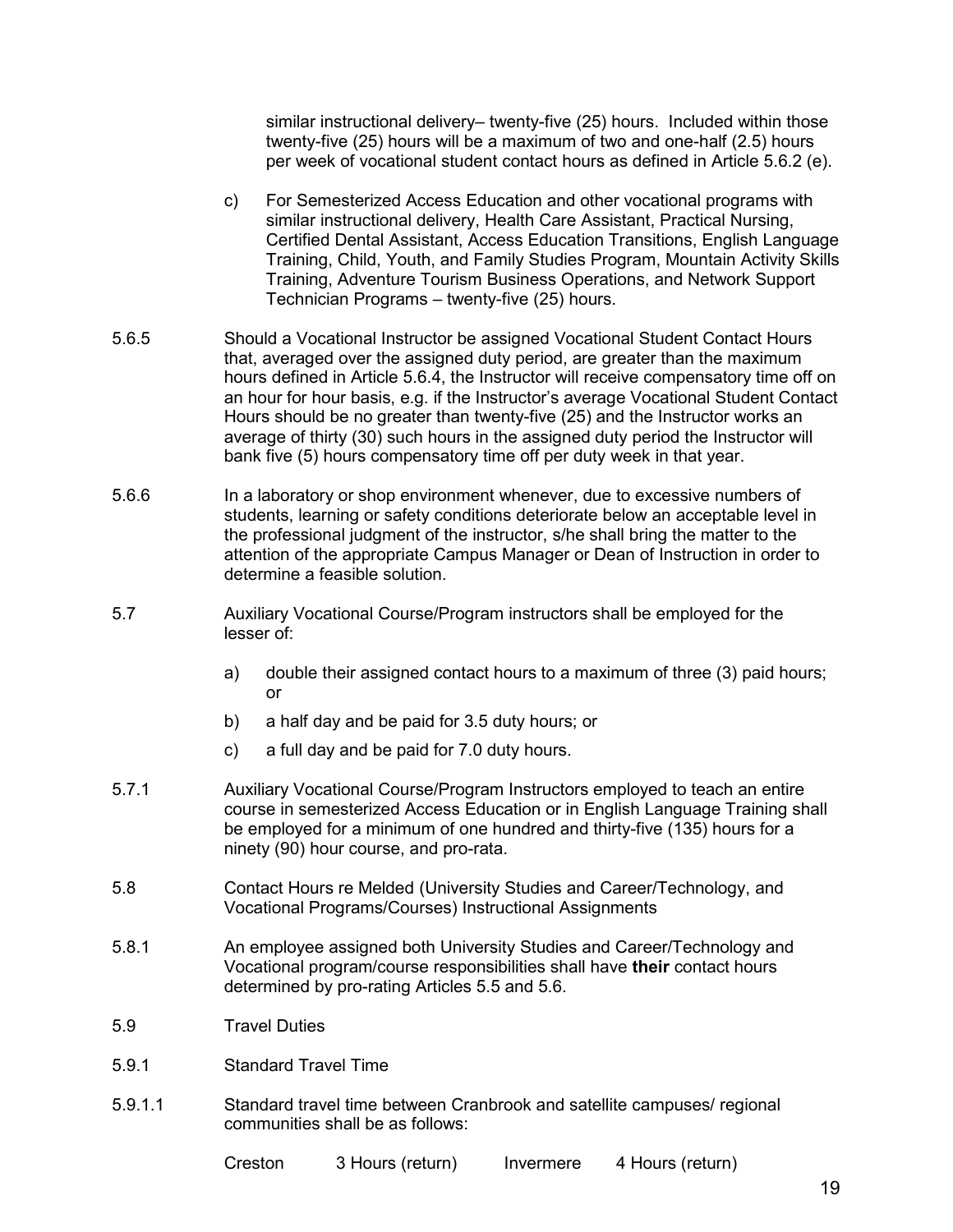| Elkford | 5 Hours (return) | Kimberley | 1 Hour (return)  |
|---------|------------------|-----------|------------------|
| Fernie  | 3 Hours (return) | Golden    | 8 Hours (return) |

- 5.9.2 Travel to Instruct University Studies and Career/Technology Programs/ Courses
- 5.9.2.1 An employee travelling to instruct assigned University Studies and Career/Technology programs/courses within the College region shall have **their** maximum duty year contact hours (Article 5.5.2) reduced by proration to maximums set out in the following articles.
- 5.9.2.1.1 Cranbrook to Golden return thirty (30) times per duty year: a maximum of four hundred and five (405) contact hours per duty year.
- 5.9.2.1.2 Cranbrook to Creston or Fernie or Invermere return thirty (30) times per duty year: a maximum of four hundred and fifty (450) contact hours per duty year.
- 5.9.3 Vocational and non-instructional employees who are required to travel on College business shall have their weekly assigned duty time reduced by the hours travelled during that week, as per 5.9.1.
- <span id="page-24-0"></span>5.10 Program Coordinators
- 5.10.1 Responsibilities of Program Coordinators
- 5.10.1.1 Program Coordinators are regular faculty employees who will be assigned duties and responsibilities by a Dean or delegate. Program Coordinators will be selected from within the broad program area and will know the curriculum requirements, the structure of the courses within the program, and the College support services available. Duties will include coordinating program delivery and acting as a liaison between the department and the Dean or delegate for general issues.
- 5.10.2 Program Coordinator Release Time
- 5.10.2.1 The amount of release time for Program Coordinators will be determined by the College based on a measure of time appropriate to the responsibilities. Each year the College will provide the Association with a list of Program Coordinators and their release time.
- 5.10.3 Orientation of Program Coordinators
- 5.10.3.1 The College shall provide an orientation process for new Program Coordinators.
- 5.10.4 Evaluation of Program Coordinators
- 5.10.4.1 Program Coordinators shall participate in the Faculty Performance Review Process, as per Article 10, prior to the expiration of their probationary period. As the Program Coordinator position is not full time, only part of the employee's Performance Review will focus on the coordinator duties. The Dean will initiate the review process at the beginning of the Program Coordinator appointment. At this meeting, the Dean and the Program Coordinator will agree on the employee's goals for the cycle and the sources of information for Program Coordinator feedback and groups of faculty from which feedback is to be gathered.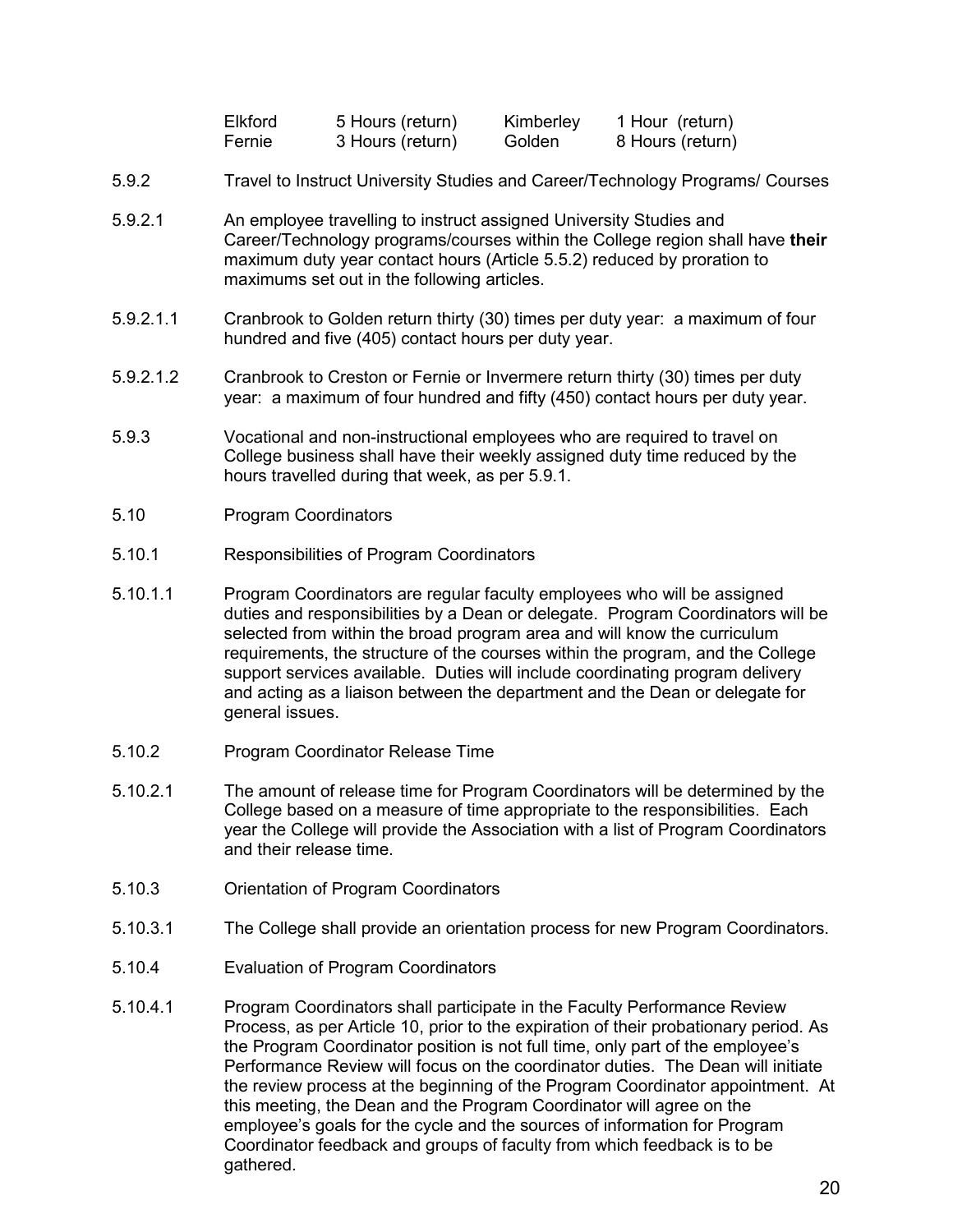- 5.10.4.2 The employee in a probationary period for a Program Coordinator position, upon a successful evaluation, will be confirmed as noted in 6.3.1
- 5.10.4.3 If a Program Coordinator has an unsuccessful evaluation on the items relating to **their** Coordinator duties, the Dean will clearly specify the deficiencies and, with the Program Coordinator, will develop an action plan for performance improvement. After four (4) months, if it is determined insufficient progress has been made, the employee in the probationary or incumbent Program Coordinator position will return to **their** previous position.
- <span id="page-25-0"></span>5.11 Department Heads

#### **General**

- 5.11.1 There will be a minimum of three (3) full time Department Head positions. Normally, the Department Head positions will be filled from within the bargaining unit.
- 5.11.2 Duties and Responsibilities

The Department Head will be assigned duties and responsibilities by the Dean. These duties will include assisting the appropriate Dean of Instruction on an ongoing basis, with the day-to-day general administration, supervision and coordination of a department; direction of departmental curricula, standards and instruction; and liaison between the faculty within the department and other Department Heads, and the Dean(s) of Instruction, and between the department and personnel at the campuses involved with the programs and courses comparable to those within the department in Cranbrook.

- 5.11.3 Evaluation
- 5.11.3.1 Department Heads shall participate in the Faculty Performance Review Process, as per Article 10, prior to the expiration of their probationary period and then again before the expiry of their three (3) year term. The Dean will initiate the review process. At this meeting, the Dean and the Department Head will agree on the employee's goals for the cycle and the sources of information and groups of faculty from which feedback is to be gathered.
- 5**.**11.3.2 The employee in a probationary period for a Department Head position, upon a successful evaluation, will be confirmed as noted in 6.2.3**.**
- 5**.**11.3.3 If a Department Head has an unsuccessful evaluation, the Dean will clearly specify the deficiencies and, with the Department Head, will develop an action plan for performance improvement. After four (4) months, if it is determined insufficient process has been made, the employee in the probationary or incumbent Department Head Position will return to **their** previous position.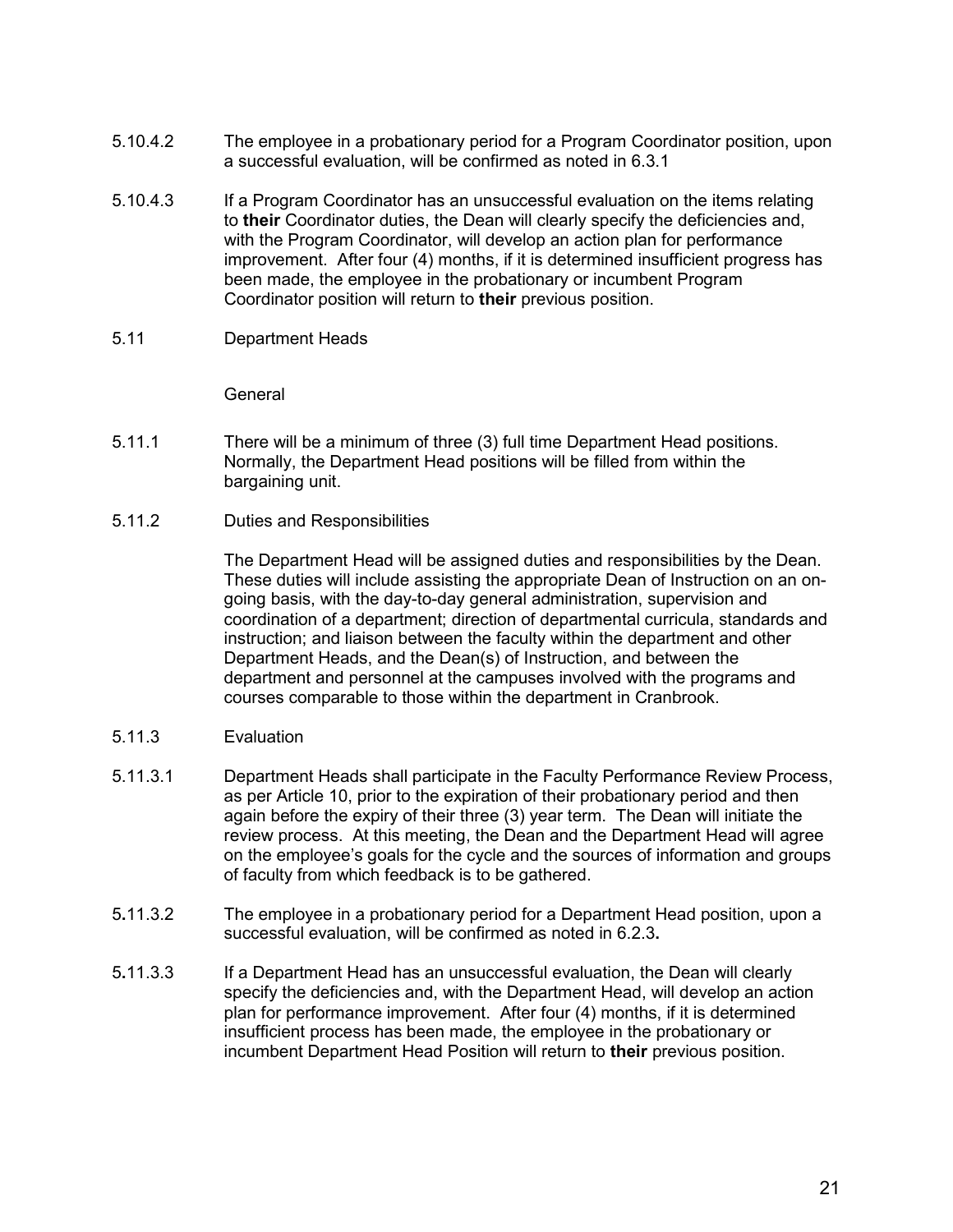# <span id="page-26-0"></span>6 SELECTION AND APPOINTMENT

- <span id="page-26-1"></span>6.1 Selection
- 6.1.1 When possible, a term employee will be given a minimum of one (1) month's notification, prior to the expiration of **their** current appointment, as to whether or not **they** will be re-employed within the following six (6) months and under what conditions.
- 6.1.2 Advertising Positions
- 6.1.2.1 All vacant positions relevant to this Agreement will be posted, online and on notice boards designated for that purpose, within the College and may be advertised outside of the College. A position will be defined as vacant when no bargaining unit member has a right of first refusal to the work.
- 6.1.2.2 Prior to each semester, (normally July and November) a general advertisement indicating possible auxiliary employment opportunities will be published **online at a variety of job sites**, will be posted **on the** College**'s website, and** will be forwarded to Department Heads (or Coordinators in program areas where there are none) and Campus Managers**.** An electronic copy of these general advertisements will be forwarded to the President of the Faculty Association.
- <span id="page-26-2"></span>6.1.2.3 Emergency Hire Situation
- 6.1.2.3.1 An emergency hire situation arises when there is an unanticipated absence of an employee, the time available to secure the services of a qualified employee is less than **twenty five (25) working** days, and there is no other employee with a right of first refusal to the work.
- 6.1.2.3.2 An Emergency Hire is a short-term replacement position. Depending on the program or service, the position will be for a maximum of thirty (30) days or until the end of the current academic semester.
- 6.1.2.3.3 If the replacement work is anticipated to continue after the time periods identified in Article 6.1.2.3.2, the position will be posted and normal hiring process will apply.
- <span id="page-26-3"></span>6.1.3 Search Committee
- 6.1.3.1 A Search Committee shall be struck for all regular, term, and auxiliary vacancies as defined in 6.1.2.1 and not meeting the criteria for emergency hires as per Article 6.1.2.3.
- 6.1.3.1.2 A Search Committee may either be a standing committee, or an ad hoc committee, as determined by the appropriate Dean/delegate. The Search Committee shall normally be represented by the following:
	- a) the appropriate Dean and/or designate who shall be Chair,
	- b) if applicable, the appropriate Department Head and/or Program Coordinator from the program or service area,
	- c) One (1) employee elected by the Department/area, or appointed by the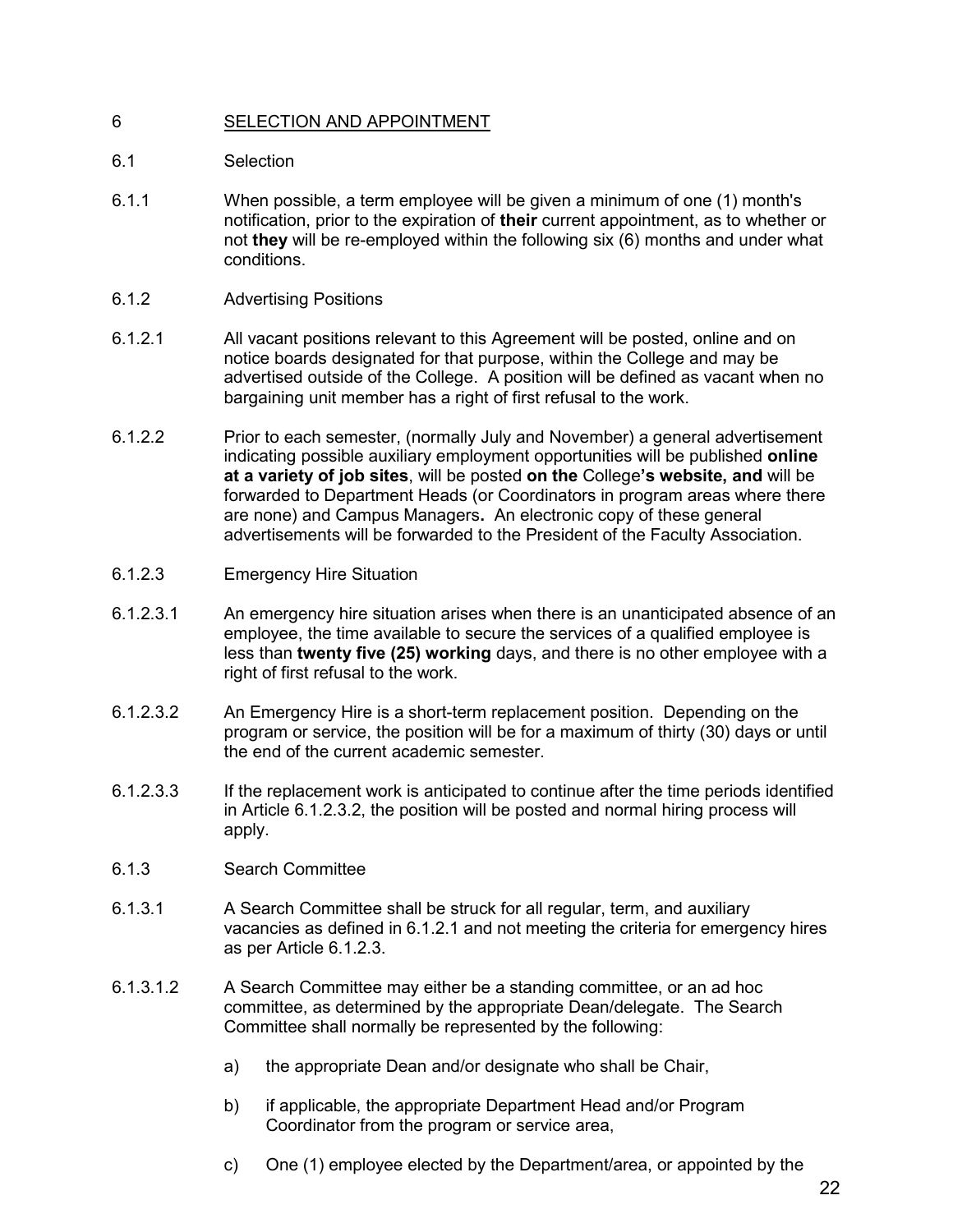Department Head, whichever is practicable. Where the area does not have a Department Head or Program Coordinator as per (b) above, then two (2) employees will be elected by the Department/area, or appointed by the Faculty Association President, whichever is practicable.

d) The Search Committee Chair may increase the representation provided that the total number of representatives does not exceed five (5).

All members of the Search Committee will actively participate in shortlisting, preparing interview questions, interviewing, and the hiring recommendation. The Search Committee will make its recommendation to the Dean. The final hiring decision shall be made by the Dean.

#### <span id="page-27-0"></span>6.2 Selection and Term of a Department Head

6.2.1 Each vacant Department Head position will be advertised internally. The advertisement will include a full description of duties and responsibilities. If there is no qualified applicant, then the position will be advertised externally.

> If the current number of Department Heads is at the minimum specified in Article 5.11.1 and a Department Head vacates **the** position at the end of a three year term, or prior to the end of the three year term, the position will be declared vacant and posted immediately.

> If the current number of Department Heads exceeds the minimum specified in Article 5.11.1 and a Department Head vacates **the** position at the end of a three year term, or prior to the end of the three year term, the position will be reviewed by the College. If the College determines the position is to be continued, then it will be posted immediately.

The length of a Department Head posting will be one month if the position is vacated or ends during the Academic Year, or two months if the position is vacated or ends any time between July 1 and August 31.

- <span id="page-27-1"></span>6.2.2 A Department Head Selection Committee will include:
	- a Dean of Instruction;
	- a representative of the Human Resource Department
	- two faculty members designated by CORFA.

The committee shall be provided with copies of the full job description.

The recommendation committee will review all eligible applications for the position, will short-list and interview the candidates, and will make (a) recommendation(s) to the Dean/delegate.

6.2.3 The total term of appointment for a Department Head shall be three (3) years. After successfully serving a twelve (12) month probationary period, the Department Head will be confirmed for the additional two (2) years of the term. Department Head positions can be filled by an incumbent for a maximum of two (2) consecutive terms before a competition is held again.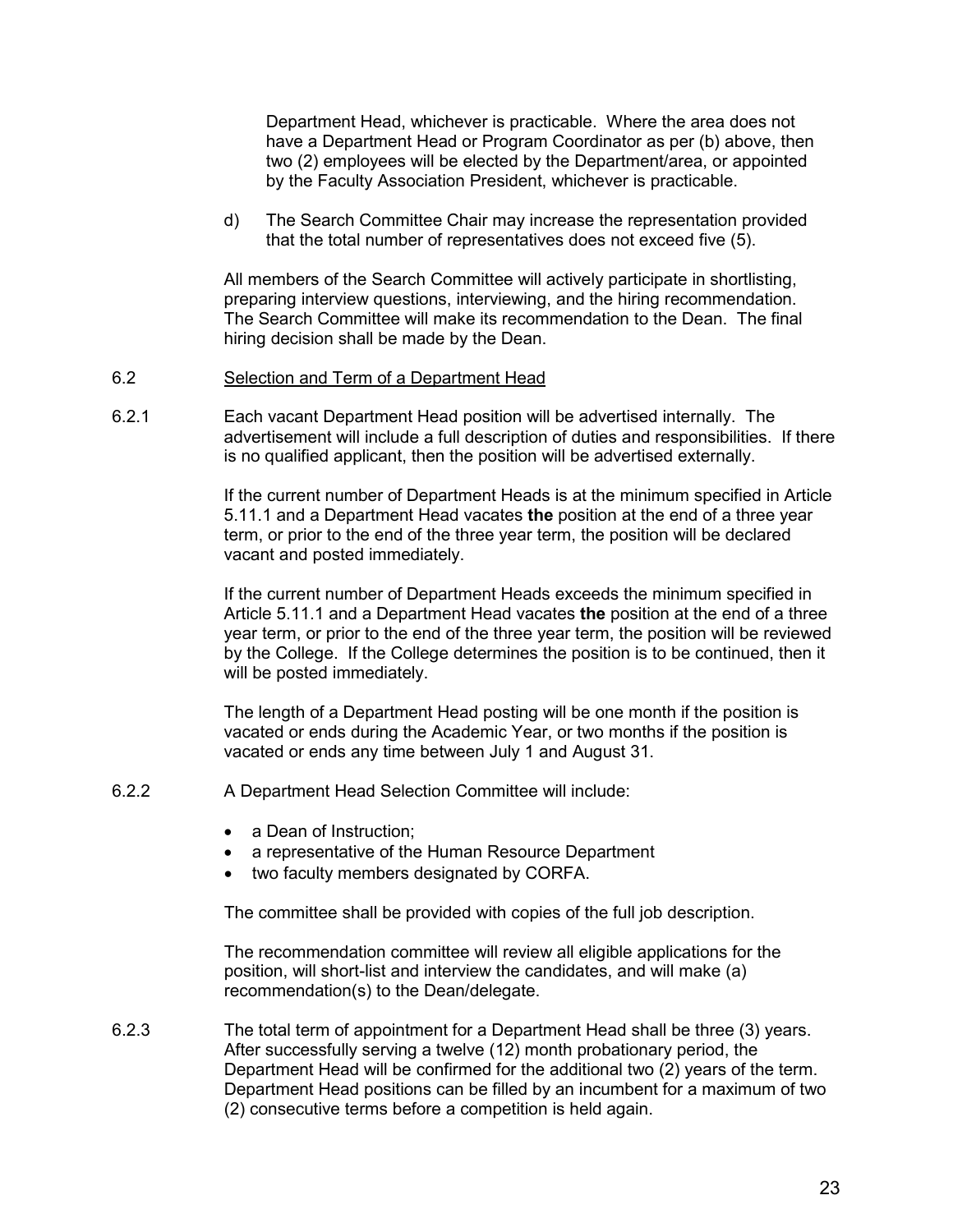- <span id="page-28-0"></span>6.3 Selection and Term of a Program Coordinator
- 6.3.1 Each vacant Program Coordinator position, along with a full job description, shall be advertised internally within the College.
- <span id="page-28-1"></span>6.3.2 A Program Coordinator Selection Committee will include:
	- a Dean of Instruction/Manager;
	- a representative of the Human Resource Department; and
	- one or two faculty members.
- 6.3.3 The term of appointment is for a one (1) year probationary period. Upon successful completion of the probationary period, on recommendation of the appropriate Dean the appointee will normally be confirmed for an additional one (1) year period.
- 6.3.4 The appointee may be re-appointed to additional two (2) year terms provided the selection/appointment process is followed.

#### <span id="page-28-2"></span>6.4 Right of First Refusal/Conversion to Regular Full-Time

The right of first refusal is the right to be offered available work. This right is applicable to regular part-time and non-regular employees. The employee may accept or decline the additional work. An employee is considered to have a right of first refusal to an additional work assignment at the same campus location if:

- (a) the assignment repeats work for which the employee was previously hired through a posting under Article 6 (i.e. the same course or collection of courses in a program area;
- OR
- (b) the Dean has determined that an employee is qualified for one or more courses in a program area based on a review of qualifications. That employee will then have a right of first refusal to that course or courses.

Work performed as an emergency hire does not create a right of first refusal.

6.4.1 A Regular Part-time employee shall have the initial right of first refusal for additional work assignments as per Article 6.4. The temporary workload increase shall not exceed (100%) one hundred percent of equivalent full-time duty as per Article 5.2. Subject to the aforementioned, the employee's salary and all ancillary benefits will then become adjusted/pro-rated only for the duration of time the additional work assignment(s) is undertaken.

> Only where such additional work assignment is continuous for twenty-four (24) months and the additional work assignment combined with the employee's regular part-time duty equals (100%) one hundred percent full-time duty, will the Regular Part-Time employee become converted to a Regular Full-Time employee as per Article 2.2, Definitions.

6.4.2 (a) A Non-Regular employee who has been selected for appointment per Article 6 shall have the right of first refusal for additional Auxiliary work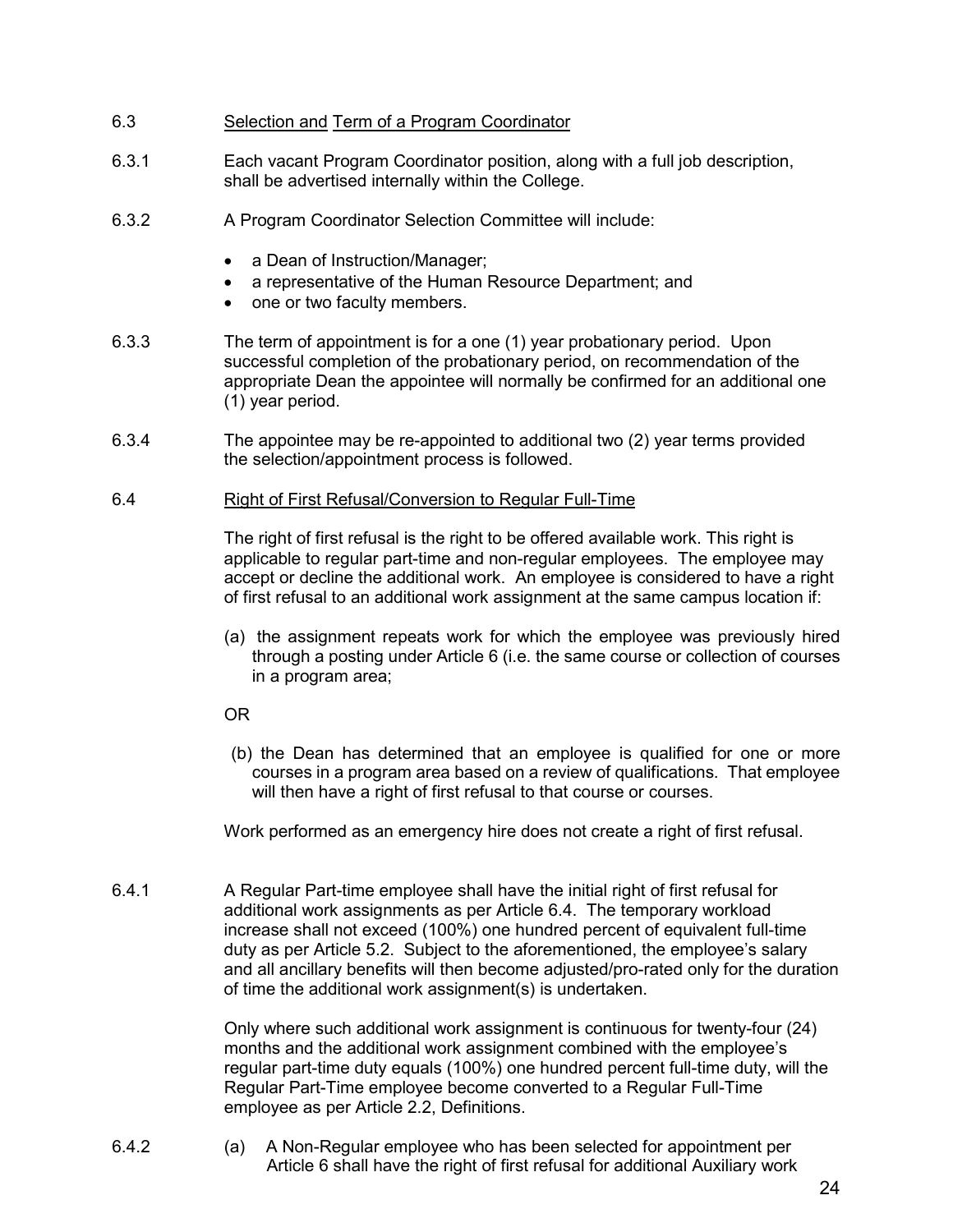assignments as per Article 6.4. The temporary workload increase shall not exceed (100%) one hundred percent of equivalent full-time duty as per Article 5.2.

The employee's salary and applicable ancillary benefits will then become adjusted/pro-rated only for the duration of time the additional work assignment(s) is undertaken.

(b) A Non-Regular employee who has been selected for appointment per Article 6 and who has worked at least (60%) of an annualized workload (or 50% of an annualized workload if hired to replace a Regular employee per Article 2.2.4) shall have the right of first refusal for additional Term work assignments as per Article 6.4. The temporary workload increase shall not exceed (100%) one hundred percent of equivalent full-time duty as per Article 5.2.

The employee's salary and applicable ancillary benefits will then become adjusted/pro-rated only for the duration of time the additional work assignment(s) is undertaken.

- 6.4.2.1 In situations as per 6.4.2 above, where more than one Non-Regular employee is claiming a right of first refusal, the determining factor for that right shall be based upon total duration of service within the bargaining unit. Service will be calculated in months using the same process used for Regular employees, as per Article 13.1.6. In the case of equal rankings, the employee with the earlier date of first appointment with the College will have the right of first refusal. Seniority will be lost if a break of service of more than twenty (20) months occurs.
- 6.4.2.2 The employer will maintain a record of time worked by Non-Regular employees at the College for the purposes of right of first refusal and regularization. The employer will also maintain a record of time worked by Regular Part-time and Regular Sessional employees for the purpose of right of first refusal and conversion to Regular Full-time. The employer will create and maintain a database of employee rights of first refusal as determined by Article 6.4.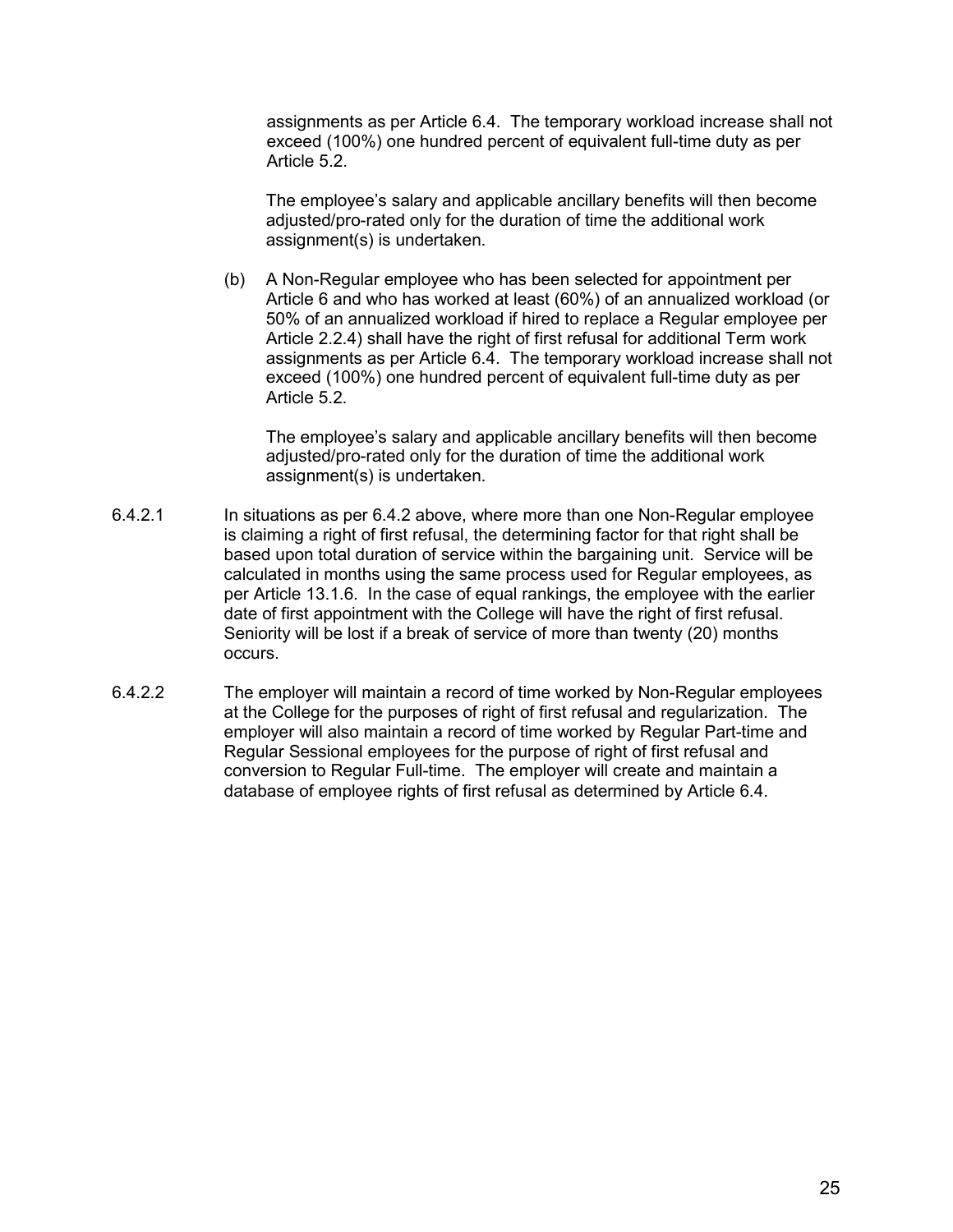# <span id="page-30-0"></span>SALARIES AND PREMIUMS

# <span id="page-30-1"></span>7.1 Salary Schedule

NOTE: A term employee is paid at the appropriate step on the following schedule plus an additional 16% in lieu of annual vacation.

# 7.1.1 **Effective April 1, 2019**

|             |             |              | <b>SEMI-</b> |            |             |
|-------------|-------------|--------------|--------------|------------|-------------|
| <b>STEP</b> | <b>YEAR</b> | <b>MONTH</b> | <b>MONTH</b> | <b>DAY</b> | <b>HOUR</b> |
| 1           | \$95,134    | \$7,927.83   | \$3,963.92   | \$365.90   | \$52.27     |
| $\mathbf 2$ | \$89,121    | \$7,426.75   | \$3,713.38   | \$342.77   | \$48.97     |
| 3           | \$83,014    | \$6,917.83   | \$3,458.92   | \$319.28   | \$45.61     |
| 4           | \$79,620    | \$6,635.00   | \$3,317.50   | \$306.23   | \$43.75     |
| 5           | \$76,700    | \$6,391.67   | \$3,195.83   | \$295.00   | \$42.14     |
| 6           | \$73,787    | \$6,148.92   | \$3,074.46   | \$283.80   | \$40.54     |
| 7           | \$70,868    | \$5,905.67   | \$2,952.83   | \$272.57   | \$38.94     |
| 8           | \$67,954    | \$5,662.83   | \$2,831.42   | \$261.36   | \$37.34     |
| 9           | \$65,036    | \$5,419.67   | \$2,709.83   | \$250.14   | \$35.73     |
| 10          | \$62,119    | \$5,176.58   | \$2,588.29   | \$238.92   | \$34.13     |
| 11          | \$59,204    | \$4,933.67   | \$2,466.83   | \$227.71   | \$32.53     |
|             |             |              |              |            |             |

**Effective April 1, 2020**

|             |             |              | <b>SEMI-</b> |            |             |
|-------------|-------------|--------------|--------------|------------|-------------|
| <b>STEP</b> | <b>YEAR</b> | <b>MONTH</b> | <b>MONTH</b> | <b>DAY</b> | <b>HOUR</b> |
| 1           | \$97,037    | \$8,086.42   | \$4,043.21   | \$373.22   | \$53.32     |
| 2           | \$90,903    | \$7,575.25   | \$3,787.63   | \$349.63   | \$49.95     |
| 3           | \$84,674    | \$7,056.17   | \$3,528.08   | \$325.67   | \$46.52     |
| 4           | \$81,212    | \$6,767.67   | \$3,383.83   | \$312.35   | \$44.62     |
| 5           | \$78,234    | \$6,519.50   | \$3,259.75   | \$300.90   | \$42.99     |
| 6           | \$75,263    | \$6,271.92   | \$3,135.96   | \$289.47   | \$41.35     |
| 7           | \$72,285    | \$6,023.75   | \$3,011.88   | \$278.02   | \$39.72     |
| 8           | \$69,313    | \$5,776.08   | \$2,888.04   | \$266.59   | \$38.08     |
| 9           | \$66,337    | \$5,528.08   | \$2,764.04   | \$255.14   | \$36.45     |
| 10          | \$63,361    | \$5,280.08   | \$2,640.04   | \$243.70   | \$34.81     |
| 11          | \$60,388    | \$5,032.33   | \$2,516.17   | \$232.26   | \$33.18     |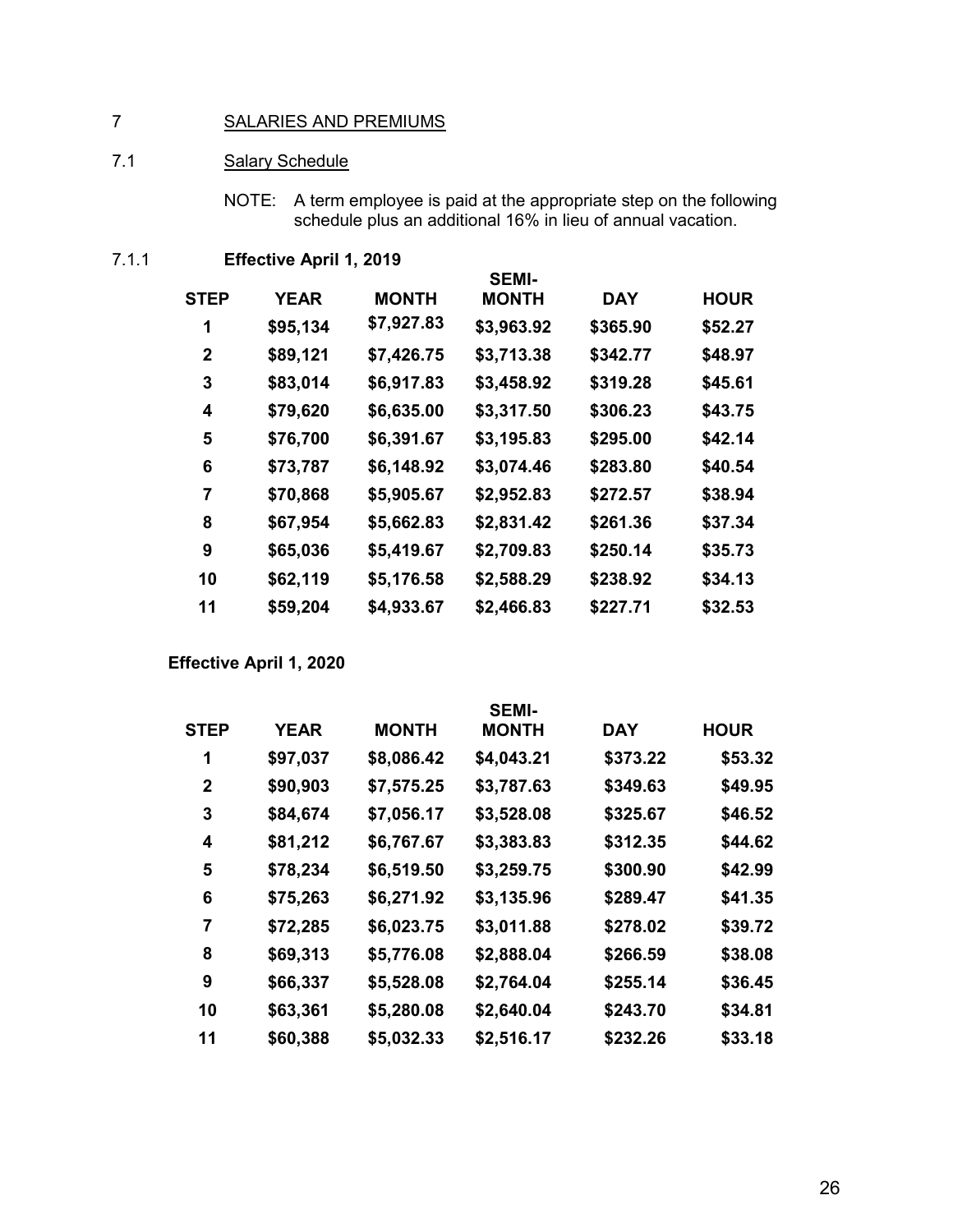| <b>STEP</b> | <b>YEAR</b> | <b>MONTH</b> | <b>SEMI-</b><br><b>MONTH</b> | <b>DAY</b> | <b>HOUR</b> |
|-------------|-------------|--------------|------------------------------|------------|-------------|
| 1           | \$98,978    | \$8,248.17   | \$4,124.08                   | \$380.68   | \$54.38     |
| 2           | \$92,721    | \$7,726.75   | \$3,863.38                   | \$356.62   | \$50.95     |
| 3           | \$86,367    | \$7,197.25   | \$3,598.63                   | \$332.18   | \$47.45     |
| 4           | \$82,836    | \$6,903.00   | \$3,451.50                   | \$318.60   | \$45.51     |
| 5           | \$79,799    | \$6,649.92   | \$3,324.96                   | \$306.92   | \$43.85     |
| 6           | \$76,768    | \$6,397.33   | \$3,198.67                   | \$295.26   | \$42.18     |
| 7           | \$73,731    | \$6,144.25   | \$3,072.13                   | \$283.58   | \$40.51     |
| 8           | \$70,699    | \$5,891.58   | \$2,945.79                   | \$271.92   | \$38.85     |
| 9           | \$67,664    | \$5,638.67   | \$2,819.33                   | \$260.25   | \$37.18     |
| 10          | \$64,628    | \$5,385.67   | \$2,692.83                   | \$248.57   | \$35.51     |
| 11          | \$61,596    | \$5,133.00   | \$2,566.50                   | \$236.91   | \$33.84     |

| Semi-Month | $=$ Year divided by 24       |
|------------|------------------------------|
| Month      | = Semi-month multiplied by 2 |
| Day        | $=$ Year divided by (260)    |
| Hour       | $=$ Day divided by 7         |

<span id="page-31-0"></span>7.2 Salary Schedule for Auxiliary Faculty

**Effective April 1, 2020, the language under Article 7.2 Salary Schedule for Auxiliary Faculty is deleted. See LOU#19 Re: Service Improvement Allocation.**

- <span id="page-31-1"></span>7.3 Increments
- 7.3.1 Subject to satisfactory service and other provisions of this Agreement, a regular employee will advance one (1) step on the salary schedule on **their** increment date. The increment date is the anniversary of **their** employment provided that:
	- a) the increment date for an employee who commenced employment on or before the fifteenth (15th) day of any month shall be the first (1st) day of that month;
	- b) the increment date of an employee who commenced employment after the fifteenth (15th) day of any month shall be the first (1st) day of the month following.

For an employee whose increment date has previously been established as July 1, there shall be no change in **their** increment date.

7.3.2 Service as a term employee may result in a delay and alteration of the increment dates so that the employee receives **their** increment at the beginning of the month following the month in which the equivalent of two hundred and six (206) full-time assigned duty days have been accumulated.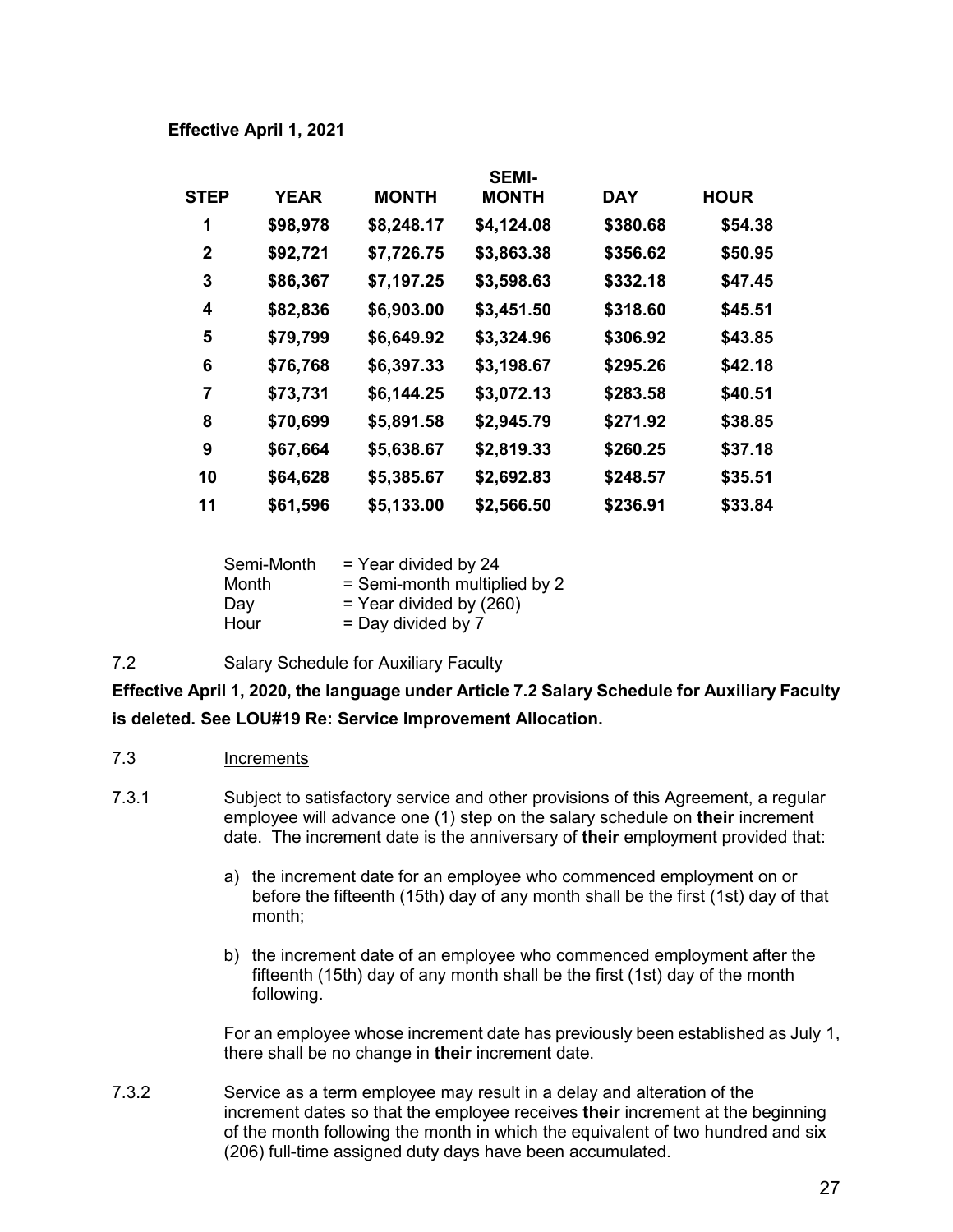## **Effective April 1, 2020, replace the above language with:**

Service as a term **or auxiliary** employee may result in a delay and alteration of the increment dates so that the employee receives **their** increment at the beginning of the month following the month in which the equivalent of two hundred and **five (205)** full-time assigned duty days have been accumulated.

- 7.3.3 Increment dates shall be delayed, and altered accordingly, if an employee is absent from duty without pay except as per 7.3.4. The period of delay shall be one (1) month for each month of absence or any portion thereof exceeding ten (10) working days.
- 7.3.4 Increment dates will not be delayed for such periods, during leaves of absence without pay, when the purpose of the leave is related to the employee's normal duties and responsibilities, and when so approved at the time the leave is granted.
- 7.3.5 In the case of absence because of illness, no change in the increment date shall be made for absences totaling sixty (60) or fewer assigned duty days in any contract year after the expiration of usable sick leave.
- 7.3.6 Absence from duty with pay will not result in a delay in increments.
- 7.3.7 The increment date cannot be advanced.
- <span id="page-32-0"></span>7.4 Application of Salary Schedule
- 7.4.1 Initial Placement
- 7.4.1.1 Nothing in this agreement shall prevent a prospective employee from being hired at a salary above the minimum required by this Article.
- 7.4.1.2 In the determination of initial step placement on the salary schedule for each employee one (1) step will normally be credited for every year of relevant full-time teaching experience. Consideration will be given to other related work experience, and further consideration will be given to relevant educational attainment which is in excess of the accreditation normally required for the position, e.g., advanced degrees in a relevant subject area, Instructor's Diploma, Teaching Certificate.

A copy of Article 7.4.1 will be included with each new employee's letter of hire.

- 7.4.1.3 The onus is on the prospective employee to submit, prior to appointment, documentation in proof of instructional/work experience for credit.
- 7.4.1.4 The Association shall be advised of the name and initial placement of all employees upon confirmation of appointment.
- 7.4.1.5 An employee who feels that an anomaly or inequity exists in **their** initial placement on the salary schedule may, within ninety (90) working days of **their** initial placement, request a review by the President of the Association and the appropriate Dean of Instruction/Manager.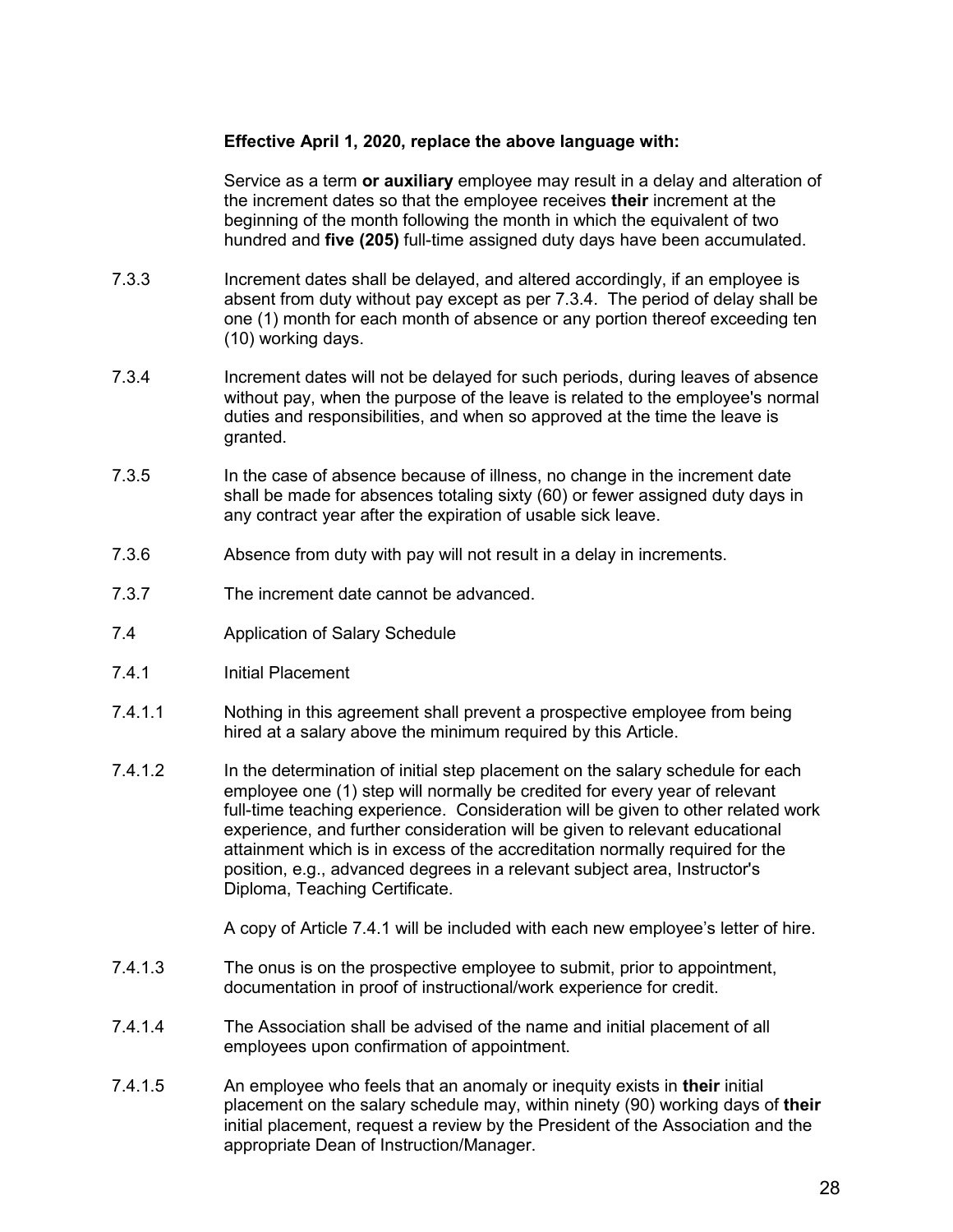The final decision with respect to salary placement shall be made by the **Executive Director, Human Resources,** and should this decision be unacceptable to the employee or Association, they shall have access to the provisions of Article 21 of this Agreement.

7.4.2 Re-evaluation of Placement on Regularization

An employee who is regularized as per Article 2.2.8 after performing work both as an Auxiliary and as a Term employee following **their** initial placement on the Salary Schedule, may within thirty (30) working days of **their** regularization, request that the **Executive Director, Human Resources,** re-examine **their** placement on the grid to ensure that full credit for all work performed for the College by the employee is reflected in the salary step on which the employee is paid.

- <span id="page-33-0"></span>7.5 Hourly Premium
- 7.5.1 A regular or term employee who is assigned duties between 1800 and 0700 hours, Monday to Friday inclusive, and/or on Saturday or Sunday, shall be compensated for such service(s) on the basis of a \$2.00 (two dollars) per hour premium.
- <span id="page-33-1"></span>7.6 Instructor Diploma or Equivalent
- 7.6.1 Employees are encouraged to undertake advanced training to augment instructional processes and professional skills. This undertaking can be shown through the completion of the BC Provincial Instructor Diploma, the Native Adult Instructors Diploma, or equivalent.
- 7.6.2 If not already completed on hire, regular instructors shall complete the BC Provincial Instructor Diploma Program or have demonstrated its equivalence within three years after the date of appointment. **Extensions may be granted by the appropriate Dean, provided there has been evidence of regular progress toward completion.** To ensure each employee is aware of this requirement, a copy of Article 7.6 will be included with each new employee's letter of hire.

For the purposes of this Article, an equivalent credential shall be:

- i) Studies at a post-secondary institution of one hundred and eighty (180) accumulated course hours or its equivalent in instructional or pedagogical methodology and theory based on such as the following:
	- curriculum design
	- instructional skills and techniques
	- learning theory
	- adult education theory
	- evaluating students
	- evaluating the effectiveness of instruction

OR:

ii) Experience as a teaching assistant in a post-graduate university or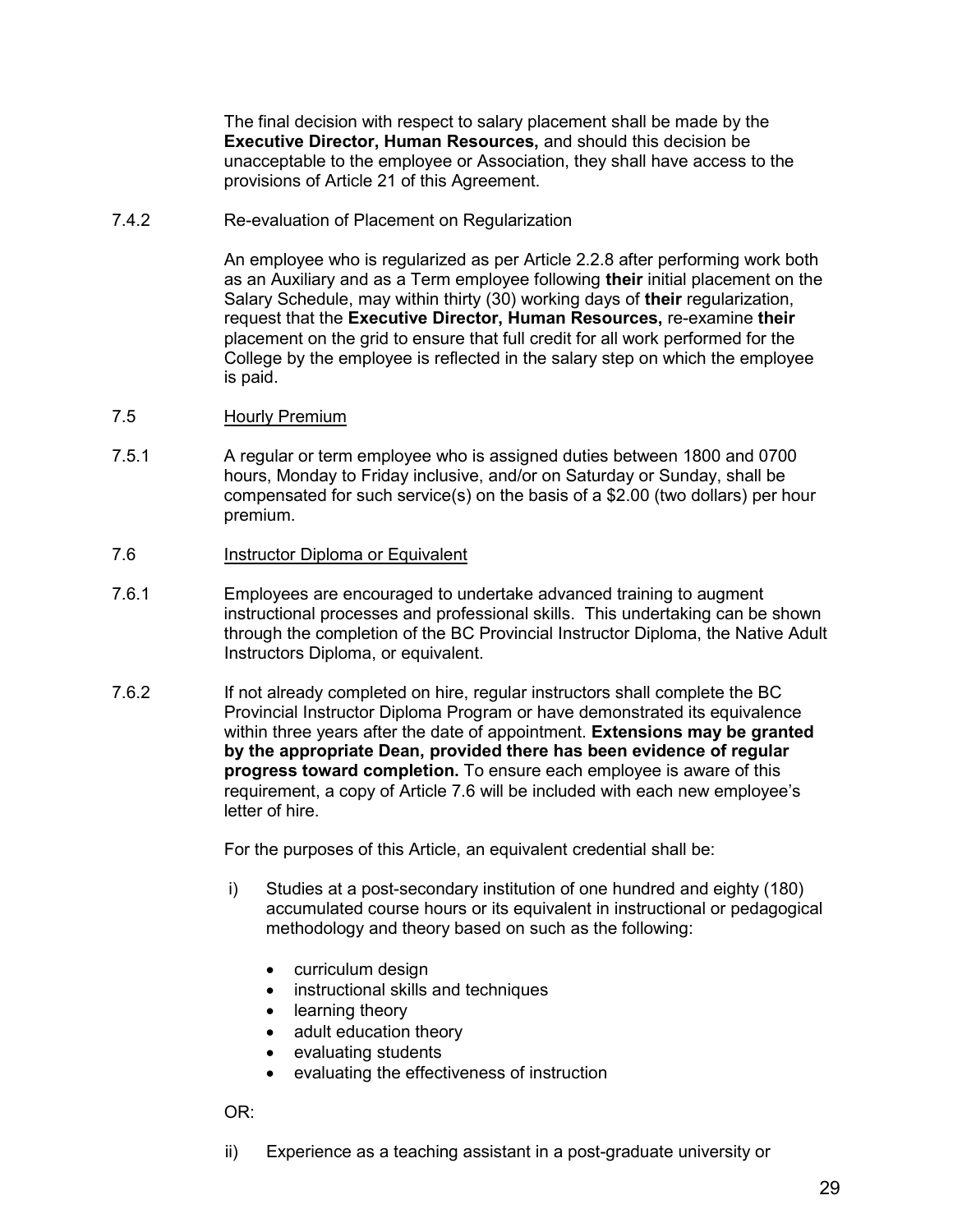polytechnic program, or as a teacher in a secondary school, or as an instructor in another college or institute, or as a trainer/instructor in a corporation, agency or government service, or as an instructor at College of the Rockies or a combination of any of the foregoing provided that the experience is:

- a) of one year full-time experience or equivalent duration and;
- b) has been augmented by studies at a post-secondary institution of ninety (90) accumulated course hours or its equivalent in instructional or pedagogical methodology and theory based on such as the following:
	- curriculum design
	- instructional skills and techniques
	- learning theory
	- adult education theory
	- evaluating students
	- evaluating the effectiveness of instruction
- 7.6.3 Where an employee completes the BC Provincial Instructor Diploma, the Native Adult Instructors Diploma, or the equivalent as described in (i) or (ii) above, the employee shall advance one (1) additional step on the appropriate salary scale effective on the next anniversary/increment date.
- 7.6.3.1 Where a regular or term employee does not meet the requirements of 7.6.1 above **they** shall not receive **their** third increment when due but shall continue to advance normally thereafter.
- 7.6.3.2 The appropriate Dean/delegate may forestall the increment delay period in 7.6.3.1 on one occasion only in special circumstances such as a leave without pay, extended sick leave, or other extenuating circumstances.
- 7.6.4 A regular employee, enrolled in the BC Provincial Instructor Diploma, the Native Adult Instructors Diploma, or an equivalent program as adjudicated by the Dean of Articulation & Instruction, may utilize professional development days per Article 5.4.2.1 for the purpose of completing same.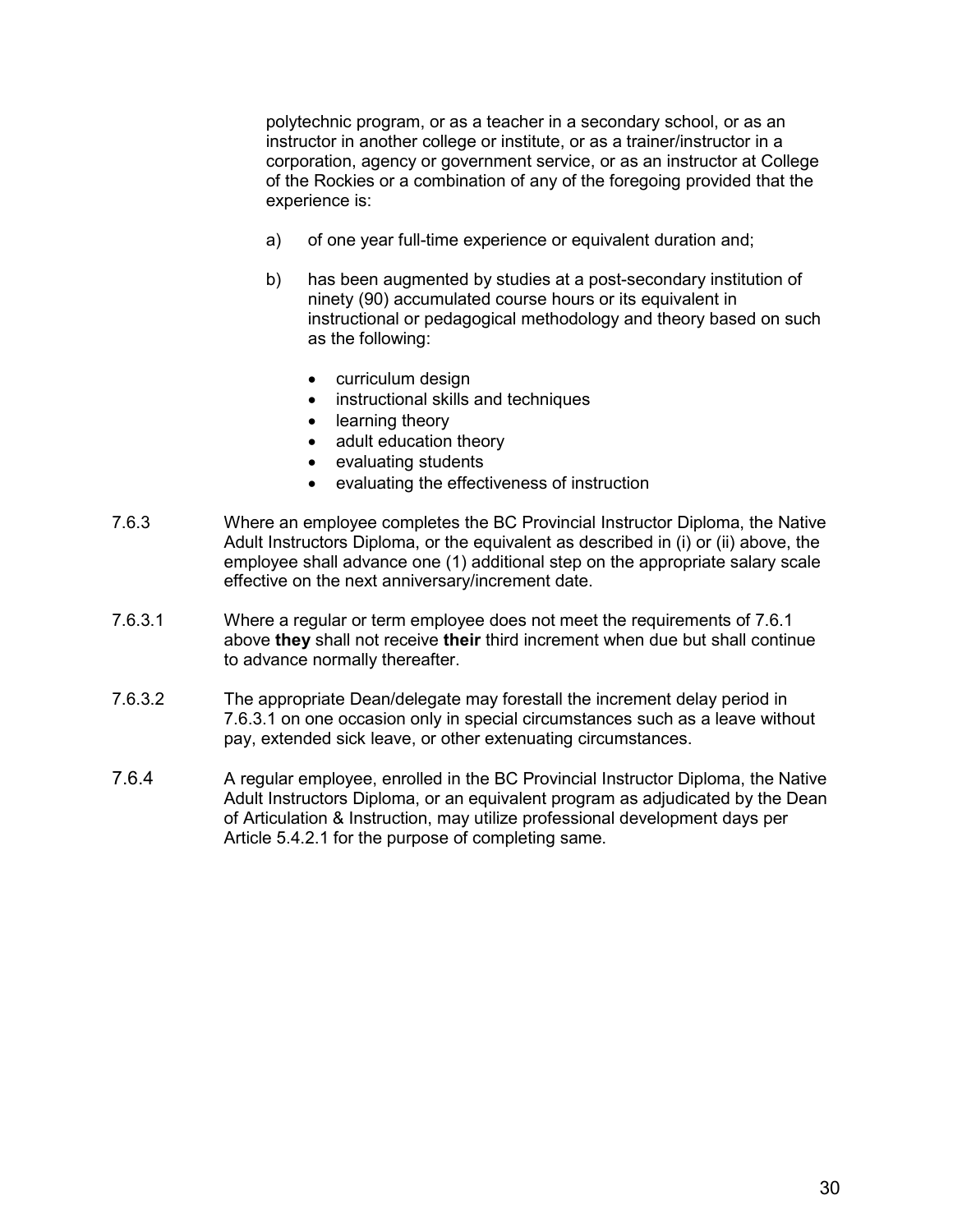# <span id="page-35-0"></span>8 REIMBURSABLE EXPENSES

## <span id="page-35-1"></span>8.1 Travel Expenses

- 8.1.1 Employees travelling on College business will be reimbursed for expenses incurred per the College's policy on Travel and Expense Claims. Such reimbursement shall be at rates no less than those specified in College Policy 3.2.5 and its appendices in effect at the signing of this Collective Agreement.
- 8.1.2 Vehicle
- 8.1.2.1 Employees may use a personal or rental when traveling for approved College business. The most economical and practical method shall be used. If a rental vehicle is used, the College will undertake to pay the lease or rental charges. If a personal vehicle is used, the College will pay the mileage rate as per College policy.

#### 8.1.3 Vehicle Insurance

A regular or term employee who is required to travel in excess of sixteen-hundred (1600) kilometers per insurance year between College campuses on College business shall, subject to the prior approval of the VP Academic/delegate, be reimbursed upon presentation of appropriate receipts and documents of one hundred percent (100%) (pro-rated in the case of a term employee) of the annual incremental cost of the Insurance Corporation of British Columbia (I.C.B.C.) Class 07 (Business) premium that is over and above that for Class 02 (Pleasure, Drive To Work or School).

Such reimbursement shall be limited to one (1) vehicle per employee and it is the employee's responsibility to purchase Class 07 vehicle insurance when necessary.

#### 8.1.4 Accommodation and Other Expenses

Actual accommodation expenses and other directly associated business expenses incurred by an employee, while on assigned duty at a location other than the College campus to which **they are** normally assigned, will be reimbursed upon presentation of appropriate receipts.

Any anticipated extraordinary business expenses shall be subject to prior approval by the VP Academic/delegate.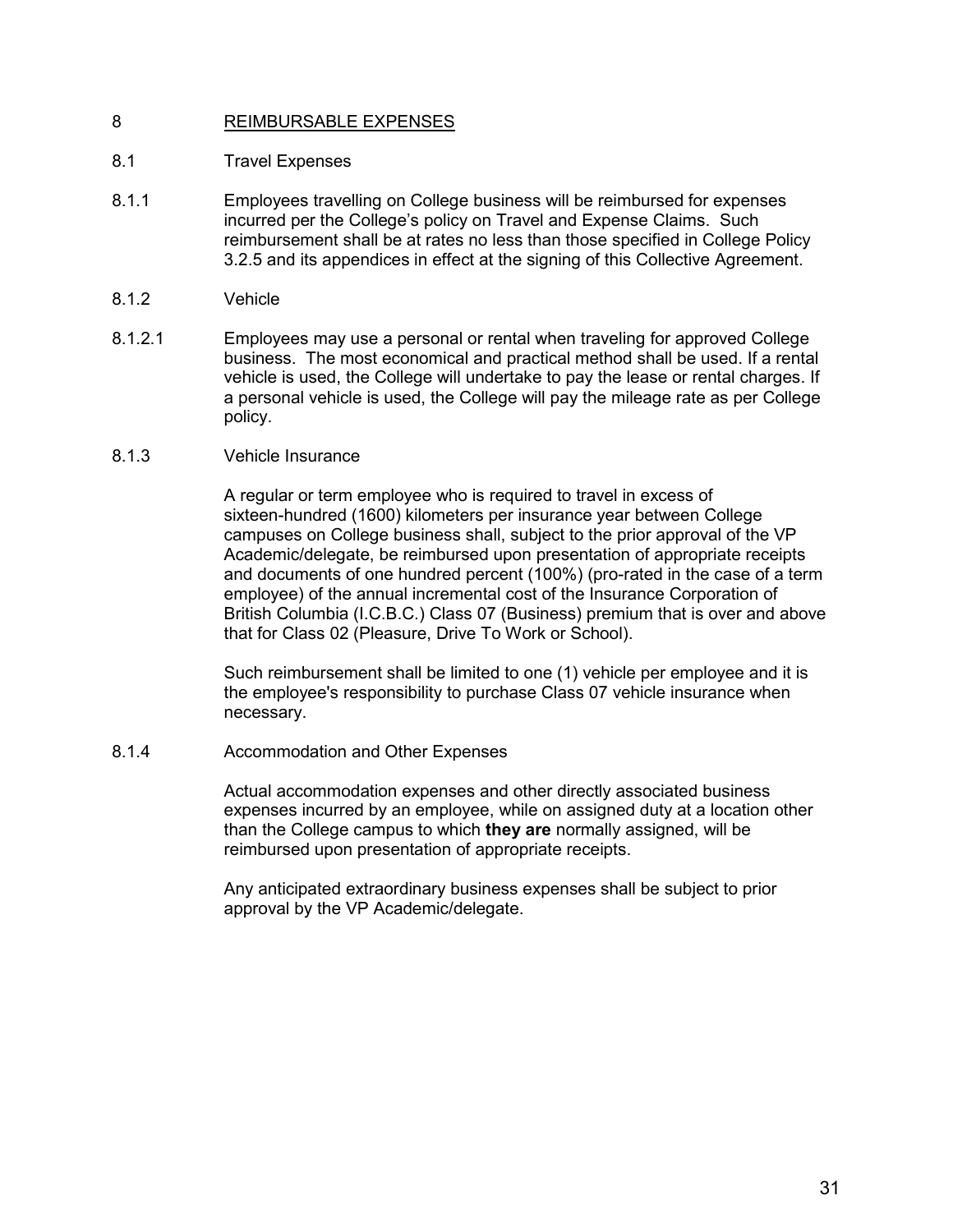## 9 EMPLOYEE BENEFITS

## 9.1 Eligibility for Benefits

- 9.1.1 Regular Full-Time Employees
- 9.1.1.1 A Regular Full-Time employee is entitled to all employee benefits under Article 9 unless otherwise specified.
- 9.1.2 Term Employees
- 9.1.2.1 A term employee is entitled to all employee benefits under Article 9 unless otherwise specified.
- 9.1.2.2 A term employee, as per Article 2.2.4, will have the option to participate in the Group Health and Dental Benefits plan; in which case, the premiums will be prorated.
- 9.1.3 Auxiliary Employees
- 9.1.3.1 An auxiliary employee is not entitled to any employee benefits under Article 9 unless otherwise specified.
- 9.1.3.2 An auxiliary employee is entitled to four percent (4%) payment in lieu of benefits. This amount shall be increased to five percent (5%) effective April 1, 2018, and then to six percent (6%) effective September 1, 2018.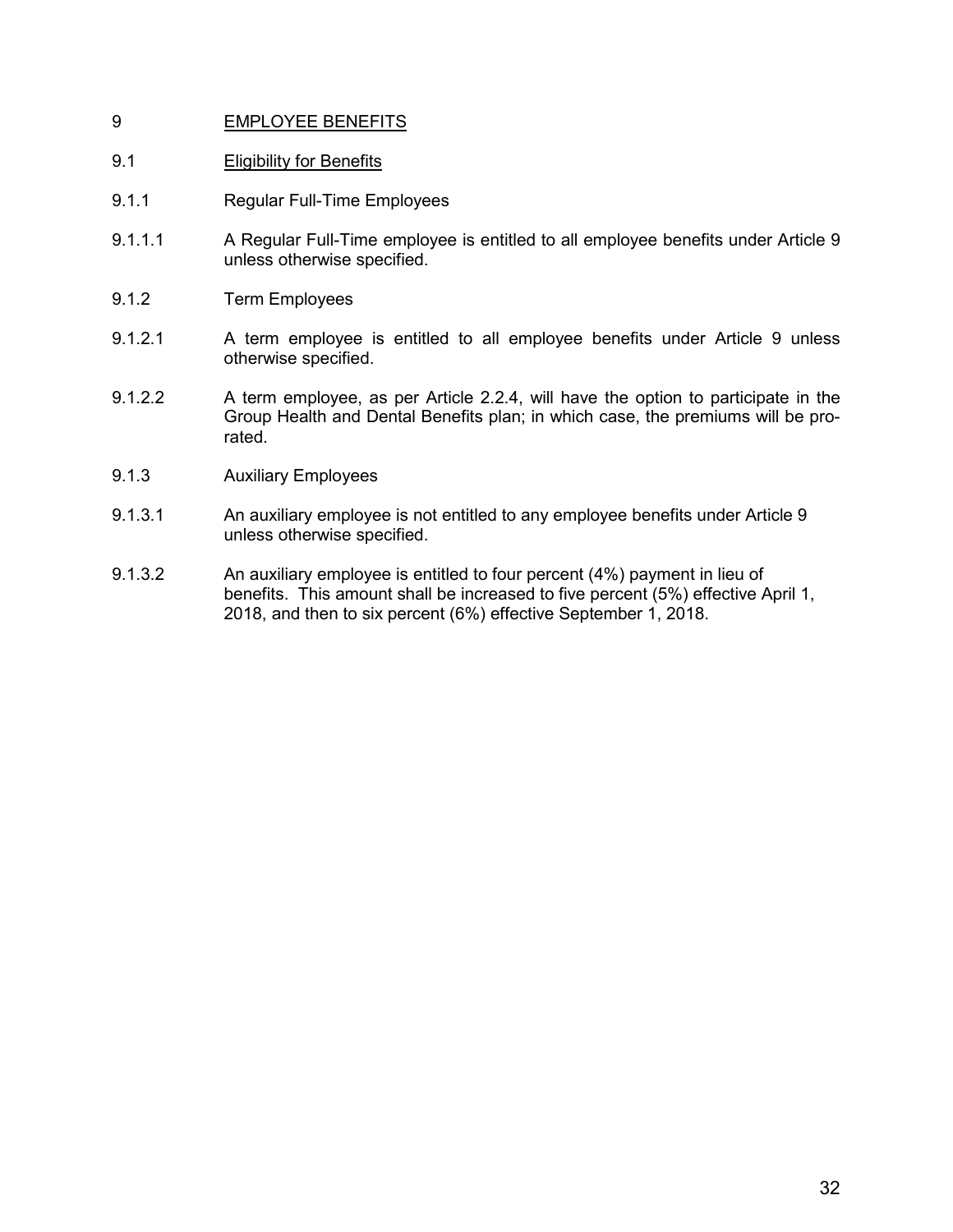- 9.1.4 Regular Part-Time Employees
- 9.1.4.1 A Regular Part-Time employee, as per Article 2.2, will have the option to participate in the Group Health and Dental Benefits Plan; in which case, the premiums will be pro-rated.
- 9.2 Annual Vacation
- 9.2.1 Entitlement
- 9.2.1.1 The annual vacation entitlement for all Regular employees shall be forty-four (44) working days pro-rated where applicable.
- 9.2.2 Break Between Christmas and New Year's
- 9.2.2.1 The break between Christmas and New Year's (December 25 to January 1) shall normally be scheduled for Regular employees as vacation days. As part of their annual Leave Plan request, a regular employee may request to take some or all of these days as non-instructional duty days or professional development days.
- 9.2.3 The annual vacation entitlement will normally be taken during the calendar year.
- 9.2.4 A term employee will be paid sixteen percent (16%) of **their** salary in lieu of the annual vacation entitlement.
- 9.2.5 An auxiliary employee will be paid annual vacation pay in the amount of four percent (4%)**, eight percent (8%) effective April 1, 2020,** calculated on the employee's total wages earned during the employment period.
- 9.3 General (Statutory) Holidays
- 9.3.1 Approved general (statutory) holidays are as follows: New Year's Day, Family Day**,** Good Friday, Easter Monday, Victoria Day, Canada Day, Labour Day, Thanksgiving Day, Remembrance Day, Christmas Day, Boxing Day and B.C. Day.
- 9.4 Superannuation
- 9.4.1 All employees are eligible for pension coverage in accordance with the College Pension Act.
- 9.5 Sick Leave
- 9.5.1 Effective April 1, 2002, all regular employees and term employees who are employed for four (4) months or more are entitled to sick leave at 100% for the first thirty (30) calendar days of illness or injury. Regular employees shall retain any sick leave banks accrued prior to April 1, 2002.
- 9.5.1.1 A term employee who is employed for less than a four (4) month period shall earn and accumulate sick leave credits at the rate of one and one half (1 1/2) days per month to a maximum which the appointment allows. Accumulated sick leave credits shall not be transferable from appointment to appointment.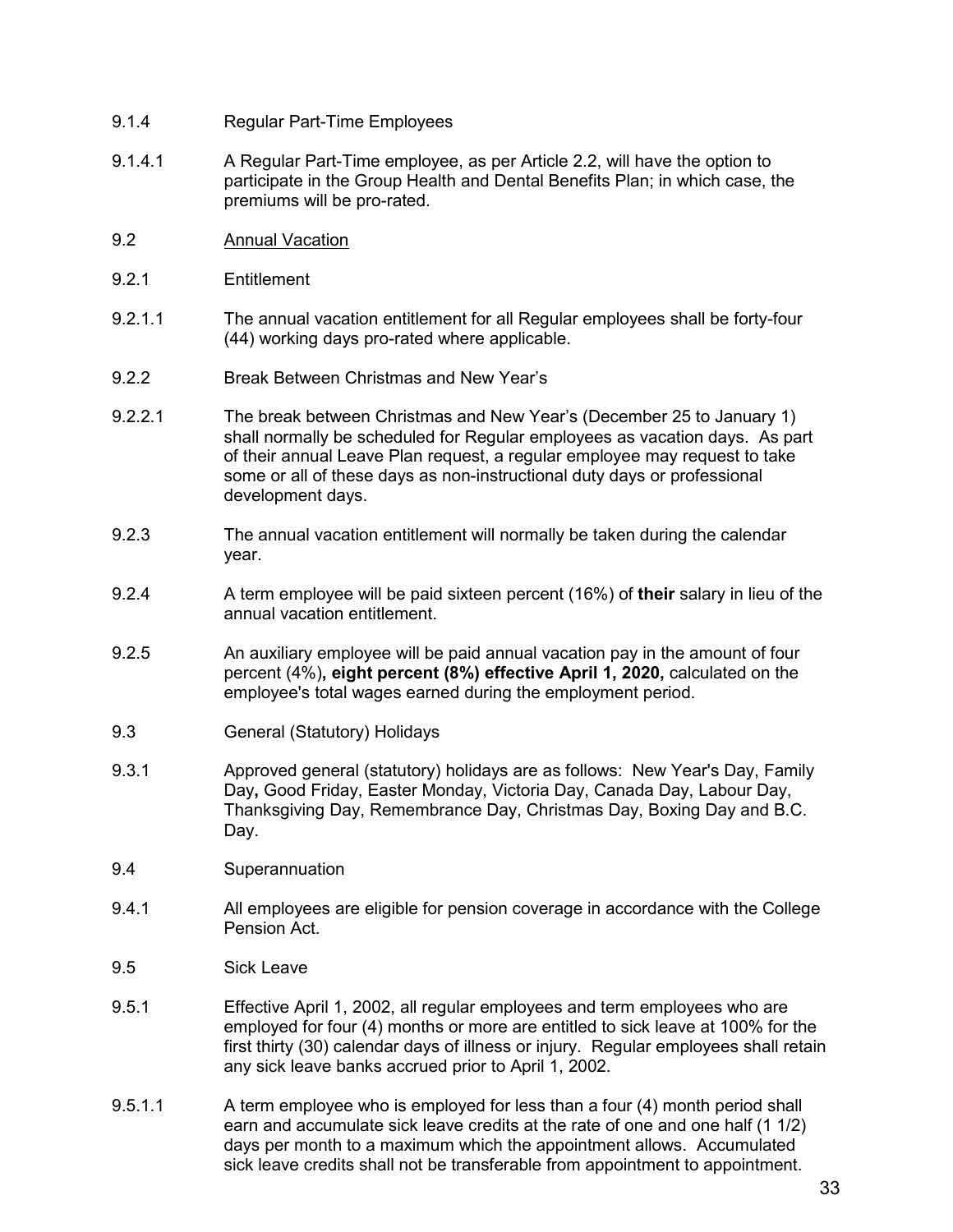- 9.5.2 The appropriate Dean/delegate may grant a term employee up to a maximum of five (5) days sick leave prior to **their** having earned same, subject to the advance being deducted from future credit.
- 9.5.3 Absences for sickness in excess of five (5) days in the same **thirty (30) day period** will require validation by a physician.
- 9.5.4 An illness or injury suffered during a vacation or leave which results in confinement under a physician's care for a period of five (5) days or more in the same **thirty (30) day period** is claimable against sick leave entitlement. Such illness/injury will require validation by a physician. In such circumstances the employee's vacation or leave may be extended for the period of the confinement on the approval of the **Executive Director, Human Resources,** or **their** delegate.
- 9.6 Short and Long Term Disability
- 9.6.1 A regular employee or a term employee who is employed for four (4) months or more who has been in receipt of sick leave for thirty (30) calendar days shall be eligible to receive short-term disability (STD) benefits which will pay at seventy percent (70%) weekly indemnity for a period of up to twenty-one (21) weeks.
- 9.6.1.1 An employee who has retained a sick leave bank accrued prior to April 1, 2002, may choose to utilize any or all of that bank after the first thirty (30) days of illness or injury. Instead of drawing STD benefits, those employees with banked sick leave, can use those days and be paid at one hundred percent (100%) of their weekly salary until such time as their sick leave bank is depleted, they return to work, or they are eligible for long-term disability (LTD) benefits.
- 9.6.2 After twenty-one (21) weeks of STD or sick leave used as in 9.6.1.1, the employee shall be eligible to receive LTD benefits in accordance with the Common Agreement LTD plan.
- 9.6.3 The College shall pay one hundred percent (100%) of the STD and LTD premiums for eligible employees (including those on Parental Leave or the first eight (8) weeks of Compassionate Care Leave).
- 9.6.4 An employee on an approved leave of absence without pay for a period of two years or less (general leave, educational leave, leave for public duties, or deferred salary leave) shall pay the premiums for the STD and LTD benefits unless granted an exemption from the Common Disability Benefits Plan.
- 9.7 Group Life Insurance/Accidental Death and Dismemberment**.**
- 9.7.1 The College shall pay one hundred percent (100%) of the premium cost of the group life insurance plan and an accidental death and dismemberment insurance plan, except as per 9.1.4.1.
- 9.7.2 The life insurance plan will provide coverage at three (3) times an employee's annual salary to the next highest \$1,000.
- 9.7.3 The minimum coverage for an employee is \$50,000.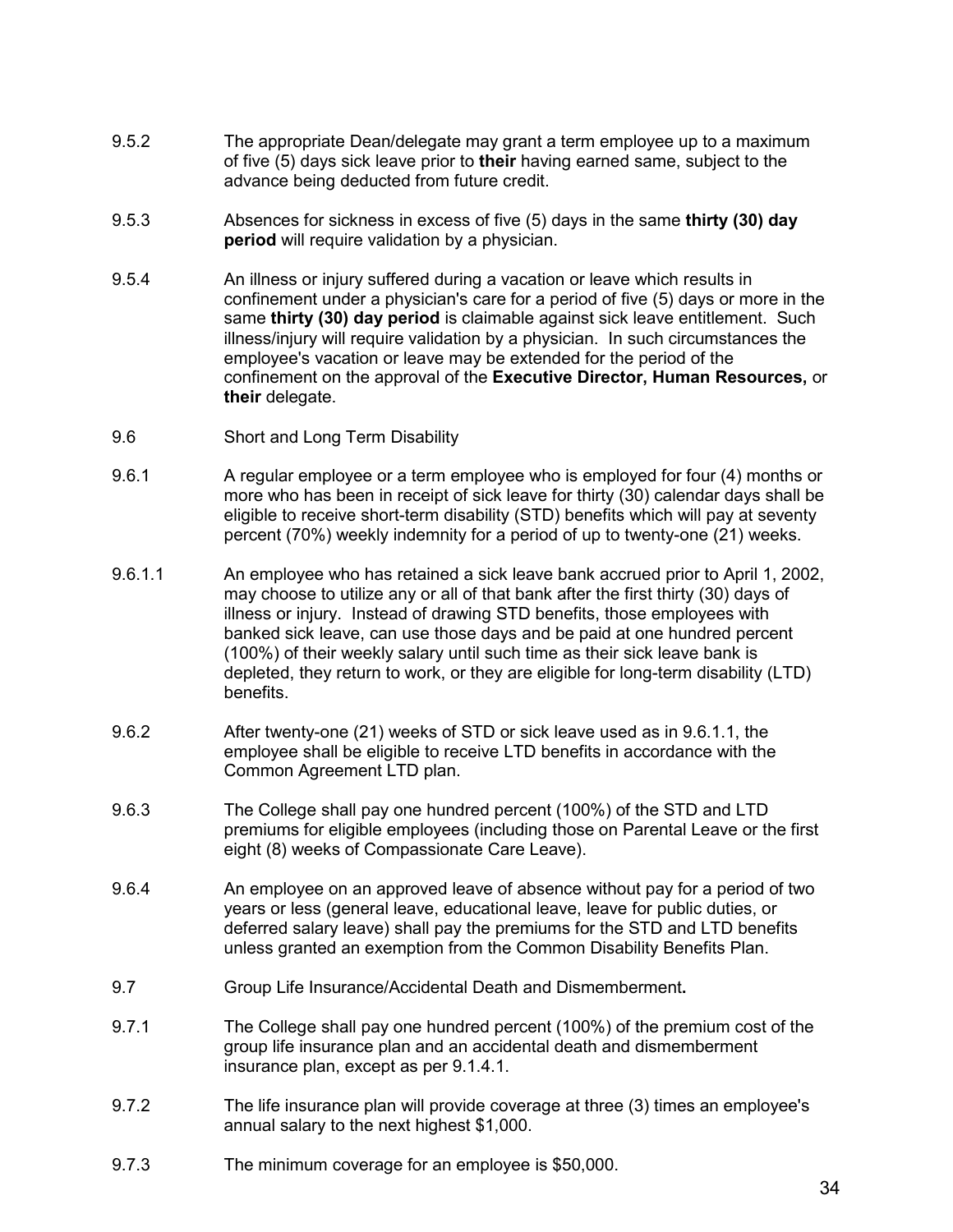- 9.7.4 Coverage under the accidental death and dismemberment insurance plan will be equal to that of the life insurance plan.
- 9.8 Health Insurance
- 9.8.**1** The College shall pay one hundred percent (100%) of the premium cost for the extended Health Care Insurance plan, except as per 9.1.4.1.
- 9.9 Dental Insurance Plan
- 9.9.1 The College will pay one hundred percent (100%) of the premiums for a dental insurance plan, except as per 9.1.4.1.
- 9.10 Vision Care (Optical Plan)
- 9.10.1 The College shall provide a Vision Care (Optical Plan) for regular employees.
- 9.10.1.1 The Vision Care (Optical Plan) shall provide for **six hundred and fifty dollars (\$650)** per family member every two (2) calendar years. The College shall pay one hundred percent (100%) of the premium cost, except as per 9.1.4.1. Eligible family members include a spouse and unmarried dependent children as defined in the policy with the benefit carrier.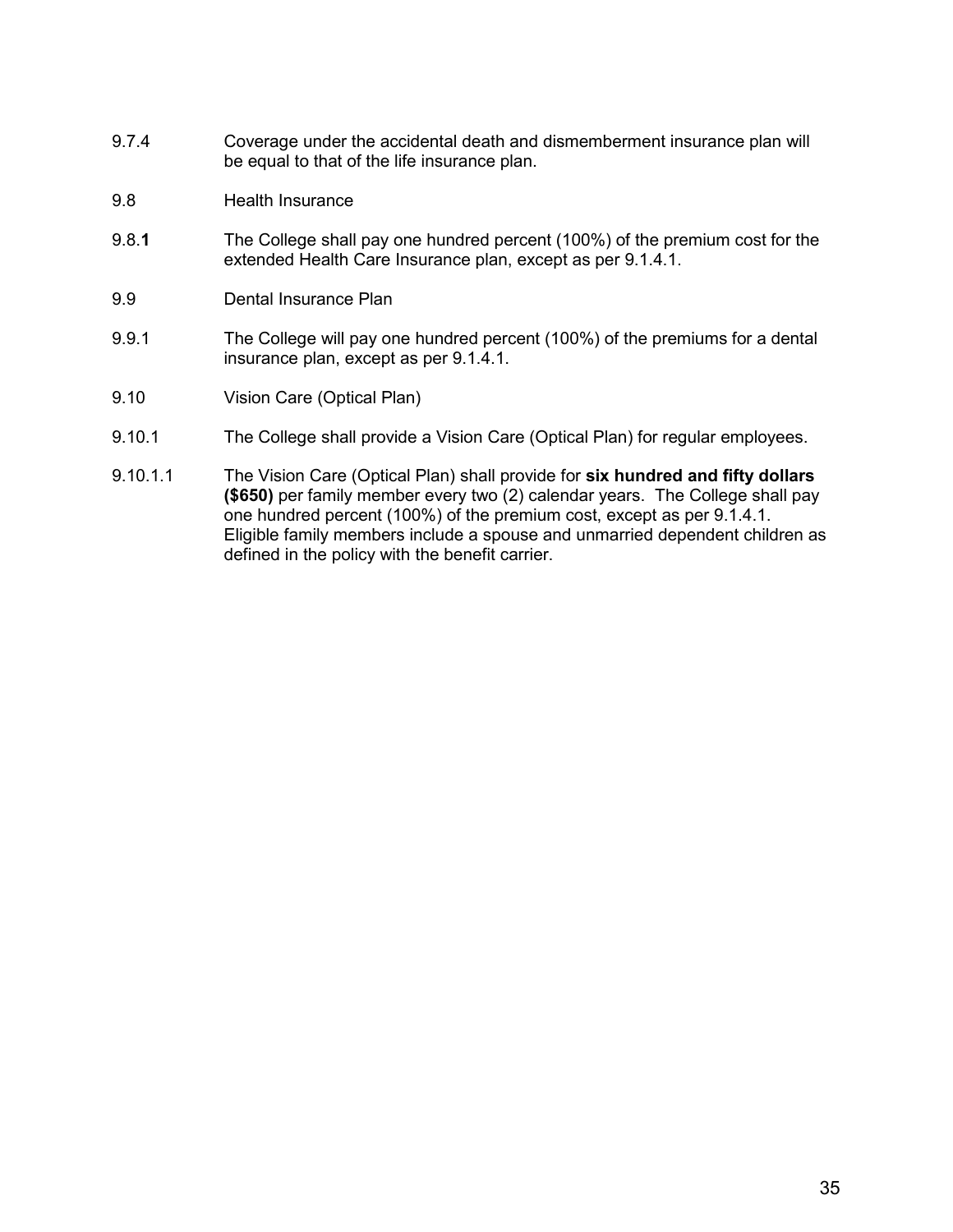## 10 EMPLOYEE EVALUATION and PERFORMANCE REVIEW

10.1 a) Evaluation

Evaluation is a summative process, the outcome of which is to assess an employee's suitability for reappointment or continuing appointment. The process also provides the employee with information that will enable **them**  to improve job skills and effectiveness.

b) Performance Review

Performance Review is a faculty driven, formative process. It is expected that post-probationary faculty will meet the College's performance criteria and engage in professional development as a matter of course. The performance development process should facilitate their further development as competent, conscientious professionals.

## 10.2 Evaluation Process

- a) The appropriate Dean/Manager will evaluate a probationary employee in an all-inclusive way at least once during the probation period.
- b) A post-probationary non-regular employee may be evaluated on an annual basis or less often as opportunity allows, as determined by the Dean/Manager. An employee's last evaluation prior to regularization per Article 2.2.8 must be satisfactory. Such an employee will be deemed to have a satisfactory evaluation if the College has not undertaken one.
- c) The Dean/Manager will extend the probationary period of an employee for one additional year when:
	- i) **Dean/Manager** has conducted an all inclusive evaluation of the employee and
	- ii) **Dean/Manger** has reached the conclusion that the employee's performance is unsatisfactory, but, in **Dean/Manager's** opinion, it is probable the employee's performance will reach a satisfactory level by the end of the extended probationary period. In such a circumstance, the Dean/Manager will clearly specify the deficiencies, and, with the employee, will develop an action plan for performance improvement.
- d) An employee shall be advised in advance, both with respect to the employer's intention to conduct a formal evaluation and the procedure by which it is to be conducted.

### 10.3 Evaluation Data

The employee shall be offered the opportunity to review, with the appropriate Dean/Manager, **their** evaluation data and report. The employee shall also be given the opportunity to make written comments about **their** evaluation, which shall be entered in the personnel file.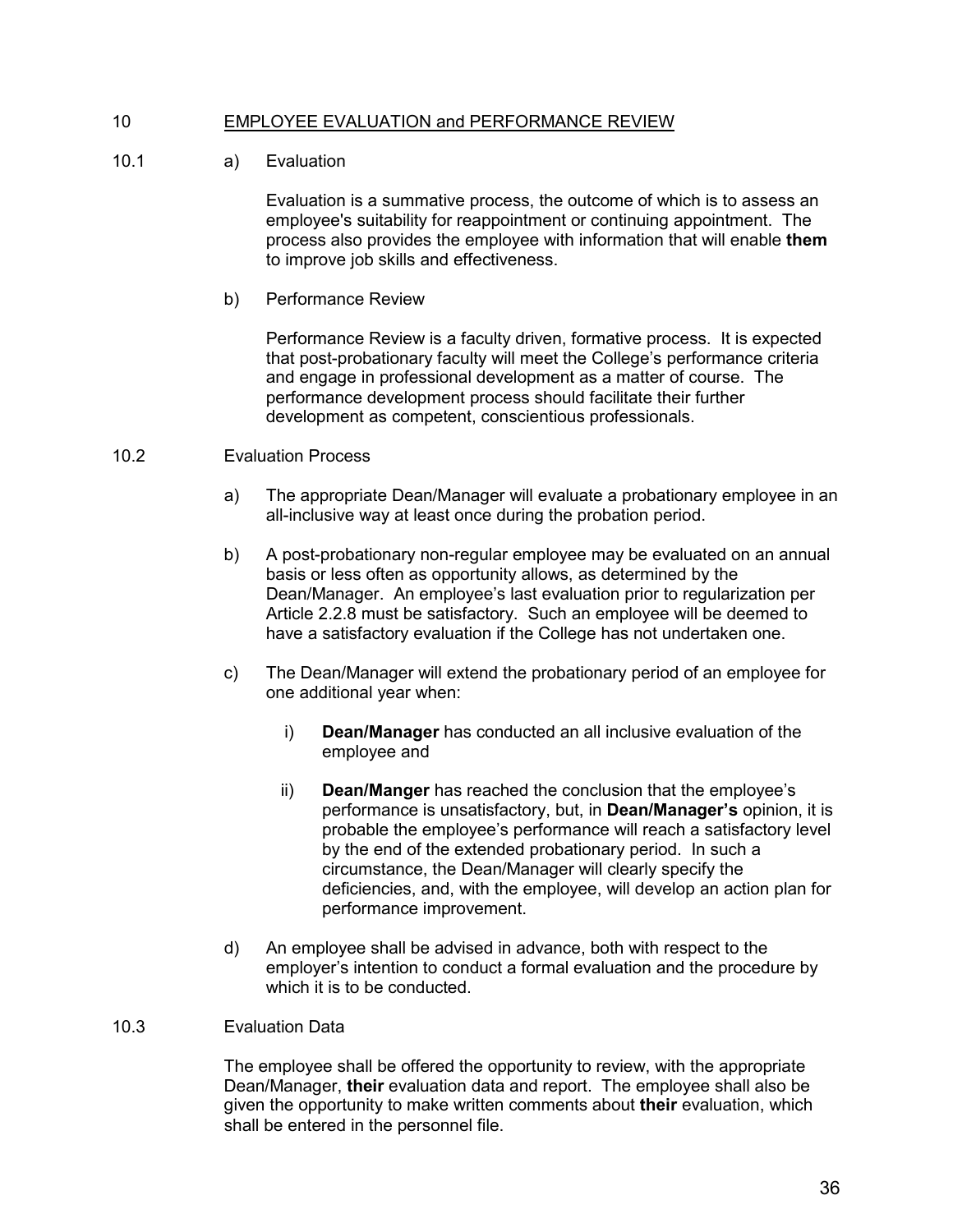10.4 Performance Review Process

The College and the Faculty Association have co-developed the current Performance Review Process and agree to maintain a co-development approach to any revisions to that Process.

A post-probationary employee shall participate in the Faculty Performance Review Process once every four (4) years. The Dean/Manager will initiate the review process at the beginning of the four (4) year cycle. At this meeting, the Dean/Manager and the employee will agree on the employee's goals for the cycle and the sources of information and student feedback to be gathered.

In the absence of an all-inclusive performance review in a given year, the employee's performance shall be deemed to be satisfactory.

- 10.5 Performance Review Committee
- 10.5.1 If, on the basis of performance review, a second opinion is deemed necessary by either the employee or the Dean/Manager, the employee or the Dean/Manager may ask for a mutually agreed upon third party to assist them to develop an action plan to address their differences.

Such a plan must be in writing, signed by both the employee and the Dean/Manager, and, unless mutually agreed, developed within 5 duty days of the request for assistance. If neither asks for third party assistance, the matter shall be referred to a Performance Review Committee.

10.5.2 A Performance Review Committee, when required, will consist of two (2) Deans/Managers, and two (2) employees appointed by the Faculty Association. No one shall serve on this committee who has submitted material to the employee's performance review file for the performance review period unless agreed to by the Dean/Manager and the employee.

> Notice of the establishment of such a Committee will be provided to the President of the Faculty Association **and the Executive Director, Human Resources**.

- 10.5.3 The Performance Review Committee, established per article 10.5.2 will review the formal performance review portfolio in reference to Performance Review Criteria (developed pursuant to the Letter of Understanding re. Evaluation and Performance Review Criteria), and will forward their conclusions to the **Vice President, Academic**.
- 10.6 If, at any point during the four (4) year cycle, the Dean/Manager has any reason to believe the employee's performance has deteriorated to an unsatisfactory level, the Dean/Manager, the employee, and a mutually agreed upon third party will develop an action plan, including timelines, to address the concern(s), utilizing tools, procedures and criteria similar to those used in the evaluation process. This process and action plan constitute an evaluation per Article 19.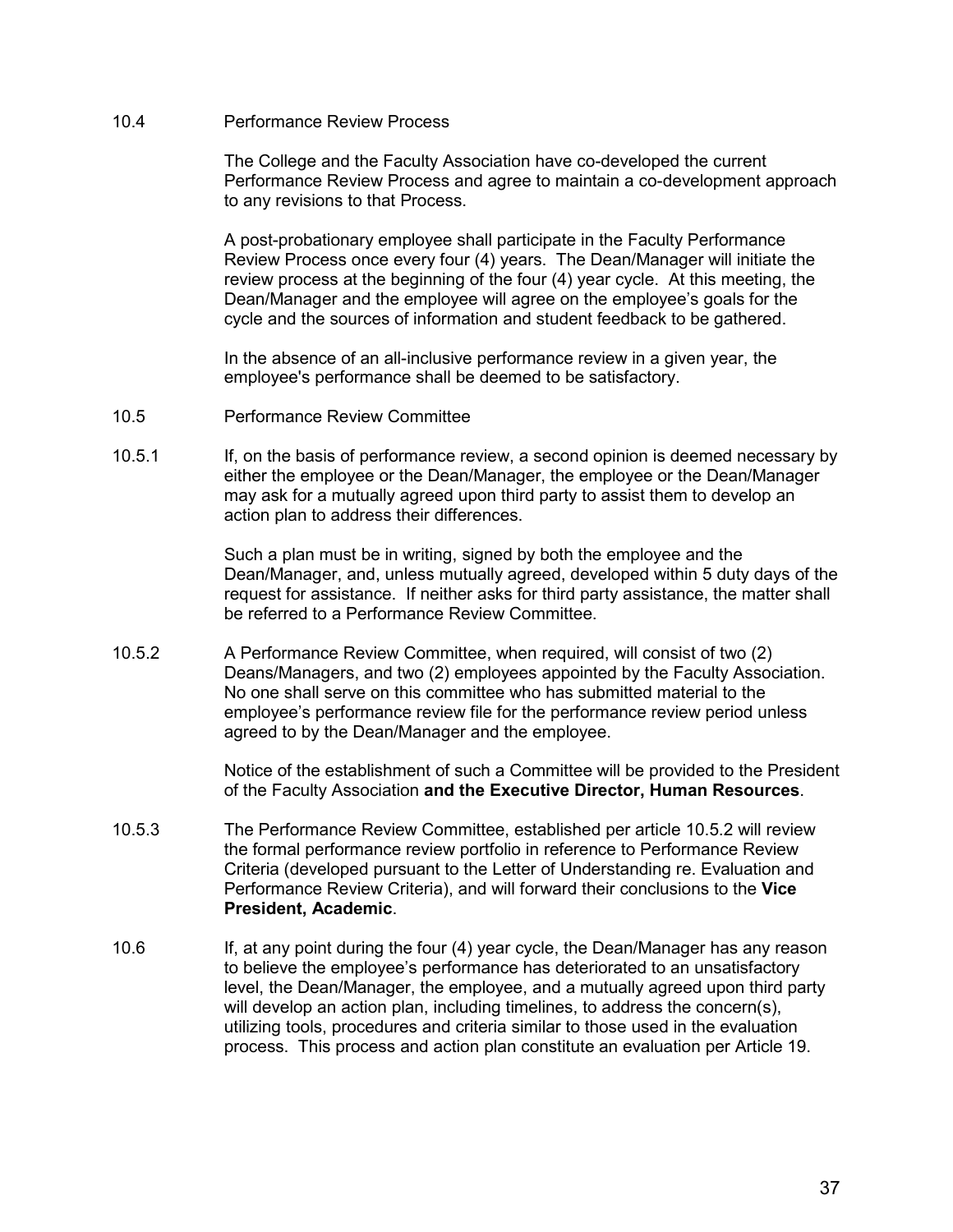## 11 LEAVES OF ABSENCE FROM DUTY

## 11.1 General

- 11.1.1 Every employee has the obligation to be on duty on **their** duty days/hours unless granted leave of absence from duty.
- 11.2 Continuance of Group Benefits
- 11.2.1 Upon approval of leave of absence without pay, an employee may apply for continuance of any or all group benefits during the leave period. Said benefits will be continued by the College if approved by the carrier, and if both employer and employee premiums are paid by the employee during the leave period, except as provided hereunder.
- 11.2.2 Any employee who is granted a leave of absence under the conditions of this article will accrue seniority during the period of such leave. On the expiration of the leave of absence, the employee shall be reinstated in all respects in **their** previous position and with all increases to wages and benefits to which **they** would have been entitled had the leave not been taken.
- 11.3 Pregnancy and Parental Leaves
- 11.3.1 Written Application
- 11.3.1.1 Pregnancy and/or Parental leaves will be granted per Sections 50 and 51 of Part 6 of the *Employment Standards Act* on written application to the appropriate Dean/delegate.
- 11.3.1.2 The written application for Pregnancy Leave will be supported by a certificate from a medical practitioner stating the employee is pregnant and estimating the probable date of birth of the child.
- 11.3.1.3 The employee applying for adoption leave shall furnish proof of legal adoption of a child.
- 11.3.1.4 If the leave will affect part or all of any semester, the employee shall give **at least four (4) weeks** notice **before the day the employee proposes to begin leave** to allow satisfactory arrangements to be made to cover any duties involved.
- 11.3.1.5 Refer to the Common Agreement Article 8 Parental Leave which outlines benefit entitlements.
- 11.4 Jury Duty and Court Appearance
- 11.4.1 When summoned to serve on a jury; when subpoenaed as a witness in criminal proceedings, or as a witness in a civil action if not a party thereto; when appearing as a defendant in a criminal or traffic case if acquitted therefrom; the employee, to qualify for permission from the Dean/delegate to be absent with pay, shall produce the summons or subpoena or submit such other evidence showing the necessity for court appearance.
- 11.4.2 An employee shall also provide statements from officials of the court of the time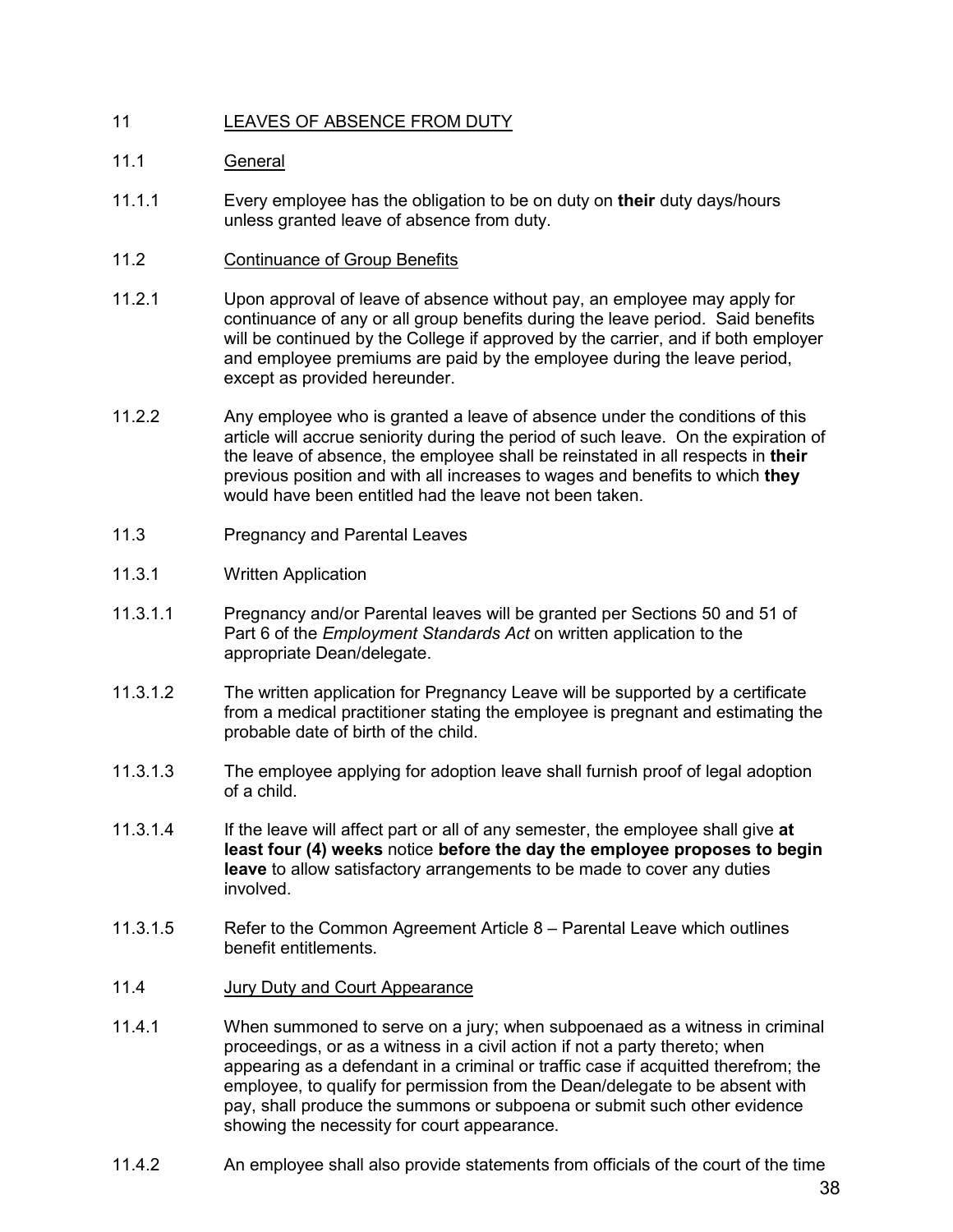taken and the fees (if any) paid to **the employee** and shall pay all such fees to the College.

- 11.5 Compassionate Leave and Bereavement Leave
- 11.5.1 Upon request, the Executive Director, Human Resources may authorize compassionate leave including bereavement leave with pay of up to five (5) working days.
- 11.6 General Leave of Absence Without Pay for a Regular Employee
- 11.6.1 A regular employee may apply to the Dean/delegate for a general leave of absence not exceeding a total of twenty-four (24) consecutive months. Should such leave be approved, it shall be without pay and benefits (except as provided per 11.2.1) and without loss of seniority (see 11.2.2).
- 11.7 Political Leave
- 11.7.1 Refer to Common Agreement Article 7.1**1** Public Duties.
- 11.7.2 The request for leave of absence without pay must be submitted one month prior to the first day of leave.
- 11.7.3 Upon returning to employment the employee shall be reinstated to **their** faculty position, with all benefits and seniority to which **they** would have been entitled had the leave not taken place.
- 11.8 Voluntary Workload Reduction
- 11.8.1 A Regular Full-Time employee may make written application to the appropriate Dean/Manager to voluntarily reduce **their** workload commitment for a period of up to twenty-four (24) months. The temporary employment reduction shall not be less than sixty percent (60%) of equivalent full-time duty as per Article 5.2.

Upon approval, all provisions of Regular Part-Time will then apply for the duration of time. The employee will then revert to regular full-time duty, salary, and ancillary benefits upon conclusion of the voluntary workload reduction. The provisions of Article 13.1 through 13.1.3.3 shall not apply in the instance of voluntary workload reduction.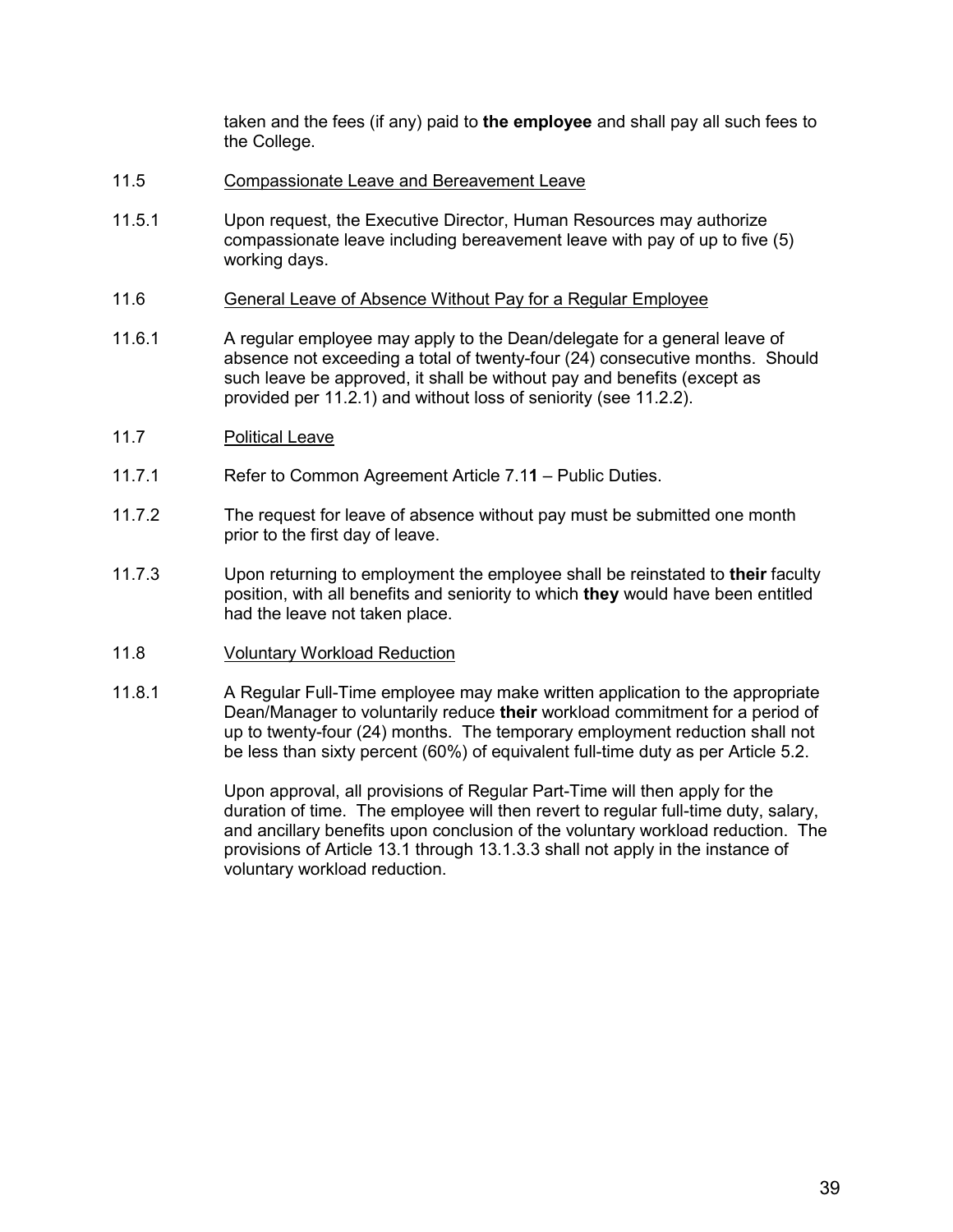## 12 TRANSFER OF EMPLOYEES

- 12.1 Transfer Conditions
- 12.1.1 The College is a multi-campus institution and, as such, an employee may be required to transfer from campus to campus as the needs of the College dictate. However, an employee:
- 12.1.1.1 shall not be transferred to another campus without **their** consent if there exists at the campus to which **they are** currently assigned an appropriate vacant position for which **they are** qualified and **have** the present skills, competencies and abilities;
- 12.1.1.2 shall not be transferred to another campus without **their** consent more frequently than every two (2) years;
- 12.1.1.3 Transfer of Employees (Notice)

shall be given notice of transfer a minimum of three (3) months in advance of the commencement of duties at the other campus.

The College, the Association, and the faculty member(s) shall meet as soon as possible on receipt of this notice to discuss possible alternatives.

- 12.2 Transfer Moving Expenses
- 12.2.1 The College shall reimburse an employee transferred to another campus for actual, eligible moving expenses to a maximum of ten percent (10%) of annual salary. If a regular employee's work is transferred to another campus, and **the employee** accepts a transfer to that campus, then **the employee** is entitled to receive moving expenses.
- 12.2.2 The guidelines for determining eligible moving expenses are those followed by Canada Revenue Agency in determining deductions for computing income.
- 12.2.3 Whenever an employee requests a transfer to another campus and it is granted by the College, all moving expenses shall be borne by the employee.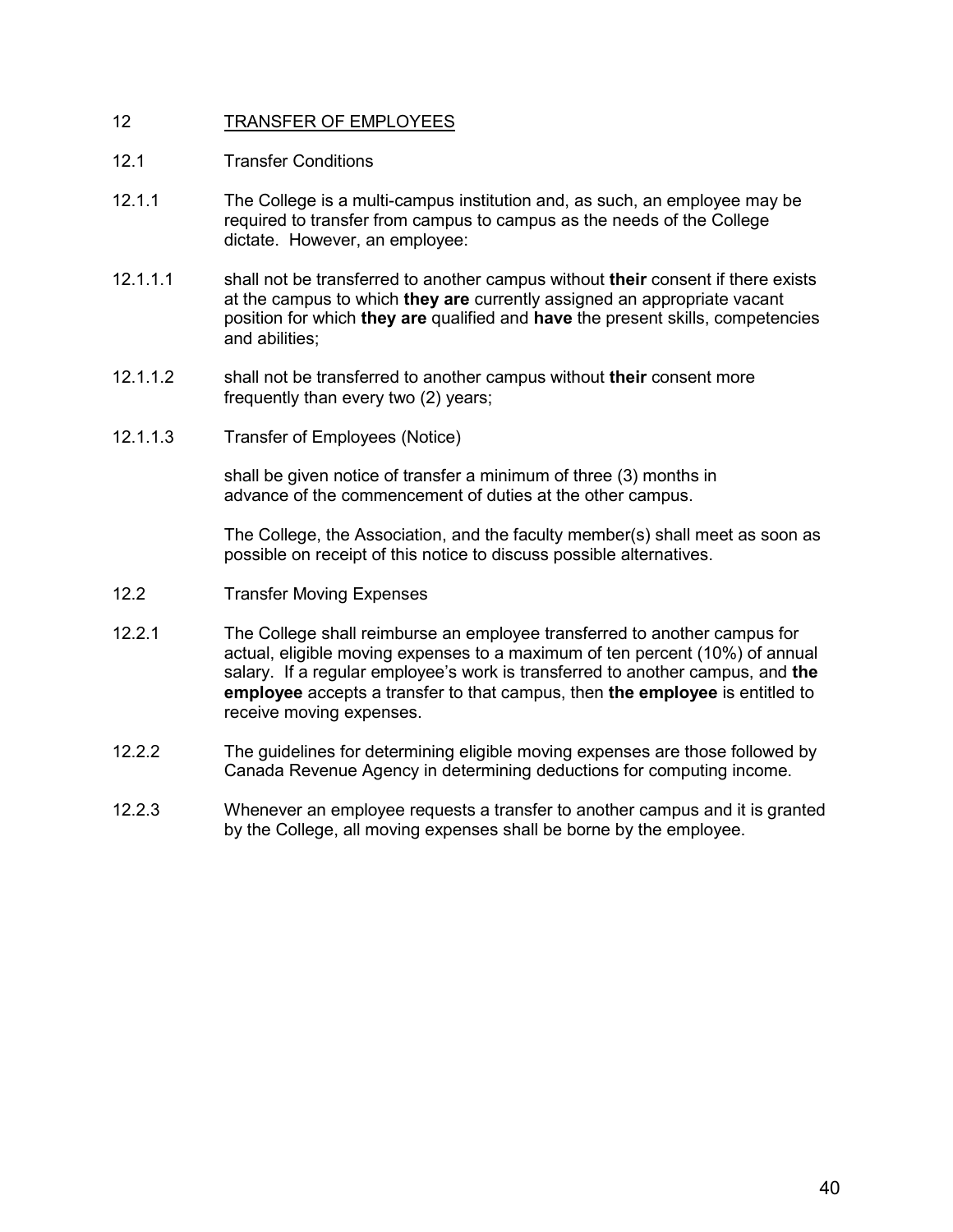## 13 EMPLOYEE LAYOFF AND RECALL AND TECHNOLOGICAL CHANGE

## 13.1 Layoff of Regular Employees

Layoff means an involuntary loss of employment. It affects regular employees as a result of:

- decreased or insufficient enrollment;
- elimination of or reduction of programs/courses/ activities; or
- a shortage of funds.

Where such event(s) occur, the College Board may consider it necessary to reduce the number of regular employees through layoff, then the following procedures shall apply.

13.1.1 Notification and Employee Input

As part of the Program and/or Budget Review processes, if the College identifies program areas/departments where there is potential for a loss of employment of regular employees, the College will implement the provisions of Article 6.4 of the Faculty Common Agreement. A copy of relevant financial and/or enrollment information related to the applicable review process will be provided to the President of the Faculty Association.

13.1.2 As part of the process under Article 6.4.1 of the Faculty Common Agreement, employees will be given an opportunity to generate solutions to the identified concerns.

## 13.1.3 Advance Notification

The College President shall notify the President of the Faculty Association in writing of the College Board's decision to reduce the regular employee(s), the reason(s) related thereto per article 13.1; and the specific functional area(s) to be reduced.

This notice will be provided at least thirty (30) calendar days in advance of serving notice of layoff to regular employee(s), in order to provide the Association with an opportunity to recommend to the College President specific alternatives within the Association's jurisdiction of the contemplated course of action. The reason(s) for the reduction referred to in article 13.1.2 shall be supported by relevant financial and/or enrollment information.

## 13.1.4 Association Recommendations

Concurrent with the notice referred to in article 13.1.1 and within the thirty (30) calendar day period referred to therein, the College President, and **two (2)** resource person**s** appointed by the College President will meet, on at least a weekly basis with the President of the Faculty Association and two (2) resource persons from the Faculty Association Executive Committee expressly for the purpose of determining the viability of specific Faculty Association recommendations regarding alternative solutions vis-à-vis those specific functional areas of contemplated reduction with respect to which the Faculty Association has received advance notification.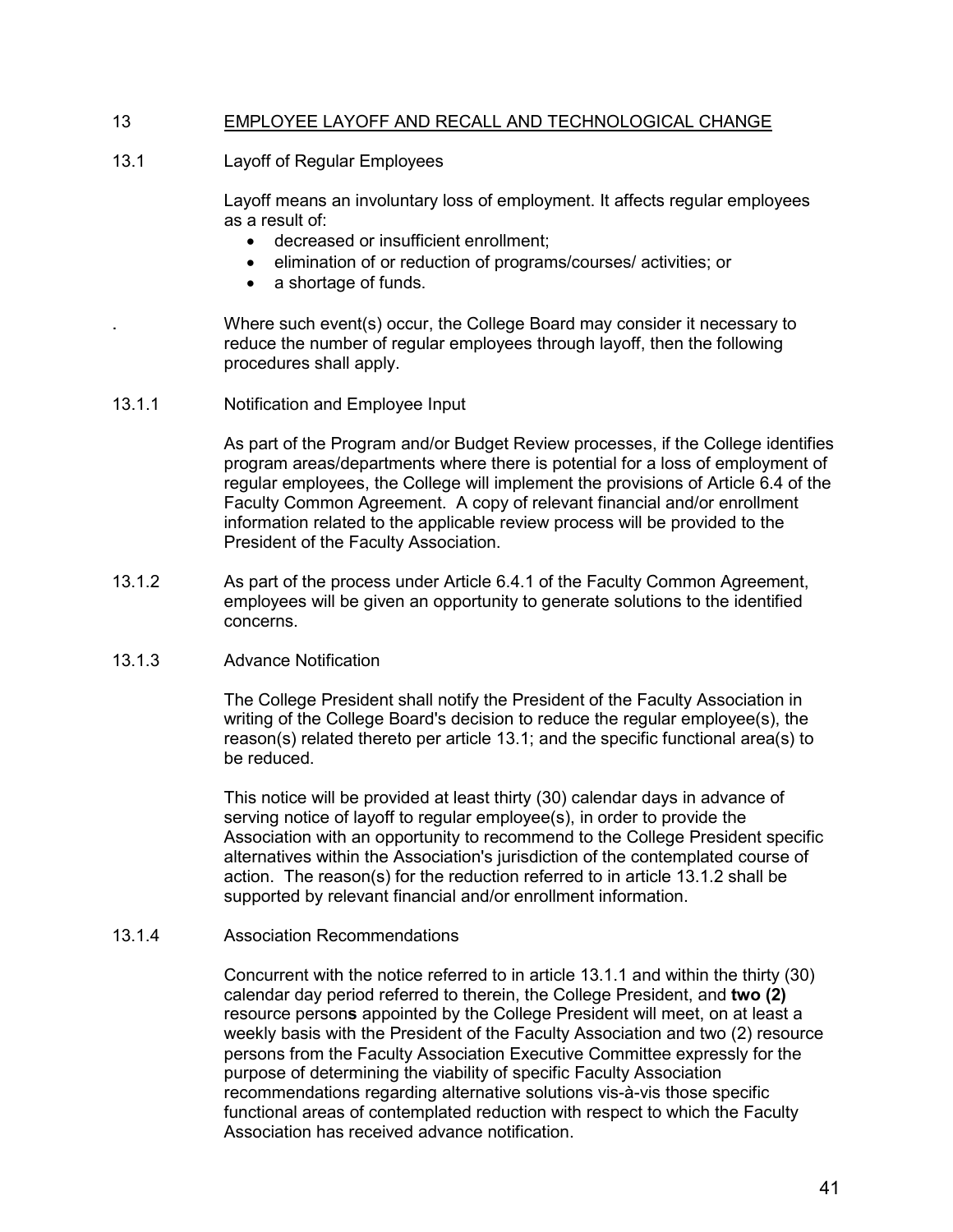The College President will ensure that the recommendations referred to in this article will be fully considered prior to the serving of notice(s) of layoff per Article 13.1.8.

A recommendation referred to in this article shall be deemed viable if its implementation is understood to meet the same requirement(s) as the course of action proposed by the College.

On or before the expiry date of the thirty (30) day advance notification, the College President shall advise the President of the Faculty Association in writing as to the decision taken vis-à-vis this article and the principal reason(s) related thereto.

## 13.1.5 Reduction Sequence (Employee Functional Areas)

If it becomes necessary to reduce the number of regular employees in one (1) or more functional areas, the principle of seniority shall apply, within each of the following functional areas.

| <b>Aboriginal Education</b>          | Criminology/Criminal Justice           | Media Librarian                  |
|--------------------------------------|----------------------------------------|----------------------------------|
| Advisor                              |                                        |                                  |
| <b>Aboriginal Education</b>          | <b>Culinary Arts/Professional Cook</b> | Millwright/Industrial Mechanic   |
| Coordinator                          | Training                               |                                  |
| <b>Adult Basic Education</b>         | <b>Curriculum Developer</b>            | Mountain Adventure Skills        |
| <b>Adventure Tourism</b>             | <b>CYFS: Early Childhood Education</b> | Training                         |
| <b>Business Operations</b>           | <b>CYFS: Education Assistant</b>       | Network Support Technician       |
| Anthropology                         | <b>CYFS: Human Service Worker</b>      | <b>New Media Communications</b>  |
| <b>Applied Computers</b>             | Database Administration                | <b>Office Administration</b>     |
| <b>Applied Research Analyst</b>      | <b>Disability Services Coordinator</b> | Philosophy                       |
| Astronomy                            | <b>Instructional Designer</b>          | Physics                          |
| Automotive Service Technician        | Economics                              | <b>Planermill Maintenance</b>    |
| <b>Bachelor of Science Nursing</b>   | <b>Educational Advising</b>            | Plumbing                         |
| <b>Bachelor of Science Nursing</b>   | Electrical                             | <b>Political Science</b>         |
| <b>Mental Health</b>                 | English                                | <b>Practical Nursing</b>         |
| <b>Basic Health Sciences</b>         | <b>English Language Training</b>       | Psychology                       |
| Biology                              | <b>Fine Arts</b>                       | <b>Public Services Librarian</b> |
| <b>BUAD: Accounting</b>              | French                                 | <b>Recreation Management</b>     |
| <b>BUAD: Computer Systems</b>        | Geography                              | <b>Religious Studies</b>         |
| Management                           | Geology                                | <b>Small Engine Repair</b>       |
| <b>BUAD: General Management</b>      | Hairdressing/Hairstylist               | Sociology                        |
| <b>BUAD: Marketing</b>               | <b>Health Care Assistant</b>           | Spanish                          |
| Carpentry/Joinery                    | <b>Heavy Duty Equipment</b>            | Theatre                          |
| <b>Certified Dental Assistant</b>    | Technician/Truck and Transport         | <b>Timber Framing</b>            |
| Chemistry                            | Mechanic                               | <b>Tourism Management</b>        |
| <b>Collision Repair</b>              | History                                | Transitions                      |
| Communications                       | Horticulture                           | Welding                          |
| <b>Computer Information Systems</b>  | Kinesiology                            | <b>Women's Studies</b>           |
| <b>Computing Sciences</b>            | Learning Specialist                    |                                  |
| <b>Computer &amp; Web Specialist</b> | <b>Literacy Capacity Coordinator</b>   |                                  |
| Counsellor                           | <b>Mathematics</b>                     |                                  |
| <b>Creative Writing</b>              |                                        |                                  |

#### Employee Functional Areas for Layoff and Recall

This list of functional areas can be amended per article 13.1.5.4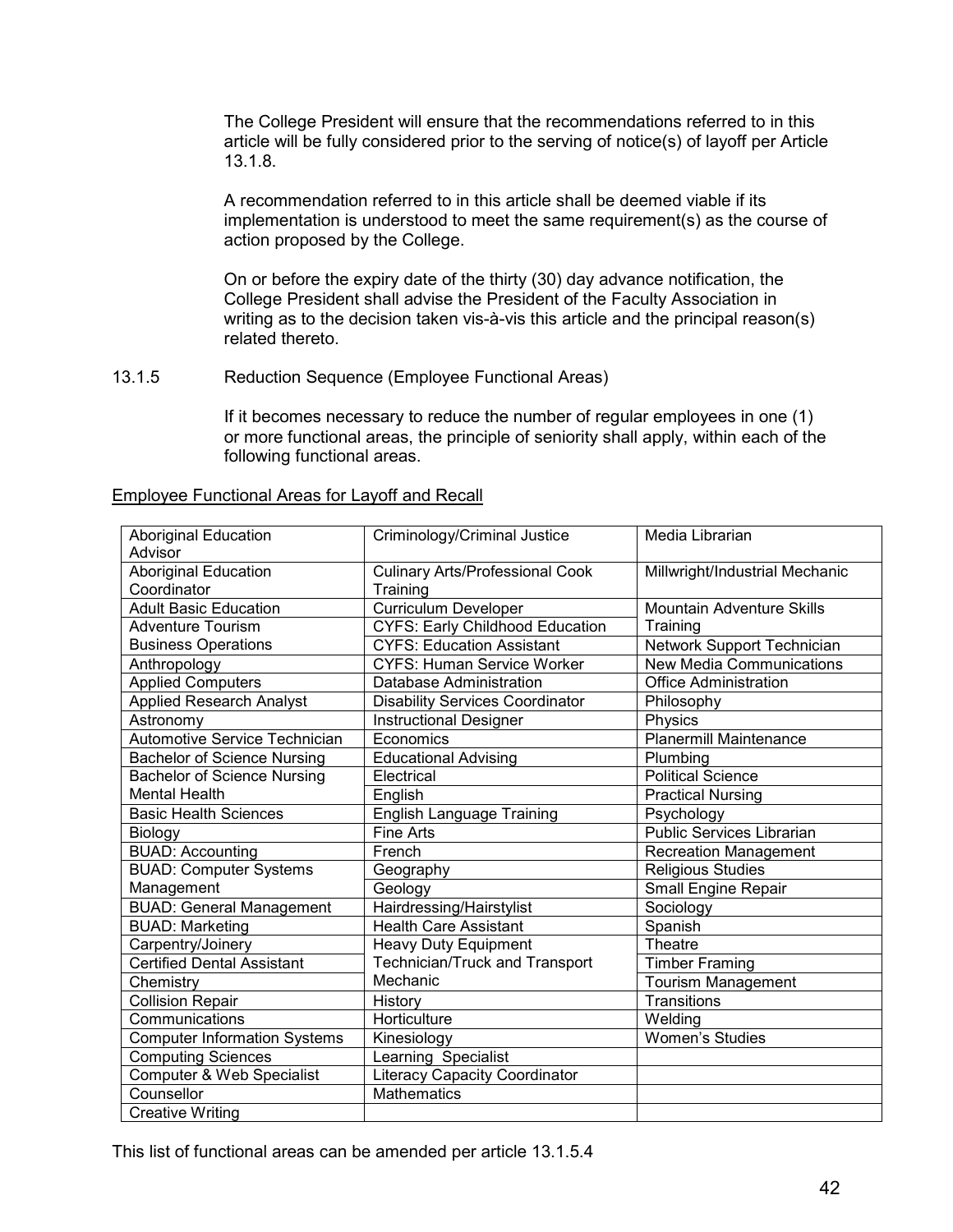- 13.1.5.1 A regular College employee will be listed by seniority per Article 13.1.6 in one (1) primary functional area, based on **their** major portion of duties and responsibilities (duty hours) during **their** previous two (2) calendar years as a regular employee from the date of ratification of this Agreement. This list as provided or as otherwise amended by the College President in accordance with this Collective Agreement, will remain in effect for the duration of the Agreement.
- 13.1.5.2 A new regular employee will have **their** primary functional area identified by the Dean/Manager upon appointment.
- 13.1.5.3 The listing of regular employees referred to in Article 13.1.5.1 may be amended at the beginning of each calendar year by the College President in order to identify any employee who has qualified for a second functional area in accordance with the following criteria:
	- a) **They have** declared to the Dean/Manager in writing **their** intention to seek listing in a second functional area;

and,

b) **They have** been adjudicated by the Dean/Manager to be fully qualified for a substantial majority of all duties/courses/subjects in that second functional area. The primary determining factor(s) in such adjudication will be the position qualifications related to the functional area in question;

and,

- c) **They have** demonstrated competence in that second functional area during the previous two (2) calendar years by successfully completing within a schedule of assigned duty per Article 5.3.1 an assignment directly related to the second functional area of not less than sixty (60) duty days for non-instructional regular employees, or three hundred and sixty (360) contact hours per Article 5 for vocational regular instructional employees, or one hundred and eighty (180) contact hours per Article 5 for University Studies and Career/Technology regular instructional employees.
- 13.1.5.4 Should it become necessary for the College to introduce a new regular position which would in turn necessitate adding a functional area to those listed in Article 13.1.5, the College President may do so at any time, and will meet the requirements of this Collective Agreement by providing the President of the Faculty Association with a copy of the amended list referred to in Article 13.1.5. and a copy of the amended list referred to in Article 13.1.5.1.
- 13.1.5.4.1 A current Regular employee assigned by the College to a new functional area will not have the new functional area designated as one of her/his two functional areas until **they** qualif**y** per clause 13.1.5.1 or 13.1.5.3.
- 13.1.5.4.2 A current employee who is placed in a new functional area as a result of a posting may immediately have the new functional area designated as one of **their** two functional areas.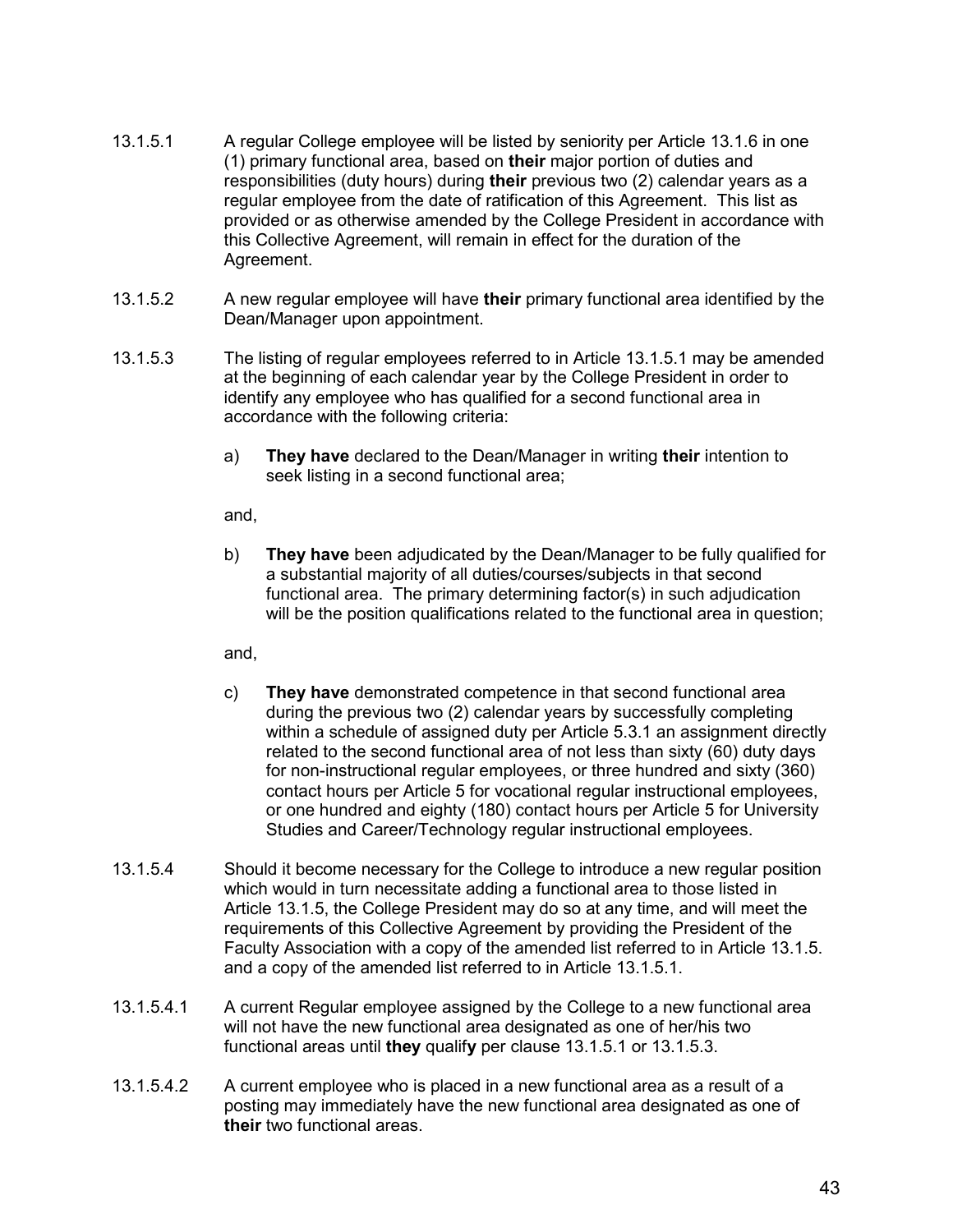- 13.1.6 Seniority
- 13.1.6.1 Calculation for Regular Employees

The seniority of a regular employee shall be based upon total duration of service within the bargaining unit, including vacations and approved leaves. Service in the bargaining unit is measured in months. Regular employees accrue twelve (12) months seniority per year.

13.1.6.2 Service for Non-Regular Employees

Non-regular employees do not have Seniority but accrue service in the Bargaining Unit. Service that counts towards seniority will be lost if there is a break in service of more than 20 months.

13.1.6.3 Conversion of Service Upon Regularization

Upon Regularization, the number of months of service in the bargaining unit is converted to that employee's seniority. Term employees accrue one (1) month of service for any portion of a month included in their term of employment; and auxiliary employees accrue one (1) month of service for any portion of a month the auxiliary employee works.

13.1.6.4 Seniority for Selection Purposes

In the case of equal rankings, the employee with the earlier date of initial appointment as a member of the bargaining unit shall be considered the senior.

If the ranking are still equal, the employee with greater hours worked in the bargaining unit will be considered the senior.

If the rankings are still equal, the date of first appointment with the College shall be the determining factor.

13.1.6.5 Seniority on Recall

If a former regular employee is recalled as per article 13.1.12, **their** seniority held per article 13.1.6 on the date of **their** recall will be reinstated.

#### 13.1.6.6 Seniority List

The Employer shall maintain a seniority list showing all necessary information relevant to the application of the seniority provisions of the Agreement, including but not limited to employee name, functional area(s), status, months of seniority, initial date in the bargaining unit, and regularization date. An up-todate seniority list shall be sent to the President of the Faculty Association or designate by **January 8th** of each year.

13.1.6.7 Letter of Appointment

Regular and Term employees shall receive a letter of appointment prior to commencing employment. The Employer shall provide the President of the Faculty Association with a copy of all letters of appointment issued to Regular and Term employees.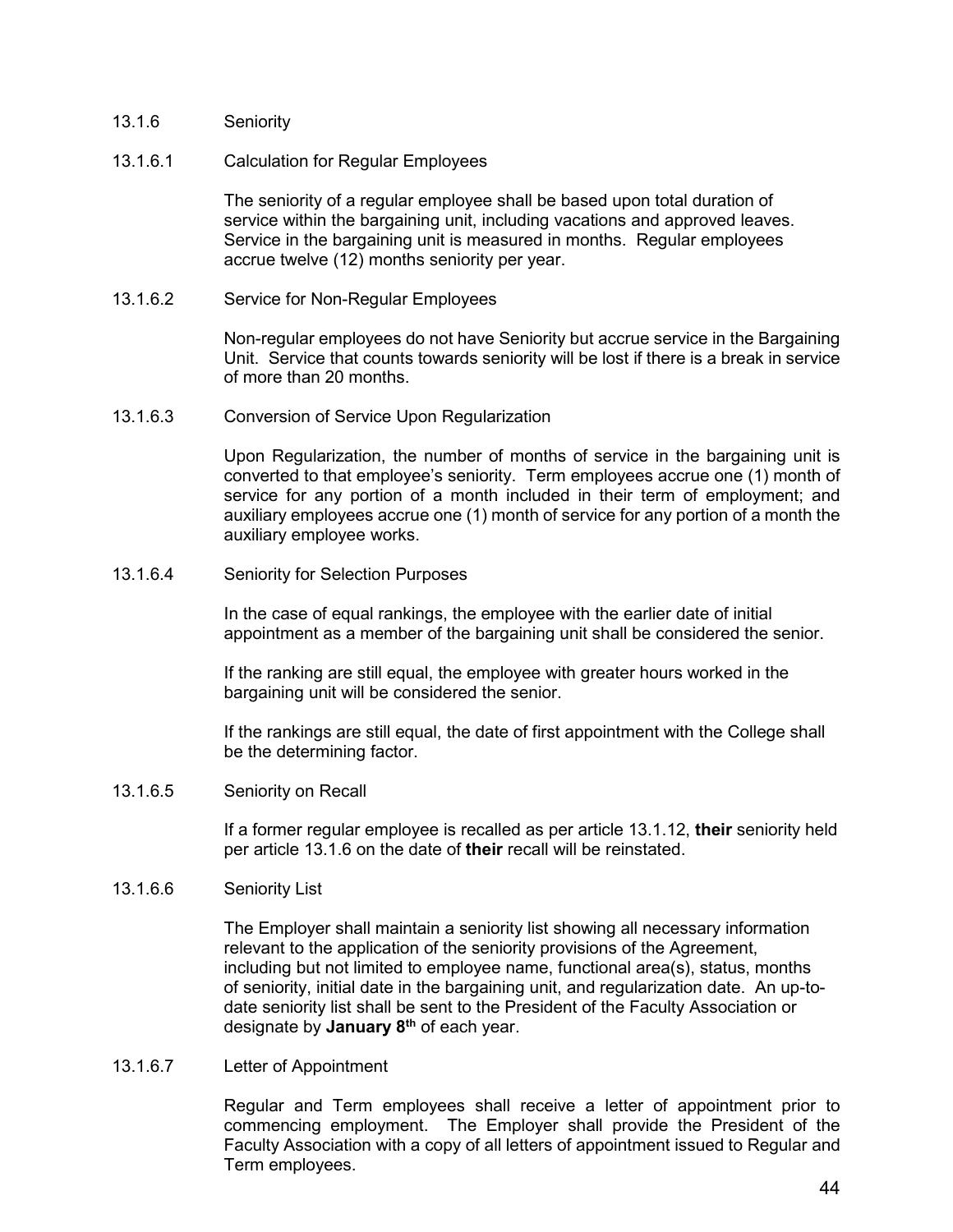13.1.6.8 Seniority Accrual – Paid and Unpaid Leaves

Reference Article 7.3 of the Common Agreement which states: "All paid leaves shall be treated as continuous employment for the purposes of seniority accrual. Unpaid leaves shall be treated as continuous employment for the purposes of seniority accrual for the duration of the leave, except for movement up the salary increment scale."

13.1.6.9 Loss of Seniority

Regular employees shall lose their seniority in the event that:

- a) They are discharged for just cause;
- b) They voluntarily terminate their employment;
- c) They are on layoff for more than two (2) years;
- 13.1.7 Reassignment

A regular employee designated for layoff under Article 13.1 will be given a short list and interview opportunity for any vacant regular faculty position for which **they are** fully qualified.

- 13.1.8 Notice of Layoff
- 13.1.8.1 In the event of termination under the above conditions, a minimum of three (3) months written notice shall be given to the regular employee, with a copy to the President of the Faculty Association.
- 13.1.9 Retraining

If a regular employee designated for layoff under article 13.1 has completed at least three (3) years of service as a regular employee, **they** may, subject to approval by the President or delegate be eligible for retraining, for a vacant regular faculty position. If applicable, such retraining shall be provided by the College without loss of salary or benefits to the regular full-time employee for a period of up to three (3) months and a regular part-time employee for a period of up to two (2) months.

If further retraining is determined by the President or delegate to be necessary**,** the regular employee shall be granted a further leave of absence without pay or benefits for a period not to exceed six (6) months.

- 13.1.9.1 If a regular employee designated for layoff under Article 13.1 is granted retraining as provided for in Article 13.1.9 and subsequently leaves the employ of the College prior to three (3) years from the layoff date applicable to such retraining, **they** will return to the College an amount equal to one (1) month's pay and benefits (pro-rata) for each year remaining of the three (3) years of service **they are** obliged to complete subsequent to **their** return to duty.
- 13.1.10 Personnel Records
- 13.1.10.1 Any references or personnel records pertaining to a regular employee who has been laid off under Article 13.1 shall clearly point out the reasons for the layoff.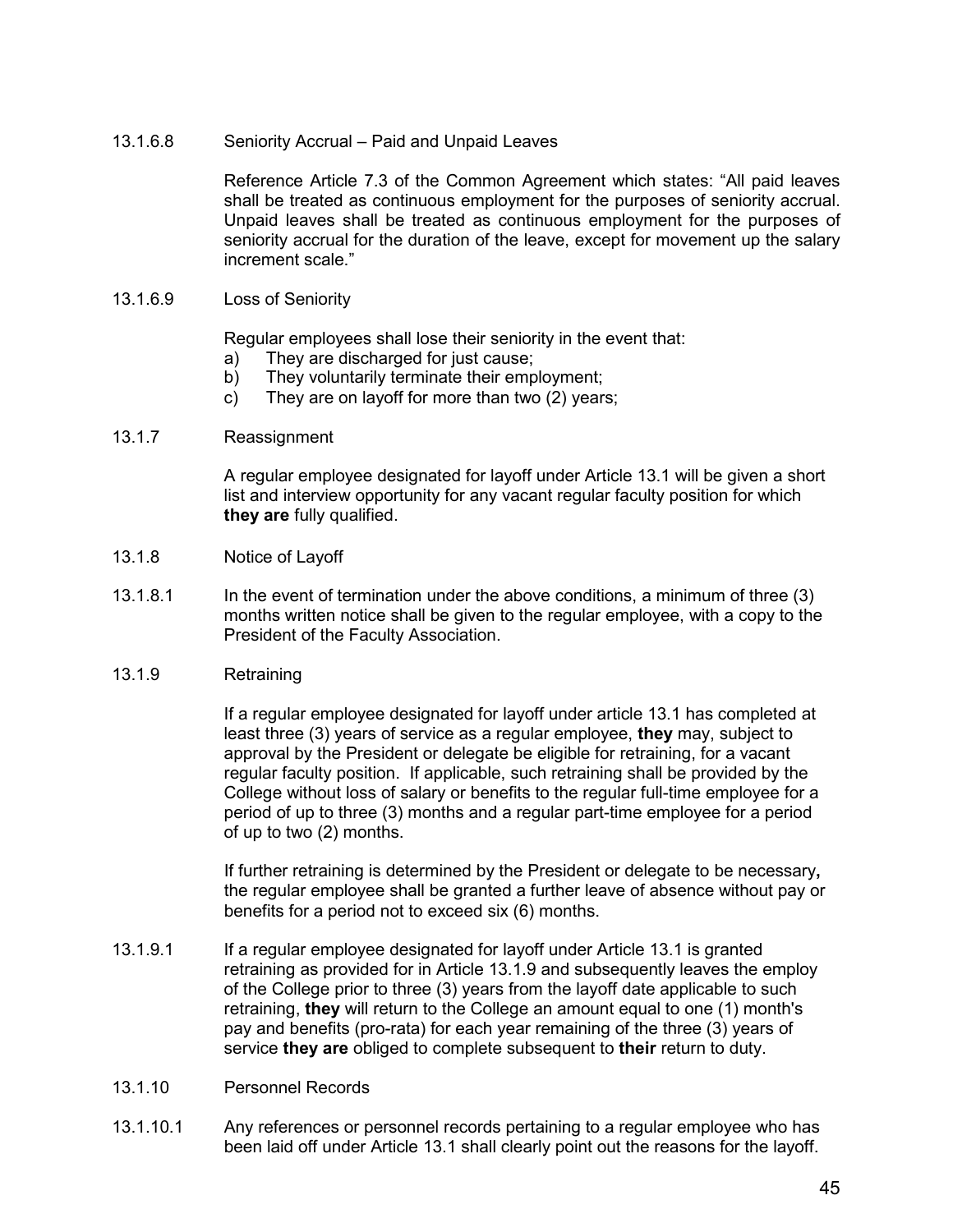### 13.1.11 Severance Pay

If neither reassignment per Article 13.1.7 nor retraining per Article 13.1.9 is feasible, a regular employee may be laid off and awarded one (1) month severance pay for each completed year of service as a member of the bargaining unit up to a maximum of six (6) months severance pay.

13.1.11.1 The acceptance of severance pay by an employee shall not prejudice **the** opportunity of recall at the College.

## 13.1.11.2 Severance Pay

Where an employee is recalled per Article 13.1.12 during the period covered by severance pay, **they** shall refund the difference between the severance pay and the actual layoff calculated in full months, e.g., an employee who has received six (6) months of severance pay, if recalled after 3 1/2 months, will repay two months severance pay

## 13.1.12 Recall

If it is found that the number of regular employees will be increased in a specific functional area, the College shall recall in the reverse order of layoff, i.e. last out, first back in, to those regular employees who were previously employed in this area and who had been laid off under Article 13.1 within the previous two (2) years.

- 13.1.12.1 If no one is available who meets the above conditions, a short listing and interview opportunity will be provided to those regular employees who are fully qualified in this area and who had been laid off within the previous two (2) years.
- 13.1.12.2 Employees shall be responsible to keep a current address on file at the College.
- 13.2 Technological Change
- 13.2.1 Definition
- 13.2.1.1 For the purposes of this Agreement, the term "technological change" means technical changes introduced by the College in the manner, method, or procedure in which it carries out educational operations and services where such technical change or changes significantly affects the terms and conditions or security of employment of regular employees of the bargaining unit or alters significantly the basis on which this Agreement was negotiated. Such technical changes as anticipated above shall include the following:
	- a) The introduction, because of technological change or development, of equipment, material, or processes different in nature, type, or quantity from that previously utilized.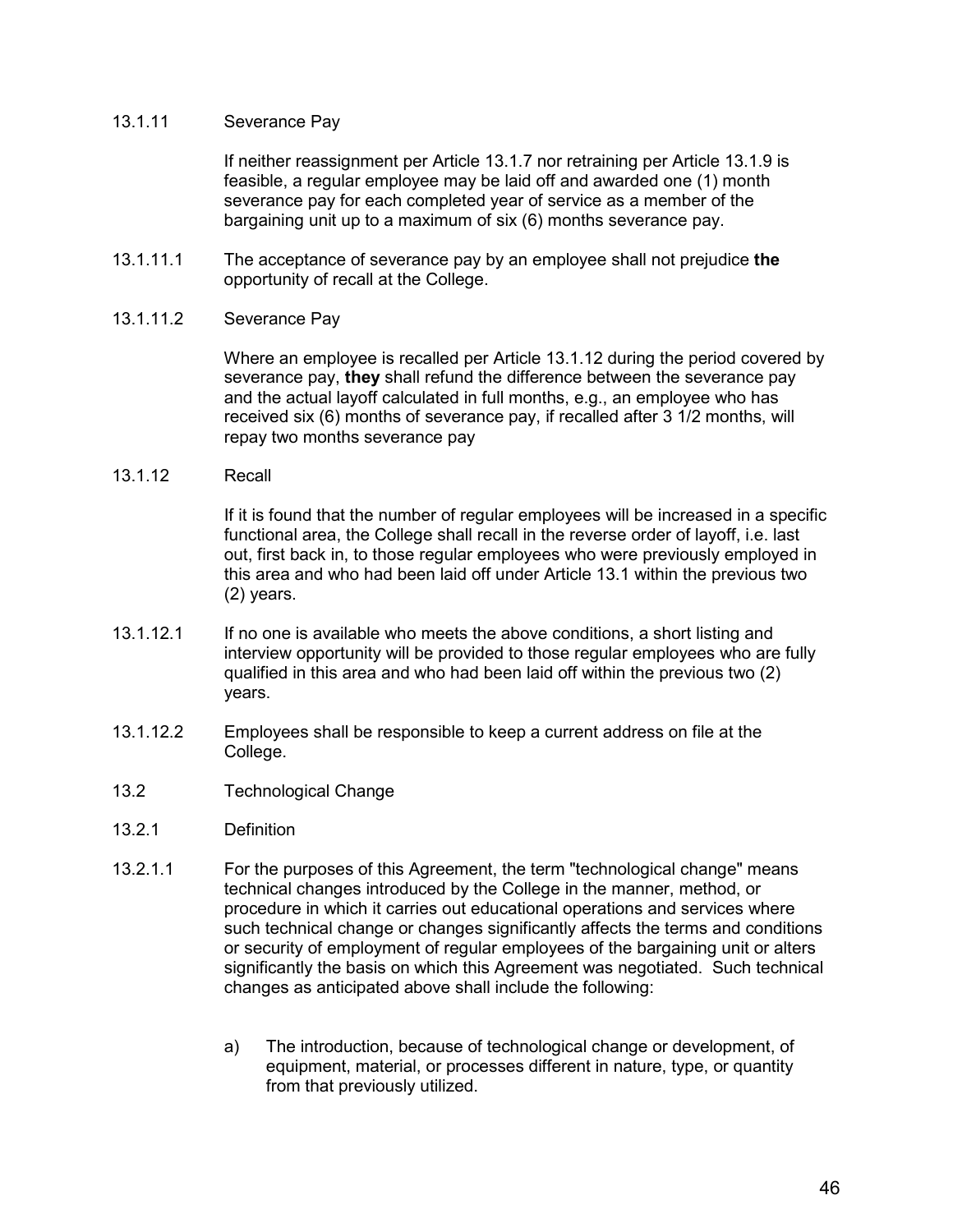- b) A technological change, related to the introduction of this equipment, material, or process, in the manner in which the College carries out its educational objectives and operations which significantly affects one or more regular employees.
- 13.2.2 When the College intends to introduce a technological change it shall notify the Faculty Association in writing as far as possible in advance of its intention, and to update the information provided as new developments arise and modifications are made.
- 13.2.2.1 The notice mentioned above shall provide pertinent data including:
	- a) the nature of the technological change;
	- b) the date on which the College proposes to effect the technological changes;
	- c) the approximate number, type, and location of regular faculty employees likely to be affected by the technological change;
	- d) the effects the technological change may be expected to have on regular faculty working conditions and terms of employment; and,
	- e) other pertinent data relating to the anticipated effects on any regular faculty.
- 13.2.3 Where the College has notified the Faculty Association of its intention of introducing a technological change, the parties will undertake to meet within the next thirty (30) calendar days in an effort to reach agreement on solutions to the problems arising from this change as they affect regular faculty employees.
- 13.2.4 Agreements reached between the parties under 13.2.3 shall be concluded in written form.
- 13.2.5 Where the parties do not reach agreement within sixty (60) calendar days after the date on which the Faculty Association has received notification from the College of its intention of introduction of the technological change, and various matters remain unresolved, either party may refer such matters to arbitration within twenty-one (21) calendar days of failure to agree.
- 13.2.6 One hundred and twenty (120) calendar days from the date of notification, the College may proceed with the planned technological change pending resolution by agreement or by arbitration of the dispute.
- 13.2.7 In the event of intended or actual regular employee reduction as a result of technological change, the reduction provisions outlined in Articles 13.1 shall apply.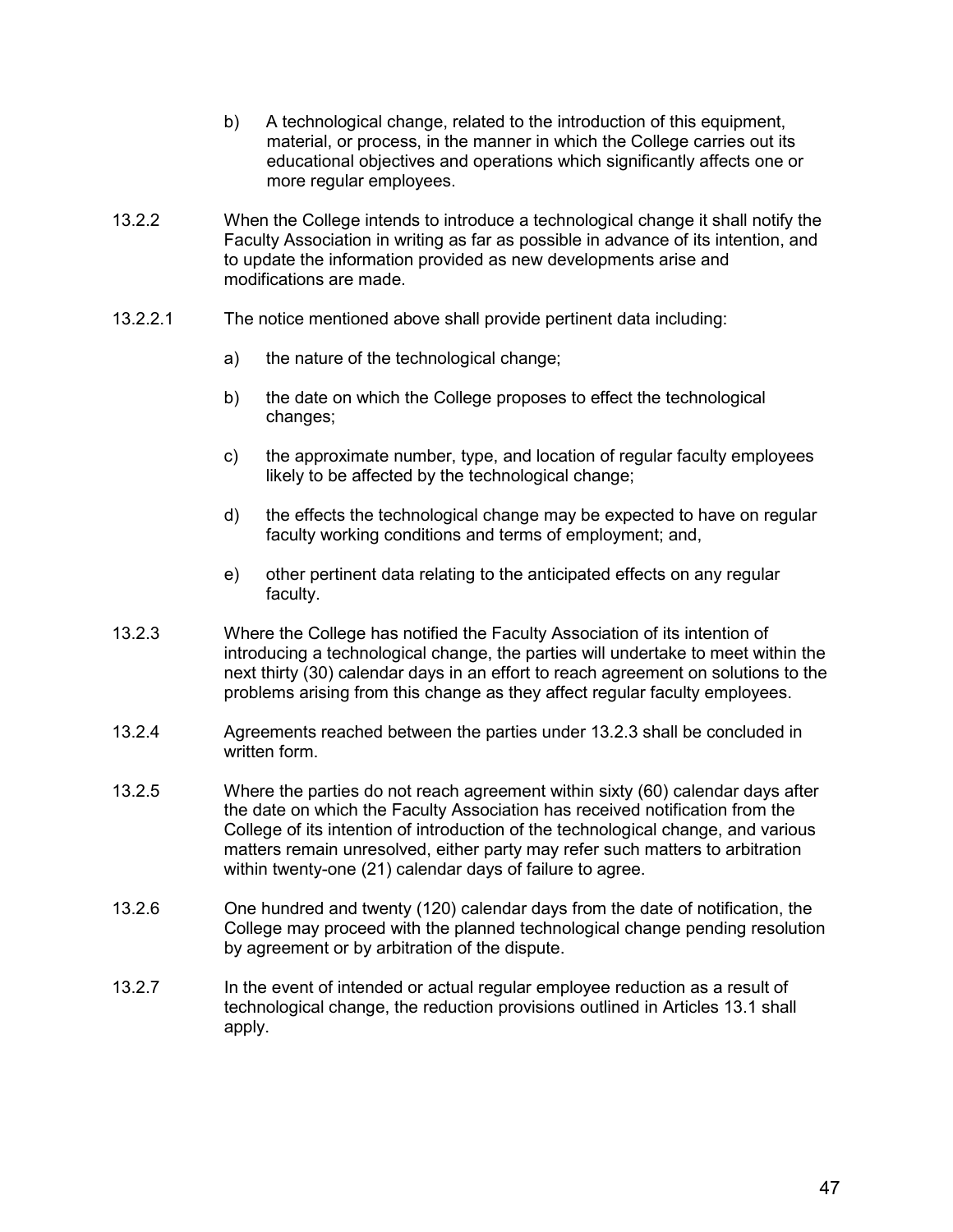# COPYRIGHT

14.1 Refer to Common Agreement Article 5 – Copyright and Intellectual Property.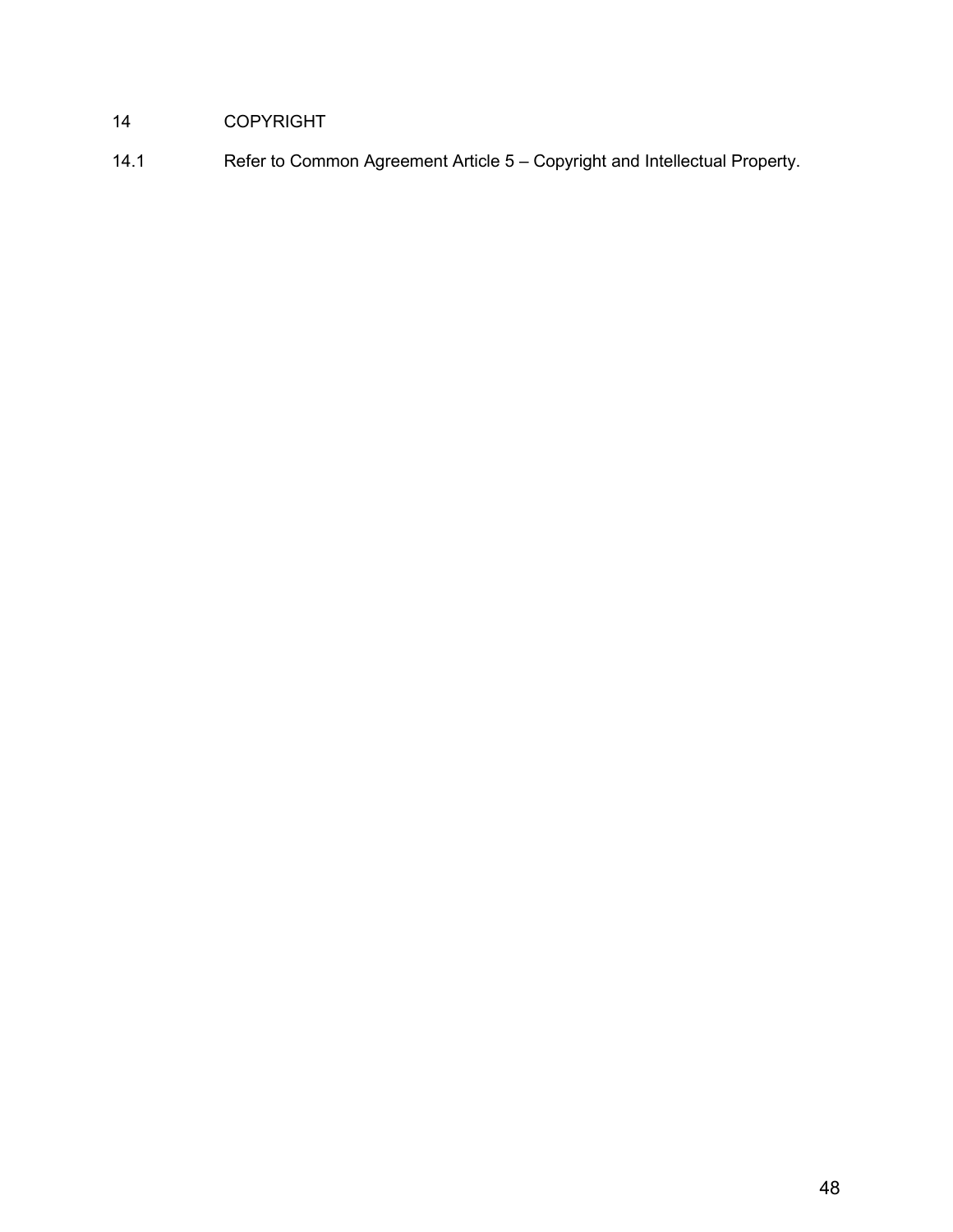## 15 PERSONNEL FILES

- 15.1 There shall be one official Personnel File maintained in Human Resources for each employee covered by this Agreement.
- 15.2 Personnel Files will be kept confidential. The College shall not release information contained in an employee's Personnel File to unauthorized individuals without the written consent of the employee concerned.
- 15.3 During normal working hours and in the presence of the Human Resources Director or delegate, every employee has the right of access to **their** Personnel File alone or accompanied by the President of the Faculty Association. Upon request, employees are entitled to a copy of any material in their Personnel Files.
- 15.4 Each document directed to the Personnel File which constitutes disciplinary action shall be signed by the employee as evidence a copy has been received. The employee's signature does not indicate agreement with the contents of the document. Refusal on the part of the employee to sign such documents shall not preclude their placement in the Personnel File.
- 15.4.1 Any disciplinary documentation shall be removed from the Personnel File after the expiration of twenty-four (24) months from the date it was issued if a similar incident has not taken place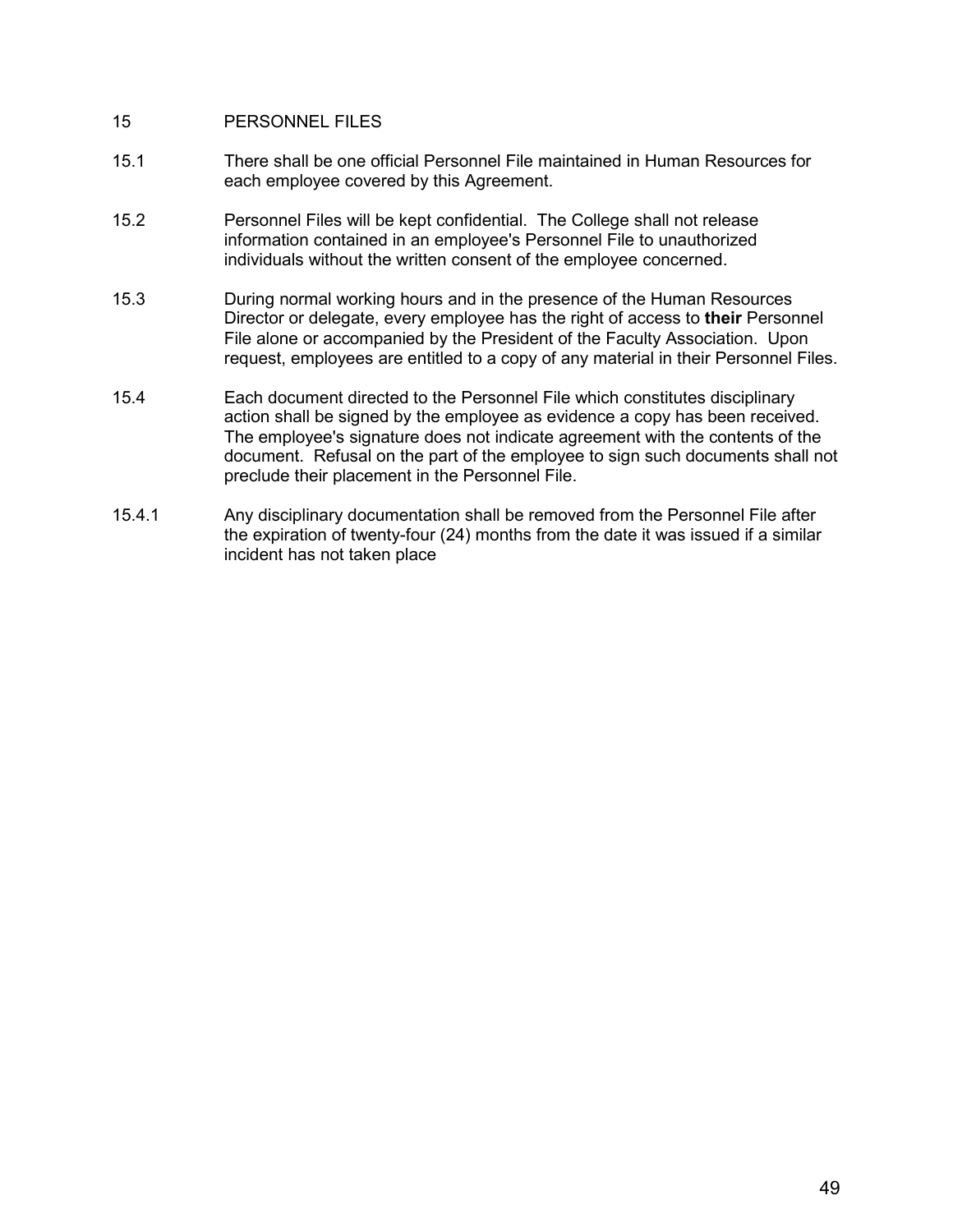## 16. LEGAL INDEMNIFICATION

- 16.1 Except where there has been gross negligence or malicious or willful misconduct on the part of an employee, the College will:
	- a) indemnify and save harmless employees from any liability action arising from the proper performance of **their** duties for the College; and
	- b) assume all costs, legal fees, and other expenses arising from any such action in accordance with the existing University College and Institute Protection Program, Self-Insured Comprehensive General Liability coverage.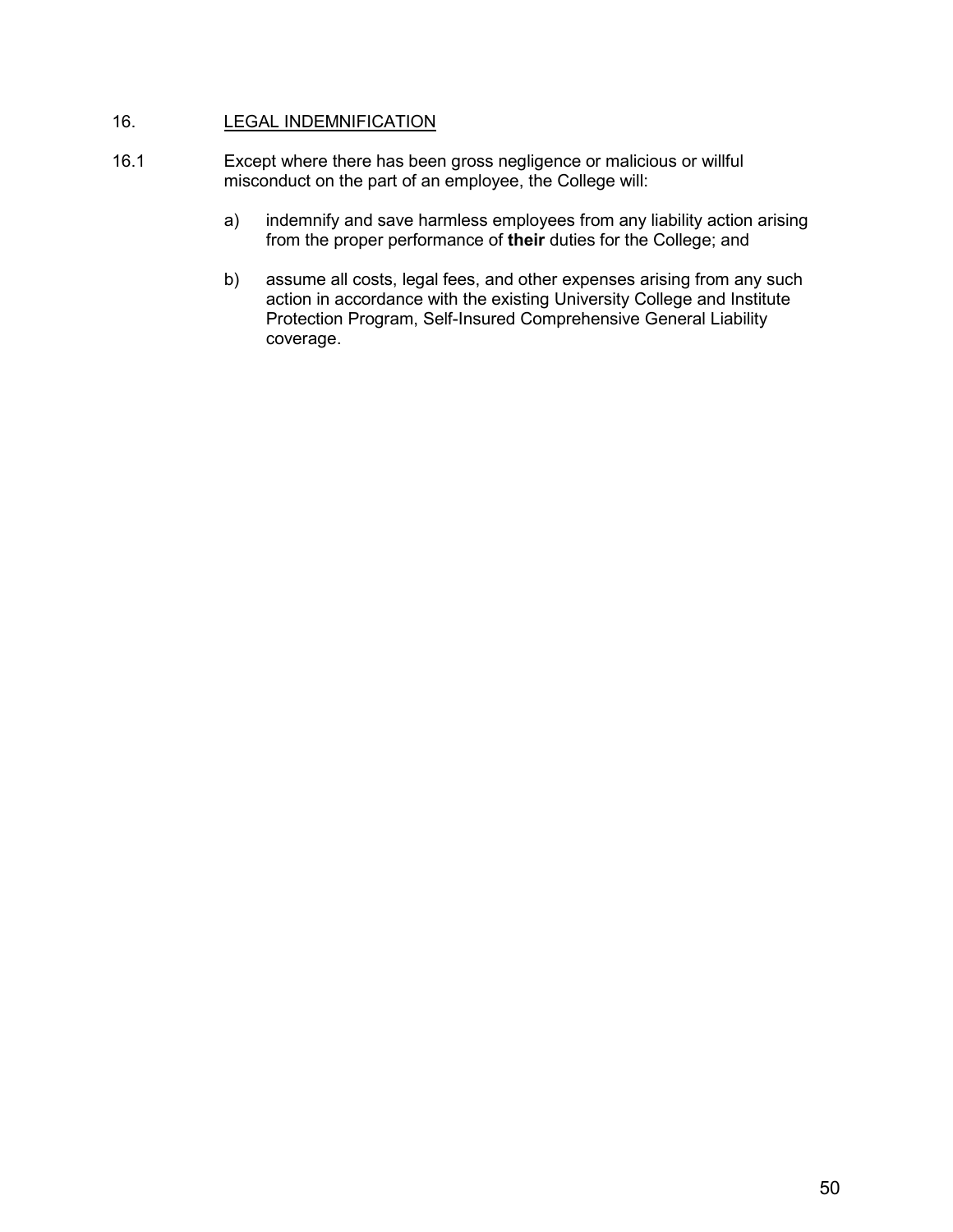## 17 OCCUPATIONAL HEALTH AND SAFETY

17.1 The College of the Rockies is committed to an Occupational Health, Safety and Environmental Program that protects students, staff, faculty/employees and the general public. Protection from accidental and preventable injury is this program's goal.

> Safety is the direct responsibility of everyone. With the support and commitment of everyone, this goal can be accomplished. Pursuant to the *Workers Compensation Act* requirements for training and posting of policies, all employees will perform their jobs according to established procedures, following safe work practices, and reporting foreseeable hazards.

- 17.2 The College agrees to comply with all regulations made pursuant to the *Workers Compensation Act* and any other statute of the Province of British Columbia pertaining to occupational health and safety.
- 17.3 The College will provide a link on the College Intranet to the WorkSafe BC website and to the relevant College policy regarding Safety Equipment/Apparel**.**
- 17.4 The College shall maintain an Occupational Health and Safety Committee in keeping with *Workers Compensation Act* and Regulations and ensure such committee carries out all the duties and responsibilities in accordance with the statutes. There shall be no fewer than two (2) CORFA members appointed by the Association on this committee.
- 17.5 Pursuant to Section 150 of the *Workers Compensation Act*, no employee will be disciplined for acting in compliance with the *Act*.
- 17.6 All accidents and injuries must be reported by an employee within twenty-four (24) hours or as practicable to the employee's immediate supervisor or the Human Resources Department.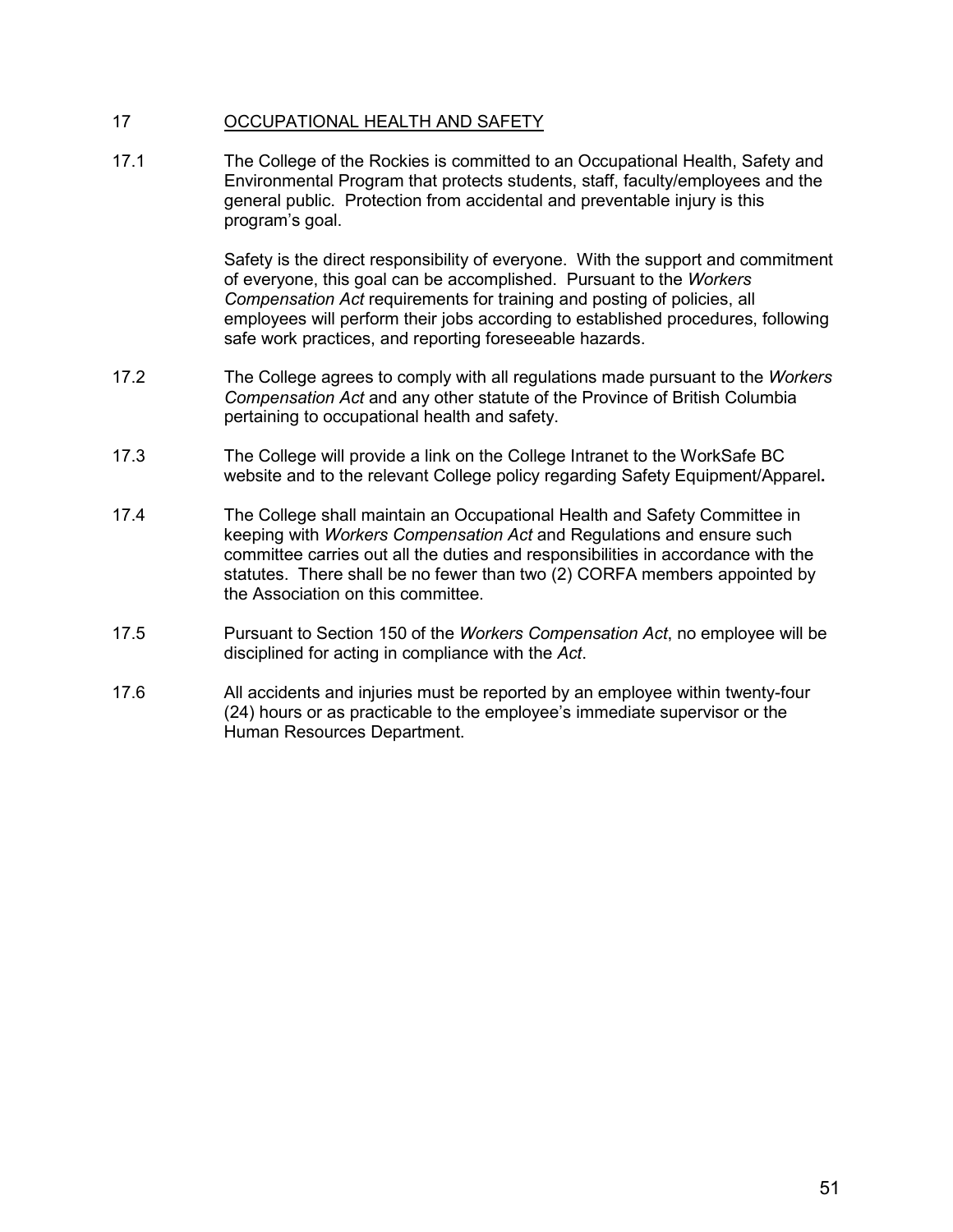## 18 **STUDENT CONCERNS**

If a Dean/Manager receives and intends to follow up on a student concern about an employee, that employee will be informed of the substance of the concern within seven (7) days of receipt of the concern. The employee will also be given an opportunity to respond to the concern.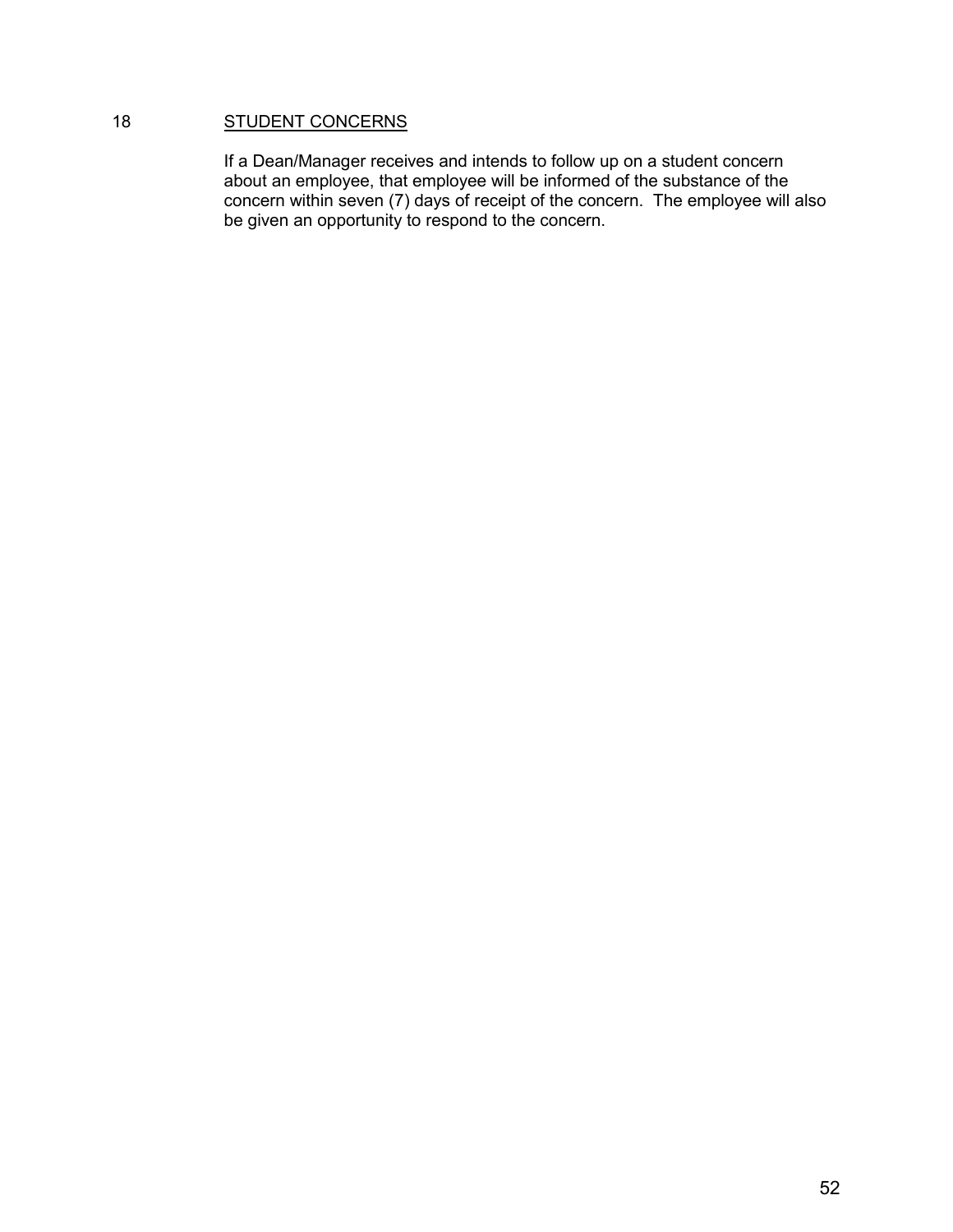## 19 UNSATISFACTORY SERVICE

When, through the provisions of Article 10 or otherwise, a manager identifies serious performance problems or serious performance issues concerning an employee, the manager shall undertake, or shall have already undertaken, an evaluation prior to taking disciplinary action. If disciplinary action, up to and including termination, is taken, written notification will be provided to the employee and the Association.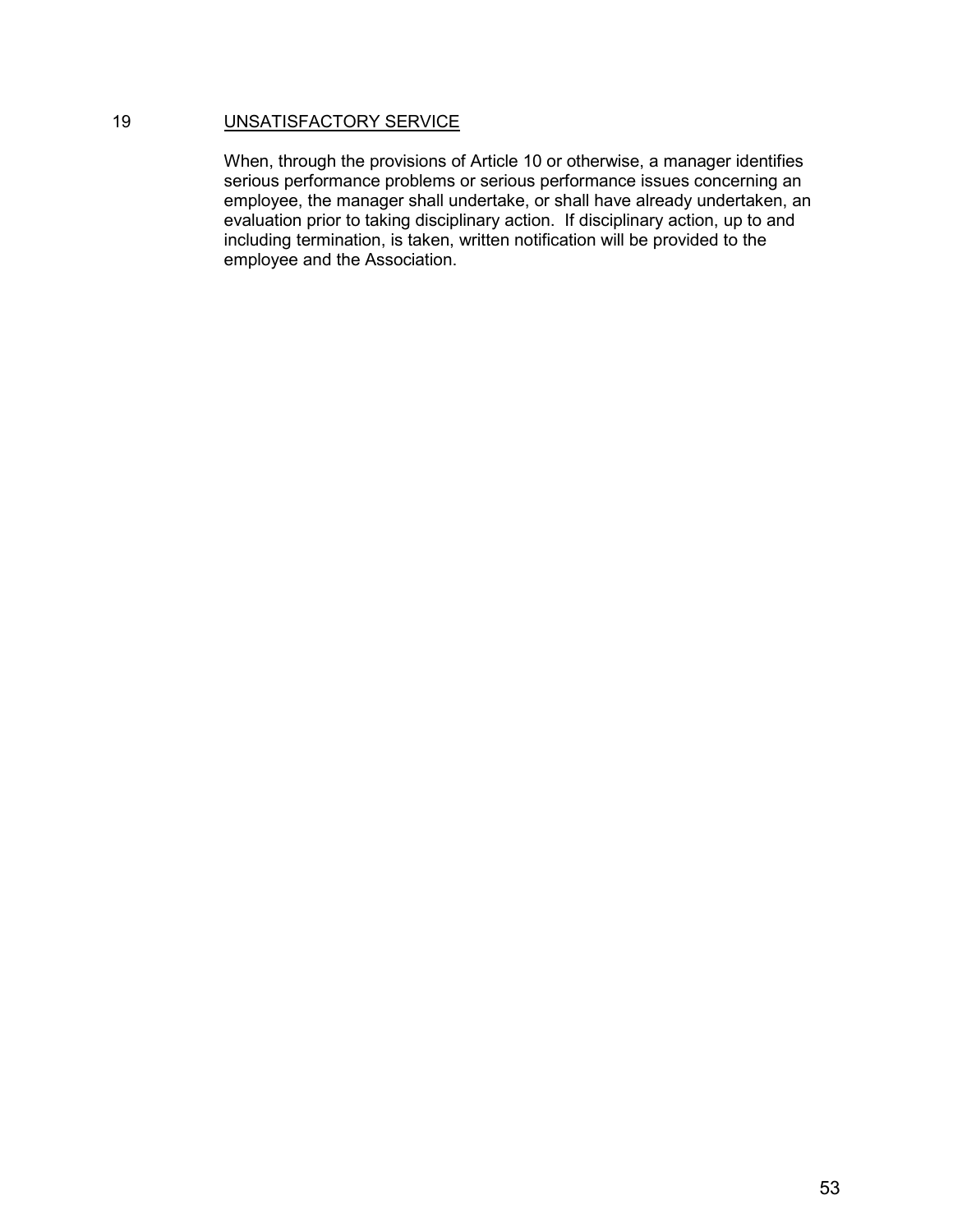## 20 DISCIPLINE

The College shall not dismiss or discipline an employee bound by this Agreement except for just and reasonable cause.

- 20.1 The College will provide at least twenty-four (24) hours notice to an employee of any meeting in which the conduct of the employee is being investigated and discipline may be imposed. Less notice may be given if the College has cause for investigating the employee's conduct immediately.
- 20.2 At the time of notice, the College will inform the employee and the Association of the purpose of the meeting and that the meeting could result in discipline. The employee will be expected to consult with **their** Steward and the employee shall have the right to Association representation at the meeting.
- 20.3 Should discipline beyond a verbal reprimand be imposed, the College will notify the employee, in writing, of the reason for the discipline. The employee, at **their** discretion, may provide a copy of that letter to **their** Steward. In the event an employee is suspended, written notification will be provided to the employee and the President of the Faculty Association within five (5) working days.
- 20.4 A grievance alleging that the suspension or discharge of an employee is unjust must be initiated within twenty-two (22) working days of the written notification to the employee of the suspension or discharge. Such grievance will proceed directly to Step 2 of the grievance procedure.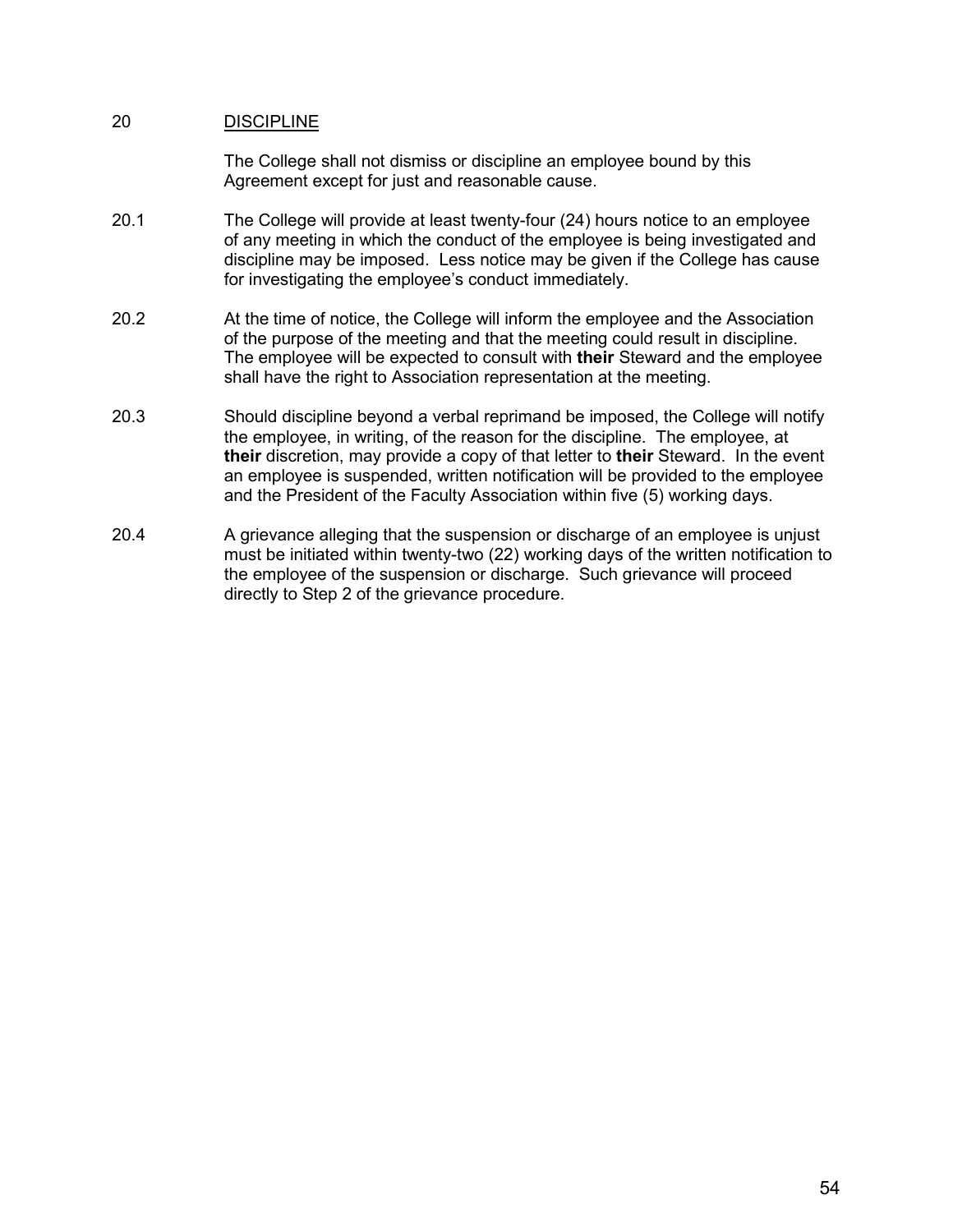## 21 GRIEVANCE PROCEDURE

#### 21.1 General

It is the intent and the purpose of this Article to provide the parties with a procedure whereby complaints and/or disputes as to the interpretation of any of the Articles in this Agreement will be resolved without work stoppage.

The parties agree to make every reasonable effort to settle all grievances in a prompt, just, and equitable manner.

Throughout the grievance procedure, the Association, as the exclusive bargaining agent, has carriage of all grievances.

#### 21.2 Definitions

Grievance: A grievance is a claim, dispute or complaint involving the interpretation, application, administration, or alleged violation of this Collective Agreement and includes any question as to whether a matter is arbitrable.

#### Types of Grievance:

Individual Grievance: A grievance initiated by an individual employee and or the Association on behalf of an individual employee. All individual grievances must commence at the informal step.

Group Grievance: A grievance initiated by the Association on behalf of a group of employees similarly affected by the employer's action. For the purposes of the Steps, employee includes "employees". All group grievances must commence at Step 1.

Policy Grievance: A grievance by the Association which may involve a matter of general policy or of general application of the collective agreement. All policy grievances must commence at Step 2.

- 21.**3** Steps
- 21.**3**.1 Informal Step:
- 21.**3**.1.1 An employee, or the Association on behalf of an employee or group of employees, may, within twenty (20) working days of an incident giving rise to a grievance, or of the time when the employee or Association could reasonably have been expected to become aware of the incident, whichever is later, bring the matter to the attention of **their** immediate supervisor.
- 21.**3**.1.2 No later than ten (10) working days following the notice given pursuant to clause 21.4.1.1, the supervisor will notify the Association of the grievance; will advise the employee that **they have** the right to be accompanied by a representative of the Association at any discussion of the grievance; and will meet with the affected employee and with, where requested by the employee, a representative of the Association.

Every reasonable effort will be made to resolve the matter at this stage of the grievance process. Any recommendations by the supervisor to resolve the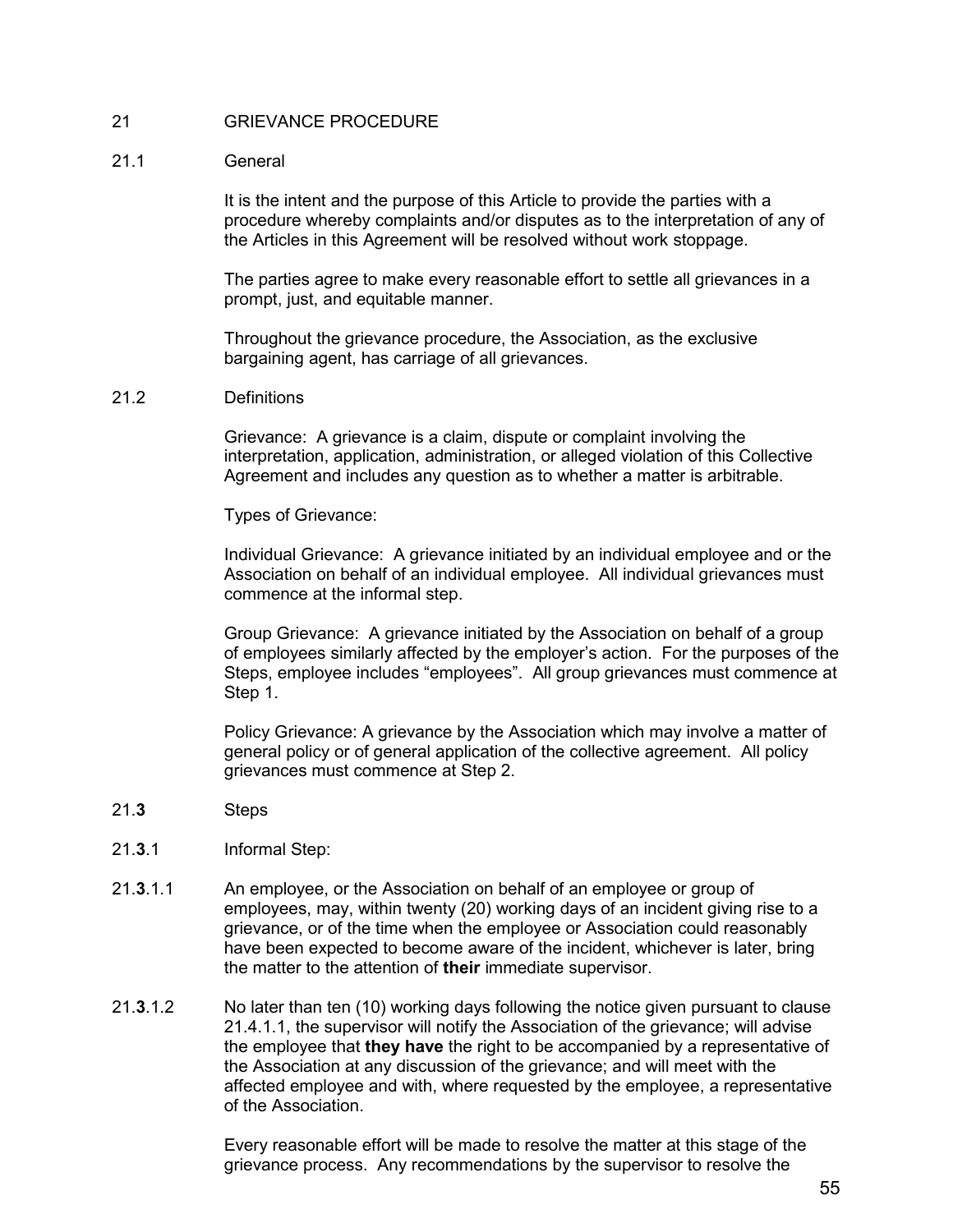matter are subject to review and approval by the **Executive** Director**,** Human Resources**,** and the Association.

Any interpretations of the collective agreement on behalf of the College must be confirmed by the **Executive** Director**,** Human Resources.

- 21.**3**.2 Step 1:
- 21.**3**.2.1 Failing a satisfactory settlement at the informal step, the Association may submit the grievance in writing to the employee's immediate excluded supervisor**, copied to Human Resources,** within ten (10) working days of the time the Association could reasonably have become aware of the outcome of the informal step.

Within ten (10) working days of receipt of the written grievance, the excluded supervisor will meet with the Association representative and the affected employee (in the case of a group grievance up to two (2) affected employees), and will provide the Association with a written response to the grievance along with any supporting documentation within a further **ten (10)** working days.

- 21.**3**.3 Step 2:
- 21.**3**.3.1 Failing a satisfactory settlement at Step 1 the Association may, within **ten (10)** working days of the date of the written response in Step 1, or in case of a policy grievance, commence Step 2 by forwarding a copy of the written grievance along with any other relevant information to the **Executive Director, Human Resources,** or designate.

The **Executive Director, Human Resources,** or designate will arrange and hold a meeting with the Association and up to two (2) affected employees within ten (10) working days of receipt of the grievance and will provide the Association with a written response within a further ten (10) working days**, and up to twenty (20) days in the case of a policy of group grievance**.

If the written response is not to the satisfaction of the Association, then the grievance may be advanced to **Step 3**.

## **21.3.4 Step 3**

**Failing a satisfactory settlement at Step 2 the Association may advance the grievance to arbitration.** Notice of Intent to advance to arbitration will be in writing to the Executive Director, Human Resources, within twenty **(20) working days of the date of the meeting with the Executive Director, Human Resources. Subject to 21.6, a grievance not advanced within this timeframe will be deemed abandoned.**

### 21.4 Arbitration

Where the matter is advanced to arbitration, the parties will meet to select a mutually acceptable arbitrator. In the event that mutual agreement cannot be reached, either party may, upon **ten (10)** working days written notice to the other party, request the Minister of Labour of the Province of British Columbia to appoint an arbitrator.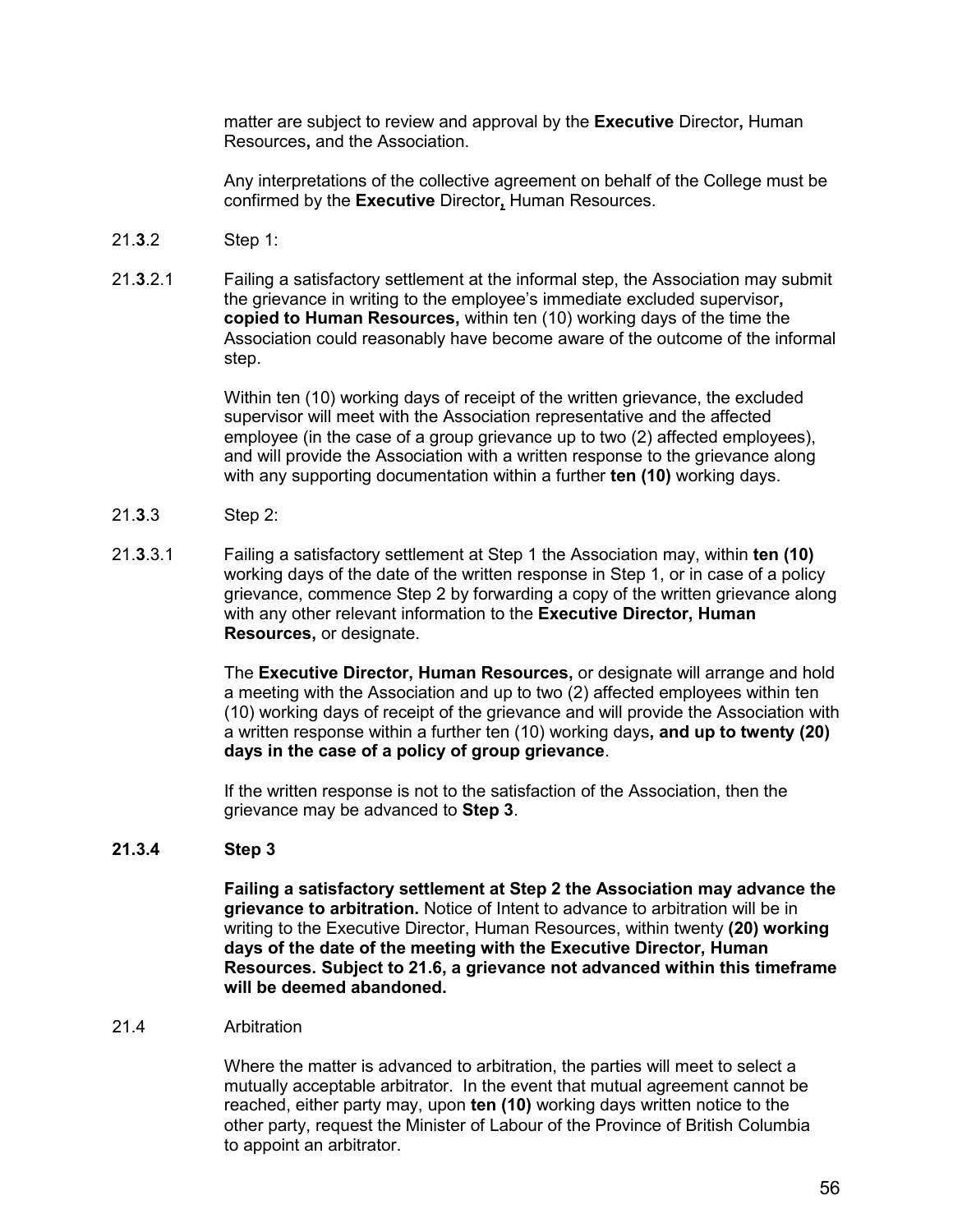The arbitrator shall have the authority to apply, or to determine compliance with, the provisions of this Agreement, including the waiver of time limits, and shall not have the authority to in any way add to, detract from or alter the provisions of this Agreement. The decision arrived at by the arbitrator shall be final and binding on the parties.

Each party shall pay the expenses incurred in connection with the preparation and presentation of its own case to the arbitrator. The parties shall share equally the expenses of the arbitrator.

## **21.5 Settlement Discussion**

- **i. Prior to a grievance being heard at arbitration, either party may request in writing a meeting with the College President to review the issues in grievance.**
- **ii. Where the parties agree to hold such a meeting, it shall be held within twenty (20) working days of the request, and prior to the commencement of the arbitration hearing. The scheduling of this meeting will not impact the previously scheduled arbitration dates.**
- **iii. Each party shall determine who shall attend the meeting on its behalf and shall notify the other party in advance of the meeting.**
- **iv. Legal Counsel shall not attend Settlement Discussions.**
- **v. The meeting is intended to discuss related matters and explore avenues for settlement and is to be conducted on a without prejudice and precedent basis.**
- **vi. In the event that a settlement is reached or pending, the College President will provide a written response to that effect within five (5) working days.**
- **vii. Nothing about the previous shall preclude informal discussions or formal mediation.**

## 21.**6** Time Limits

In the event a party fails to reply within the time limits prescribed in this article, the other party may submit the matter to the next step as if a negative reply or denial has been received.

Time limits specified in this article may be extended by mutual agreement of the parties.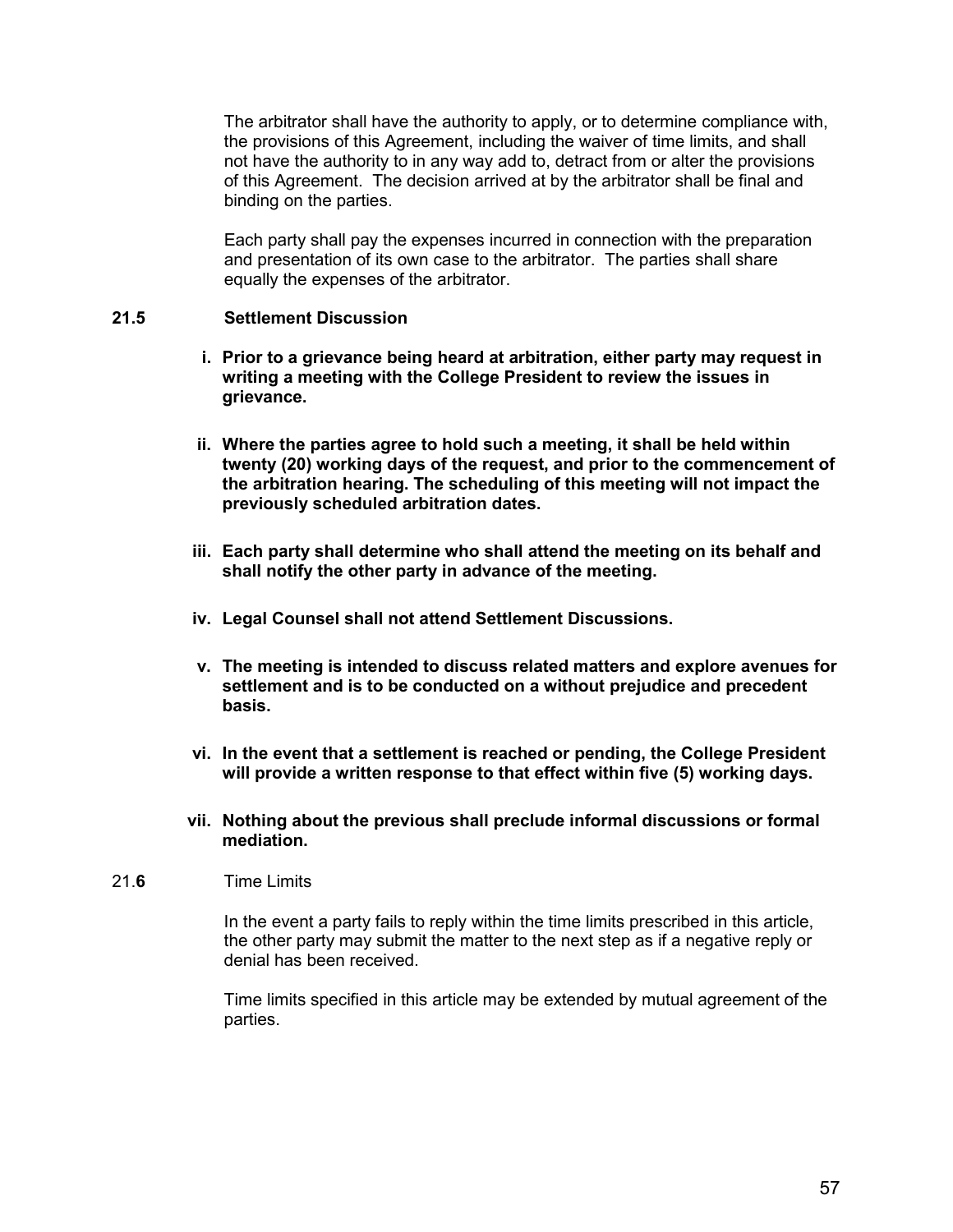## 22 ACADEMIC FREEDOM

- 22.1 Every employee is entitled to exercise Academic Freedom in the performance of **their** duties. However, it is recognized Academic Freedom must be exercised responsibly and act within pertinent legislation.
- 22.2 People benefit from the search for knowledge and its free exposition. Academic freedom is essential to both these purposes in the teaching function of the College as well as in its scholarship and research. There shall be no infringement or abridgement of the academic freedom of any faculty member.
- 22.3 Academic freedom is the freedom to examine, question, teach, and learn, and it involves the right to investigate, speculate, and comment without regard to prescribed doctrine. Academic freedom ensures:
	- (a) Freedom in the conduct of teaching and the performance of duties;
	- (b) Freedom in undertaking research and publishing or making public the results thereof; and
	- (c) Freedom from institutional censorship.
- 22.4 Academic Freedom carries with it the duty to use that freedom in a responsible way and in a manner consistent with the scholarly obligation to base teaching and research on an honest search for knowledge, and on the prescribed learning outcomes of the course outlines.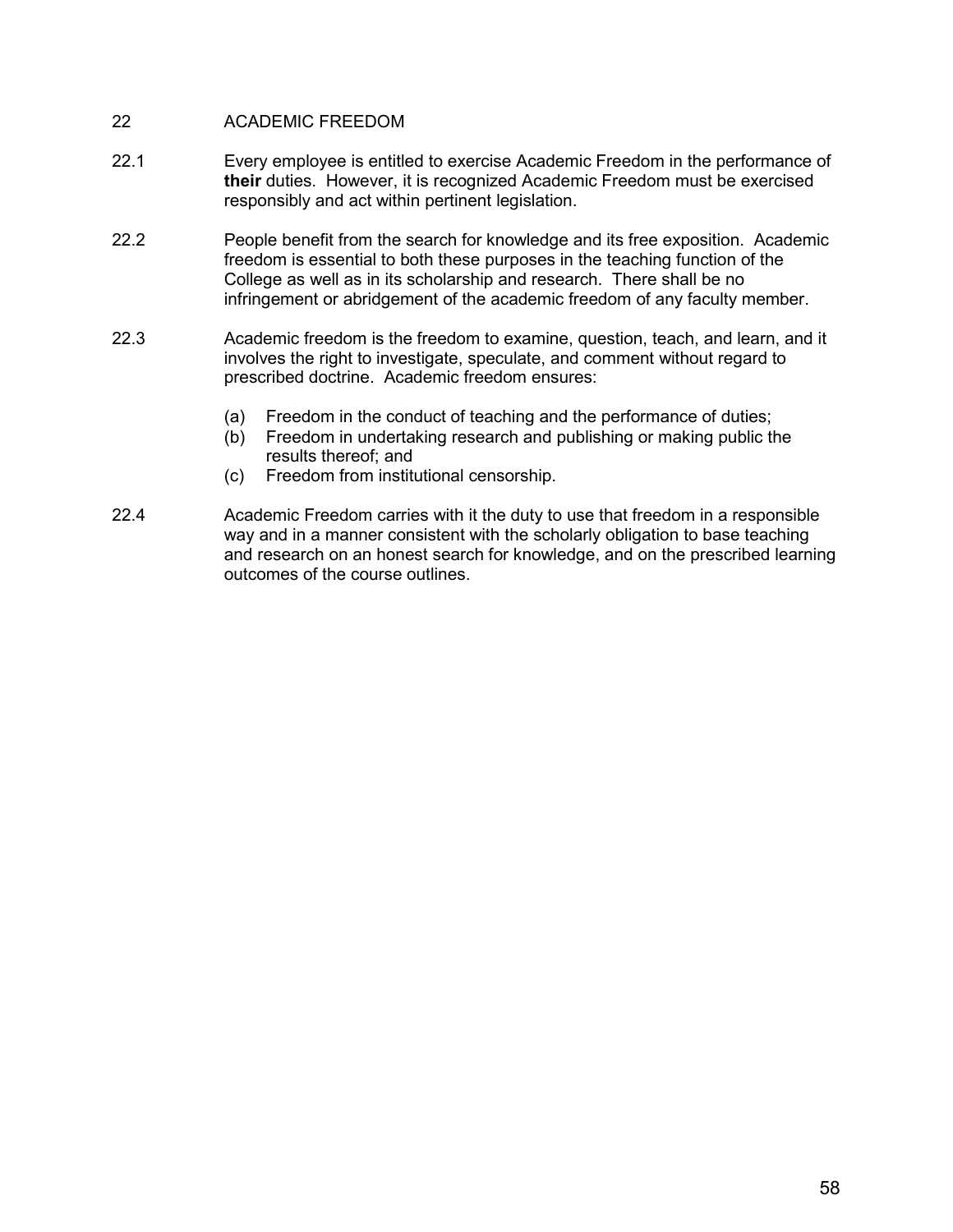## 23 PROFESSIONAL DEVELOPMENT FUNDING AND SCHOLARLY ACTIVITIES

#### 23.1 Common Faculty Professional Development Fund

#### 23.2 Purpose

The Common Agreement Faculty PD Fund was created in support of various types of professional development activities. Such professional development is for the maintenance and development of the faculty members' professional competence and effectiveness. The purpose is to assist faculty to remain current and active in their discipline and program. The Fund is not meant to replace any existing development or educational funds.

The parties (College of the Rockies Faculty Association and the College of the Rockies) agree that the fund will be used to provide successful applicants with full or partial paid leaves while they are pursuing approved Professional Development activities.

23.3 Eligibility

Post-probationary faculty members employed by the College shall be eligible to apply for Common Faculty PD financial assistance.

### 23.3.1 Limitations

- 1. The duration of a full-time leave funded through the Common Agreement Faculty PD fund shall be for at least one week to a maximum of six months.
- 2. The duration of a partial leave (of at least 20% but less than 100%) shall be for a maximum of one academic year.

#### **23.4 This fund will be administered in accordance with the provisions of article 16 of the Common Agreement.**

- 23.5 Faculty Development Funds
- 23.5.1 The College agrees to provide funding in support of professional development for faculty as follows:
- 23.5.1.2 a) Effective April 1 of each year, the College shall contribute to the Faculty Development Fund an amount equal to 0.64% of total faculty salaries for the previous fiscal year;
	- b) The Faculty Association will appoint an Association member who shall be Chair of the Faculty Development Committee. The College will provide **release time for the Chair equivalent to one section of UT workload or equivalent to 20% for vocational workloads for the duration of the appointment period**;
	- c) Each fiscal year, an amount of \$2,000 (two thousand dollars) from the Faculty Development Fund described in the aforementioned, will be allocated to a Faculty Development Day;
	- d) Any unused monies remaining in the Faculty Development Fund at the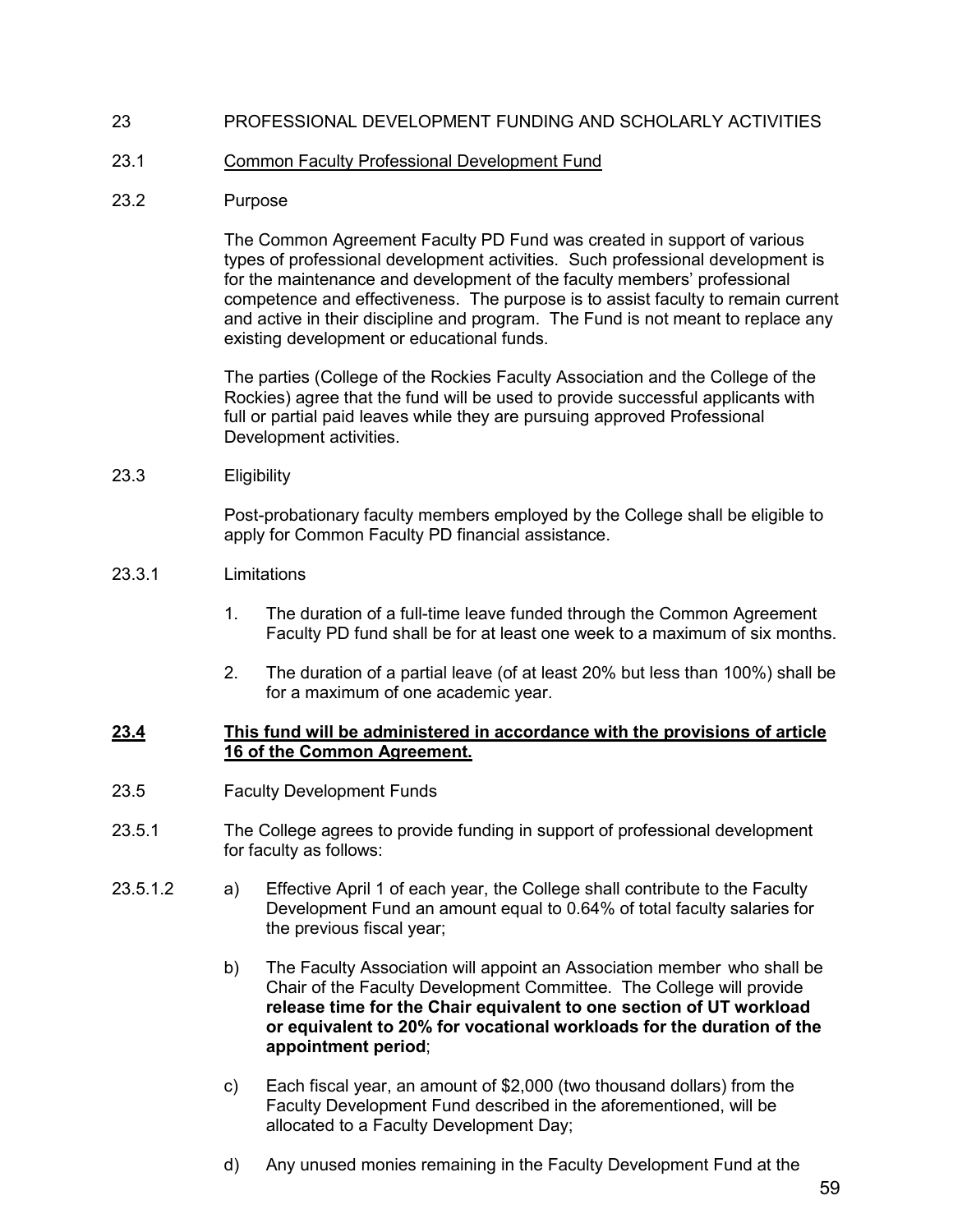conclusion of a fiscal year, will be carried forward to the Faculty Development Fund in the next fiscal year.

- 23.5.3 Effective April 1 of each year, the College shall contribute annually to the Educational Leave Fund an amount equal to 40% of the total annual salary and benefits paid to a regular full-time employee at the top step of the salary scale. This fund will be administered by the Faculty Development Committee. Any unused monies remaining in the Educational Leave Fund at the conclusion of a fiscal year, will be carried forward to the Educational Leave Fund in the next fiscal year.
- 23.5.4 For clarification of Article 23.5, an employee is to apply to the Faculty Development Committee for funding, but is also required to apply to **their** Dean/Manager for applicable leave approvals. Such approval will not be unreasonably denied.
- 23.6 Scholarly Activities
- 23.6.1 The College is not funded for scholarly activities. However, the College acknowledges scholarly activity contributes to academic excellence and effectiveness of teaching at the College.
- 23.6.2 Scholarly activity includes expanding expertise in one's fields of knowledge, awareness of current scholarship in those fields, involvement in basic research and development, and professional or creative activity.
- 23.6.3 The purpose of research is the expansion of knowledge and the sharing of that knowledge through publication or other appropriate professional means. Development involves the examination of the implications of basic research and its practical applications, and the evolution of practice in professional or creative activities.
- 23.6.4 Nothing in this provision shall be construed as increasing or changing an employee's assigned workload or basis for evaluation.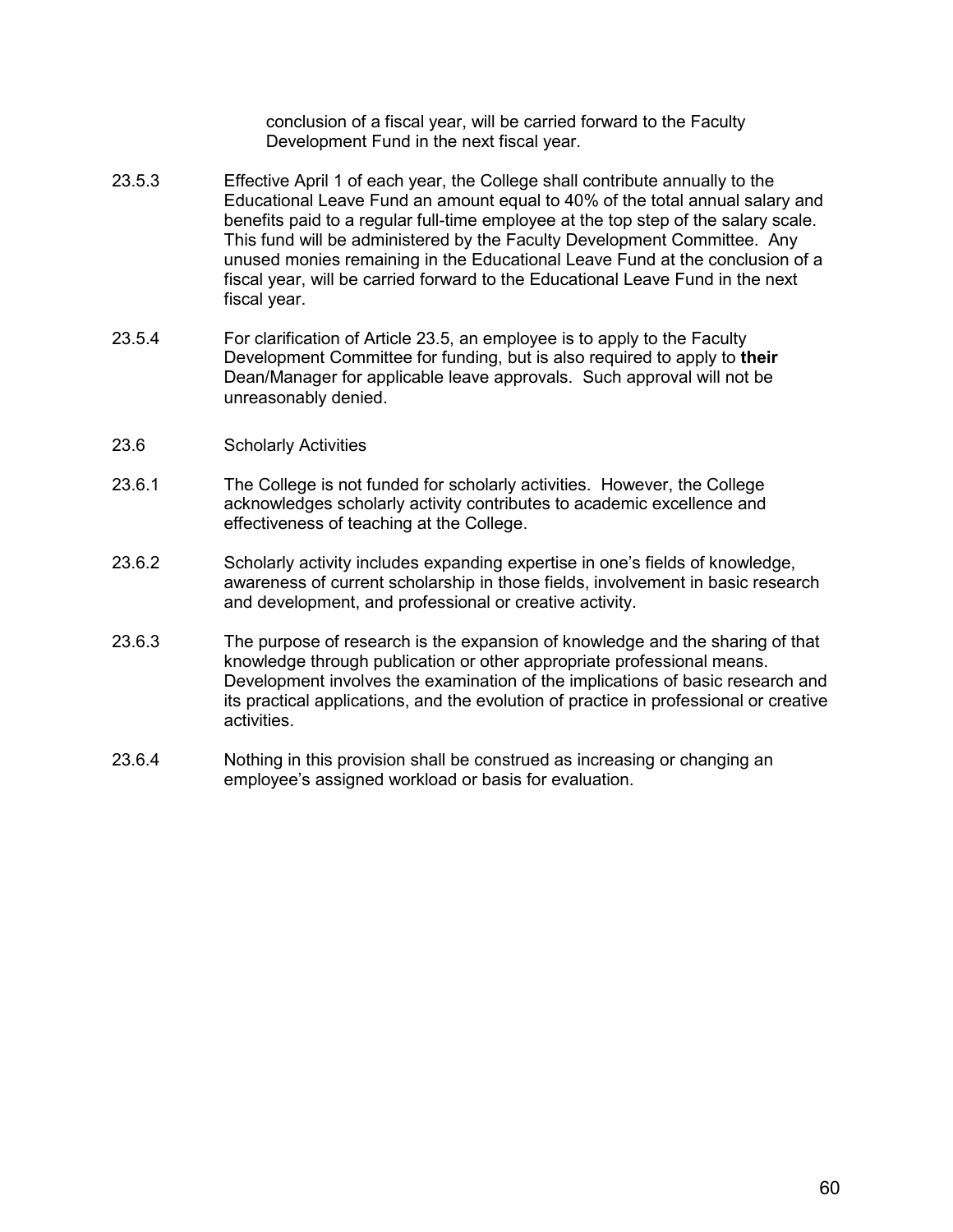## 24 RESPECTFUL WORKPLACE ENVIRONMENT

The College and the Association are committed to ensuring that all employees enjoy the right to work in a collegial, respectful workplace environment.

#### 24.1 Harassment

Harassment means behavior that is not acceptable in the conduct of an employee's professional responsibilities.

The parties agree that proven sexual or personal harassment is a serious violation of an employee's rights, dignity, and personal well-being. The College will investigate all harassment grievances and treat all such grievances with seriousness and confidentiality. **All harassment investigations will be conducted according to the rules in Article 2 of the Common Agreement.** Where such grievances of a sexual or personal harassment nature are justified, appropriate disciplinary measures, up to and including dismissal, are supported and endorsed by the parties.

#### 24.1.1 Sexual Harassment

Sexual harassment may be physical and/or psychological, and may take the form of any unwanted or unwelcome conduct, comment, gesture, or contact of a sexual nature that is likely to cause offense or humiliation by another employee of the College who knows, or reasonably should be expected to know, that such behavior is unwanted or unwelcome.

Sexual harassment also includes: sexual advances and requests for sexual favors such as an implied or expressed promise of a job-related reward to comply with a sexually-oriented request; a reprisal, or an implied or expressed threat of reprisal that impacts employment; a denial of employment opportunity, or the expressed or implied threat to deny employment opportunity.

Examples of sexual harassment include:

- verbal harassment or abuse such as sexist jokes, comments, conduct
- displays of pornographic and/or sexually explicit pictures, photographs, literature, not related to an appropriate academic context of creating awareness of such materials
- unwanted touching, patting, pinching, physical contact
- unwelcome compromising invitations which are of a persistent nature.

## 24.1.2 Personal Harassment

Personal harassment may include repeated, intentional, offensive comments and/or behavior intended to deliberately demean and cause personal humiliation to another employee. Examples of personal harassment include:

- discriminatory behavior in violation of human rights legislation
- physical threats, abuse, assault, intimidation
- verbal abuse
- displays of pornographic, and/or racist pictures, photographs, literature not related to an appropriate academic context of creating awareness of such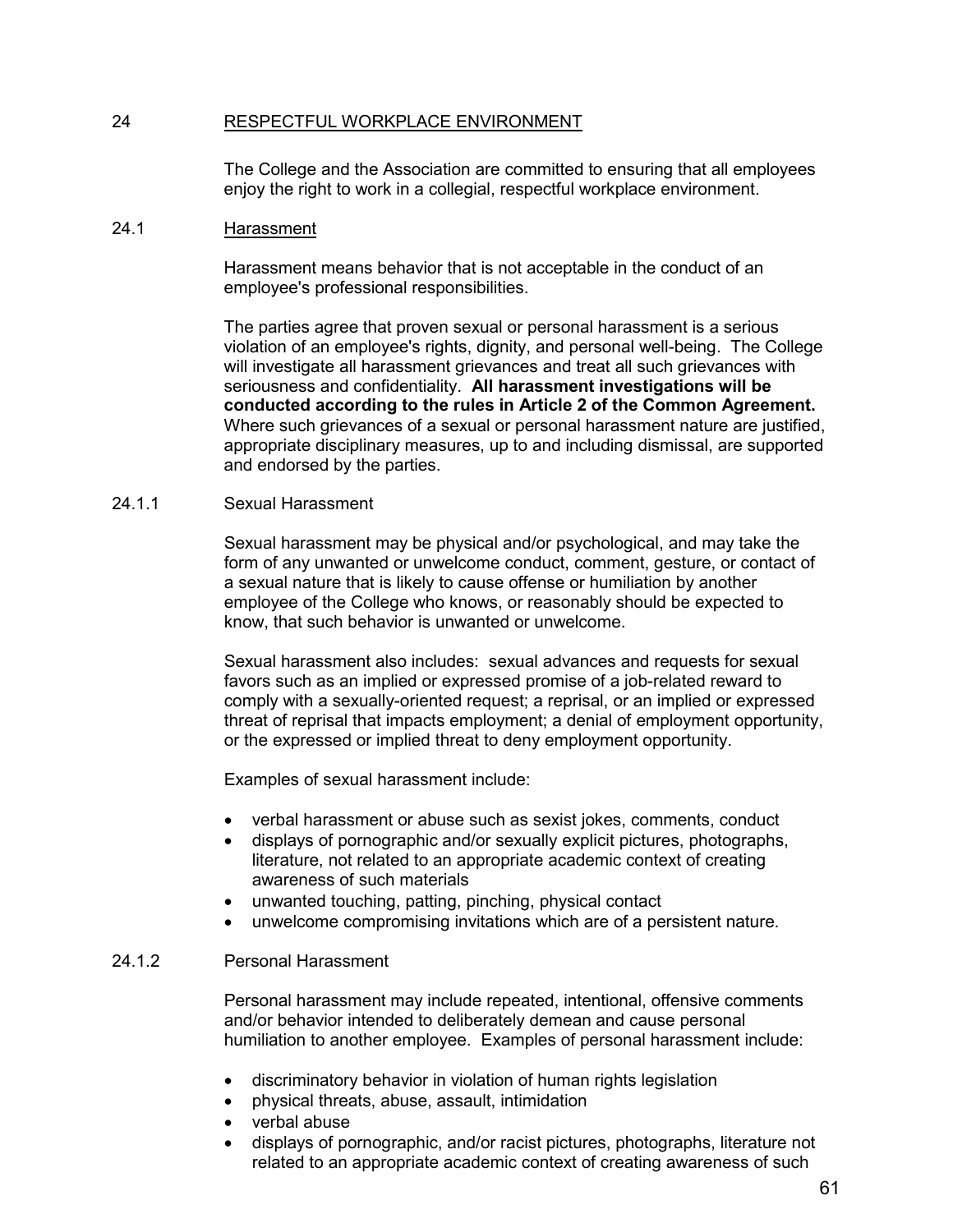materials.

#### 24.1.3 Retaliation

The parties agree that retaliation or reprisals directed to a complainant and/or witnesses shall not be tolerated nor condoned.

#### 24.1.4 Process/Proceedings

The employee who has a complaint may process it through the grievance procedure as per Article 21, Grievance Procedure, subject to the following variances, as appropriate:

- a) If an employee who is the subject of the complaint is a College representative at any step of the grievance procedure, then the Association may present the grievance to another appropriate representative designated by the College President.
- b) College and/or Association representatives, in the course of investigating a harassment grievance, shall have due regard for the privacy and confidentiality of the grievor, witnesses, and all employees involved in the grievance.
- c) Arbitration:
	- i) An arbitrator, in the determination of a complaint of harassment, shall have the authority to take reasonable steps to protect the interests of all parties in privacy and confidentiality in the determination of procedural and evidentiary matters, subject to fairness to all parties.
	- ii) If the grievor and the employee who is the subject of the grievance are both members of the same bargaining unit, then the arbitrator shall also have jurisdiction in respect to any subsequent grievance arising from related discipline of the member who is the subject of the grievance.
- d) The employee who initiated the grievance, and the employee who is the subject of the grievance, shall have the right to Association representation at all meetings, interviews, and hearings where the faculty member's presence is requested by management in connection with these allegations.
- e) Normally grievances will be filed after the incident(s) and/or series of incidents occur; however, time limits may be extended.
- f) If the grievor chooses to file a simultaneous complaint with the Human Rights Commission, the grievor agrees that, in so doing, the grievance procedure shall precede the complaint.
- 24.1.5 Discrimination and Human Rights
- 24.1.5.1 The College and the Faculty Association do not condone discrimination without cause.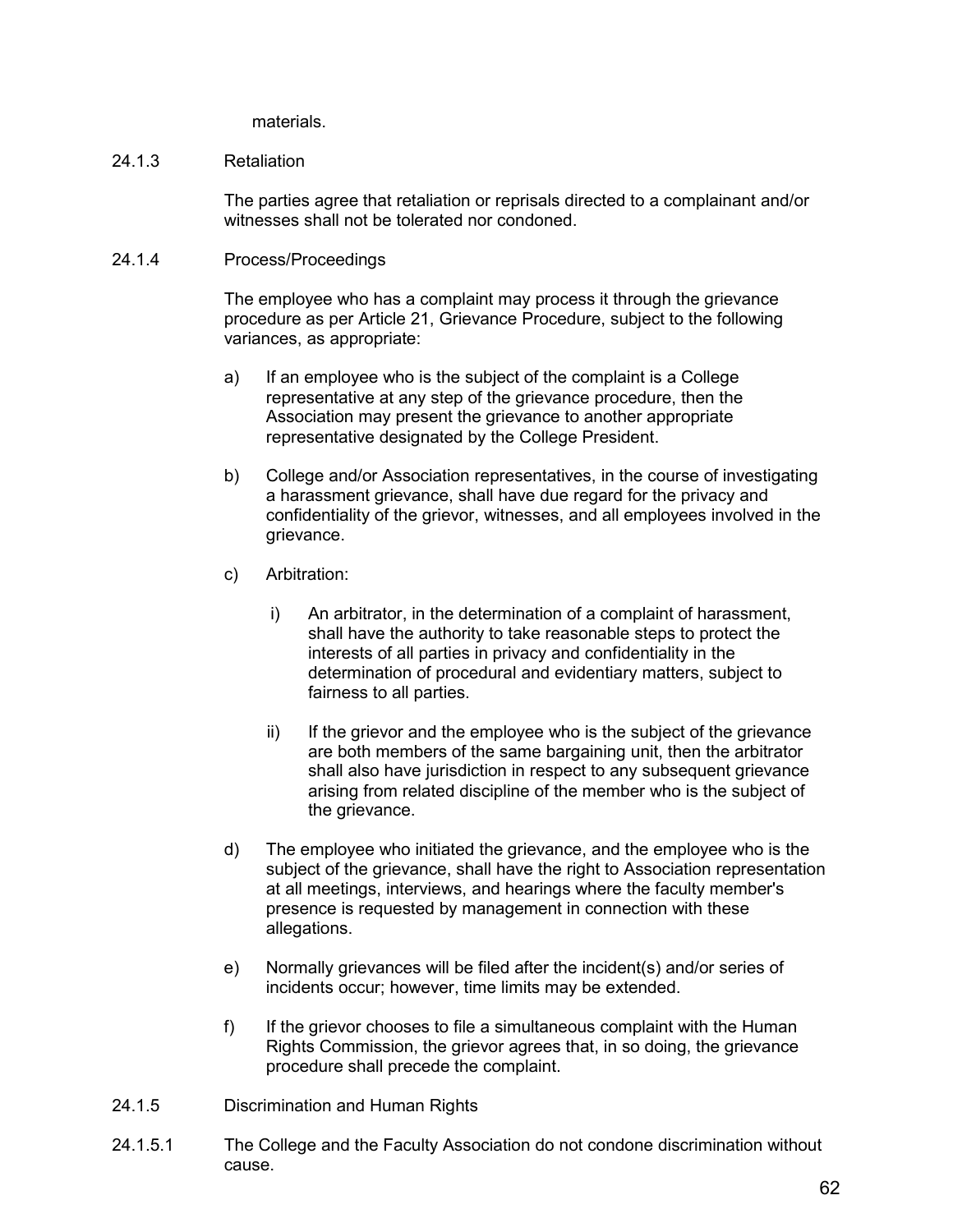24.15.2 The parties agree that the provisions of Section 8 of the *Human Rights Act*, SBC Chapter 22, 1984, apply as though included in, and forming part of, this Agreement.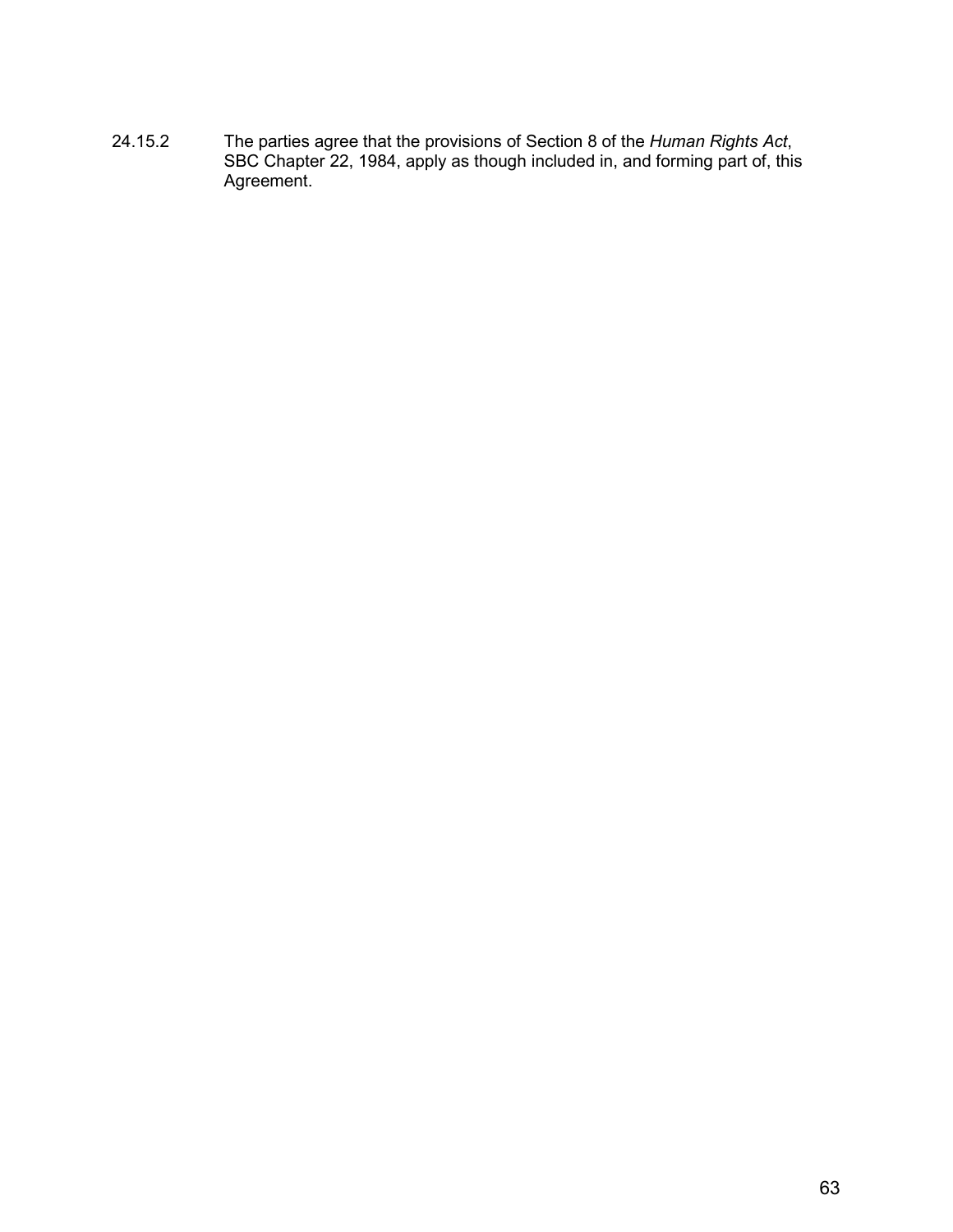## SIGNED BY BOTH PARTIES TO THIS AGREEMENT, in the City of Cranbrook, British

Columbia, this \_\_\_\_\_\_\_\_\_ day of \_\_\_\_\_\_\_\_\_\_\_\_\_\_\_\_\_\_\_, **2021**.

THE COLLEGE OF THE ROCKIES FACULTY ASSOCIATION

Joan Kaun, President Faculty Association

COLLEGE OF THE ROCKIES

Michael Marchbank, PSEA Chair Board of Directors

Ben Heyde, VP Bargaining Faculty Association

Thomas Teasdale, PSEA Spokesperson Negotiation Committee

Kevin Boehmer Negotiating Committee Laurie Calverley Negotiating Committee

Caley Ehnes Negotiating Committee

Darrell Bethune Negotiating Committee

Heather Hepworth Negotiating Committee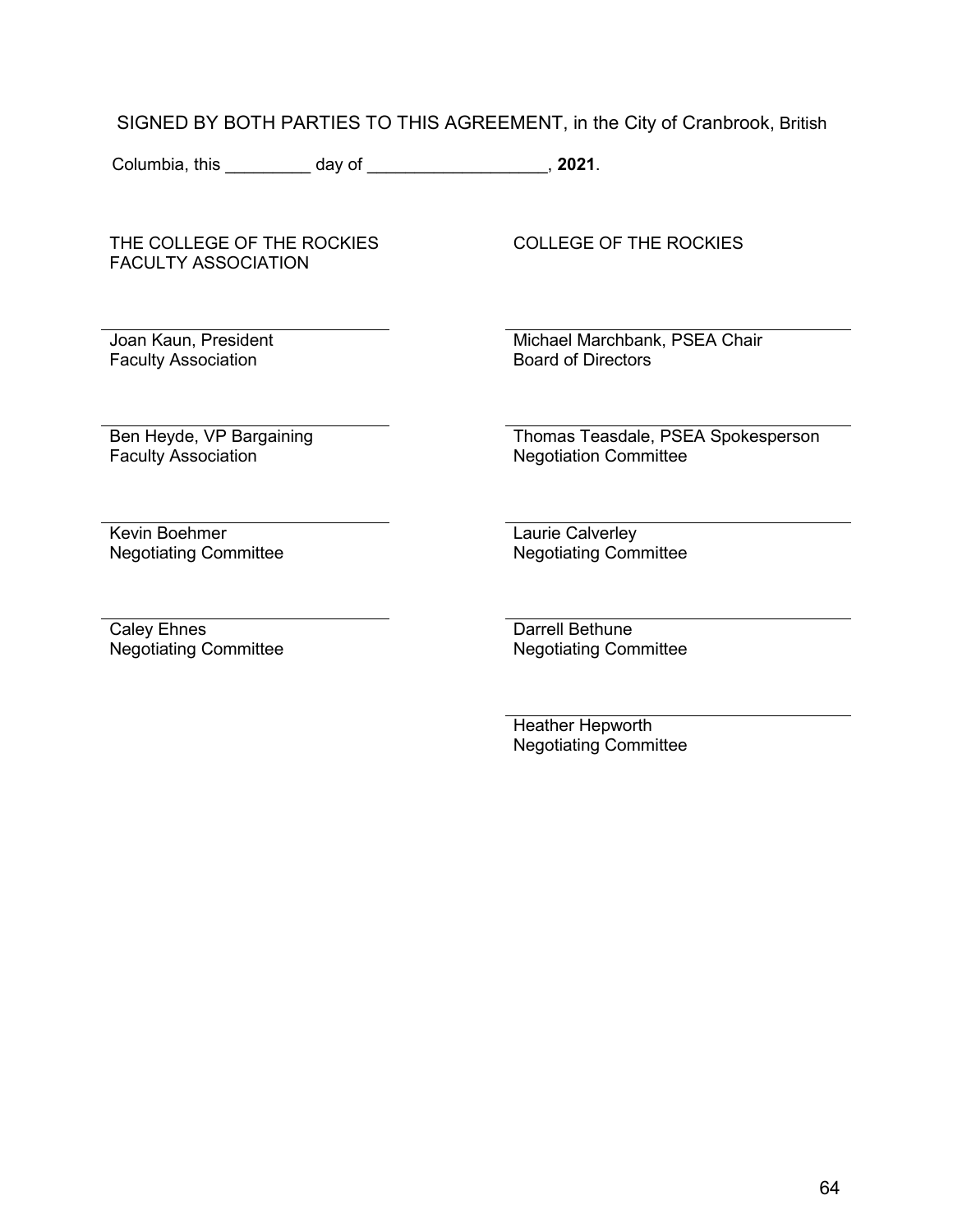## **1. Letter of Understanding re: Early Retirement Incentive Program**

The College will provide an early retirement incentive program for eligible employees. Participation in the early retirement incentive program is voluntary. The purpose of this program is to provide an incentive to an eligible employee who wishes to resign from employment and commence early retirement before age 64.

## **Eligibility**

In consideration for making application for early retirement, all of the following criteria must be met:

- (a) the employee must be age 55 or over, but less than age 64 on the effective date of the early retirement;
- (b) the employee must have a minimum of ten years of full-time equivalent service in the BC College and Institute system;
- (c) the employee must meet the minimum pensionable years of service requirement as per the College Pension Act;
- (d) the employee must be at the highest achievable step of the salary scale.

## Application

An employee shall make written application to the Human Resources Development Department who shall confirm the eligibility criteria are met. The Human Resources Development Department will then forward a copy of the application to the Faculty Association for information, and a copy of the application to the **Executive Director, Human Resources** for approval. The **Executive Director, Human Resources'** decision shall be final and shall consider availability of funds and operational requirements.

#### Incentive Payment

(a) The College may offer and an employee may accept a one-time lump sum early retirement incentive based on the age at retirement to be paid as follows:

| Age at Effective Date of Retirement | % of Annual Salary | at Time of Retirement |
|-------------------------------------|--------------------|-----------------------|
| 55-59                               |                    | 100%                  |
| 60                                  |                    | 80%                   |
| 61                                  |                    | 60%                   |
| 62                                  |                    | 40%                   |
| 63                                  |                    | 20%                   |
|                                     |                    | 0%                    |
|                                     |                    |                       |

- (b) The College may opt to pay the early retirement incentive in three equal annual payments over a thirty-six (36) month period.
- (c) Eligible employees may opt for a partial early retirement with a pro-rated incentive.
- (d) No adjustments to the salary in effect at the date of an employee's early retirement shall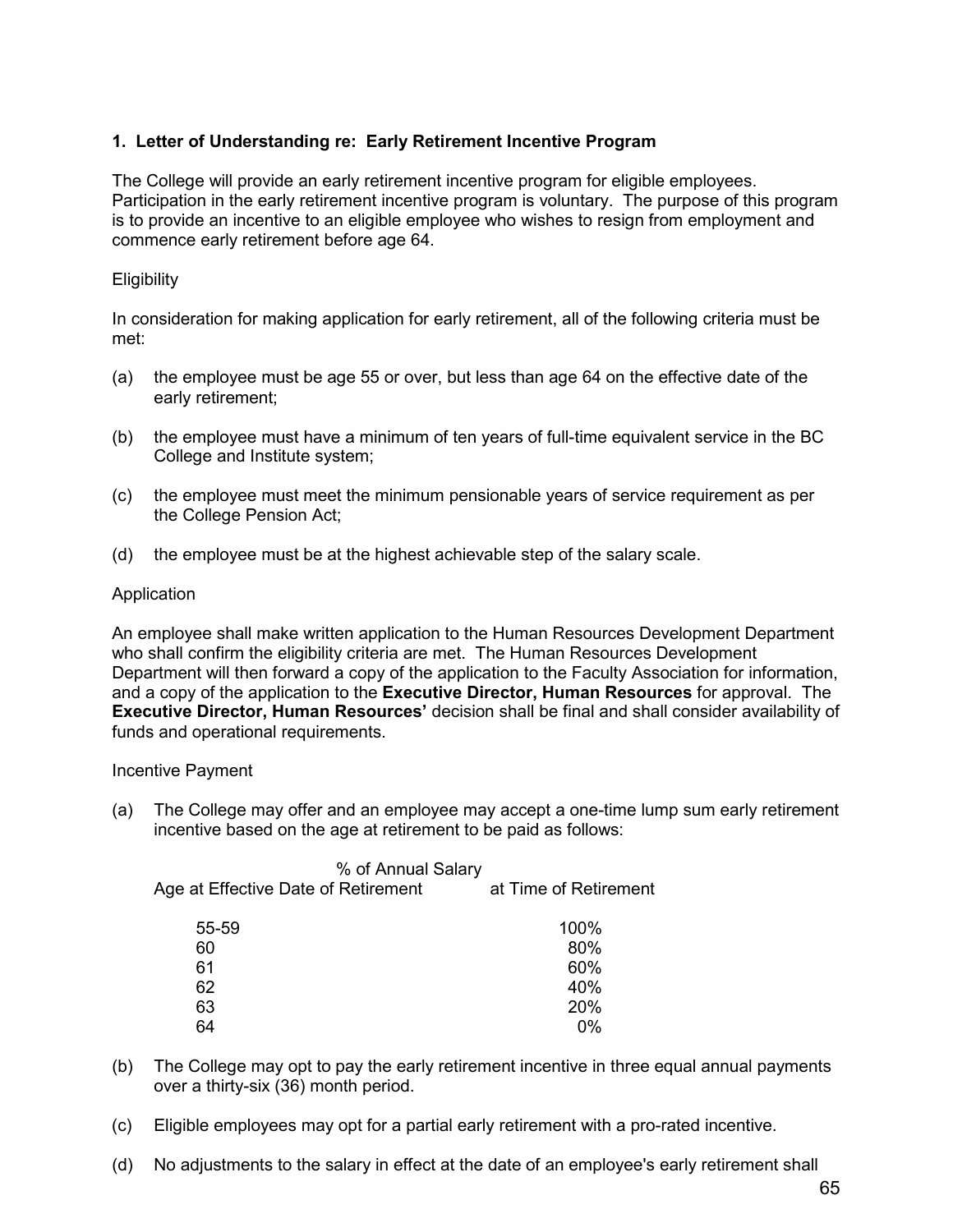be made after the incentive is paid. The employee may elect to have the incentive payment paid directly to an RRSP in accordance with applicable legislation.

Protection of Medical Benefit Coverage

(a) Early retiring employees in receipt of a College pension may obtain basic medical and extended health benefit coverage through the Superannuation Commission when filing a claim for pension. Appropriate deductions will be made from monthly pension on a premium shared basis.

Retired employees in receipt of pension are not allowed to choose to join these plans at a later date.

- (b) Early retiring employees not immediately commencing receipt of a College pension may elect to continue their basic medical, extended health and dental benefit coverage through the College during the period preceding receipt of pension, but in any event, not longer than five years following retirement, provided that:
	- 1. Written notification of the intention to continue these benefits is provided to the Human Resources Development Department six weeks prior to the date of early retirement;
	- 2. The individual maintains B.C. residency; and

The participant prepays all premium costs.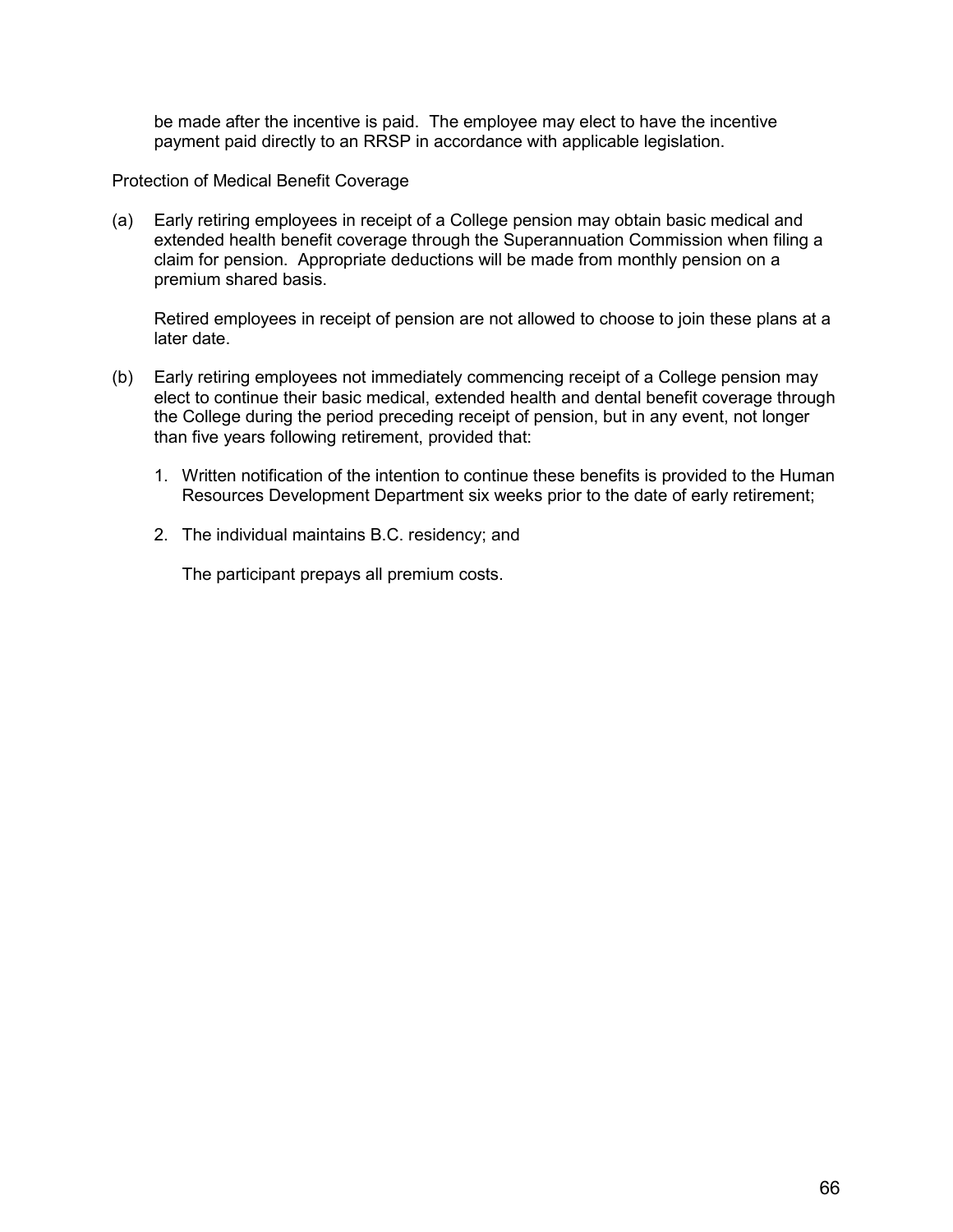## **2. Letter of Understanding re: University Studies and Career Technical Preparation Hours Per Week**

The parties agree to a voluntary alternative to the five section, three preparation workload model for University Studies/Career Technical instructors.

Upon mutual agreement between the Instructor and the Dean/delegate, an Instructor will be considered to have a full teaching load if **the instructor**

prepares up to twelve (12) distinctly different lecture-form contact hours of instruction per week for University Studies and/or Career/Technology lecture courses in any one semester, to a maximum weekly contact of 15 hours.

The following conditions must apply:

- the Instructor must have at least three (3) years of post-secondary teaching experience;
- the Instructor must have had less than one hundred (100) students (as defined per Article 5.6.5.1) in the previous semester and is anticipated to have less than one hundred (100) students in the current semester ;
- the Instructor's workload in the current semester must contain no more than three (3) distinctly different lecture-form contact hours of instruction per week in courses **the instructor** has not previously taught.
- this option subject to CORFA's agreement, which must be obtained before seeking agreement of the Instructor, but CORFA's agreement must not be withheld unreasonably.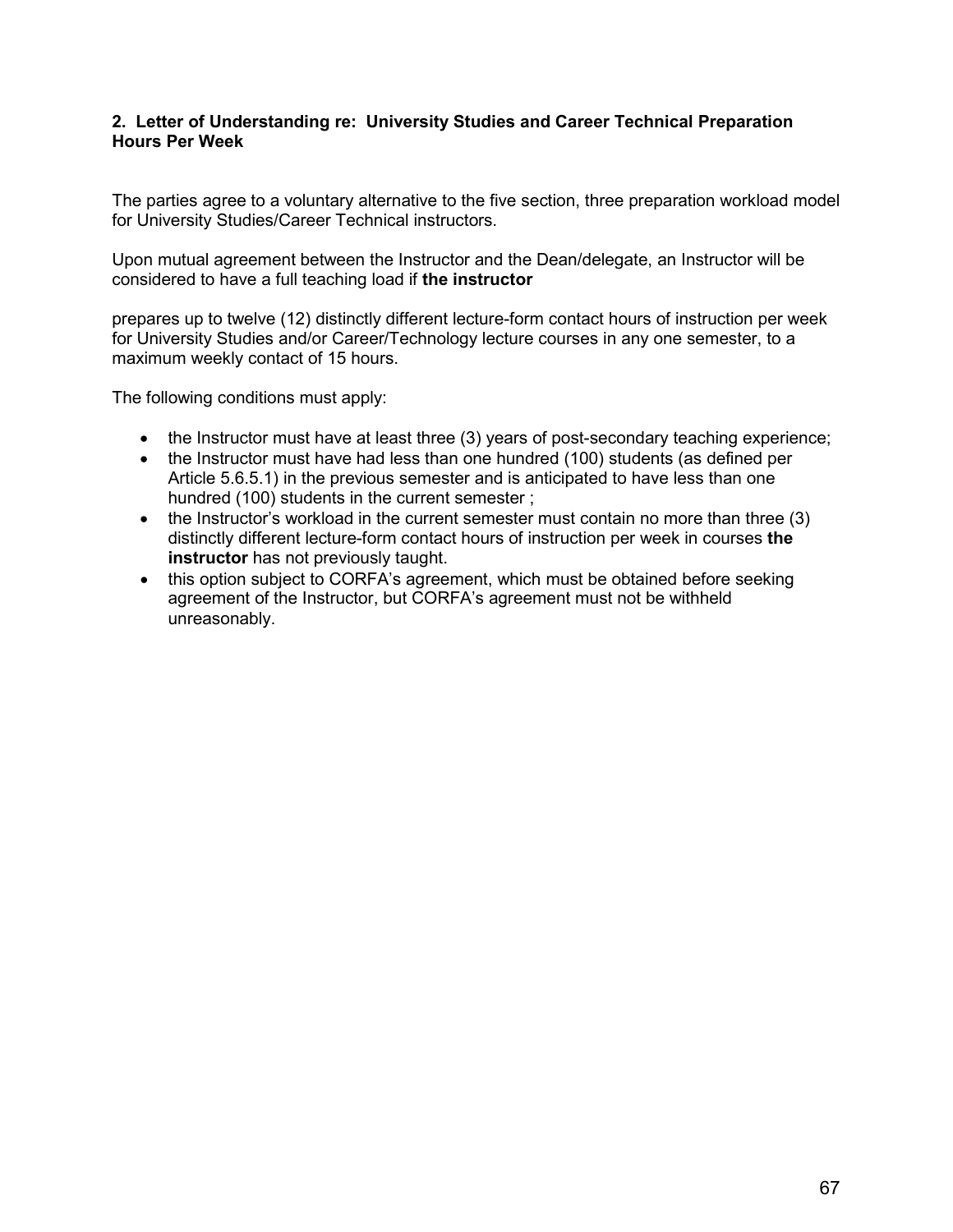# **3. Letter of Understanding re: Distributed Learning**

Refer to Common Agreement Article 6.6 – Education Technology/Distributed Learning

The parties agree that the contact hours per week for delivering a course shall be the same regardless of whether it is offered in distributed learning or lecture format.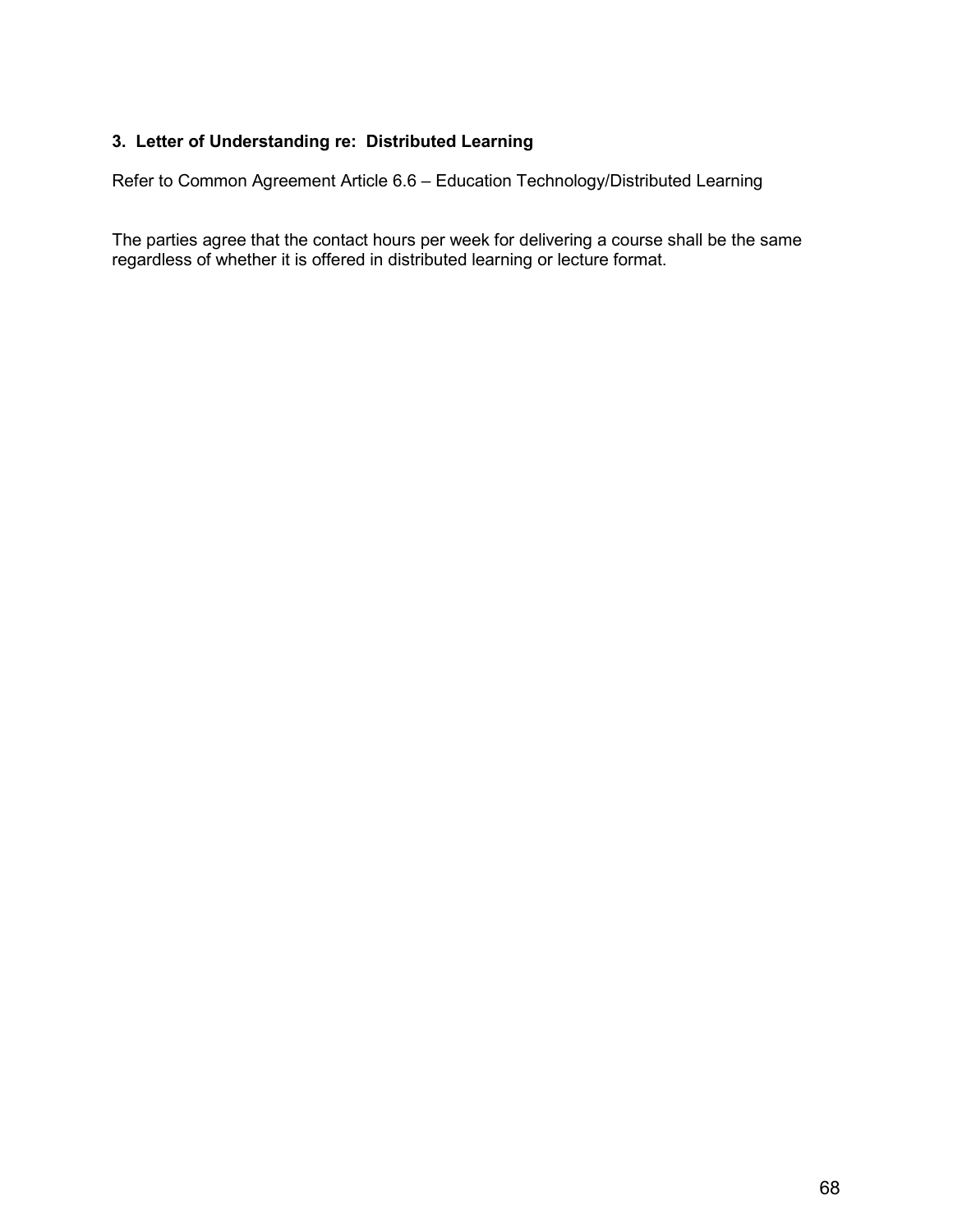## **4. Letter of Understanding re: Flexible Configurations of Work**

This letter of understanding addresses the commitment between the College of the Rockies Faculty Association (CORFA) and the College of the Rockies to:

- 1. recognize that faculty members may participate as Contract Instructors in work of the College which is outside of the Bargaining Unit
- 2. allow faculty members to receive appropriate compensation for such work, either in the form of future release time or other direct compensation
- 3. recognize that faculty members may, from to time, work in an overload situation and to establish a mechanism to track such work overloads
- 4. allow for workload averaging beyond one academic year

The principles surrounding this Letter of Understanding are:

- Except for PLA, which is work that the College may assign to a faculty member, a faculty member's participation in work that is described by this letter will be voluntary. (CORFA will be provided with a copy of any individual agreements developed pursuant to this letter.)
- All aspects of this letter apply to Regular faculty and to Term faculty subject to item (5) below. Aspects of this letter that deal with work which is outside of the bargaining unit, CTM work, and PLA work, will also apply to Auxiliary faculty.
- For the purpose of workload averaging of bargaining unit work over two years or more, this Letter of Understanding includes only work that is contact hour driven, or CTM or PLA work.
- The Human Resources Department will be responsible for establishing and maintaining a system for tracking work accrued for future release time.
- The right of first refusal will not apply to work outside the bargaining unit. It will only apply to work made available when a faculty member is replaced due to release time granted per the provisions of this letter.

Specifically, this Letter of Understanding commits CORFA and the College to the following:

- 1. Faculty may participate in work outside of the Bargaining Unit as per 5.3.2.
- 2. For time worked outside the bargaining unit, the faculty member and the College will, by mutual agreement, determine whether the faculty member will receive direct compensation or release time. Such release time may be scheduled immediately or banked as per section 5 below.
- 3. The faculty member and the College will negotiate, in advance of each case, the direct compensation or equivalent amount of release time to be made available to the faculty member for participating in work outside the bargaining unit. The amount of cash payment or release time will normally be equal to or greater than what the faculty member would be entitled to if the work had been in the bargaining unit.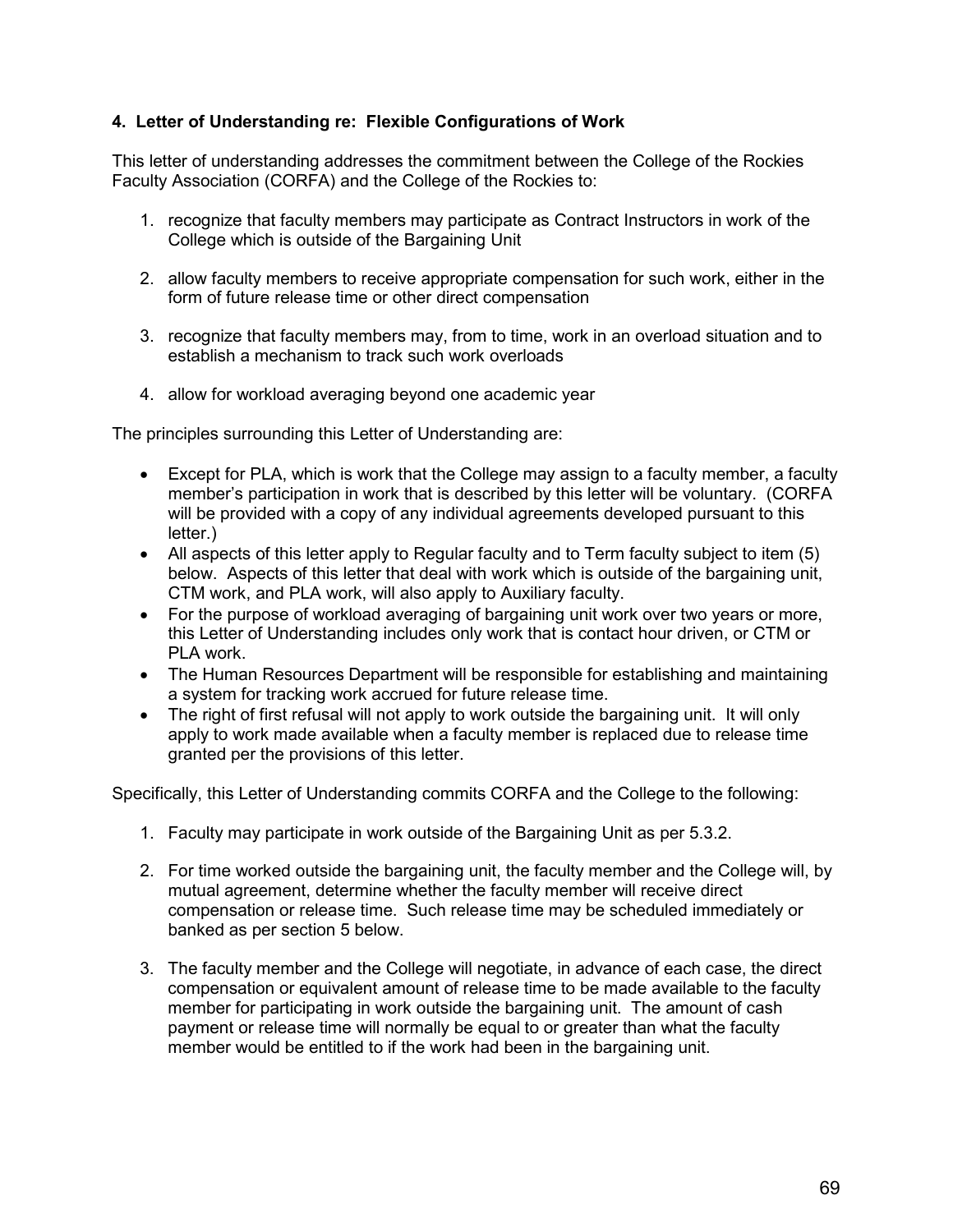- 4. However, where the market dictates lower rates and the faculty member and the College mutually agree, the faculty member may be paid less. In such circumstances, the College will encourage the faculty member to discuss those rates with CORFA prior to entering into such an agreement.
- 5. A Regular faculty member may, with their supervisor's agreement, perform bargaining unit work that is beyond an annual workload in any one year and bank that work toward future release time.
- 6. Where there is no Auxiliary faculty member with a right of first refusal to do the work, a term faculty member may, with their supervisor's agreement, perform bargaining unit work that is beyond an annual workload in any one year and bank that work toward future release time within the Term. The College will notify the Association prior to offering the overload to the term faculty member. If the release time is not scheduled within the Term, the faculty member will receive payment for the banked time at the completion of their appointment.
- 7. A faculty member who banks release time can schedule that release time, by mutual agreement, with their supervisor once a discrete unit of release time is accrued. The faculty member's schedule will be amended within the next year to average the workload. If that is not practical, the faculty member will bank the overloaded work for release time within a three-year period. The measure of a discrete unit will vary from program to program (weeks, sections, etc.)
- 8. If a faculty member terminates employment prior to using banked time, **the faculty member** will be paid out for that banked time. Neither a faculty member nor a supervisor should be unreasonable in agreeing to the scheduling of banked release time.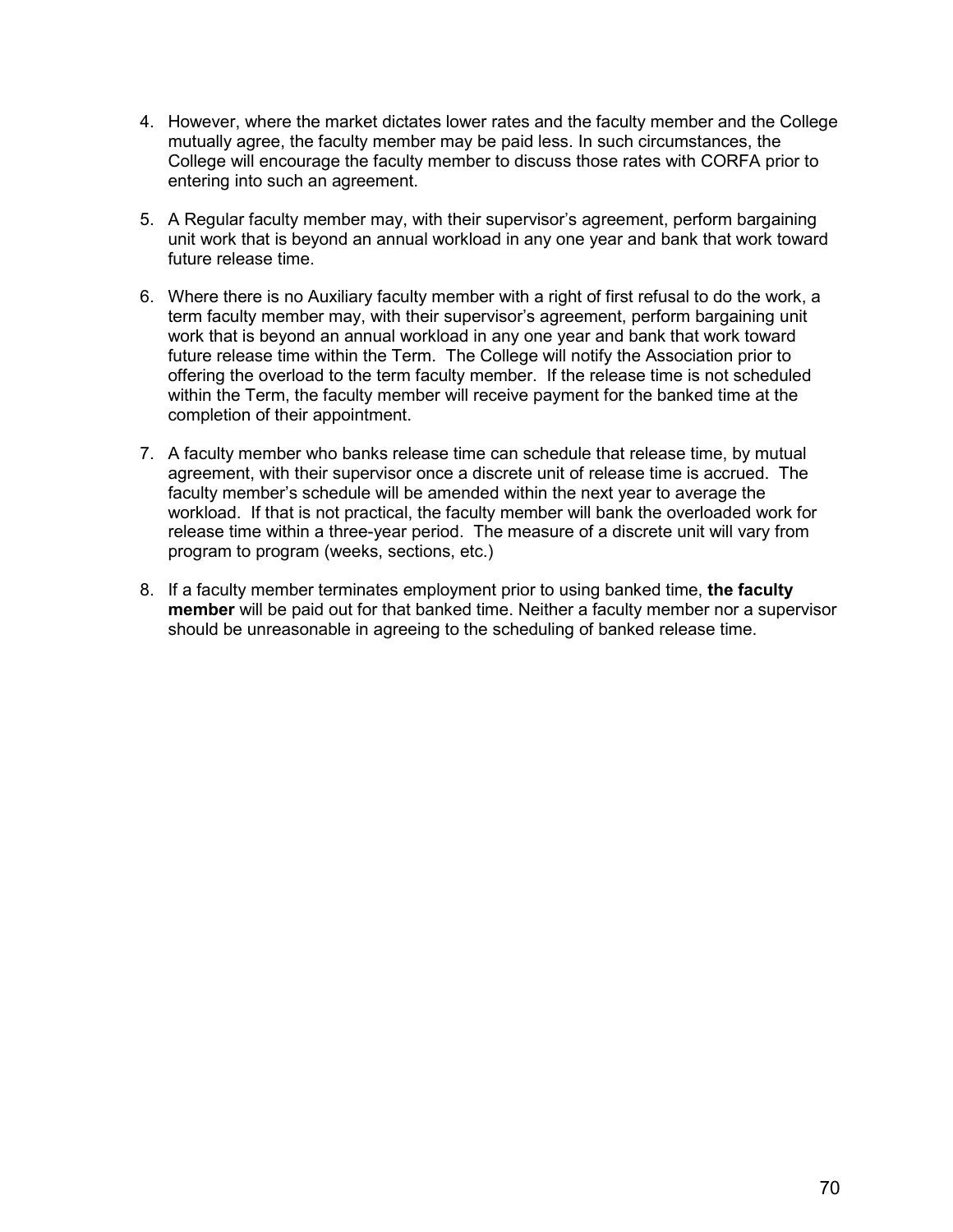### **5. Letter of Understanding re: Courses Offered Through Institutes or Community Development**

The parties agree that if College of the Rockies credit is granted to a student of a contract training course, during that course, or within two (2) months of the completion of the course, the instructional assignment for that contract training course will be considered bargaining unit work. If the Instructor of the course has not already been compensated at bargaining unit rates or greater, **the instructor** will be entitled to compensation at **the** applicable bargaining unit rate.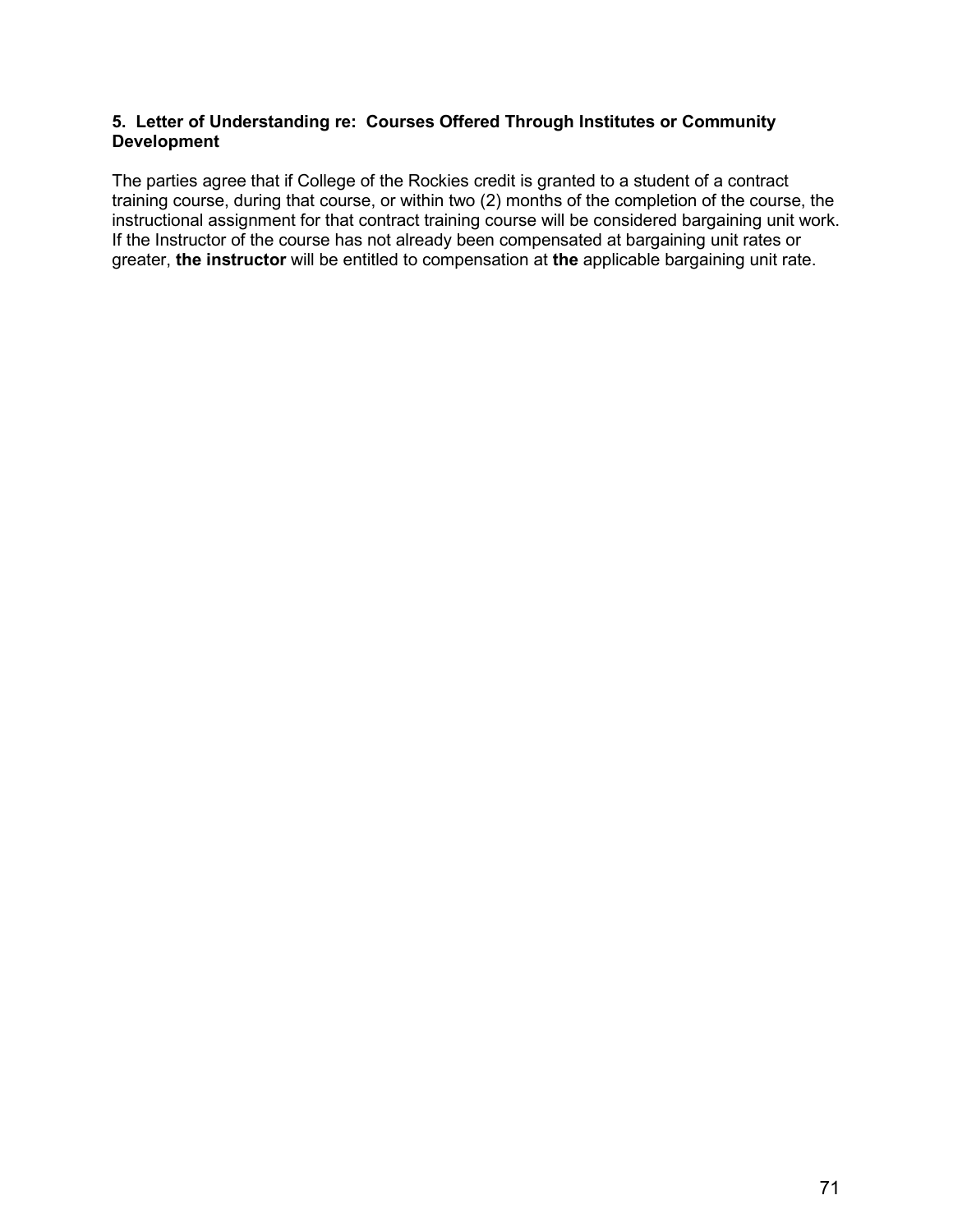### **6. Letter of Understanding re: Role of Contract Employees**

To secure the long-term viability of College of the Rockies and the bargaining unit, and to ensure the College competitiveness, the parties agree that the work performed by contract instructors will include instruction, program development, curriculum development, or educational services within:

- 1. public/private or public/public partnerships where the partner is delivering some or all of the training
- 2. new cost recovery programs that need an incubation period of a minimum of three program deliveries in order to determine program sustainability
- 3. training that is provided under a written partnership agreement in a public/private or public/public partnership
- 4. training that is purchased in whole or in significant part (at least 50%) by a public or private partner
- 5. training that is delivered at a partner's location using the partner's equipment.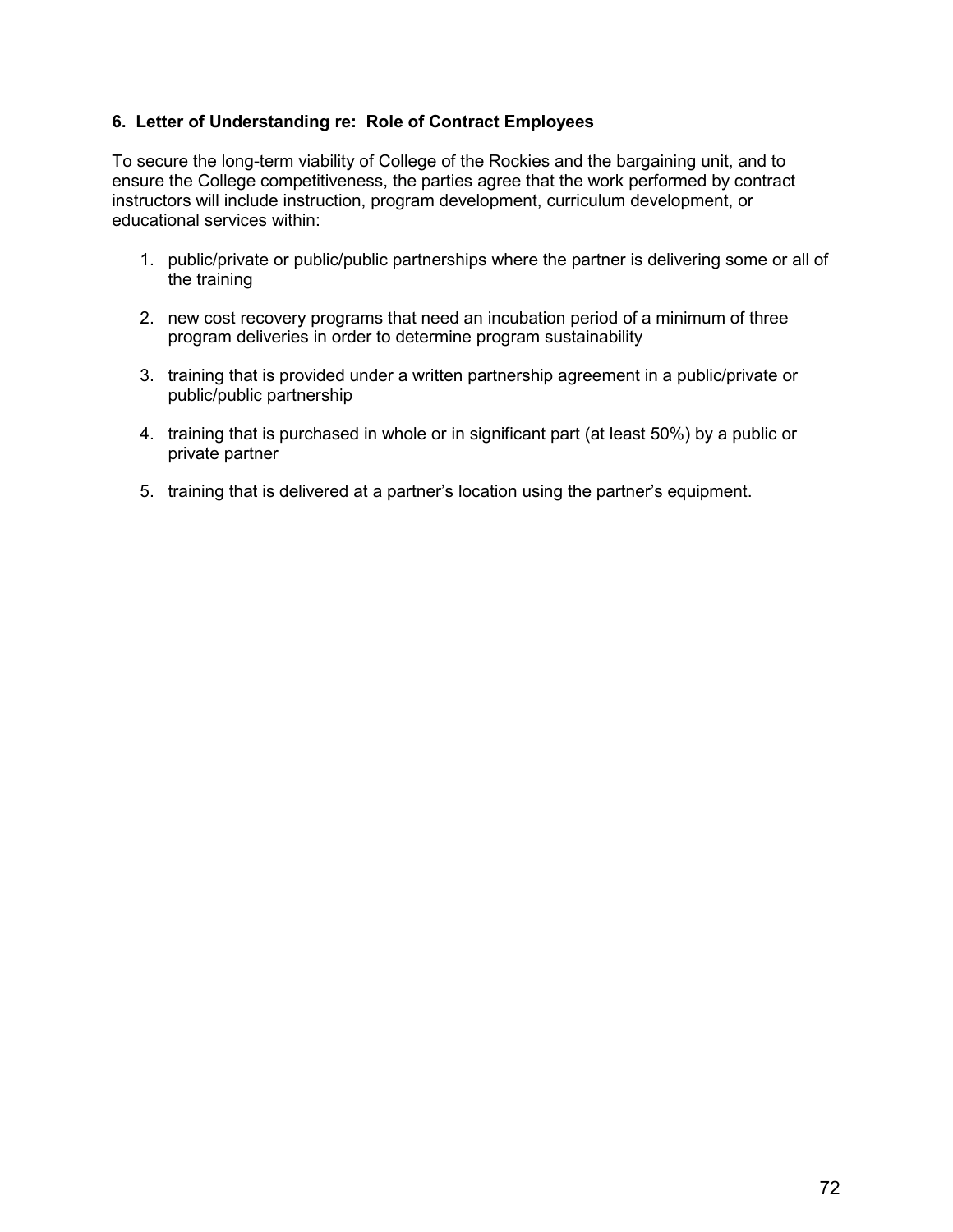## **7. Letter of Understanding re: Second Functional Areas**

The parties agree to the following clarification of the collective agreement language concerning the seniority list and functional areas:

- 1. The primary functional area for each faculty member is based upon that faculty member's work assignment in the previous two calendar years prior to January first of the current year.
- 2. A faculty member who is currently listed with a second functional area will retain that second functional area. If a faculty member's primary functional area changes per #1, **their** previous primary functional area will become **their** second functional area.
- 3. In January of each year, a faculty member may apply to be listed on the seniority list in a second functional area. Such application must be forwarded to the faculty member's Dean or Campus Manager on or before January 31. Article 13.1.5.3 refers.
- 4. In February each year, the seniority list will be amended per successful applications from #3.
- 5. A faculty member can only have one second functional area. If a faculty member successfully applies for a second functional area, per #3, and **they** already **have** a second functional area, the previous second functional area will be removed.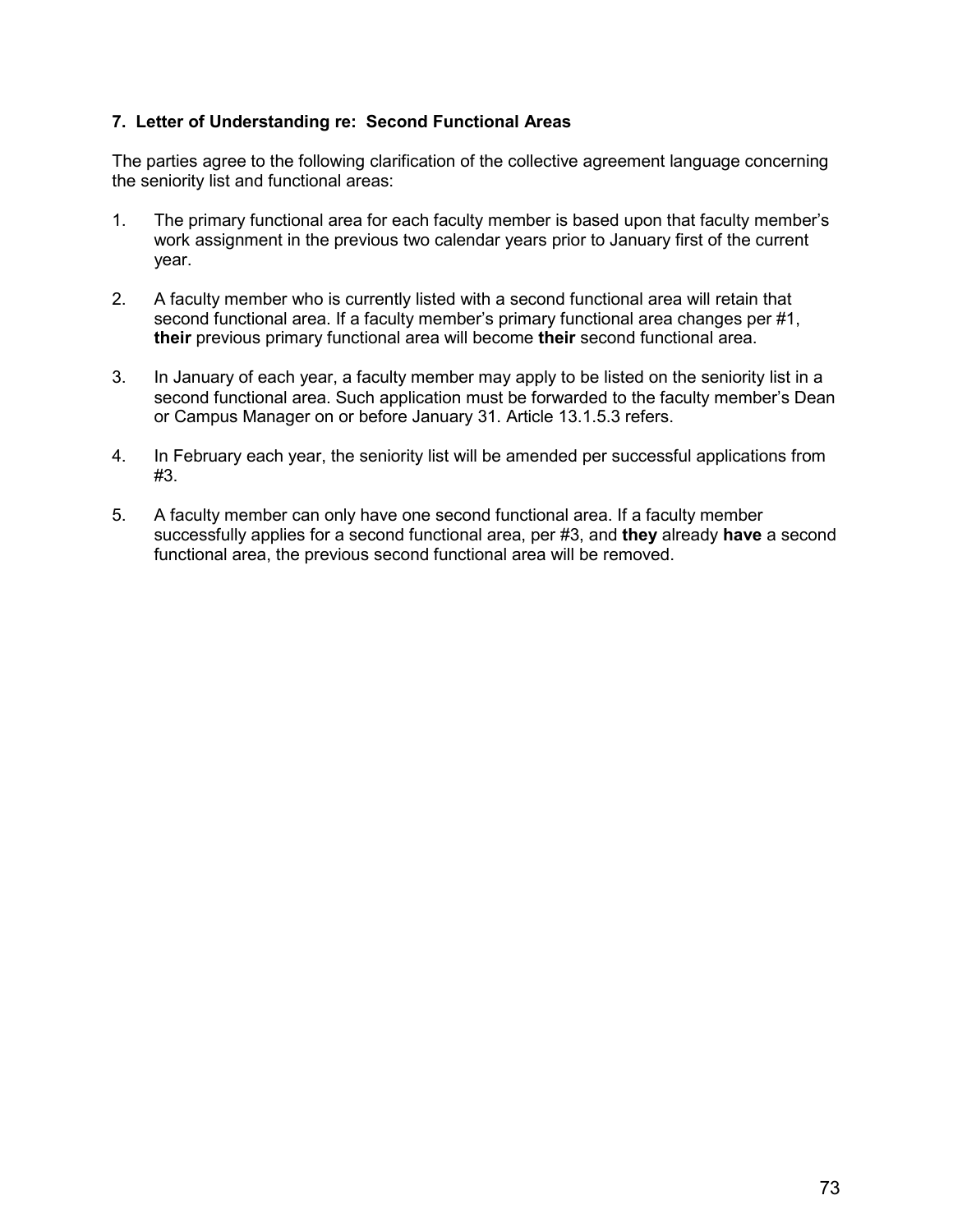# **8. Letter of Understanding: Evaluation and Performance Review Criteria**

The parties agree to use the following criteria for evaluation and performance of faculty as follows:

Evaluation criteria and procedures for evaluation and performance review shall be applied in a similar manner to all employees. Though designed for instructional faculty, they will be applied to non-instructional faculty as appropriate to their job duties (mutates mutandis).

- 1. The employee develops an approach to teaching and learning that:
	- is designed with student diversity in mind, giving adequate attention to the different learning needs of individual students
	- encourages cooperation among students, where appropriate
	- encourages students to take an active part in their learning
	- communicates high expectations
	- includes prompt corrective feedback
	- ensures students are treated with respect and in an equitable manner
	- encourages student-faculty contact
- 2. Teaching activities are organized, well prepared, clear and effective.
- 3. The employee provides students with a course syllabus or the course or program outline, including expectations, learning resources and the method of evaluation to be used.
- 4. The employee understands and is knowledgeable about recent developments in **their** instructional area.

It is recognized that in fields of rapidly changing technology where renewal time is not adequate, an instructor may not be able to achieve mastery of current developments; however, such instructors are expected to be aware of the general nature of these developments; and to communicate this to students as appropriate.

- 5. The employee designs instructional materials/activities that consider offerings and requirements of "receiving institutions" (post-secondary and/or the employer and community).
- 6. The employee participates in approved professional development activities.

It is recognized that the College has an obligation to assist and support instructors regarding Professional Development.

- 7. The employee manages instruction/duties effectively:
	- follows relevant college policies and procedures (i.e. Principles of Quality Education, grading and exams policies, etc.)
	- monitors student progress towards instructional goals and objectives
	- maintains current student records and is punctual with reports, grades and records.
	- demonstrates professionalism with students, peers, and college community.
- 8. The employee makes a continuing contribution to the goals and objectives of the College.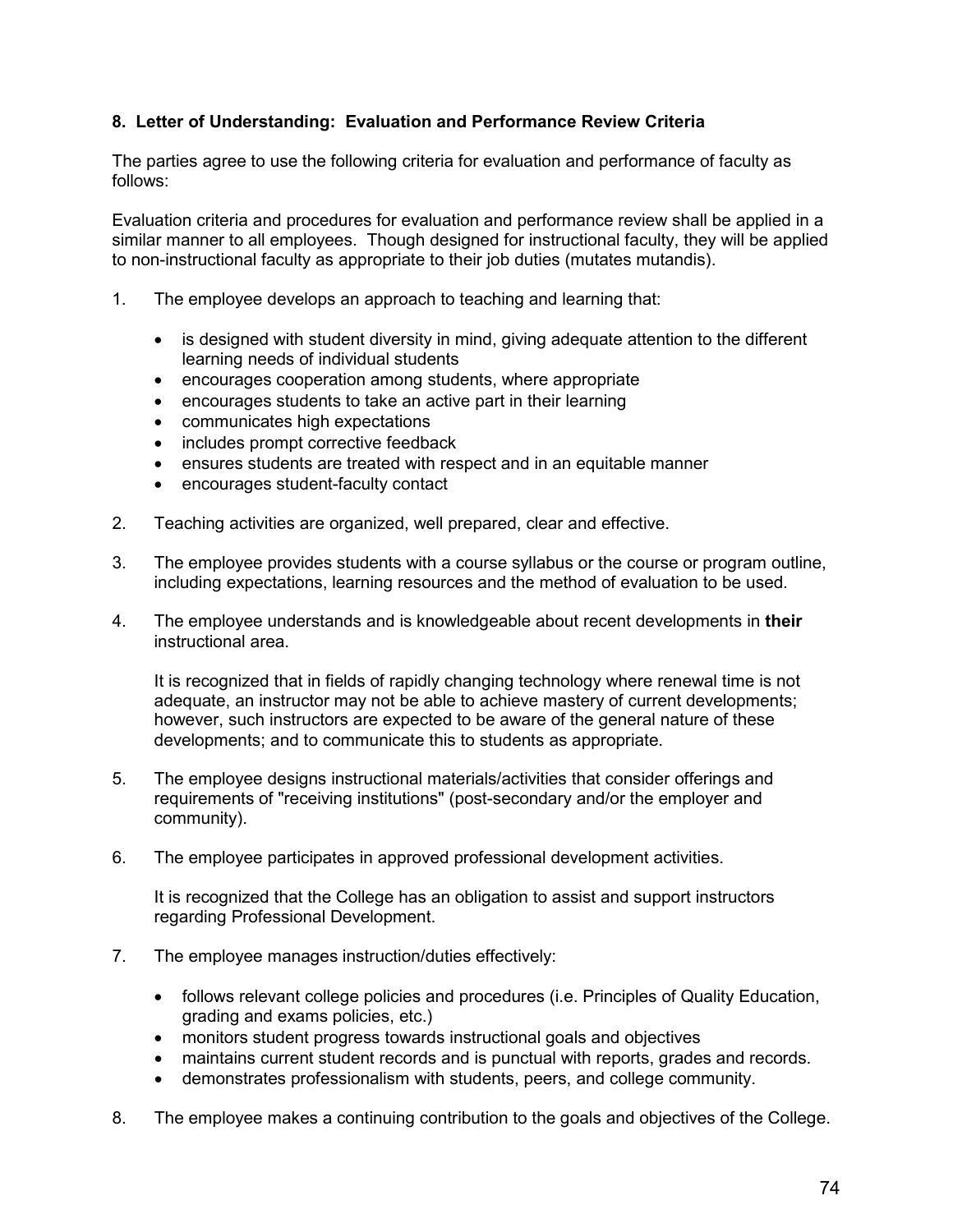## **9. Letter of Understanding re: Post Retirement (PR) Faculty**

This letter of understanding will apply to College of the Rockies faculty who are re-employed after retirement. The parties agree to establish a new category of employee in the collective agreement to effect the re-employment of faculty after their normal retirement age. The following conditions describe that category of employment:

#### **Definition**

A PR Auxiliary is a person who has retired from the College as a member of the faculty bargaining unit and who is subsequently re-employed after retirement.

#### Duration of Employment

A PR Auxiliary is employed for up to one year. **They** may be employed for more than one year but each period of employment will initially not be longer than one year.

#### **Workload**

A PR Auxiliary may work up to 100% of a workload. If the workload is an instructional term assignment, the term of employment will include non-instructional duty days (front/during/end of term) amounting to fifteen percent (15%) of the instructional duty days.

#### Salary

A PR Auxiliary will be paid pro-rata based on their step placement prior to retirement. For example, a PR Auxiliary with an 80% workload will receive 80% of their annual salary pro-rated to the length of the teaching assignment (they would receive \$32,000 for such a workload if their term of employment was 8 months and if their annual salary were \$60,000). In addition to salary, a PR Auxiliary will receive 10% in lieu of vacation and benefits.

Health and Welfare Benefits

A PR Auxiliary is ineligible to participate in the College's health and welfare benefits plans.

#### Pension

While employed as a PR Auxiliary, an employee may contribute to or draw from the College Pension Plan per the rules and regulations of that Pension Plan.

Professional Development, Vacation and Sick Leave

A PR Auxiliary does not accrue nor can **they** use Professional Development days, Vacation or Sick Leave.

Right of First Refusal

Notwithstanding Article 6.4, a PR Auxiliary is not eligible to exercise right of first refusal.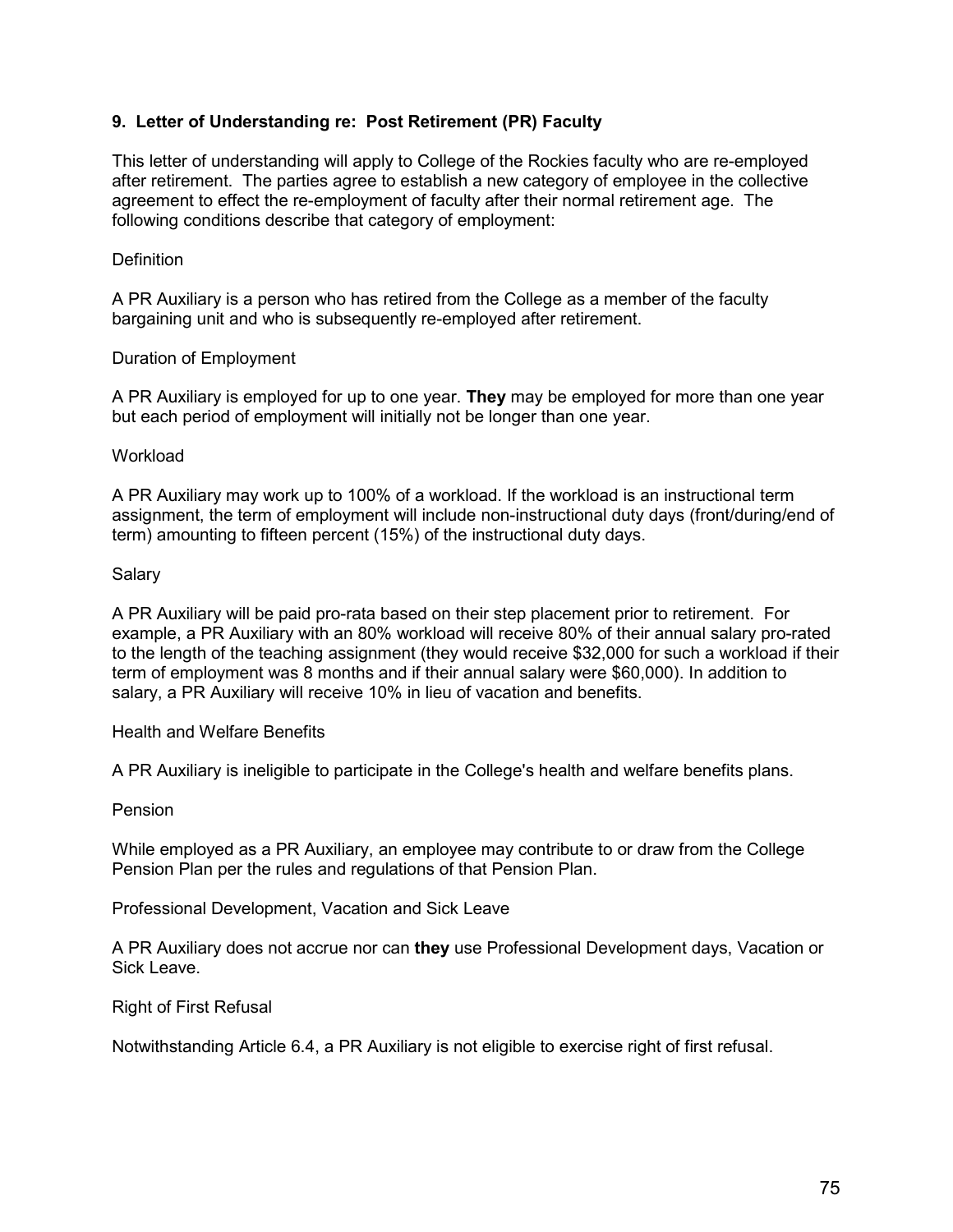### **10. Letter of Understanding re: Regular Sessional and Regular Sessional Part-time Employees**

1. Definition:

Due to specific College program/service requirements, the College employs Regular Sessional and Regular Sessional Part-time employees.

A Regular Sessional employee is an employee who has full-time equivalent duty [i.e., an average of thirty-five (35) duty hours/week] as per Article 5.2, and is employed a minimum of seven (7) consecutive months up to a maximum of ten (10) consecutive months each year, every year, with the expectation by the College of such duty being recurring from year to year.

A Regular Sessional Part-time employee is an employee who has minimum duty of at least (50%) fifty percent (i.e. an average of seventeen and a half (17.5) duty hours/week) of an equivalent full-time workload, but no more than (100%) one hundred percent of an equivalent full-time duty as per Article 5.2; and is employed a minimum of seven (7) consecutive months up to a maximum of ten (10) consecutive months each year, every year, with the expectation by the College of such duty being recurring from year to year.

A Regular Sessional or a Regular Sessional Part-time employee shall not be required to re-apply for **their** subsequent period of employment each year. Upon conclusion of the duty requirement for the given year, the employee does not have further commitment to the College until the re-commencement of the duty requirement in the next given year. The provisions of Article 13.1 through 13.1.3.4 only apply for an expected permanent layoff by the College.

2 (a) REGULAR SESSIONAL EMPLOYEES

The Employer will provide a list to the Union annually by December 15 that consists of the name, status, length of instructional session, effective date, and program.

3. (a) Right of First Refusal

A Regular Sessional or a Regular Sessional Part-time employee shall have the right of first refusal for additional work assignments as per Article 6.4 and the additional work assignment(s) are available at the same location where the Regular Sessional or Regular Sessional Part-time employee normally fulfills **their** work commitment(s).

Subject to the aforementioned, the employee's salary and all ancillary benefits will then become adjusted/pro-rated only for the duration of time the additional work assignment(s) is undertaken.

(b) Conversion to Regular Sessional

Only where such additional work assignment for a Regular Sessional Part-time employee is continuous for two full sessions and the additional work assignment combined with the employee's Regular Sessional Part-time duty equals one hundred percent (100%) full-time duty during their normal session will the Regular Sessional Part-time employee become converted to a Regular Sessional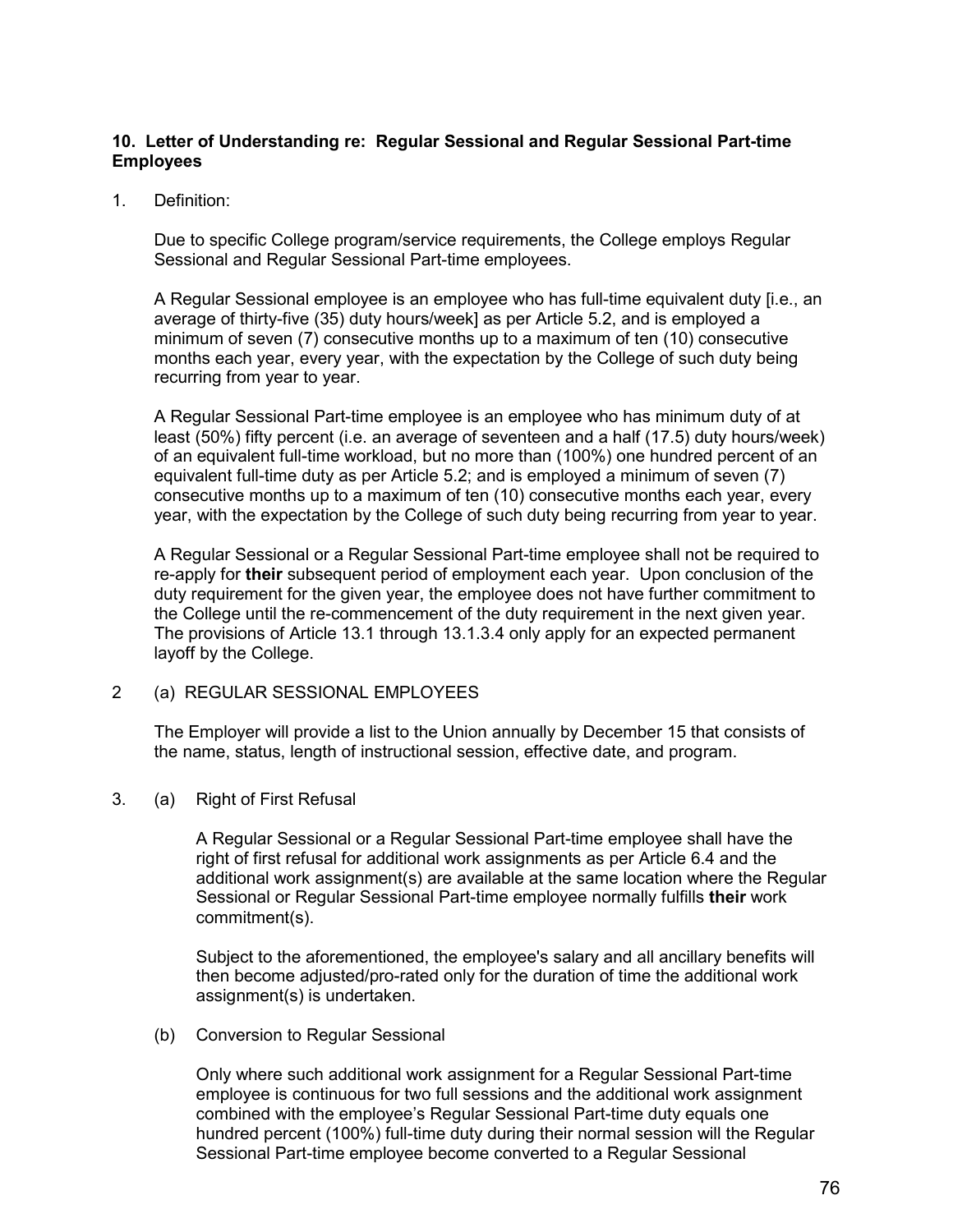employee.

(c) Conversion to Regular Full-time

Only where such additional work assignment in (a) is continuous for twenty-four (24) months, and the additional work assignment combined with the employee's regular sessional duty equals 100% (one hundred percent) full-time duty, will the Regular Sessional employee become converted to a Regular Full-time employee as per Article 2.2, Definitions.

- (d) In situations as per 3(a) above, where more than one Regular Sessional employee has a right of first refusal, the determining factor for that right shall be based upon the date of first appointment with the College. Seniority will not be lost if a break of service of not more than 24 months occurs.
- 4. Vacation Leave:

For Regular Sessional or Regular Sessional Part-time employees, vacation use, where possible, is to be taken within the employee's work cycle. Any earned but unused vacation entitlement shall be paid out upon the employee's concluding work cycle in that applicable year of employment.

5. Group Health/Dental Benefits:

A Regular Sessional or Regular Sessional Part-time employee will have the option to participate in all group Health & Dental benefits; in which case, the premiums will be prorated.

6. Sick Leave, Short and Long Term Disability (STD and LTD)

A Regular Sessional or Regular Sessional Part-time employee is eligible for participation in the Common Disability Plan of the Common Agreement, including salary continuance (Sick Leave), STD and LTD.

7. The Association and the College can mutually agree in writing to amend the list of Regular Sessional or Regular Sessional Part-time employees if, during the life of this Agreement, such a need is identified.

Applicable conditions of the current Collective Agreement apply.

8. Seniority

Effective April 1, 2001, Regular Sessional and Regular Sessional Part-time employees shall accrue one month of seniority for each month worked, including months in which the employee is on Sessional layoff.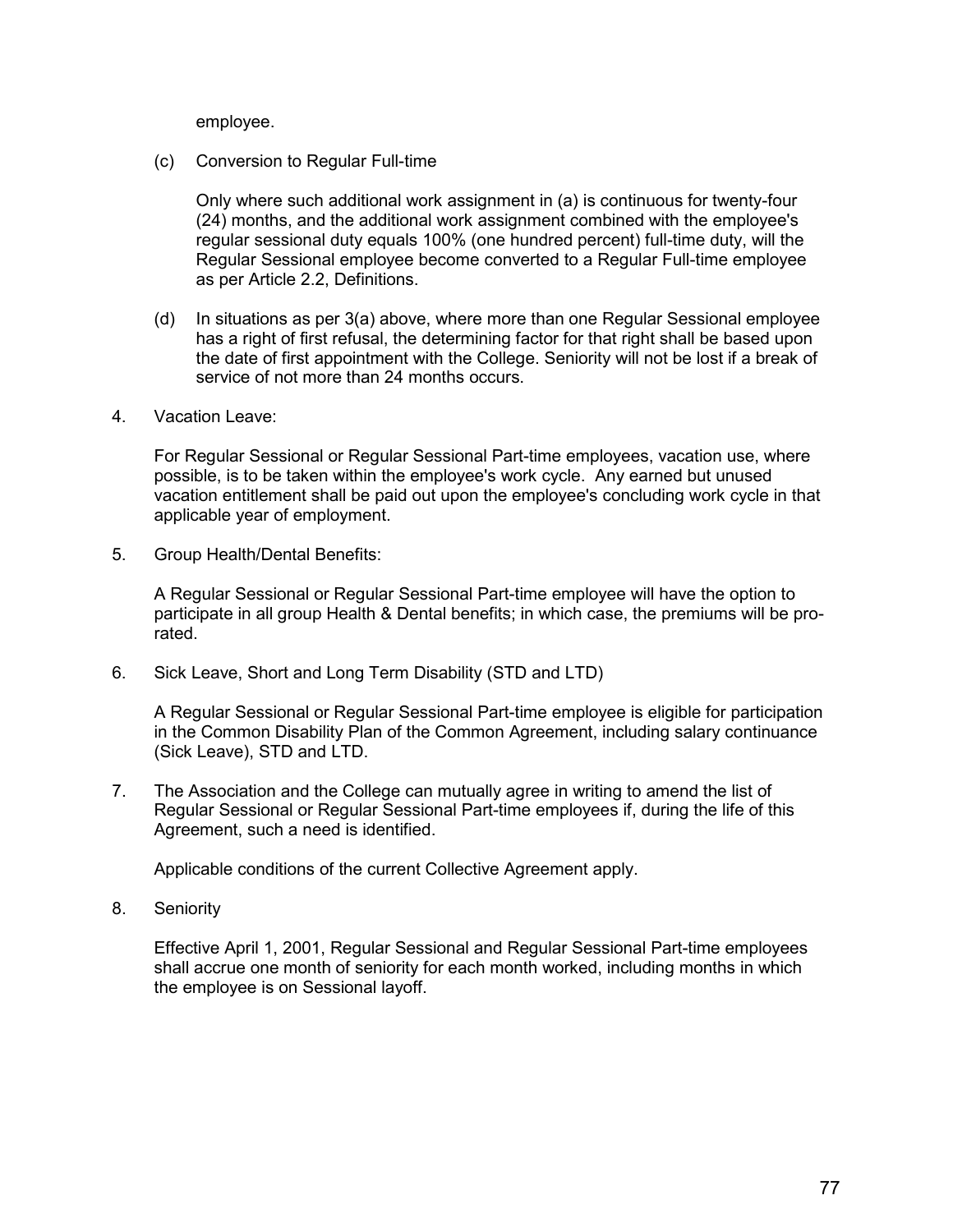### **11. Letter of Understanding re: Interpretation of Article 13 of the Local Faculty Agreement**

The parties have a mutual concern that there is a relative inequity of severance pay for Regular Part-time employees. The current interpretation of Article **13.1.11** has the result that the amount of severance pay a Regular Part-time employee is eligible for varies from year to year based on their workload percentage at the time of layoff. The parties have agreed to interpret Article **13.1.11** as follows so that there is an averaging affect applied to severance pay for Regular part-time employees:

"Months severance pay" means the current full monthly pay at the employee's current step multiplied by the employee's average annual workload percentage for the past six duty years. If an employee has worked less than six duty years, or if the employee was on approved unpaid leave of absence or on Short-term or Long-term disability during the past six years, the average annual workload percentage is calculated over the number of duty years worked by the employee.

"Completed years of service" means the cumulative service an employee has in the bargaining unit, rounded to the lowest full completed year of service; e.g., 3.7 years of service equals 3 years of completed service.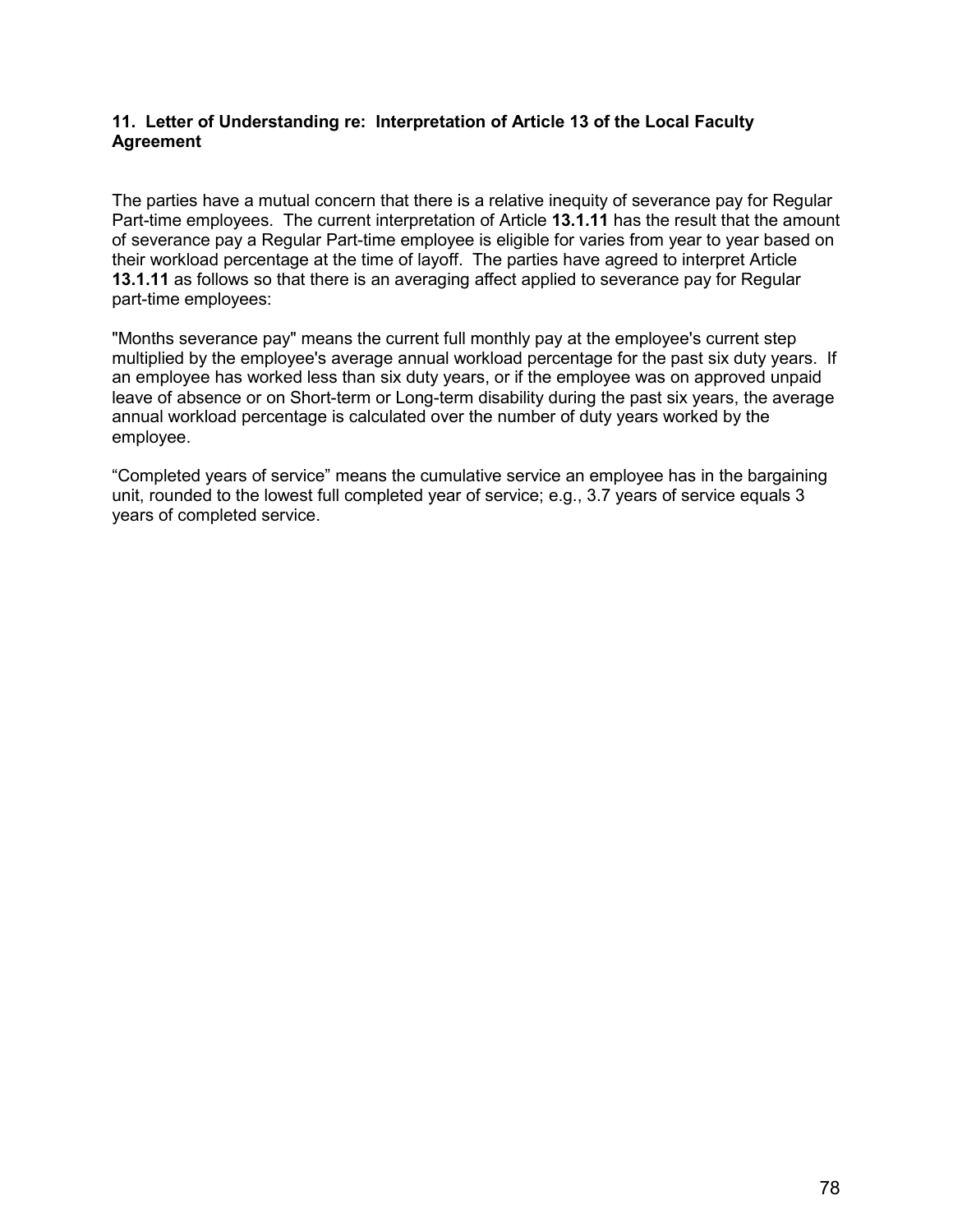## **12. Letter of Understanding: Department Heads Compensation**

The College of the Rockies (the College) and the College of the Rockies Faculty Association (CORFA) agree that the following provision will apply to department heads for the term of this collective agreement.

As Department Head, a faculty member will receive an annual stipend spread over 12 months of:

| $\bullet$ | April 1, 2019 | \$7000 |
|-----------|---------------|--------|
| $\bullet$ | April 1, 2020 | \$7140 |
| $\bullet$ | April 1, 2021 | \$7283 |

**Their** vacation entitlement will be 6 weeks and **they** will be entitled to scheduled professional development time of up to 10 days per year (the topic(s) of such professional development requires the approval of the Faculty PD Committee and the immediate supervisor). Vacation and professional development time will be scheduled by **their** supervisor in consultation with the Department Head.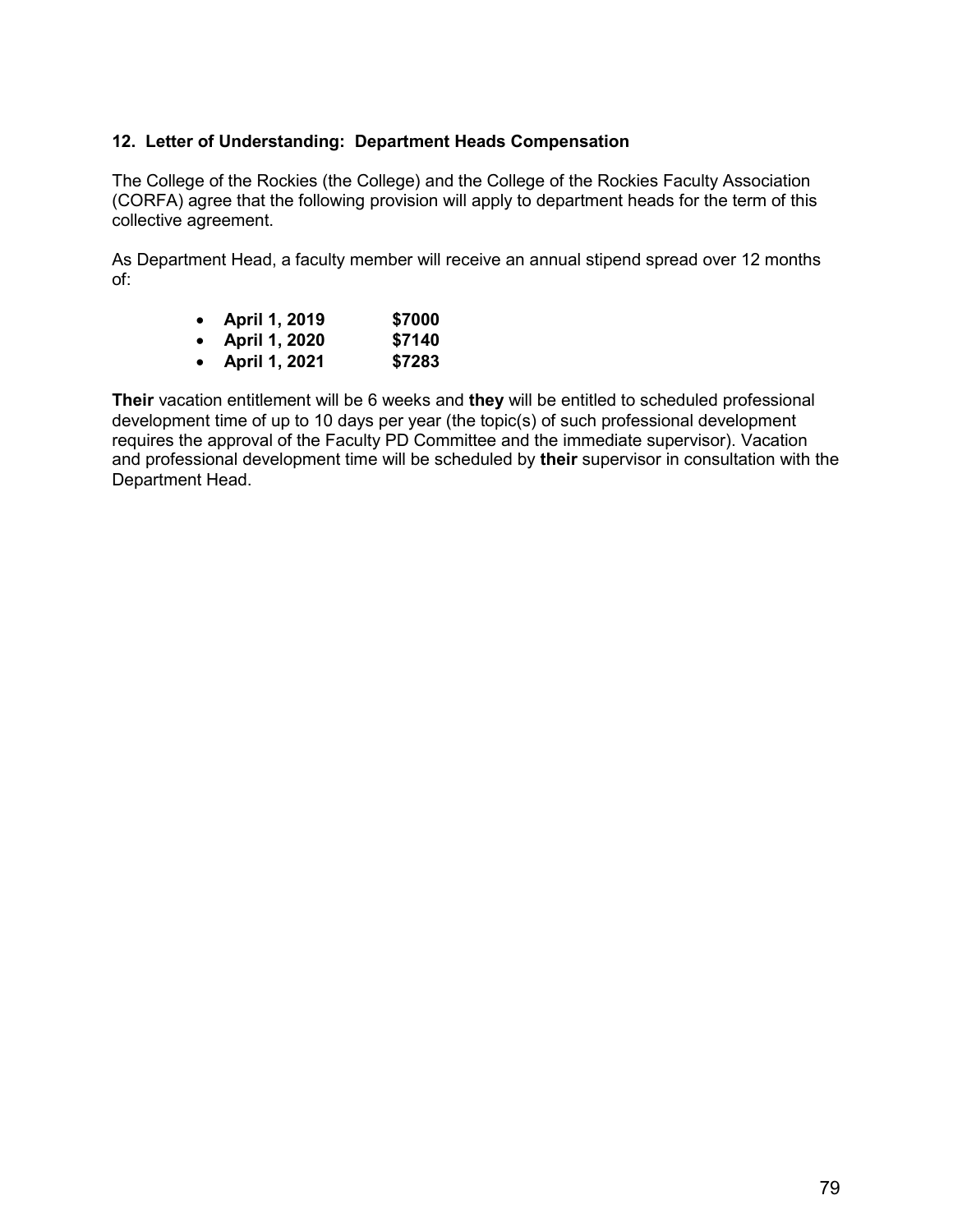# **13. Letter of Understanding re: Deferred Salary Leave Program**

The parties agree to maintain access for faculty to the College's Deferred Salary Leave Program. Changes to the existing program, other than those required by federal or provincial statutes, must be mutually agreed to by the parties.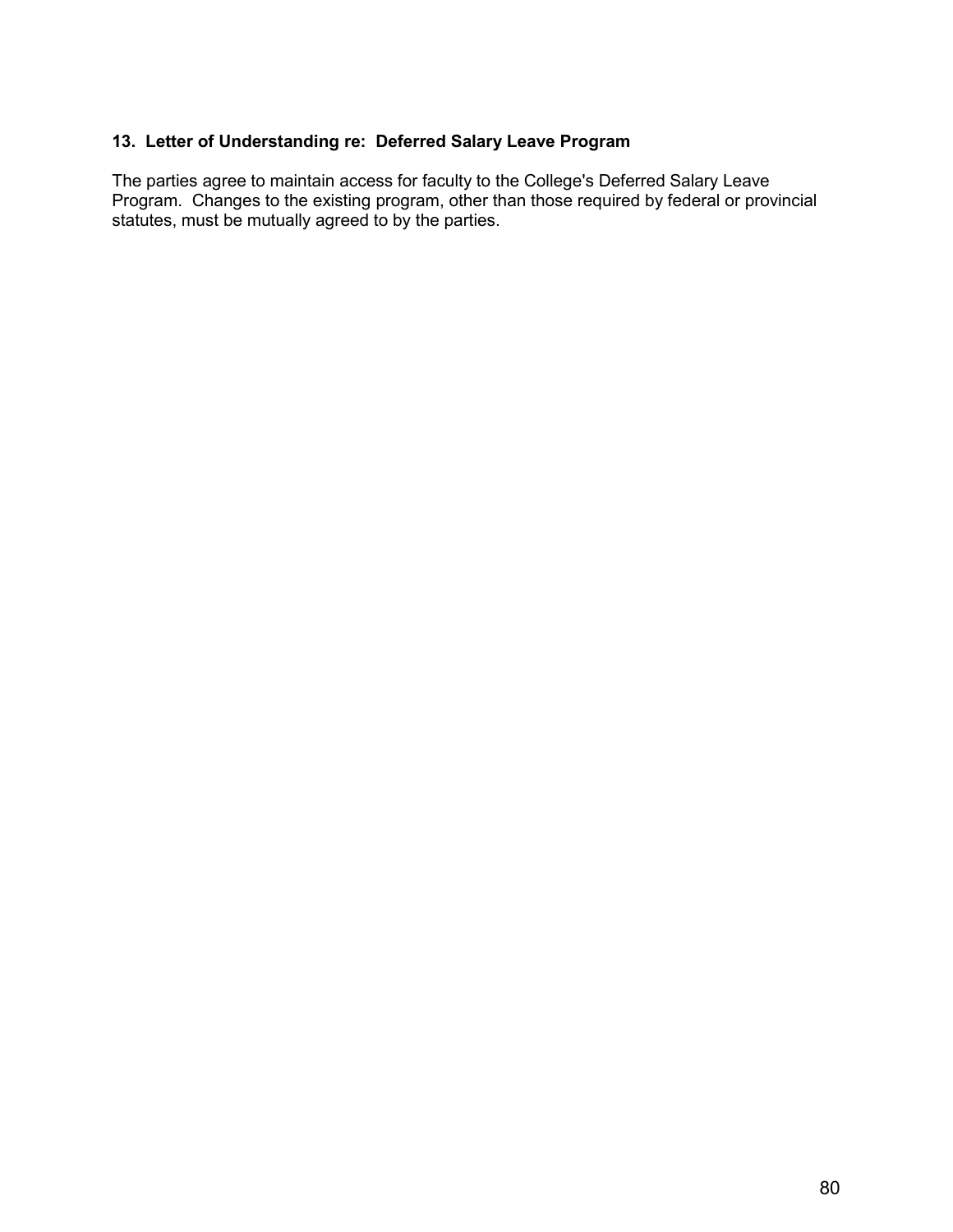## **14. Letter of Understanding: Local Government Management Courses**

#### **Overview**

College of the Rockies offers four courses in the Local Government Management program – BUAD 240, 241, 242 and 243. These courses are offered on-line in a continuous intake, selfpaced format. Because of this format, all four courses must be prepared and maintained throughout the academic year to facilitate student enrolment and will not be cancelled due to low or no enrolment.

The College of the Rockies (COTR) and the College of the Rockies Faculty Association (CORFA) agree to the following interim agreement for faculty teaching the on-line, continuous intake, self-paced Local Government Management courses:

- 1. Faculty will be assigned 10 academic hours per LGM course to maintain the currency of the course databases for each of the four LGM courses per academic year. For the purpose of interpretation of this Letter of Agreement, these 10 academic hours will be counted as assigned contact hours for an annual academic workload. This assigned time recognizes the dynamic nature of the course content determined by external changes in the BC government's regulatory environment.
- 2. Faculty will be assigned 4.5 contact hours per LGM student enrollment in the academic year.
- 3. All four LGM courses will be considered as three hours of preparation in each of the fall and winter semesters.
- 4. Faculty will provide the Department Head with the report of total student numbers upon closing enrolment in the LGM courses for the academic year.

This formula will be applied on the first day of classes for Business Administration commencing September 8, 2009, until the final date of the instructional period (April 30, 2010). Workload will be adjusted accordingly. Faculty and the Department Head will collaborate throughout the academic year to determine if and when the number of students will necessitate a change in workload. It is understood, given the nature of this agreement, that there may be an amount of contact hours owing or banked at the end of the academic year which would be carried forward.

The parties (CORFA and COTR) agree to review this interim agreement in April of 2010 and renew, revise or discontinue it.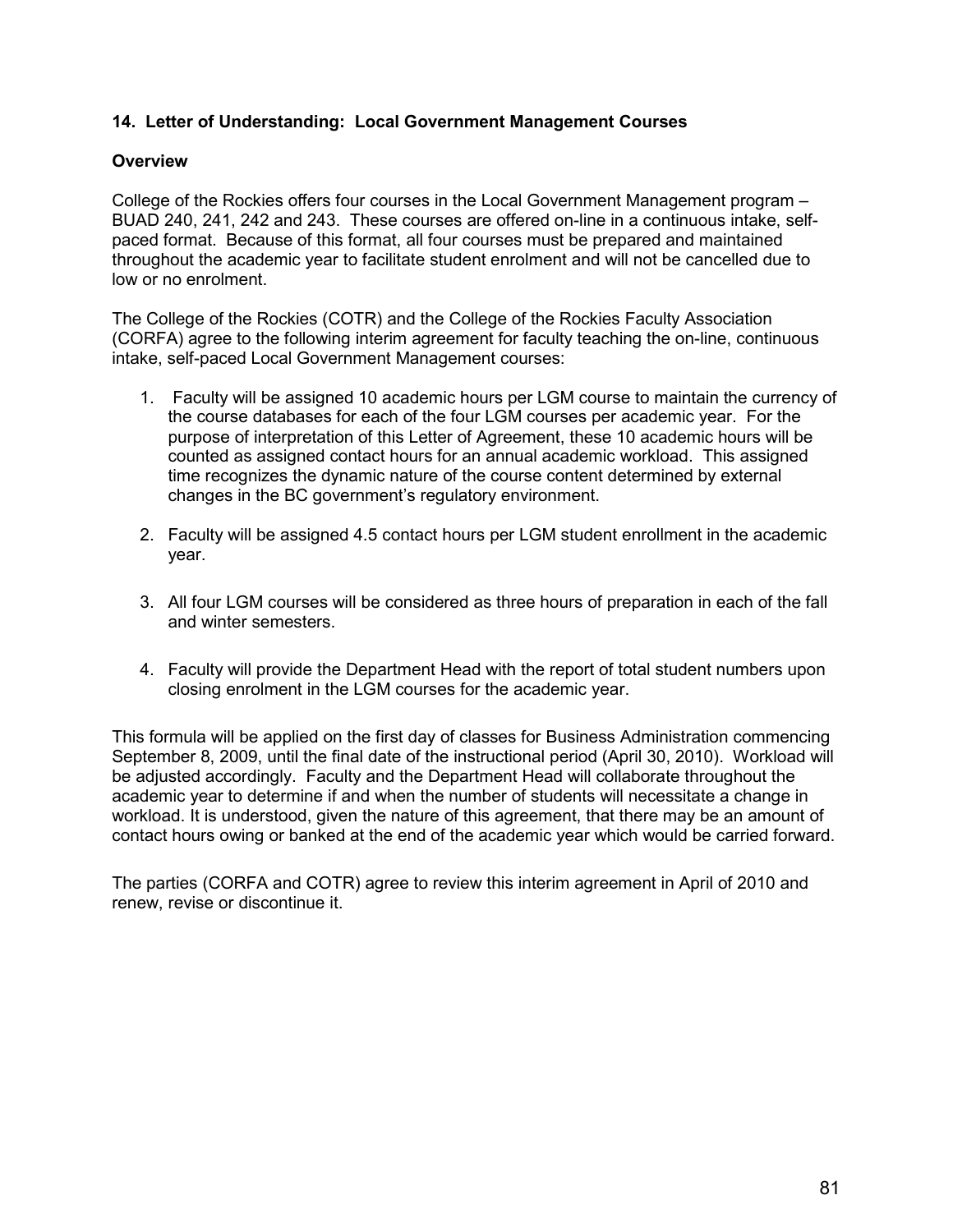**15. Letter of Understanding: Joint Committee on Employee Evaluation and Performance Review.**

- 1. **With the acknowledgement that the pilot evaluation tool and process developed were completed by the joint committee during the life of the 2014-2019 collective agreement, yet identified challenges with the proposed evaluation process, t**he parties agree **to continue** the Joint Committee on Employee Evaluation and Performance Review **to address those challenges**.
- 2. The committee shall consist of three representatives appointed by the College and **four** representatives appointed by the Faculty Association.
- 3. The committee's mandate shall be to:
	- a) **review the work previously completed by the committee;**
	- b) **review the implementation challenges identified; and**
	- c) **develop a new pilot** employee evaluation process at the College **to commence no later than Fall 2021**.
- 4. The Committee shall complete its work by **March 31**, **2022**.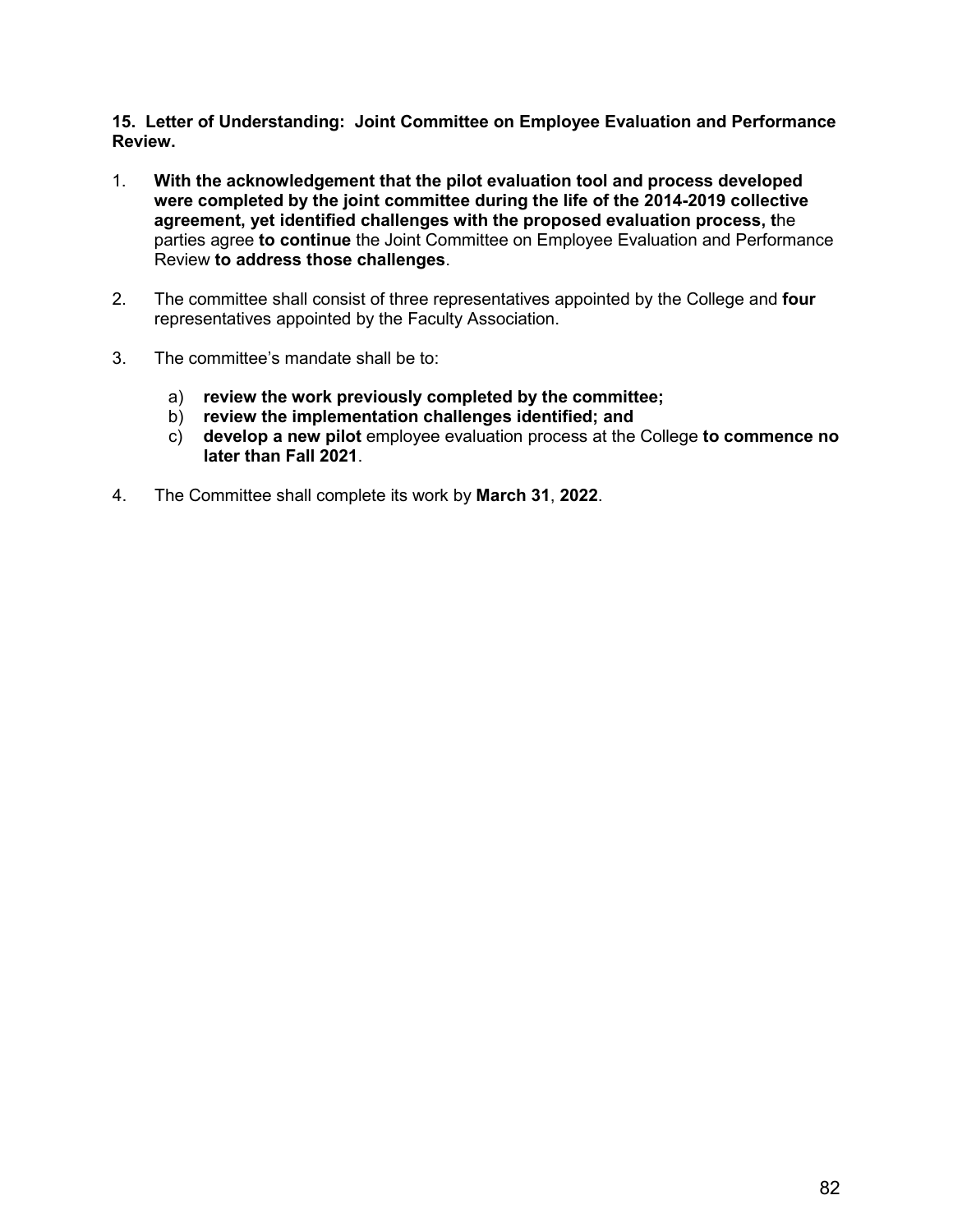#### **16. Letter of Understanding: RE: MSP Funding**

**The parties recognize that the method of funding MSP has been changed from an individually paid premium system to a system funded by an employer paid payroll tax.**

**If the government, at any time in the future, reverts to an individually paid premium system for basic medical insurance, the parties agree that the employer will pay 100% of the premium for employees on the same basis as exists in the 2014-2019 collective agreement.**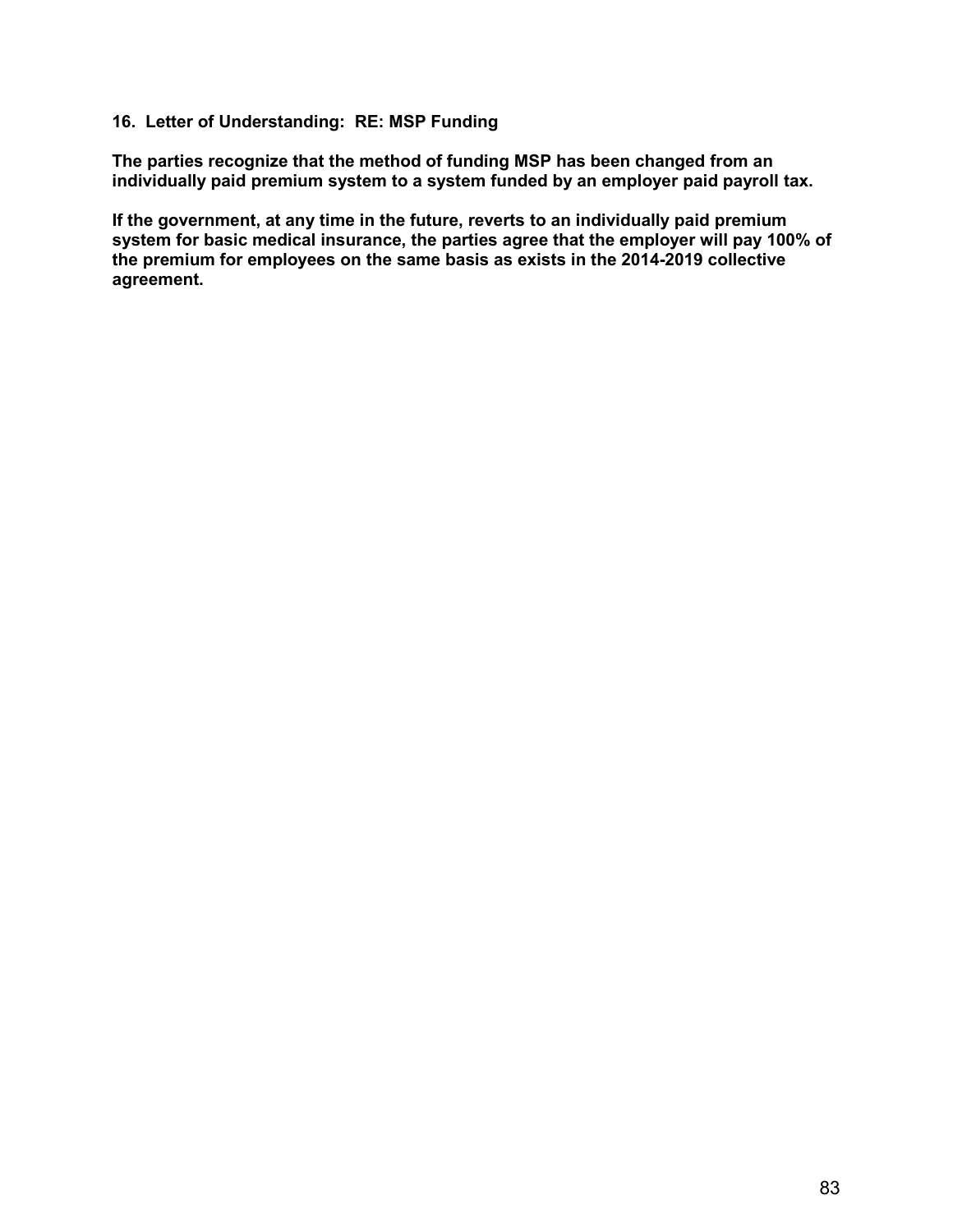### **17. Letter of Understanding: RE: Dual Credit Courses**

**To ensure students are supported in their entry into the workplace and post-secondary studies, the College and CORFA agree to positively embrace dual credit opportunities for high school students in post-secondary courses.**

**In order to partake in this era of progressive education delivery, the parties further agree that careful and thoughtful planning, including consultation with the Faculty Association, is needed to address the complexities in developing sustainable dual credit opportunities.**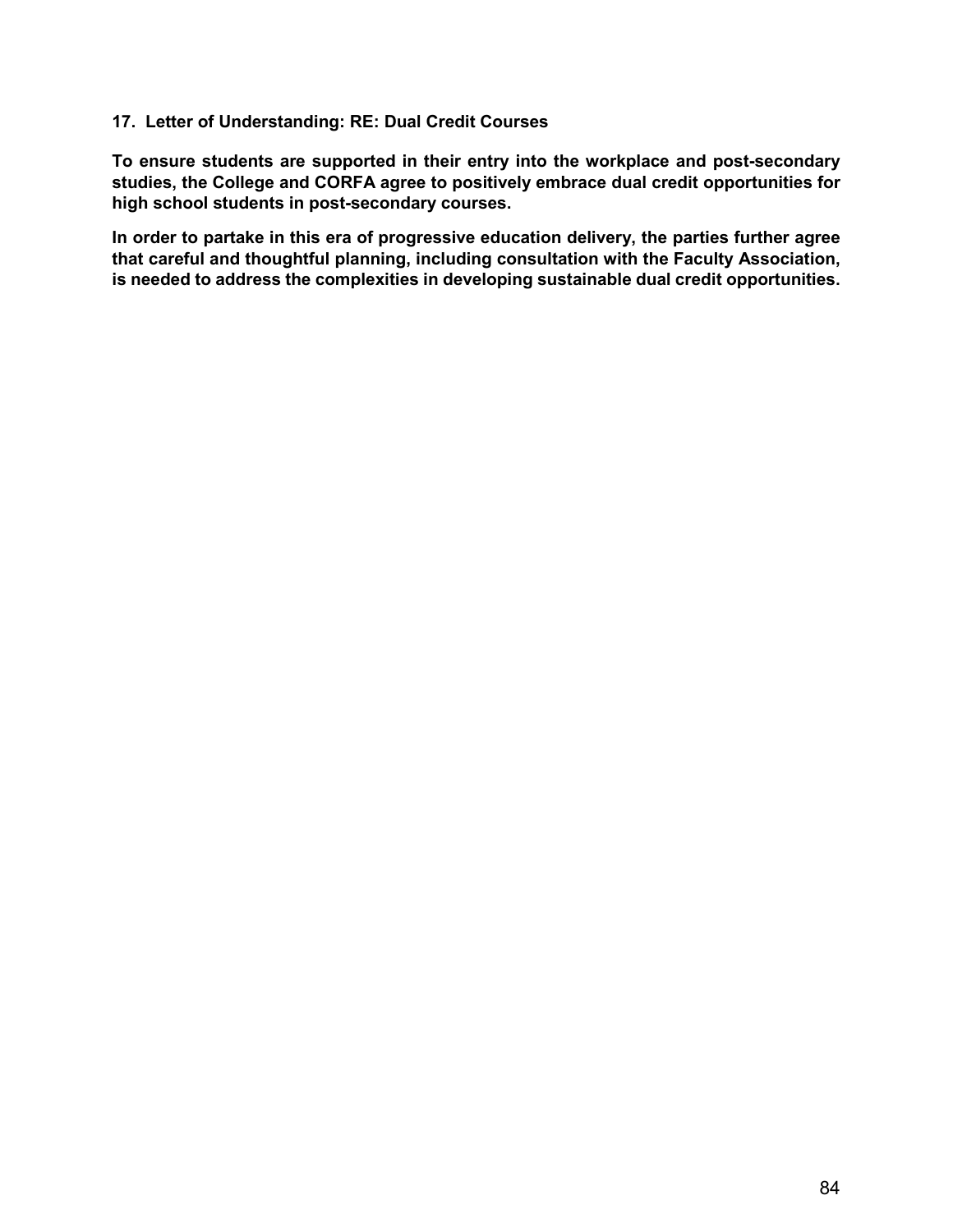**18. Letter of Understanding: RE: Interpretation of Article 6.4.1**

**The College and CORFA agree the conversion provision of Article 6.4.1 shall be interpreted as follows:**

**When a Regular Part-Time Employee has had a one hundred percent (100%) assignment of duties continuously for twenty-four (24 months), unless the College anticipates a reduction in the amount of available work, the employee shall be converted to a Regular Full-Time Employee as defined in Article 2.2 Definitions. The conversion will be effective July 1 of the current year.**

**If one hundred percent (100%) workload is not available immediately, the employee will continue as Regular Part-Time and exercise right of first refusal. They will be converted to Regular Full-Time immediately upon being assigned a workload of one-hundred percent (100%) at any point within twenty-four (24) months following the initial twenty-four (24) month period described in the paragraph above.**

**If an employee does not obtain one hundred percent 100% workload in the second twentyfour (24) month period following the period described above, they will remain as Regular Part-Time and must begin the second twenty-four (24) month qualification period again.**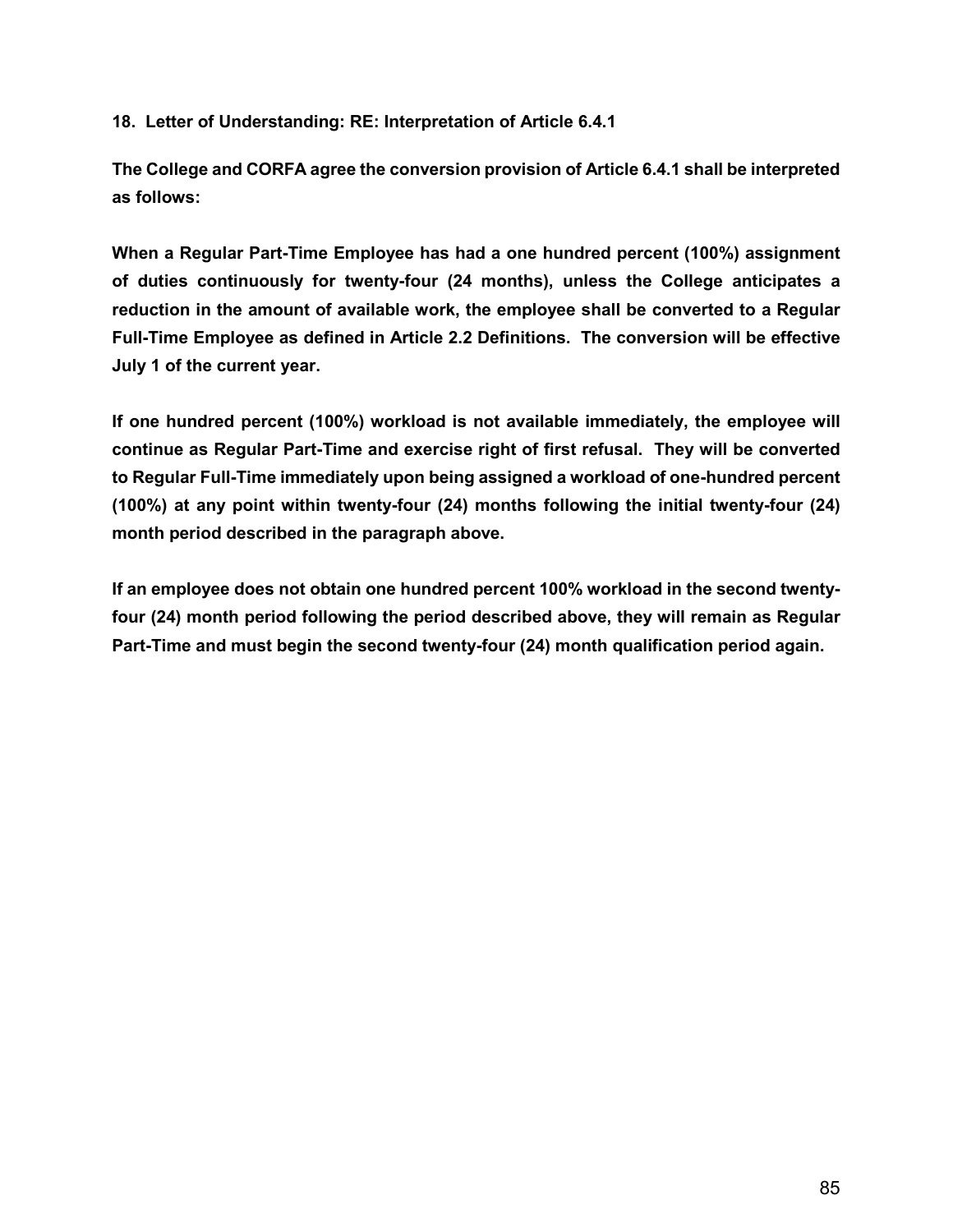- **19. Letter of Understanding: RE: Service Improvement Allocation**
	- **a) Further to agreement reached at the FPSE Template Table, the College and Union have agreed to dedicate the Service Improvement Allocation (SIA) funds to address certain revisions to the terms of the collective agreement, negotiated as part of the renewal of the 2014 – 2019 collective agreement.**
	- **b) The Service Improvement Allocation funds are as follows:**

| April 1, 2019 | \$28,420 |
|---------------|----------|
| April 1, 2020 | \$57,480 |
| April 1, 2021 | \$87,192 |
| Ongoing       | \$87,192 |

#### *c) Uses of the Fund*

*The Parties agree to the following revisions to the collective agreement, all to be effective April 1, 2020:* 

#### **i) 7.2 Salary Schedule for Auxiliary Faculty**

| (TOTAL)                                                                                                                                                         |                 |                         |                                                                                                                          |  |  |
|-----------------------------------------------------------------------------------------------------------------------------------------------------------------|-----------------|-------------------------|--------------------------------------------------------------------------------------------------------------------------|--|--|
| \$31.07                                                                                                                                                         | 1.24            | <u> 1.24 </u>           | \$33.56                                                                                                                  |  |  |
| \$32.53                                                                                                                                                         | <u> 1.30-</u>   | <u> 1.30 —</u>          | \$35.14                                                                                                                  |  |  |
| \$33.41                                                                                                                                                         | <u> 1.34 </u>   |                         | 1.34 \$36.09                                                                                                             |  |  |
|                                                                                                                                                                 |                 |                         |                                                                                                                          |  |  |
| Effective April 1, 2015                                                                                                                                         |                 |                         |                                                                                                                          |  |  |
|                                                                                                                                                                 |                 |                         |                                                                                                                          |  |  |
| (TOTAL)                                                                                                                                                         |                 |                         |                                                                                                                          |  |  |
| \$31.38                                                                                                                                                         | <u>1.26-</u>    |                         | 1.26 \$33.90                                                                                                             |  |  |
| \$32.86                                                                                                                                                         | <u> 1.31 -</u>  |                         | $1.31 - $35.48$                                                                                                          |  |  |
| \$33.74                                                                                                                                                         | <u> 1.35 - </u> |                         | $1.35 - $36.44$                                                                                                          |  |  |
| February 1, 2016 <sup>123</sup> Economic Stability Dividend (ESD)<br><i>increase</i><br><del>April 1, 2016<sup>13</sup></del><br>One-half of one percent (0.5%) |                 |                         |                                                                                                                          |  |  |
|                                                                                                                                                                 | <i>increase</i> | Effective April 1, 2014 | HOUR (BASE) $+$ 4% Vacation Pay $+$ 4% Benefits Pay = HOUR<br>HOUR (BASE) $+$ 4% Vacation Pay $+$ 4% Benefits Pay = HOUR |  |  |

- 
- February 1, 2017<sup>1 2 3</sup> One percent plus ESD increase<br>● April 1, 2017<sup>1 3</sup> One-half of one percent ( **4. One-half of one percent (0.5%) increase**
- **February 1, 2018<sup>123</sup> One percent plus ESD increase**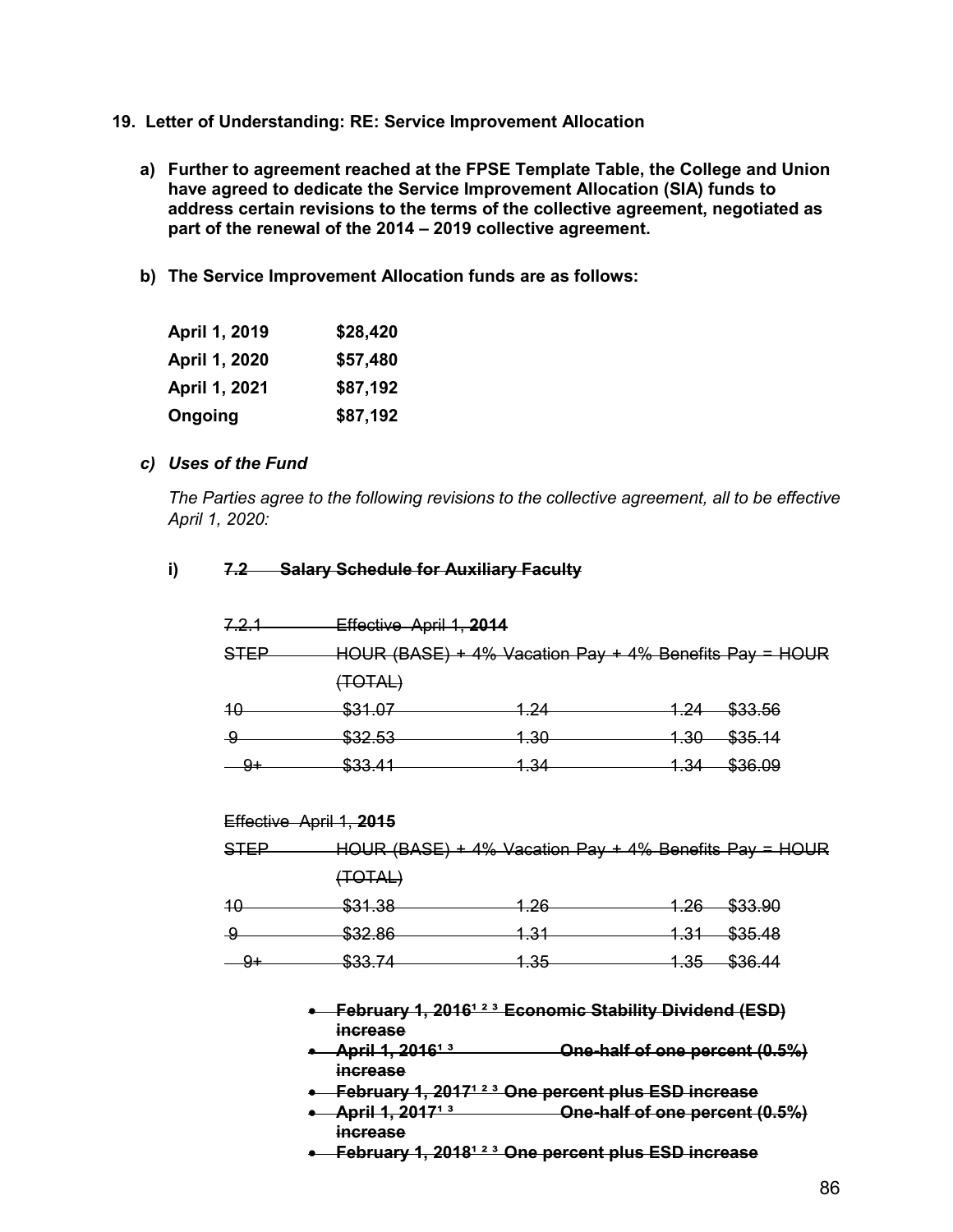- **•** April 1, 2018<sup>13</sup> **Che-half of one percent (0.5%) increase**
- **February 1, 2019<sup>1 2 3</sup> One percent plus ESD increase**

**1 The first day of the first full pay period after this date. For April 1, 2015, the first day of the first full pay period after this date or the first day of the first full pay period after the date of tentative settlement of the collective agreement (whichever is later).**

**2 See the Memorandum of Understanding on the Economic Stability Dividend (ESD) in the 2014-2019 Faculty Common Agreement. Amount may be adjusted depending on the ESD.** 

#### **3Amounts to be determined depending on the ESD.**

7.2.1.1 Auxiliary faculty placement on salary schedule shall be per:

| Step 10                                                            | Probationary/                         | Qualified for position and has less than |  |
|--------------------------------------------------------------------|---------------------------------------|------------------------------------------|--|
|                                                                    | Inexperienced                         | 90 hours of teaching experience          |  |
| <del>Step 9</del>                                                  | Experienced with formal               | Qualified for position and has 90 hours  |  |
|                                                                    | <b>Teaching Methodology</b>           | or more of teaching experience or has    |  |
|                                                                    |                                       | completed a Teaching Methodology         |  |
|                                                                    |                                       | Program approved by the                  |  |
|                                                                    |                                       | <b>VP Academic.</b>                      |  |
| $Step 9+$                                                          | Experienced with<br><del>formal</del> | Qualified for position and has 180 hours |  |
|                                                                    | <b>Teaching Methodology</b>           | or more of teaching experience or has    |  |
|                                                                    |                                       | completed a Teaching Methodology         |  |
|                                                                    |                                       | Program approved by the                  |  |
|                                                                    |                                       | <b>VP Academic.</b>                      |  |
| Note: For non-instructional auxiliary faculty, equivalent criteria |                                       |                                          |  |

will be used.

**ii)** *Due to the elimination of the Auxiliary Faculty Salary Schedule (Article 7.2) outlined above, current auxiliary employees will move to the regular Salary Schedule (Article 7.1) as follows:*

| Auxiliary Step 9+        | = | Regular Step 7        |
|--------------------------|---|-----------------------|
| <b>Auxiliary Step 9</b>  | = | Regular Step 8        |
| <b>Auxiliary Step 10</b> | = | <b>Regular Step 9</b> |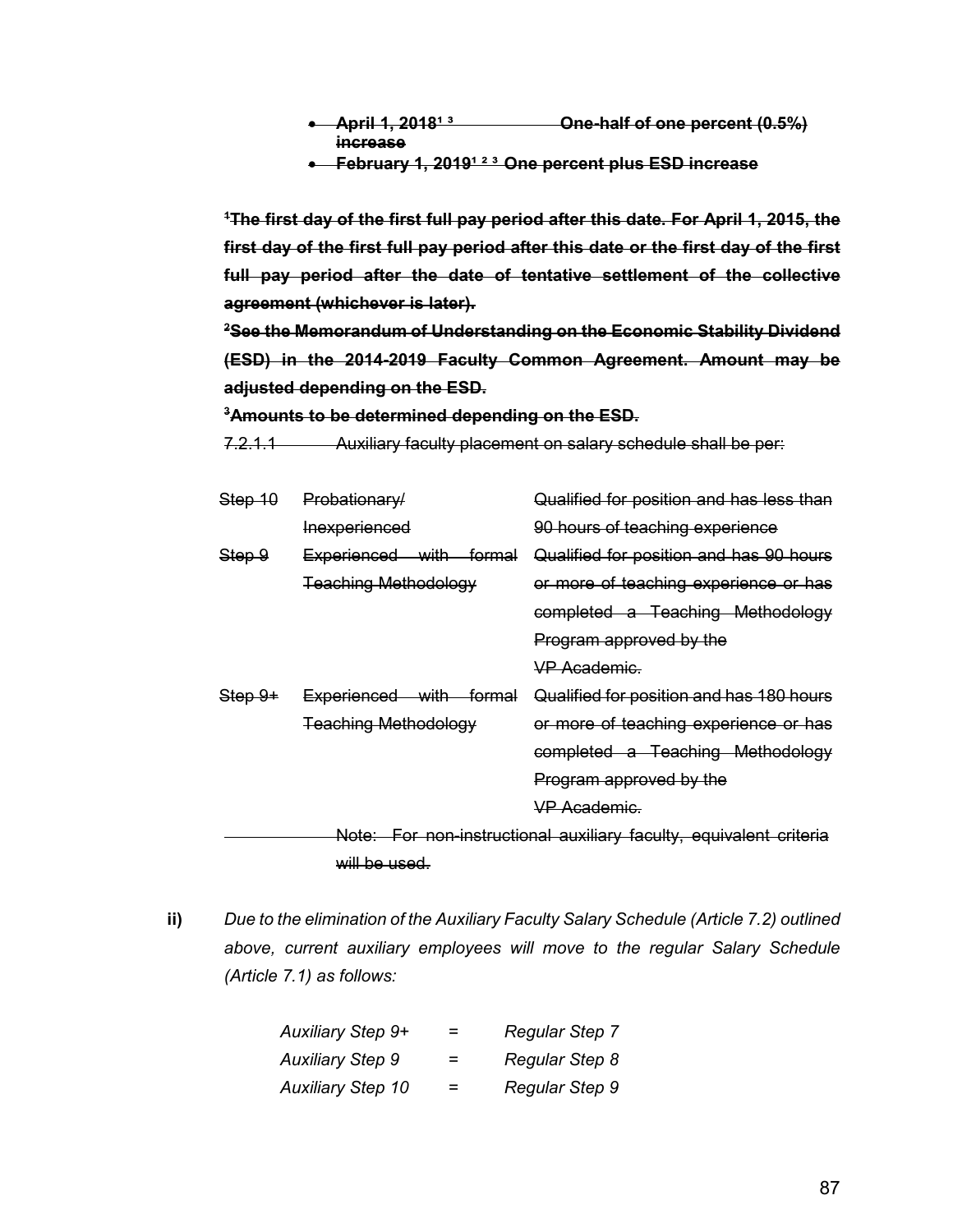iii) Article 7.3 - Increments

7.3.2 Service as a term **or auxiliary** employee may result in a delay and alteration of the increment dates so that the employee receives **their** increment at the beginning of the month following the month in which the equivalent of two hundred and **five** six **(205)** (206) full-time assigned duty days have been accumulated.

### **iv) Article 9.2 - Annual Vacation**

9.2.5 A**a**n auxiliary employee will be paid annual vacation pay in the amount of **eight** four percent **(8%)** (4%) calculated on the employee's total wages earned during the employment period.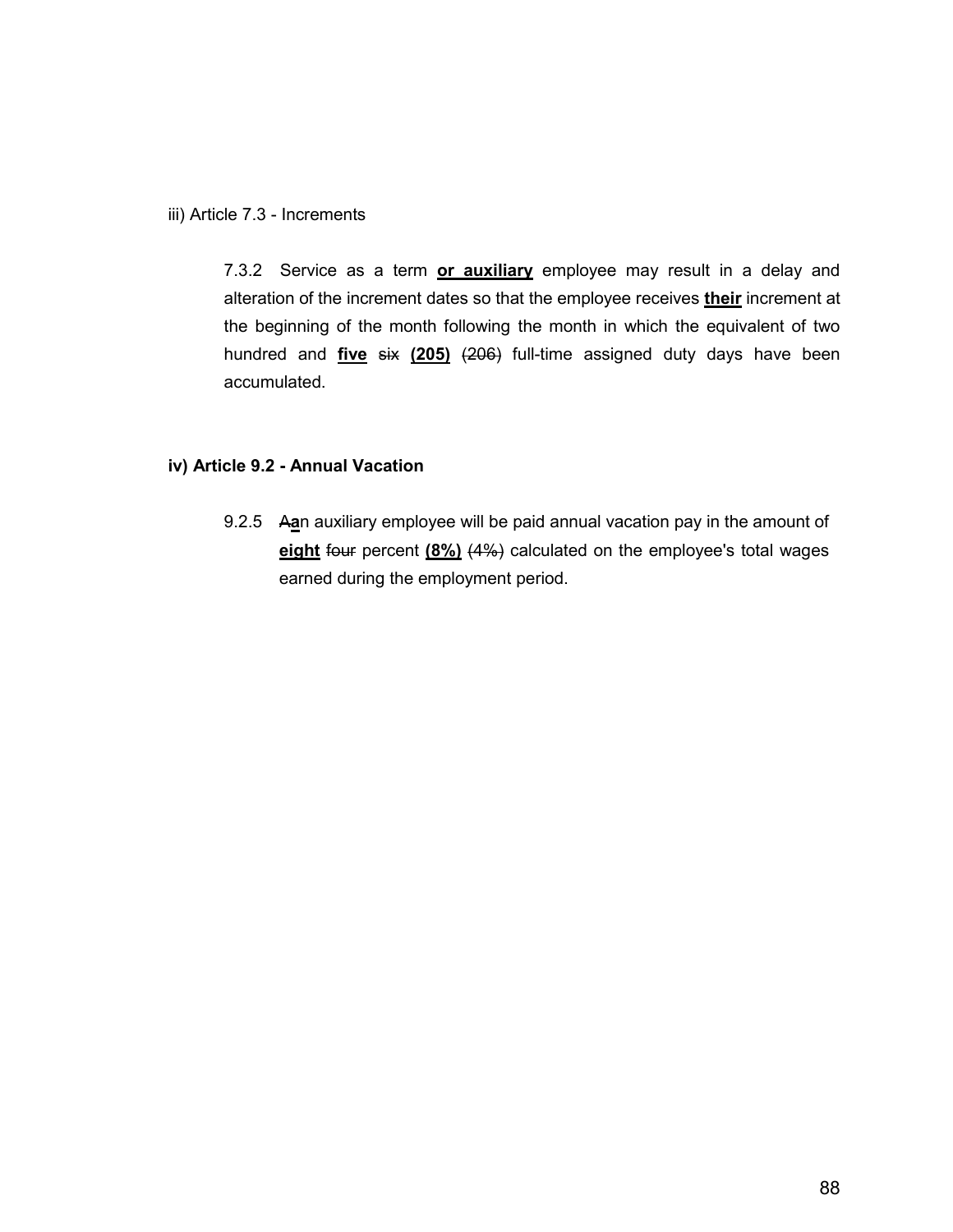### **20. Letter of Understanding: RE: Service Improvement Fund**

The Parties agree to create a Service Improvement Fund (SIF) to encourage and support innovation in instruction through the development, adoption and/or use of technology that will tangibly improve services to students at College of the Rockies.

The Parties agree individual and/or groups of instructors who have an interest in pursuing innovative methods of instruction through technology to improve the learning outcomes for students may access the SIF.

The Parties agree that the SIF should strengthen College of the Rockies' focus on students by providing increasingly relevant, accessible and inspiring learning environments that combine teaching excellence, high quality courses and programs.

### **Funds:**

Beginning April 1, 2020, the College will contribute \$35 000 annually to the SIF.

The fund will be administered on an ongoing basis, and it is the intent of the Parties to fully utilize the available funds.

Funds not allocated within a calendar year will be carried over for one year only.

# **SIF Expenses:**

Acceptable uses of the SIF resources include, but are not limited to:

- Purchase of technology (hardware, software) required for adoption of new or innovative methods of instruction.
- Expenses related to training for instructors in use of new technologies.
- Travel expenses required for research and development of topics directly related to an application.
- Materials and Supplies directly related to the initiative and not otherwise customarily provided to the employee in the performance of their duties.

It is understood that any materials, technology, hardware, or software acquired or created as part of an approved SIF initiative will remain the property of College of the Rockies.